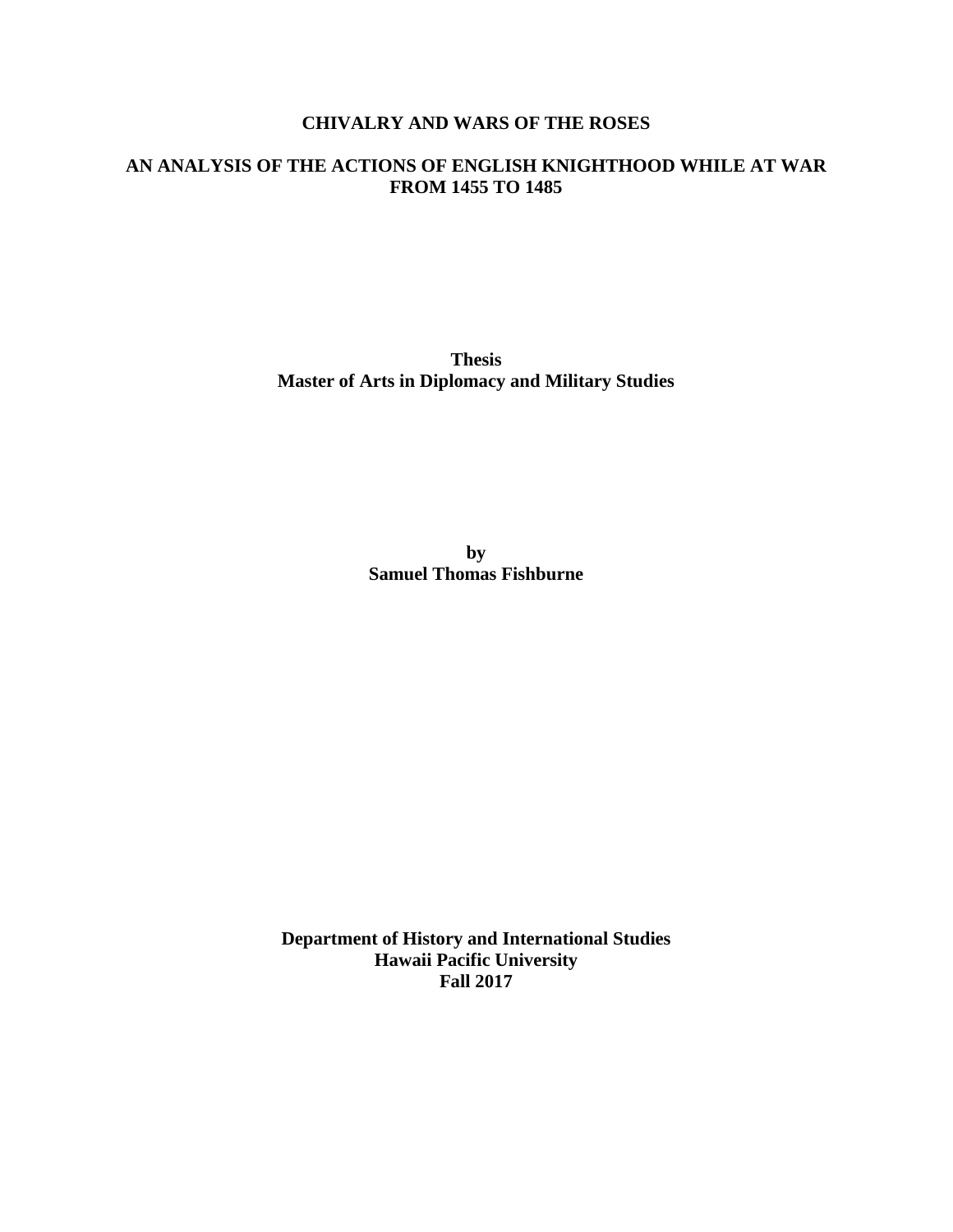Certification Page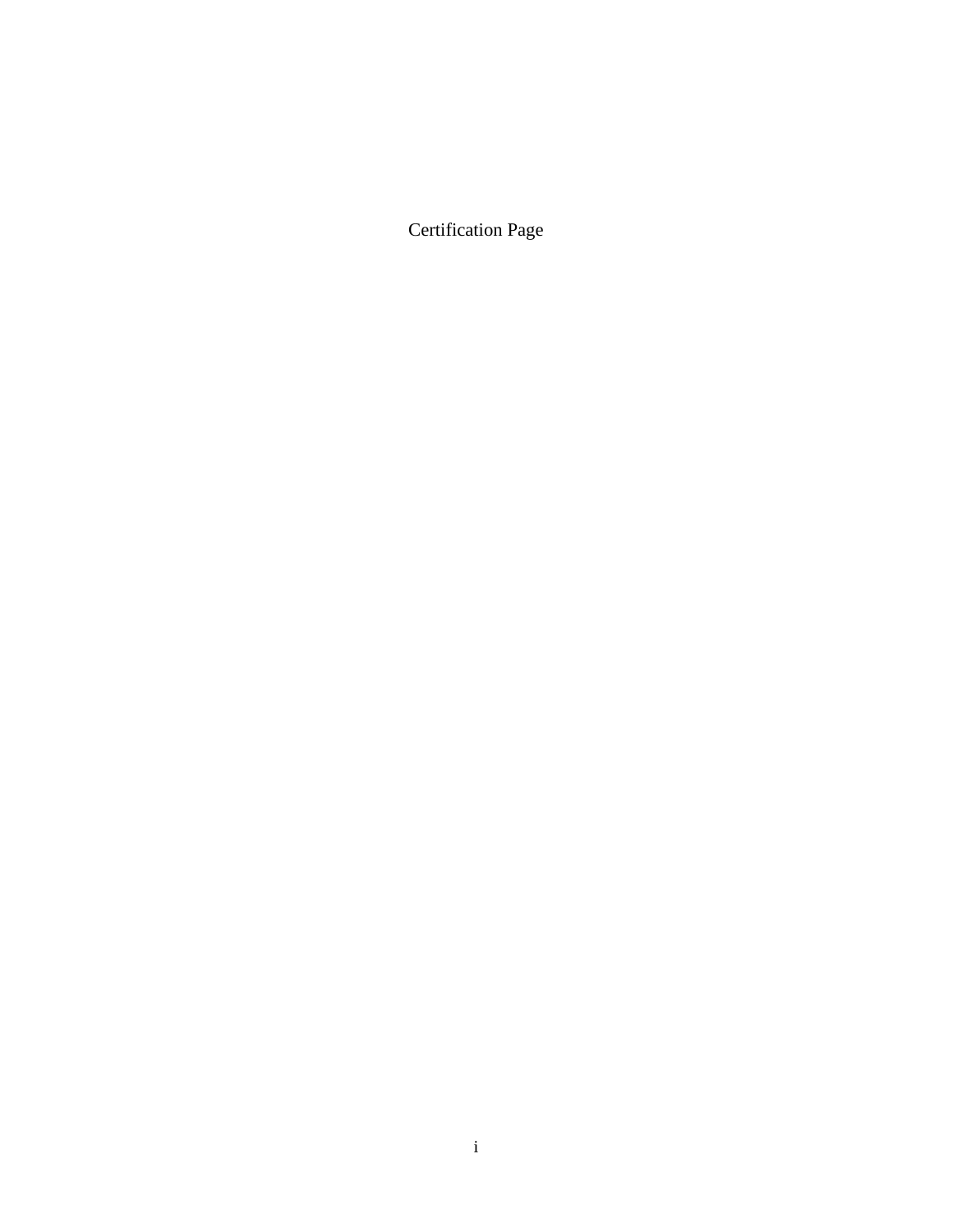#### ABSTRACT

Despite a significant amount of authorship regarding both the Wars of the Roses and fifteenth century chivalry, there is little analysis of actual recorded behavior of English knights on and around the battlefield. This study explores contemporary English concepts of the chivalric qualities specific to combat, generally classified as prowess, loyalty, tactical knowledge, and wrath, as chivalric didactic texts as well as the medieval romance. These qualities are then weighed against medieval just war theorist's concepts of how war should be fought. Specifically, the writings of Honoré Bonet are used as a focus, along with Christine de Pisan, who draws on Bonet heavily in her own writings. This thesis then applies those chivalric concepts and "laws of war" to the actions recorded in contemporary chronicles and letters. Of the seventeen incidents which might be considered battles, only four are thought to have surviving eye witness accounts, those being, both battles at St. Albans, Barnet, and Tewksbury. These battles serve as the primary focus for this analysis, however where relevant, other points of exemplary or deplorable chivalric behavior are discussed as well. This analysis finds three core trends regarding the chivalric behavior of English knights. First, English nobility were still very much aware of chivalric expectations on the battlefield. Second, with the exception of loyalty, as defined by the crown and the 1352 statute on treason, English knights conducted themselves within contemporary chivalric standards. Finally, the English knighthood operated within the bounds of *jus in bellum*, as they were understood at the time. This thesis contributes to the existing body of literature regarding the status of chivalry during the mid to late fifteenth century, exploring where chivalric standards were maintained and where they were abandoned on and around the battlefields of England, specifically from 1455 to 1485.

ii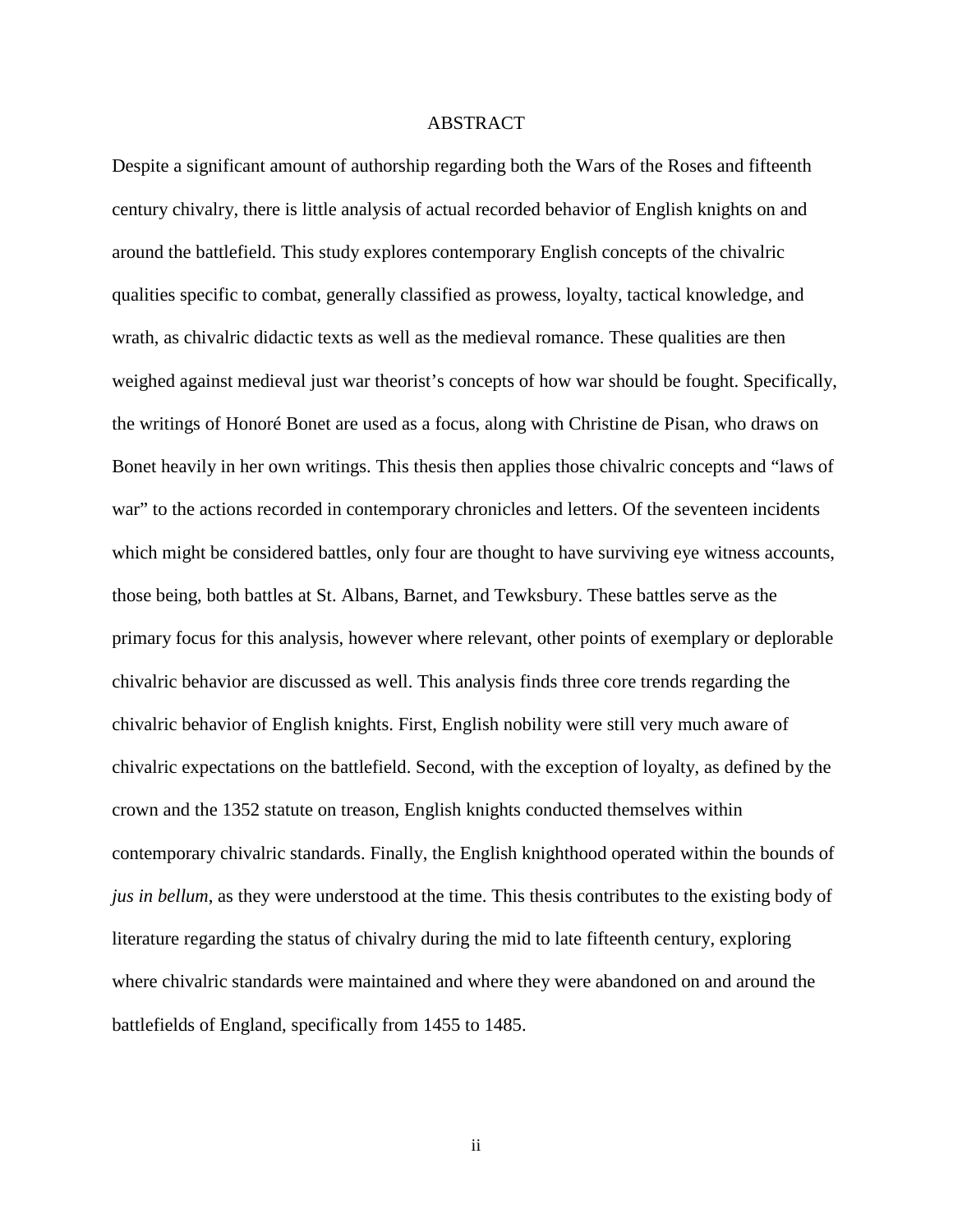#### Acknowledgments

I would like to express my deepest gratitude to Dr. Brian Price for his guidance and encouragement during this process. Though this program seemed a monumental undertaking when I started, his positive attitude kept me up beat and on track. He has become one of my closest friends and mentors. I must also thank the members of the Company Ecorcheur. I don't know that I would have ever been drawn to fifteenth century English history without knowing you fine and upstanding reenactors. My time in England was made so much more because of them, and I am indebted to them for the kindness they showed in accepting me into their ranks. A Gloucester! A Gloucester!

I must also give thanks my leadership at U.S Army Pacific from 2013 to 2015. Colonel Lawrence and Lieutenant Colonel Terstegge, thank you for affording me the time to pursue this degree. To Team FUOPs, thanks for covering while I was out of the office!

Finally, I must also give unending thanks to my wife Christina. Not only did she mercifully help me with editing, but for four years, she has taken on the lion's share of the work raising our three kids. Between work and school, my time was not my own. I wonder at the bottomless depths of her patience for both me and our children. To both our parents and Christina's, thank you. Never once did you question me in taking on this task and you always provided encouragement when it was needed most. Without this unique group of supportive people in my life, this work would not be complete.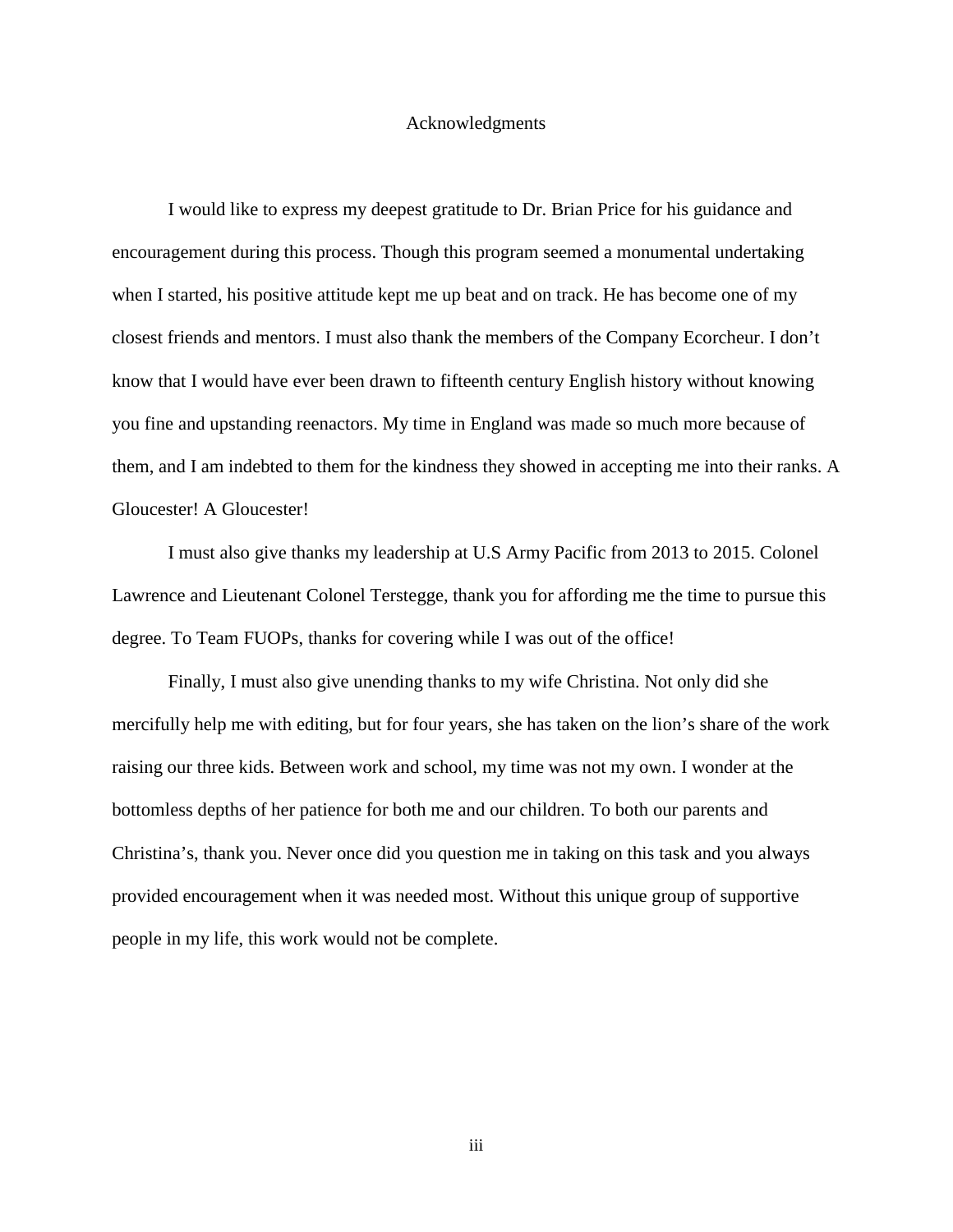For

Christina, Malcolm, Bella, and little Augustine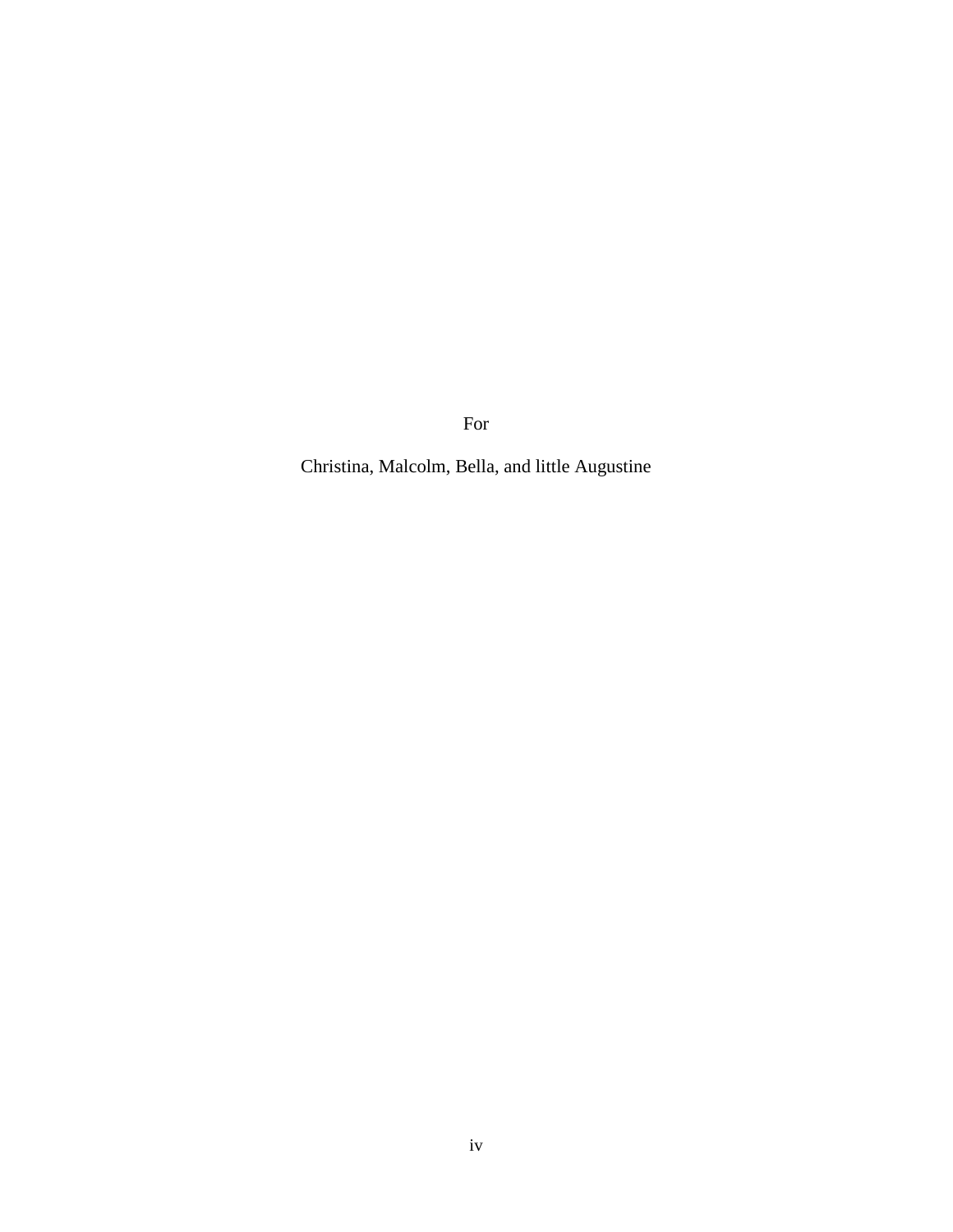# Table of Contents

| Chapter 1: |                                               |  |
|------------|-----------------------------------------------|--|
| Chapter 2: | THE WARS OF THE ROSES: THE STORY OF LANCASTER |  |
| Chapter 3: | CHIVALRY IN ROMANCE, CHIVALRY IN PRACTICE 39  |  |
| Chapter 4: |                                               |  |
| Chapter 5: |                                               |  |
| Chapter 6: |                                               |  |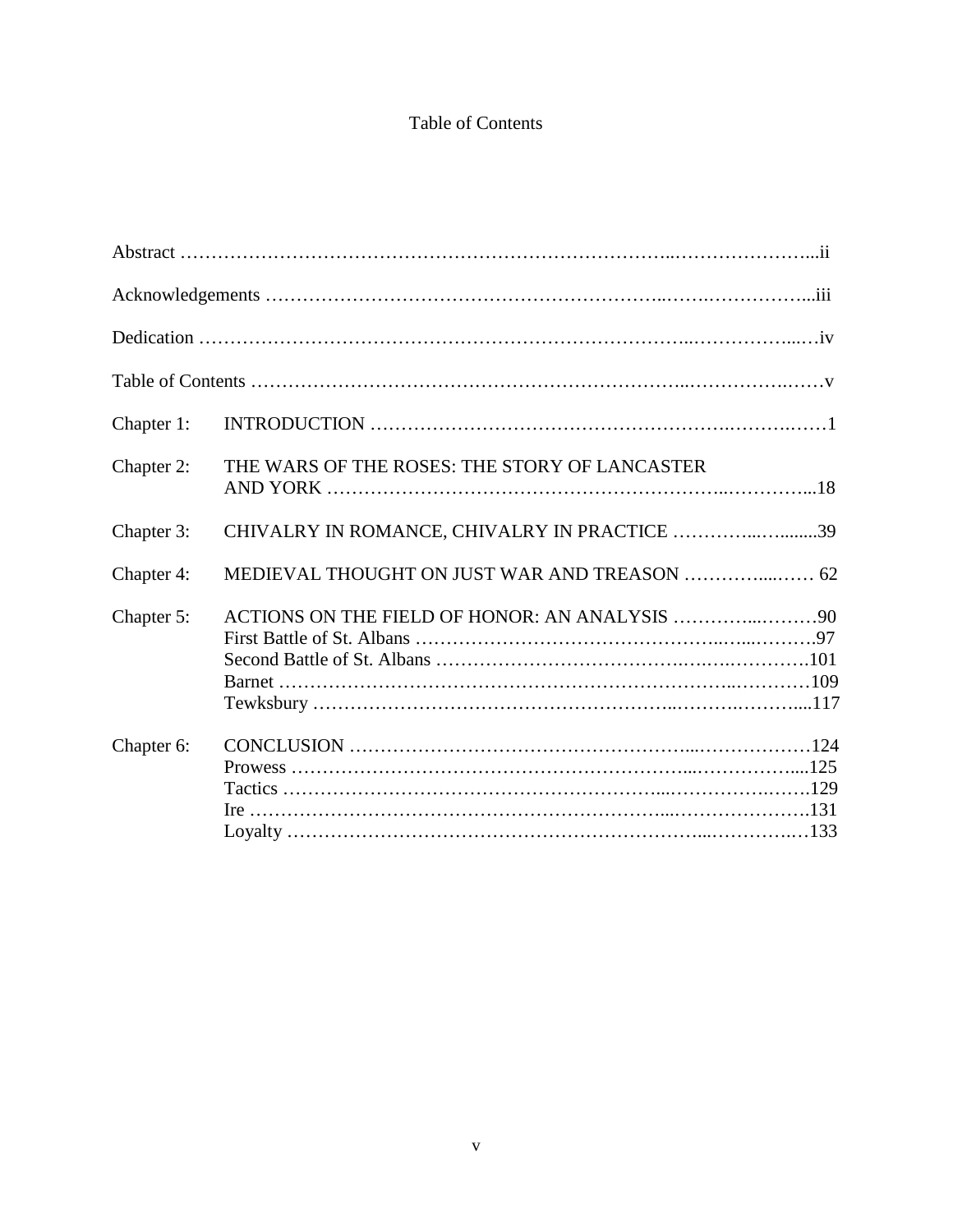### Chapter 1

# INTRODUCTION

"These were evil days for England. The Crown was beggarly, the nobles rich." --Winston Churchill, *The Birth of Britain*, 1956

Many have heard of the Wars of the Roses, though their exposure is often tied to Shakespeare's histories or perhaps the unfortunate first season of *Black Adder*. Though these mediums may retell history from the apologist or comedic perspective, the actual events which occurred in England in the second half of the fifteenth century did not occur in a vacuum and would shape England for centuries. Those fighting in the Wars did so during a complex period of change occurring across Europe. Humanism was very slowly gaining influence, eroding the more traditional chivalric values which continued to hold powerful sway.<sup>[1](#page-6-0)</sup> Indeed, across Europe, the very face of war was changing as both Burgundy and France drastically increased the number of infantry at their disposal and maintained them as a permanent force.<sup>[2](#page-6-1)</sup> England was not to be left out of this changing landscape. A general decline in numbers of the English knighthood throughout the fifteenth century resulted in those of lesser social status taking a larger role in filling the ranks of England's armies, bringing an altogether new flavor to war.<sup>[3](#page-6-2)</sup>

But what were the Wars of the Roses? Very simply put, they were three periods of

<span id="page-6-1"></span><span id="page-6-0"></span><sup>1</sup> Arthur Ferguson, *The Indian Summer of English Chivalry* (Durham: Duke University Press, 1960), 75. <sup>2</sup> Philippe Contamine, *War in the Middle Ages*, trans. Michael Jones (Oxford: Basil Blackwell Ltd, 1990),

<sup>134-136.</sup>

<span id="page-6-2"></span><sup>3</sup> K.B. McFarlane, *The Nobility of Later Medieval England: The Ford Lectures of 1953 and Related Studies* (Oxford: Oxford University Press, 1973), 142-171. McFarlane provides an excellent section in this book (Appendix B, 172) which outlines the decline in numbers of the English nobility.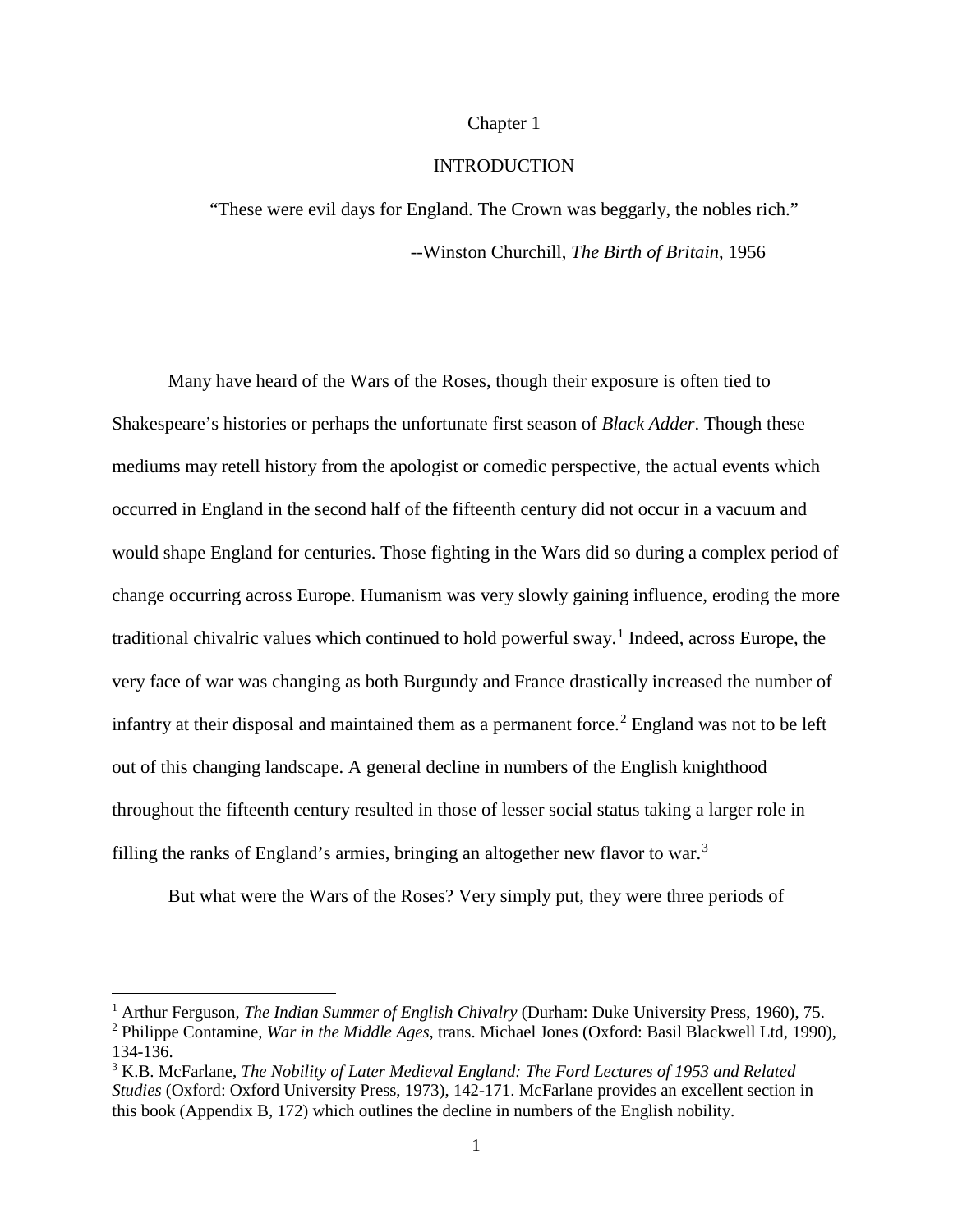conflict that comprised a single civil war in England, from 1[4](#page-7-0)55 to roughly 1485.<sup>4</sup> There were primarily two sides: the Lancastrians, commonly represented by a red rose; and the Yorkists, represented by the white. A third side, the Tudors, arose at the very end of the conflict, ultimately winning the crown in 1485 and holding it until 1603 and the death of Elizabeth I. "The broken sequence of battles, murders, executions, and armed clashes between neighbors" is often generalized as exceptionally brutal, with an underlying implication that the English nobility and knighthood had somehow lost all sense of reason, abandoning all pretense of chivalric behavior, in pursuit of the crown.<sup>[5](#page-7-1)</sup> It is important to note however that while this civil war lasted for thirty years, the fighting was sporadic at best and England enjoyed long stretches of peace during this time. $6$ 

# - Historiography -

The most significant challenge in unravelling the mysteries surrounding the Wars of the Roses is in regard to the surviving contemporary source material. To quote Christine Carpenter, "no coherent account of the politics of the Wars of the Roses could be written from chronicle evidence alone; to a great extent, all that could be produced from there is a purposeless list of events."<sup>[7](#page-7-3)</sup> To augment the sparse number of surviving chronicles, only a few collections of personal letters have been found to provide insight into the thoughts of those involved in the

 $\overline{a}$ 

<span id="page-7-2"></span><span id="page-7-1"></span><sup>5</sup> K.B. McFarlane, *England in the Fifteenth Century* (London: The Hambledon Press, 1981), 231. <sup>6</sup> Philippe de Commynes, on visiting England stated: "England enjoyed a peculiar mercy above all other kingdoms, that neither the country nor the people, nor the houses were waisted, destroyed, or demolished…[and the] calamities and misfortunes of the war fell only upon the soldiers."; Ben Lowe, *Imagining Peace* (University Park: The Pennsylvania State University Press, 1997), 56.

<span id="page-7-0"></span><sup>4</sup> The first period of conflict was from roughly 1455 to 1461, the second from 1469 to 1471, and the third from roughly 1483 to 1485. While it can be debated when the Wars of the Roses truly ended, for the purpose of this thesis, we assess the end at 1485 as this is the last time the crown would change hands. More will be said on this in Chapter Two.

<span id="page-7-3"></span><sup>7</sup> Christine Carpenter, *The Wars of the Roses: Politics and the Constitution in England, C. 1437 - 1509*(Cambridge: Cambridge University Press, 1997), 5.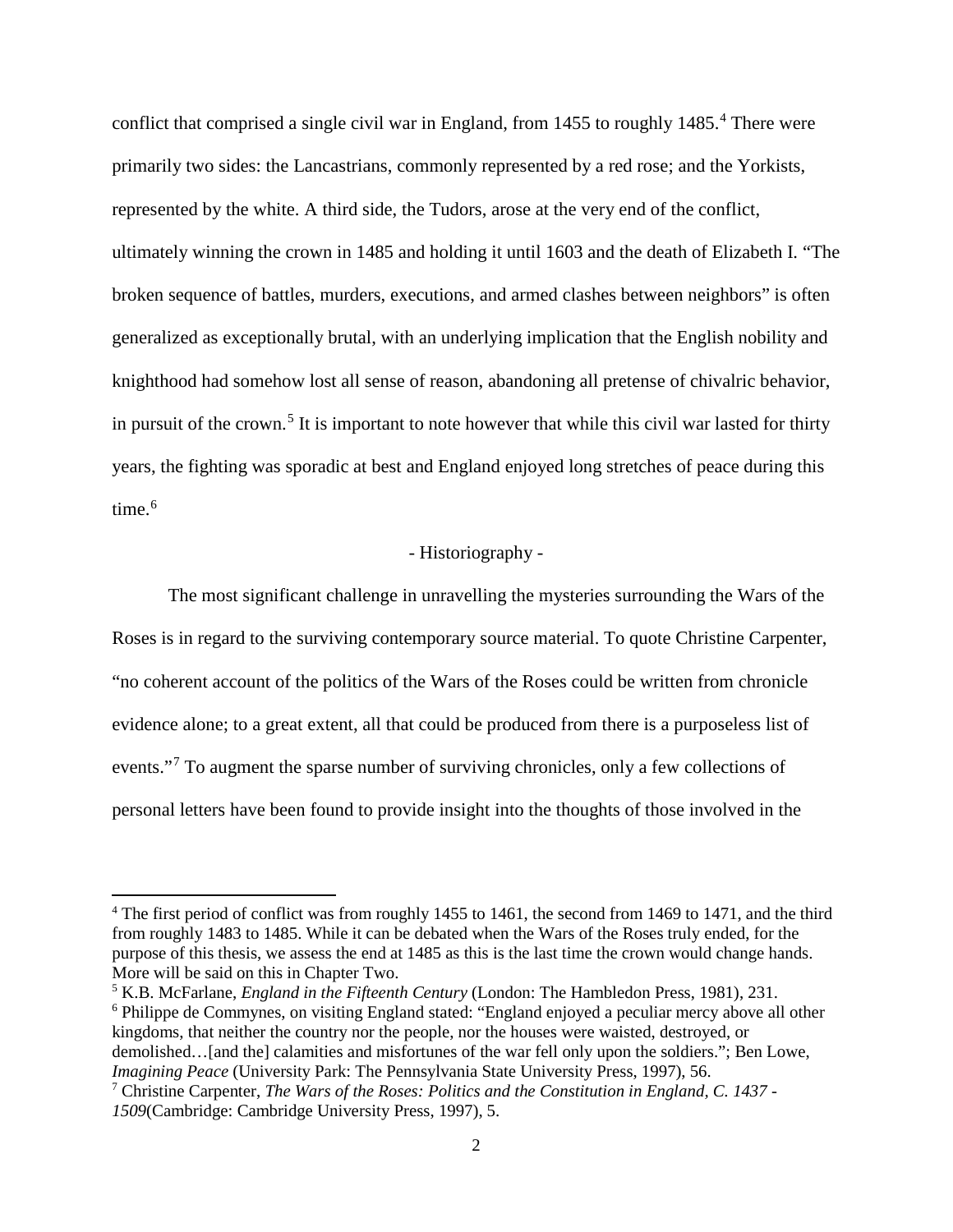fighting, and none of these were of the great magnates.<sup>[8](#page-8-0)</sup>

Of those few surviving chronicles, the *Hearne's Fragment*, the *Arrival of Edward IV*, and the Chronicles of *Warkworth*, *Bale*, *Benet*, and *Gregory*, all of Yorkist bias, served as the foundation for this work and provide the contemporary record of events.<sup>[9](#page-8-1)</sup> Of the few non-Yorkist accounts available, Polydore Vergil's is perhaps the most useful. However, Vergil did not witness the war first hand, but wrote his account during Henry VII's sixteenth century reign.<sup>[10](#page-8-2)</sup> His text is decidedly apologist in nature, in favor of the Lancastrian side of the conflict. Our challenge then, lies in those few lines of text within these chronicles that describe the actions and behaviors of English knighthood in and around the battlefield, while avoiding the biases of the authors. Specifically, we attempt to draw out where chroniclers ascribe characteristics to combatants on the field as well as where they specifically associate great successes for failures in what can be described as chivalric expectations. These works must be used with caution and are often called "ill-informed and unreliable," when used to reconstruct the events of campaigns or individual battles.<sup>[11](#page-8-3)</sup> Therefore, we will primarily draw from the four surviving eyewitness accounts of battles.<sup>[12](#page-8-4)</sup> These sources, however bias, are the ones that survive, and so it is these that must be cautiously drawn on to establish the events of the Wars of the Roses.

<span id="page-8-0"></span><sup>8</sup> K.B. McFarlane, *England in the Fifteenth Century*, op. cit., 231.; The Paston, Stonor, and Plumpton letters are the primary collections we have today, though there are collections from immediately before, regarding England's loss of its French possessions, specifically between the Duke of Somerset and Henry VI. But while these may shed light on how English holdings were lost, they are of little value beyond "cause" with regard to the Wars of the Roses.

<span id="page-8-1"></span><sup>&</sup>lt;sup>9</sup> The primary limitation on the author revolved around finding adequate available translations. See the bibliography for a full listing of primary sources used. There many other chronicles, such as the Chronicles of London, that provide dates and a brief description, but little else. So too, there are a few surviving compilations of poems and letters that also provide some context and flavor to the events of the late fifteenth century.

<span id="page-8-2"></span><sup>10</sup> Christine Carpenter, op. cit., 5.

<span id="page-8-3"></span><sup>&</sup>lt;sup>11</sup> A.J. Pollard, *The Wars of the Roses: British History in Perspective*, 3rd ed. (New York: Palgrave Macmillan, 2013), 3.

<span id="page-8-4"></span><sup>12</sup> Charles Ross, *The Wars of the Roses* (New York: Thames and Hudson, 1986), 109.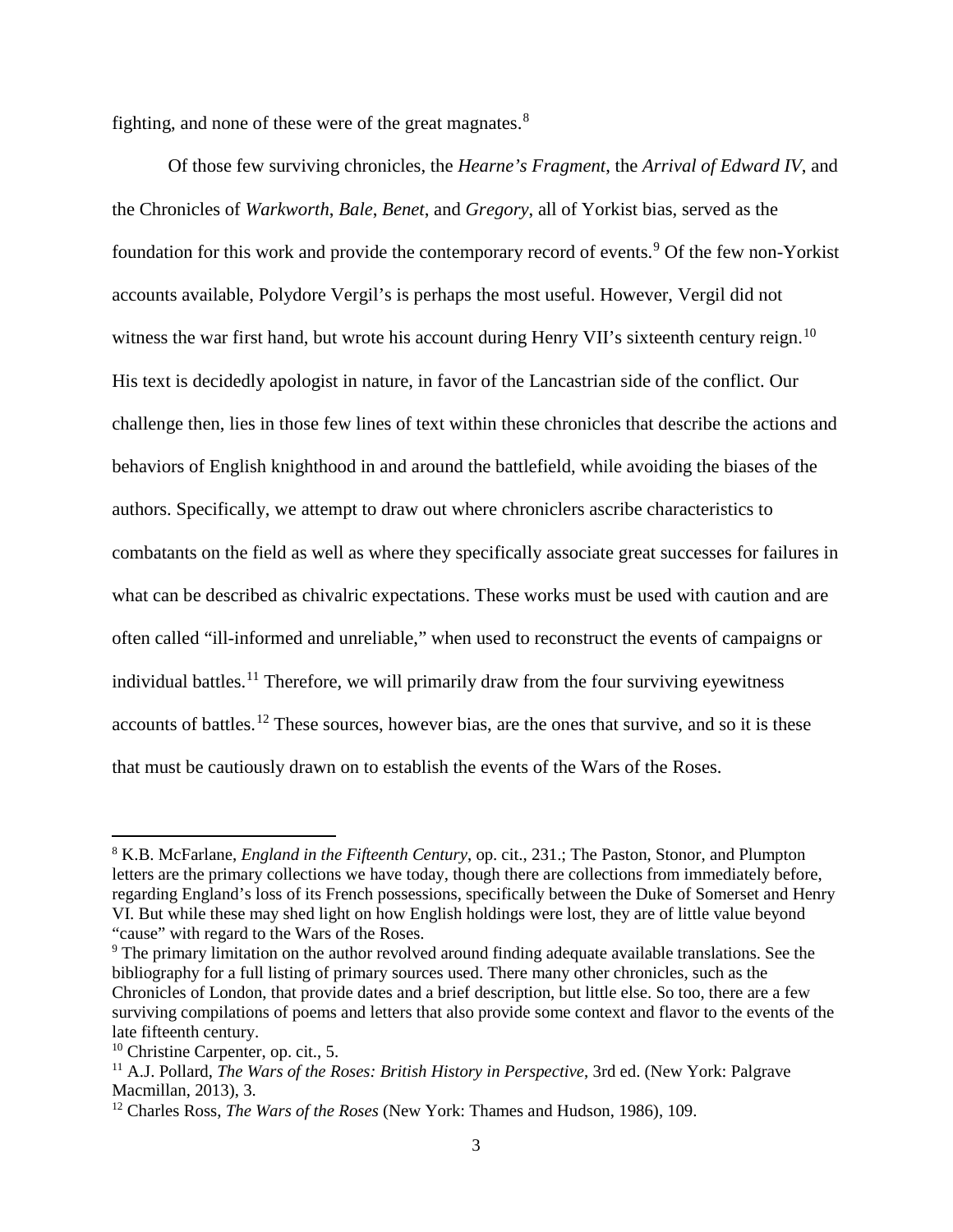Augmenting these chronicles are those collections of letters from the Pastons and Stonors along with some few political poems that have survived. It is these collections that reshaped scholar's views of the fifteenth century. While early scholars such as Stubbs and Plummer saw fifteenth century England as a place of constant strife, these letters instead indicated that "most people went about their daily business undisturbed by the Wars of the Roses."[13](#page-9-0) But these letters and poems are valuable beyond simply the insights they provide into the life of English gentry. On occasion, when the war does protrude in their personal lives, brief commentary arises that provides insight into how they view the actions of their betters. It is these brief glimpses that this thesis attempts to draw on to add context to the analysis of chivalric expectations.

This reduction of the historical record did not dissuade historians, however, and in the second half of the nineteenth century professional historians began to write at length about the period.[14](#page-9-1) William Stubbs and Charles Plummer serve as the mainstays of that first generation of scholars focused on the fifteenth century, with Plummer coining the phrase "bastard feudalism."[15](#page-9-2) These authors saw England as a gloomy place of constant conflict, mired with a failing monarchy. For them, this failure was tied inextricably with a failure of the king to properly align with parliament and an allowance of overmighty subjects to sway men to their cause with coin.[16](#page-9-3)

As a result of these early Whig historians, a variety of schools of thought emerged to

l

<span id="page-9-0"></span><sup>13</sup> Christine Carpenter, ed., *Kingsford's Stonor Letters and Papers 1290-1483*, ed. (Cambridge: Cambridge University Press, 1996), 11.

<span id="page-9-3"></span><span id="page-9-2"></span><span id="page-9-1"></span><sup>&</sup>lt;sup>14</sup> Christine Carpenter, *The Wars of the Roses*, op. cit., 6.; Christine Carpenter provides an excellent historiography of early scholarship of the Wars of the Roses, on which I have drawn heavily. <sup>15</sup> Ibid., 8.; Bastard feudalism is an alteration in feudal practice between a noble or king and a subordinate, primarily seen in England. In practice it saw those of lesser standing serve in private, civil, or military positions for pay rather than because of feudal obligation. As the Hundred Years War dragged on and men were needed for new campaigns in France, these relationships became common.  $16$  Ibid., 6-9.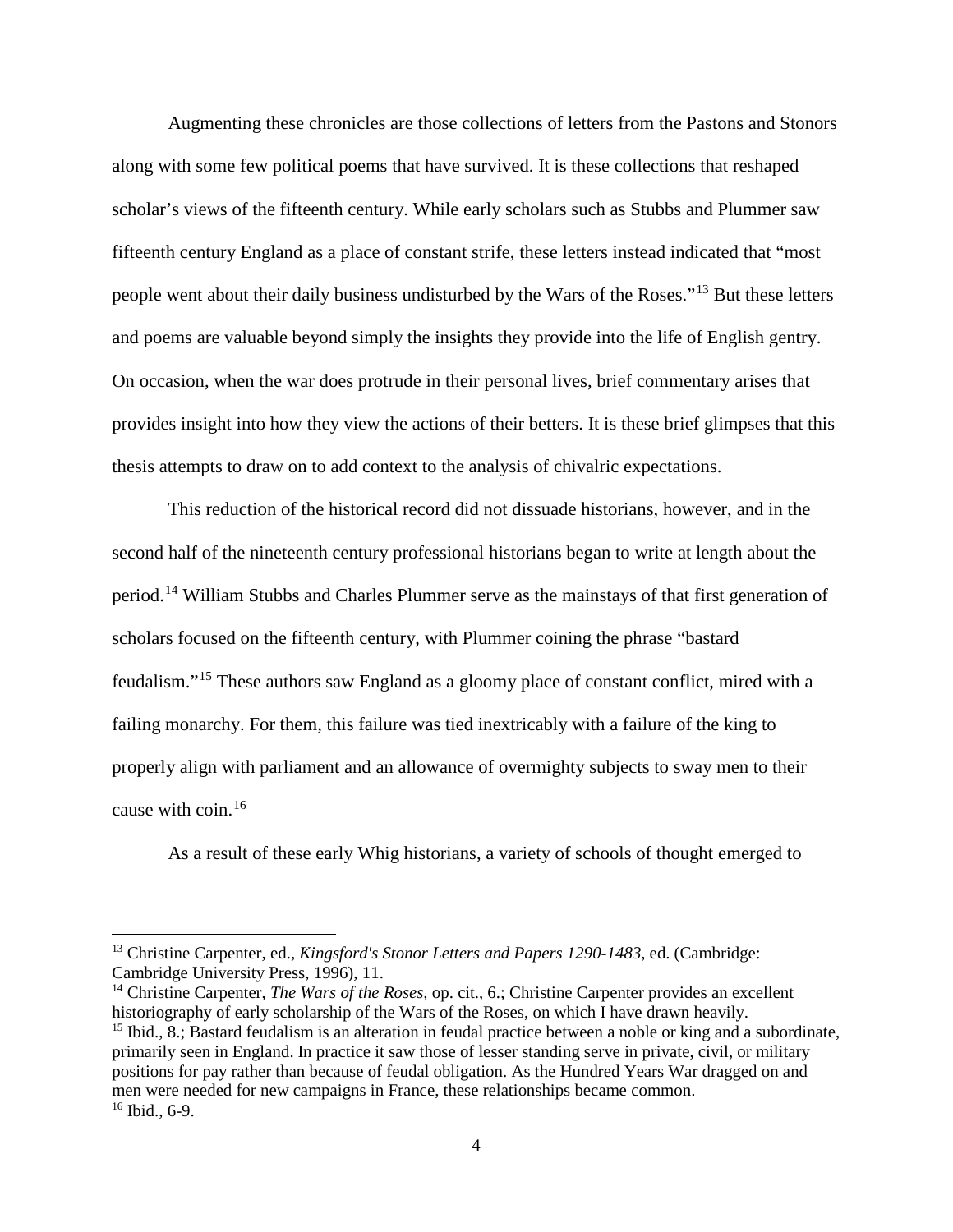challenge their assertions. The first of these was the Manchester school of medievalists epitomized in T.F. Tout.<sup>[17](#page-10-0)</sup> He assessed that the nobility was attempting to control the monarchy by forcing it to operation through the "more institutionalized" part so the government, thus preventing despotism emerging from the monarchy.[18](#page-10-1) Another was the "efficiency" school of thought whereby Henry VII and VIII were celebrated, in direct contrast to the Whig assertion that they were despots. A.F. Pollard saw these kings as efficient bureaucrats, if controlling. The last school to arise in the early twentieth century, included those historians who focused on the law. F.W. Maitland stands out as the leading figure in this school, and focused on English common law, actively attempting to avoid anachronistic influences.[19](#page-10-2)

Scholars struggled against Stubbs' paradigm of the fifteenth century until the midtwentieth century. K.B. McFarlane provided that new paradigm, slowly disaggregating "bastard feudalism" and replacing it with an objective view of the relationships between the king, his nobles, and the commons. Carpenter assesses that his greatest contribution may, in fact, be the re-envisioning of retainers. Instead of seeing these individuals as thugs, McFarlane highlights the normality of their relationship with their betters.<sup>[20](#page-10-3)</sup> So too, McFarlane challenged earlier ideas that power was centralized, either in the king or overmighty nobles, stating,

The interdependence of magnates and gentry meant that the English body politic in the later middle ages was a complex organism and it would be doing no service to truth to emphasize the share of any one part in the working of the whole. Power was not concentrated in the hands of a few. It was distributed among kings, magnates, and commons in various sand varying degrees..."<sup>[21](#page-10-4)</sup>

McFarlane's "local history approach" provided a new framework for historians to employ

<span id="page-10-0"></span><sup>&</sup>lt;sup>17</sup> Of note, Carpenter states that Tout was the first modern historian in England to personally dive into the English archives in search of new information versus relying on previously printed material.

<span id="page-10-1"></span><sup>18</sup> Christine Carpenter, *The Wars of the Roses:* op. cit., 11.

<span id="page-10-2"></span><sup>19</sup> Ibid., 11-13.

<span id="page-10-3"></span> $20$  Ibid., 16-17.

<span id="page-10-4"></span><sup>21</sup> K.B. McFarlane, *England in the Fifteenth Century* op. cit., 20.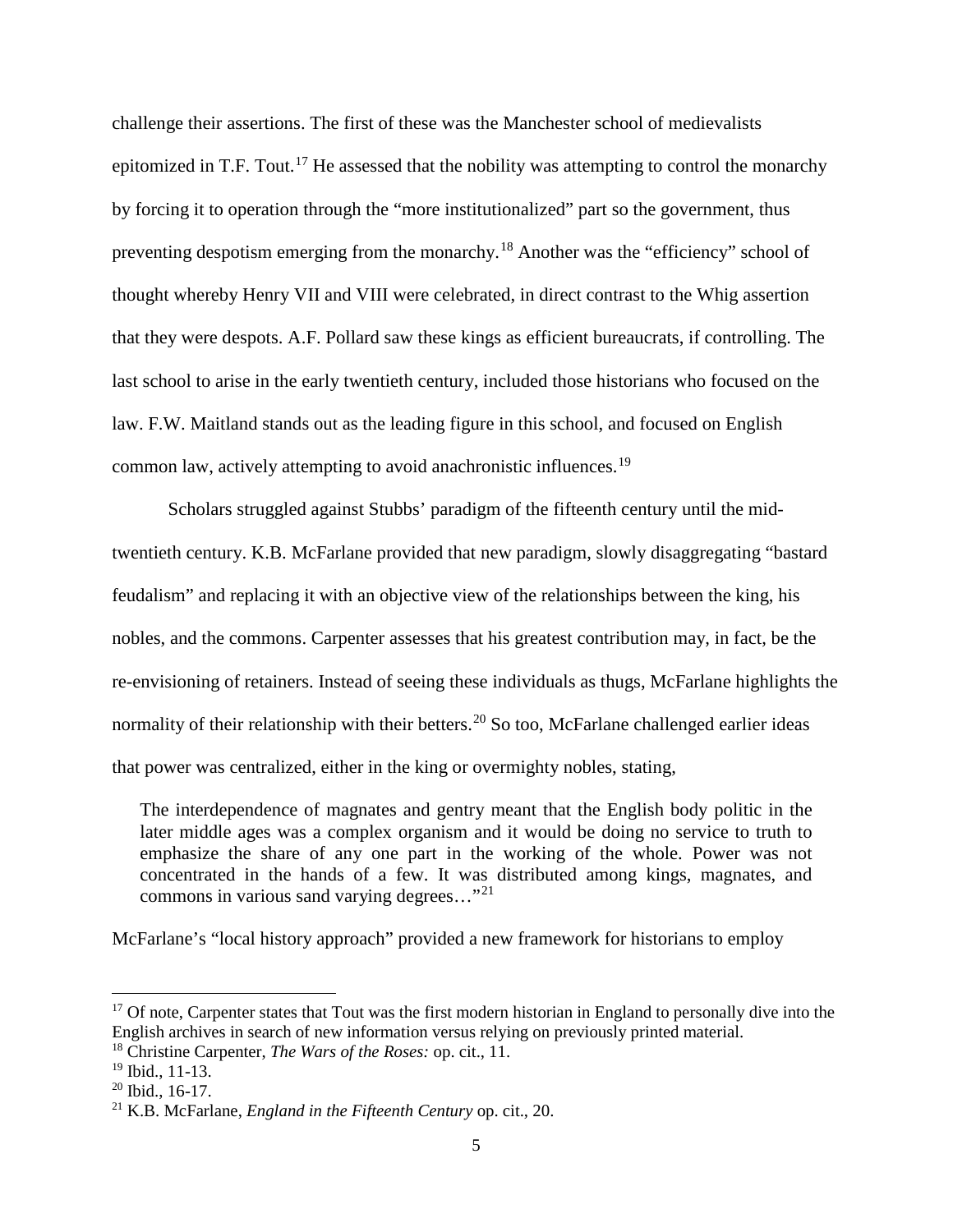and greatly influenced "new military history" with its emphasis on war and society.<sup>[22](#page-11-0)</sup>

Following McFarlane's example in objectivity and with the view that the fifteenth century is worthy of study in its own right, the second half of the twentieth century has provided much additional scholarship on the Wars of the Roses. Christine Carpenter has led the efforts to expand our understanding of late medieval governance in England, and how it influenced and was influenced by landholders. Her focus on the interrelation of English national politics with the shires has provided additional clarity to the confusing records of fifteenth century England. Charles Ross' scholarship provided the first in depth look at the Yorkist kings and their politics, and was followed by historians such as Paul Kendall and Rosemary Horrox. Their works offer key insights not only into the conflict periods of the Wars of the Roses, but also into those much longer periods of peace. AJ Pollard joined Charles Oman in expanding this to include in depth studies of George Neville, Earl of Warwick, and both Pollard and Michael Hicks have provided fresh analysis on the character of the wars and their importance in British history in each of their *Wars of the Roses*. [23](#page-11-1)

Beyond the pure histories of the Wars of the Roses, much has been written on topics along the periphery. Sylvia Thrupp led the way in analyzing English urban life, focusing on London's merchants, while Maurice Keen (among his many other works), engaged in the study of English gentry and their place in English society. Both of these served to expand the understanding of that "complex organism," McFarlane spoke of, and how these classes saw themselves and their role in England. H.S. Bennett explored English publications in the late fifteenth century, providing key insights into what readers in England were ingesting.

 $\overline{a}$ 

<span id="page-11-0"></span><sup>&</sup>lt;sup>22</sup> Brian Price, emailed to Sam Fishburne, Fort Leavenworth, KS, November 8, 2017.

<span id="page-11-1"></span><sup>23</sup> In this case, both authors have produced a separate book, entitled *The Wars of the Roses*. Both provide unique perspectives on the causes and relevance of the wars, and are excellent. Indeed, Charles Ross also provides a title by this name, and Carpenter does as well, though with a subtitle.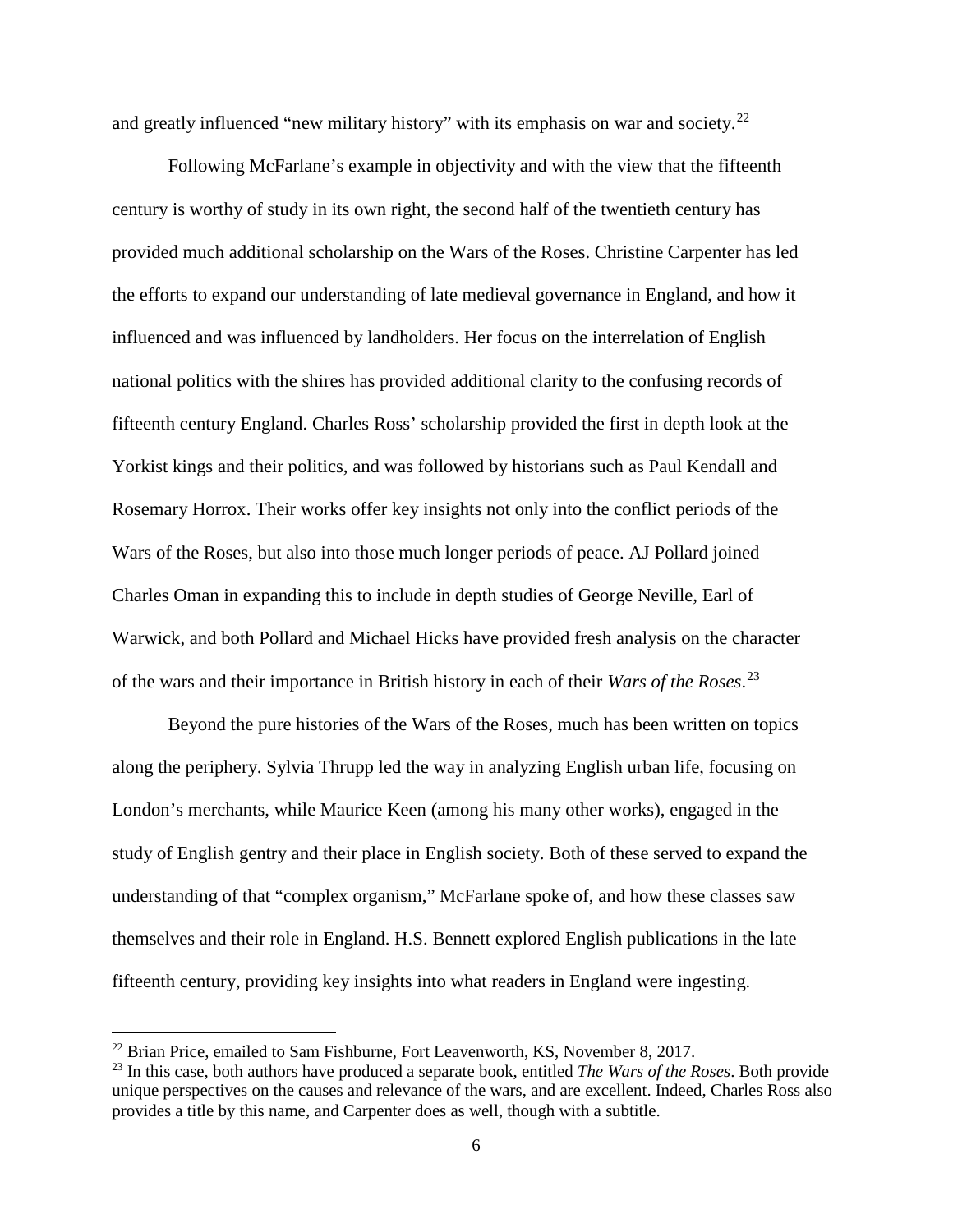Catherine Nall's work has taken this to its next logical step, evaluating how those texts may have influence English thought, as humanist values slowly replaced the chivalric.

Of equal importance to those studies focusing in depth on aspects of English development are those which place fifteenth century England in contexts with the rest of Europe. The earliest generation of professional historians to focus on the evolution of military forces broadly across Europe was led by the likes of Hans Delbrück and Charles Oman.<sup>[24](#page-12-0)</sup> Following these early scholars, J.R. Hale focused specifically on Europe's transition from the medieval to the renaissance in his works *The Civilisation of Europe in the Renaissance* and *War* and *Society in Renaissance Europe 1450 – 1620*. These works provide insights into how large-scale changes in military structures in Europe, to include the creation of standing armies, impacted Europe broadly across society.[25](#page-12-1) Additionally, Hale explores why England was so hesitant to follow suit in the creation of a standing army.<sup>[26](#page-12-2)</sup> Most recently, Clifford Rogers has led the way in offering new contributions to the debate regarding the "military revolution." Roger's assesses that the significant military structural changes occurring across Europe in the sixteenth century, have their roots steeped strongly in the early fourteenth, during the Hundred Years War. Specifically, he highlights the ascendance of the commoner as the backbone of victory in English armies during the first half of this war. These victories eventually led to French reforms.<sup>[27](#page-12-3)</sup> Both Charles VII and Louis the XI drastically increased the number of infantry at France's disposal and maintained them as a permanent force. So too, Charles the Bold spent a great deal to hire

l

<span id="page-12-0"></span><sup>24</sup> Clifford Rogers, "The Military Revolutions of the Hundred Years War," in *The Military Revolution Debate: Readings on Military Transformation of Early Modern Europe* (Boulder: Westview Press, 1995), 57.

<span id="page-12-1"></span><sup>25</sup> J.R. Hale, *War and Society in Renaissance Europe 1450-1620* (London: McGill-Queen's University Press, 1998), 65-68.

<span id="page-12-2"></span> $^{26}$  Ibid., 68.; Hale asserts that the common Englishman associated a standing army with tyrannical rule as well as being an unnecessary tax burden.

<span id="page-12-3"></span> $27$  Clifford Rogers, op. cit., 58-61.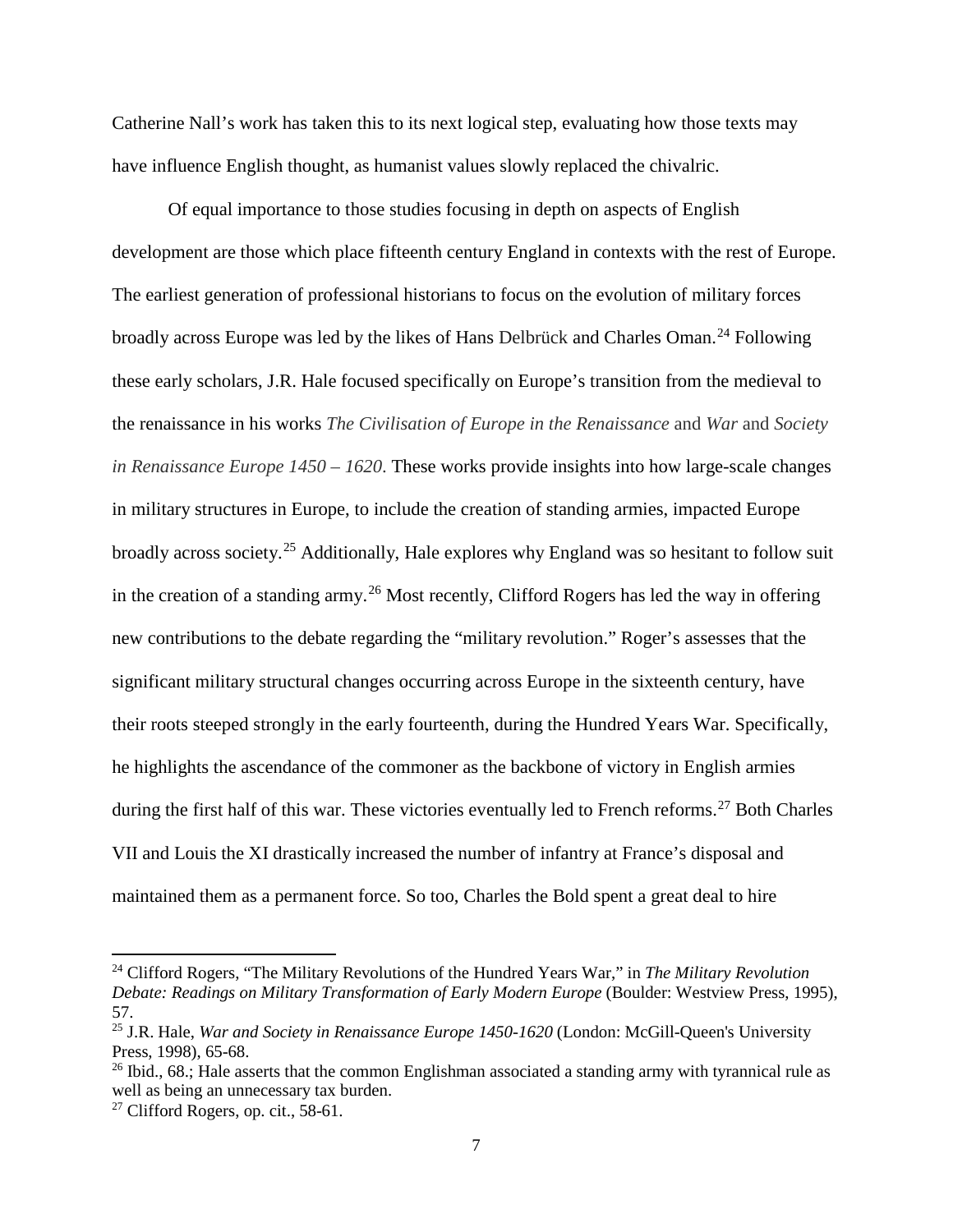additional infantry to oppose the French and also maintained these as a permanent force.<sup>[28](#page-13-0)</sup> These authors and their work places the Wars of the Roses into a broader context of European transition, both militarily and politically.

There are few words today that can compete with "chivalry" for the trophy of most loaded term. Popular culture and Hollywood has mired it in either anachronistic romance or violence. Indeed, it would be very difficult to argue other than chivalry meant many things to the people of the fifteenth century, or any other century for that matter. However, it is my challenge in this thesis to attempt to distill that complex ethos into a usable format that may be measurable. Therefore, this thesis is strongly anchored in those late fourteenth and fifteenth century texts with which the English of the period would have been familiar.

To understand the chivalric ideal, two romances have been selected, *Guy of Warwick*, and *Le Morte Dearthur*. Dating from the early thirteenth century, *Guy of Warwick* remained popular through the fifteenth century, and was put into print by William Caxton.<sup>[29](#page-13-1)</sup> Its hero, an Englishman, provides the ideal example of the knight errant, in pursuit of renown.<sup>[30](#page-13-2)</sup> Sir Thomas Malory's *Le Morte Dearthur* stands as perhaps the greatest piece of literature to come out of fifteenth century England. Written from an English prison cell, as the Wars of the Roses occurred, Malory provides his reader with a unique look into the mind of a fifteenth century

 $\overline{a}$ 

<span id="page-13-0"></span><sup>28</sup> Philippe Contamine, op. cit., 134-136.

<span id="page-13-1"></span><sup>29</sup> H.S. Bennett, *English Books and Readers: 1475-1557: Being a Study in the History of the Book Trade from Caxton to the Incorporation of the Stationers' Company*, 2nd ed. (Cambridge: Cambridge University Press, 1969), 300.; Brian R. Price, Yron and Stele: Chivalric Ethos, Martial Pedagogy, Equipment and Combat Technique in the Early Fourteenth Century Middle English Version of Guy of Warwick (Journal of Medieval History #16, forthcoming, 2018), 1.

<span id="page-13-2"></span><sup>&</sup>lt;sup>30</sup> *The Oxford Dictionary of English Etymology* defines renown as a "fact or condition of being widely celebrated." This definition is suitable for the purpose of defining medieval renown, with one addendum. For the purpose of the medieval knight, there renown was heavily steeped in their prowess, or ability to fight and win. While there were other aspects for which one could be famous, most scholars will agree that renown for high prowess was the most sought-after form or renown.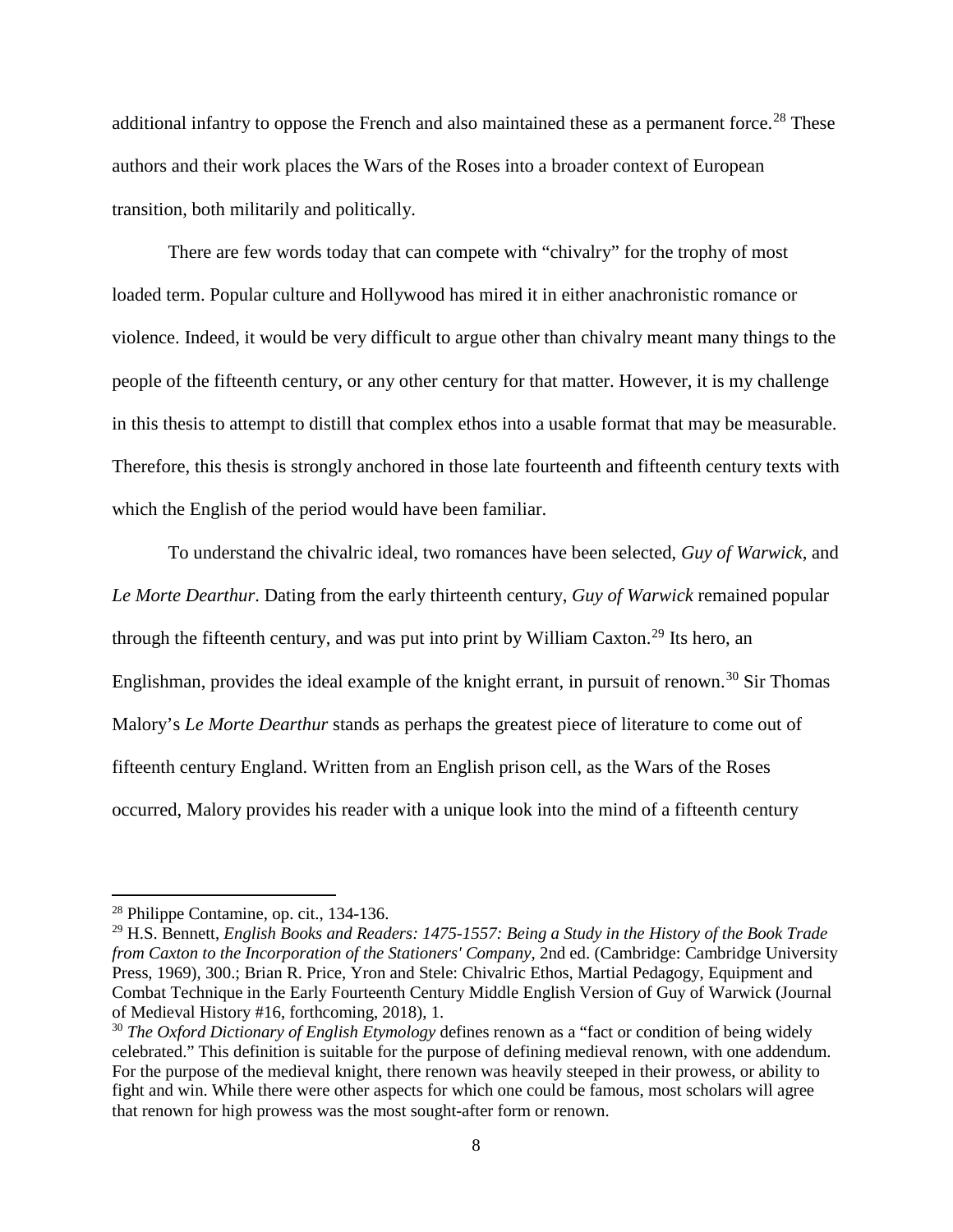knight. $31$ 

 $\overline{\phantom{a}}$ 

Romances, however instructive, only show the ideal, and so they must be weighed against the practical. For this perspective we turn to the knights themselves, specifically those who left behind didactic texts written on how knights should implement the chivalric ethos. The first of these is Richard Kaeuper and Elspeth Kennedy's exceptional translation of Geoffori de Charny's *Book of Chivalry*. Though French, Charny's work is the benchmark for late medieval chivalry.[32](#page-14-1) Next is Raymon Llull's *The Book of the Order of Chivalry*. Written in the late thirteenth century, this text experienced remarkable staying power as it was copied in manuscript form many times through the centuries, and saw publication multiple times by Caxton as late as early sixteenth century. Both of these texts stand as paragons of what Keen calls, "written specifically for the instruction of the knighthood."[33](#page-14-2) William Worchester's *The Boke of Noblesse* must also be included in any discussion regarding fifteenth century English chivalry. A uniquely English contribution, this text had two purposes. Its first was indeed to serve as an instructional text to the knighthood, however, its second purpose was more political; attempting to inspire Edward IV to campaign in France to regain lost English possessions.[34](#page-14-3) Finally, Vegetius'*De re militari,* though not written for the medieval knight specifically, was certainly read and shaped how armies were employed.*[35](#page-14-4)* For an accurate translation of the original work we rely on N.P. Milner's *Vegetius: Epitome of Military Science*. But, we cannot rely entirely on Milner's work. There were variations produced within the late fourteenth and early fifteenth centuries that must

<span id="page-14-0"></span><sup>31</sup> Edward Hicks, *Sir Thomas Malory: His Turbulent Career* (New York: Octagon Books, 1975), 32.

<span id="page-14-1"></span><sup>32</sup> Geoffroi De Charny, *The Book of Chivalry: Text, Context, and Translation*, trans. Richard Kaeuper and Elspeth Kennedy (Philadelphia: University of Pennsylvania Press, 1996), 3.

<span id="page-14-2"></span><sup>33</sup> Maurice Keen, *Chivalry* (London: Yale University Press, 1984), 6.

<span id="page-14-3"></span><sup>34</sup> Isaac Levitan, ed., *The Boke of Noblesse* (San Bernardino: Editora Griffo, n.d.), 3.

<span id="page-14-4"></span><sup>35</sup> Vegetius, *Vegetius: Epitome of Military Science*, 2nd ed., trans. N.P. Milner (Liverpool: Liverpool University Press, 1996), xiii.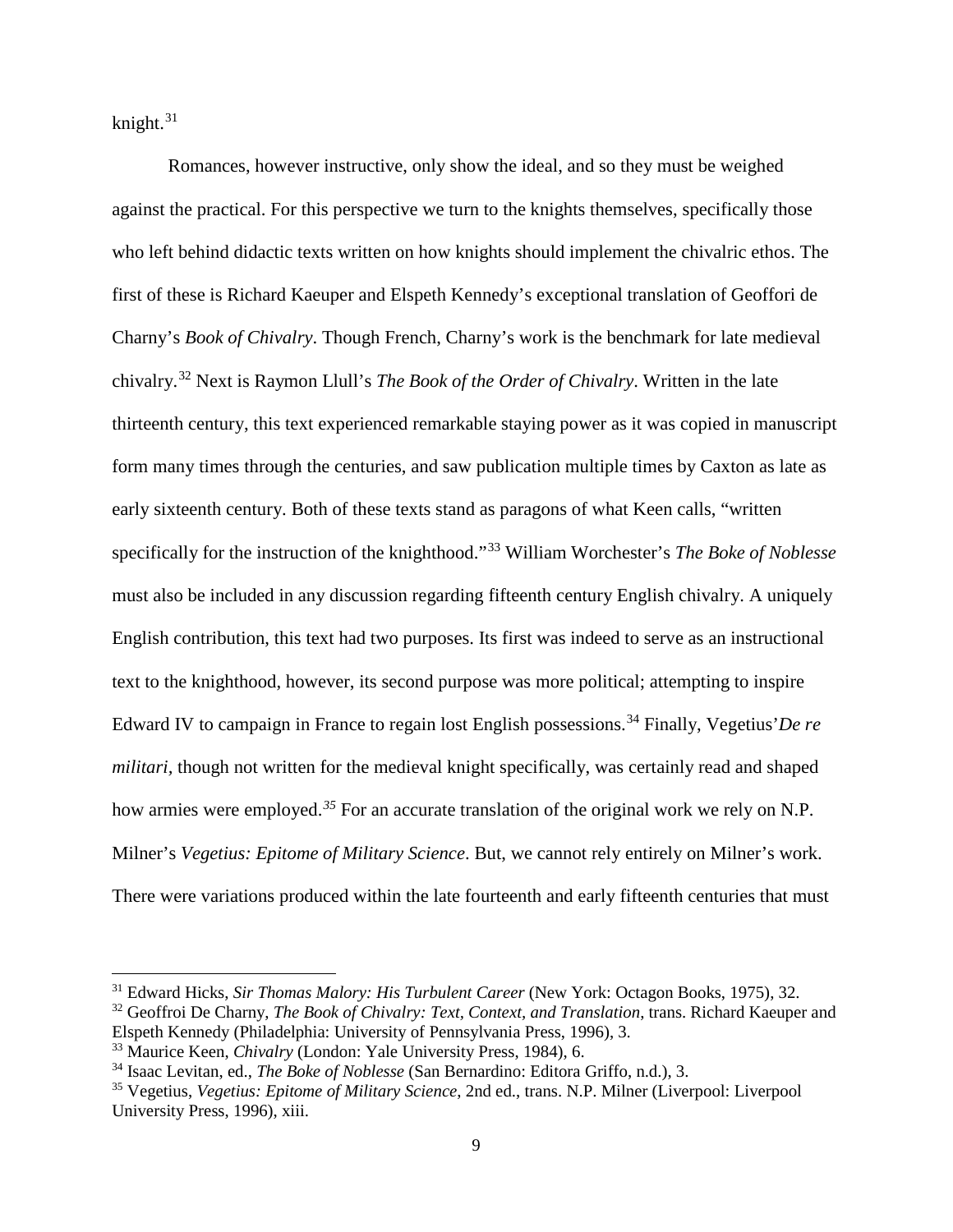be employed, if we are to have an accurate picture of Vegetius' usefulness. Therefore, when analyzing tactics of the Wars of the Roses, the fifteenth century verse paraphrase *Knyghthode and Bataile* edited by Dyboski and Arend, as well as Christine de Pisan's *The Book of Fayttes of Armes and of Chyvalrye* must be brought to bear in the analysis. Both of these texts draw heavily from Vegetius' work and both offer slight changes to the text which must be considered when evaluating tactics.

Finally, as a large part of chivalric practice centered on the conduct of war, it is only appropriate to look at medieval concepts of both *jus ad bellum* and *jus in bellum*. For an understanding of early medieval thought, Frederick Russell's *The Just War in the Middle Ages* provides an exceptional look into early medieval thought on the issues. Russell asserts that the efforts of the church and other medieval scholars to restrain warfare through canon law may have served to limit the violence. Ben Lowe's *Imagining Peace*, is representative of the opposing view that valiant efforts by peace movements and canon lawyers had no appreciable impact on war making. Maurice Keen's *The Laws of War in the Late Middle Ages* is a second seminal work and pursues the topic from a different angle all together. Keen assesses that medieval attempts to formalize laws of war stemmed from a desire to ensure "that one's enemies were going to observe the rules of the game," allowing the knighthood to pursue profit in warfare with less risk.[36](#page-15-0) For contemporary sources, a most excellent source is found in Honoré Bonet's *The Tree of Battles*. Bonet's work provides insights into the complexities of the medieval battlefield through the myriad of situations provided, that require rulings. Christine de Pisan, as with Vegetius, pulled strongly from Bonet's work in *The Book of Fayttes of Armes and of Chyvalrye.* As with so many medieval authors, Christine slightly alters Bonet's words to account for her

l

<span id="page-15-0"></span><sup>36</sup> Maurice Keen, *The Laws of War in the Late Middle Ages* (London: Routledge & Kegan Paul, 1965), 3- 4.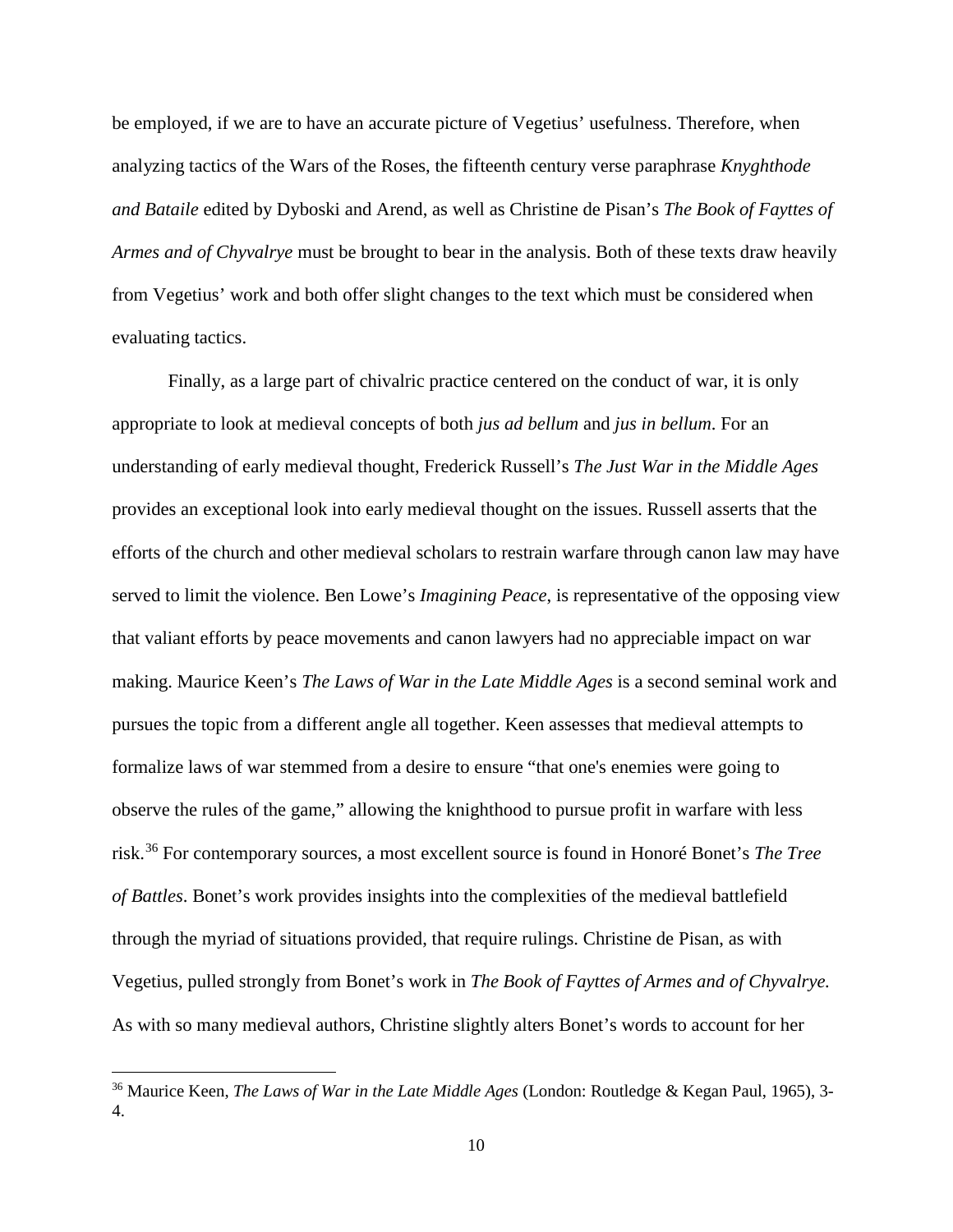own insights and judgments, uniquely relevant to her time.

More so than the Wars of the Roses, chivalry as a subject of study has long been a specific focus of scholarship. The earliest writers, such as Léon Gautier saw the ideal within medieval literature and chronicles. It was this early literature that would fuel European and American imaginations for the knight in shining armor, saving a damsel in distress.<sup>[37](#page-16-0)</sup> The mid twentieth century, however, saw a new perspective emerge, steeped in the analysis of social force throughout history. Their analysis took on a darker view of medieval life, emphasizing the cultural tensions that existed in medieval society and highlighted chivalry as a driver of much of the violence and instability. Johan Huizinga, a leader in this school of thought, wrote of this life,

The people could not perceive their own fates and the events of their time other than as a continuous succession of economic mishandling, exploitation, war and robbery, inflation, want, and pestilence. The chronic form that war tended to take, the constant threats to the town and the country from all kinds of dangerous riffraff, the eternal threat from a harsh and unreliable administration of justice…nourished a feeling of general insecurity that tended to paint life's background in dark colors.<sup>[38](#page-16-1)</sup>

Richard Kaeuper in his 1999 landmark work, *Chivalry and Violence in Medieval Europe*, provided the next analytical step in this school of thought, arguing that chivalry did not serve to restrain violence, but instead celebrated and encouraged it.<sup>[39](#page-16-2)</sup>

Roughly at the same time, another group of scholars provided an alternative to the "chivalry justifies violence" school of thought. These scholars were led by Richard Barber, Sydney Anglo, D'Arcy Boulton and Maurice Keen.<sup>[40](#page-16-3)</sup> Keen's seminal work, *Chivalry* stands as the example *par excellence* for this school of thought. This group of scholars focused on the

<span id="page-16-0"></span><sup>&</sup>lt;sup>37</sup> Brian R. Price, "Craig Taylor's Chivalry and the Ideals of Knighthood in France during the Hundred Years War," *Journal of Military History* (Apr. 2015), 476-7.

<span id="page-16-1"></span><sup>38</sup> Johan Huizinga, *The Autumn of the Middle Ages*, trans. Rodney Payton and Ulrich Mammitzsch (Chicago: The University of Chicago Press, 1996), 27.

<span id="page-16-2"></span><sup>39</sup> Brian R. Price," "Craig Taylor," op. cit. (Apr. 2015), 476-7.

<span id="page-16-3"></span><sup>40</sup> Ibid., 476-7.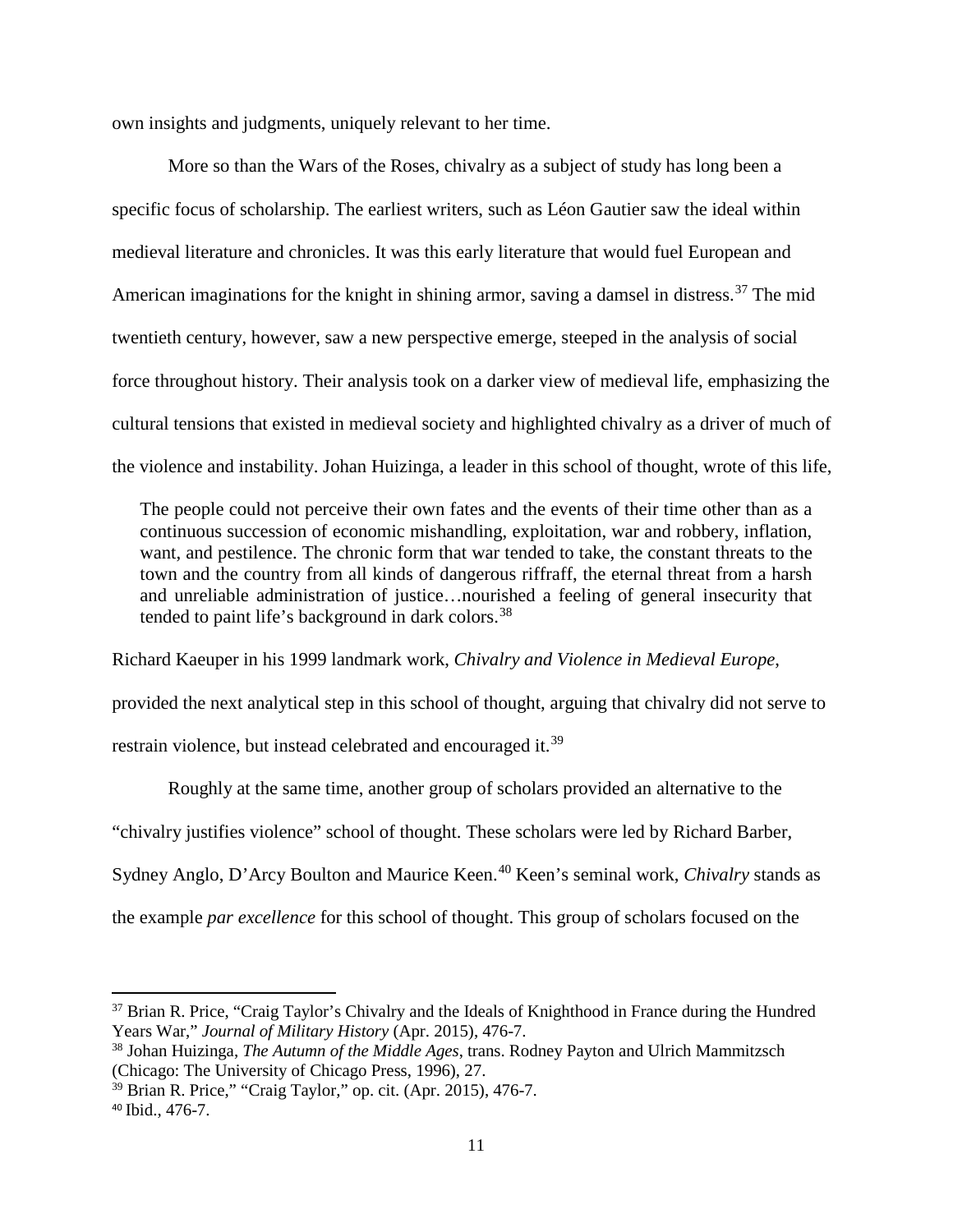"binding elements of chivalric culture," avoiding earlier over-romanticizing of chivalry, or the overt condemnation espoused by Huizinga and others. Keen and those of similar interpretation have inspired scholars such as Juliet Barker and Elspeth Kennedy, who have provided nuanced study of English feats of arms.<sup>[41](#page-17-0)</sup> So too, Nigel Saul has provided a useful work on English Chivalry over time, however, his chapters on the late  $15<sup>th</sup>$  century focus more on the chivalric revival at court versus an analysis of actions on the battlefield.<sup>[42](#page-17-1)</sup>

## - Methodology -

This thesis follows a historical approach, aiming to explore how the English knights conducted themselves on the battlefields of the Wars of the Roses. Did English nobility abandon chivalric conduct on the battlefield, or did they maintain its general precepts? Did chivalry help guide their decisions in battle, or were there other, more important factors? To accomplish this, we must explore contemporary English concepts of how war and combat should be fought. This will be accomplished by first triangulating multiple source types related to and influencing the chivalric paradigm.

First, an in-depth examination of the romances is required, and as noted previously, two have been chosen as a test sample: *Guy of Warwick* (well known in the fifteenth century) and *Le Morte Darthur*. Romances provide their readers with the ideal, the pinnacle of what an individual should aspire too. This is both a strength and weakness of the romance, making identification of those chivalric traits easy, but depicting chivalry as it *should be* in the writer's opinion. The reader must be cautions and understand that reality will always fall short of the ideal. Indeed, "works of fiction should be seen as responses to obsessions, instincts, and tensions…" and understanding this allows us to place the ideals of chivalry within the greater context of the

<span id="page-17-0"></span> <sup>41</sup> Brian R. Price, "Craig Taylor," op. cit.

<span id="page-17-1"></span><sup>42</sup> Nigel Saul, *Chivalry in Medieval England* (Cambridge: Harvard University Press, 2011), 325.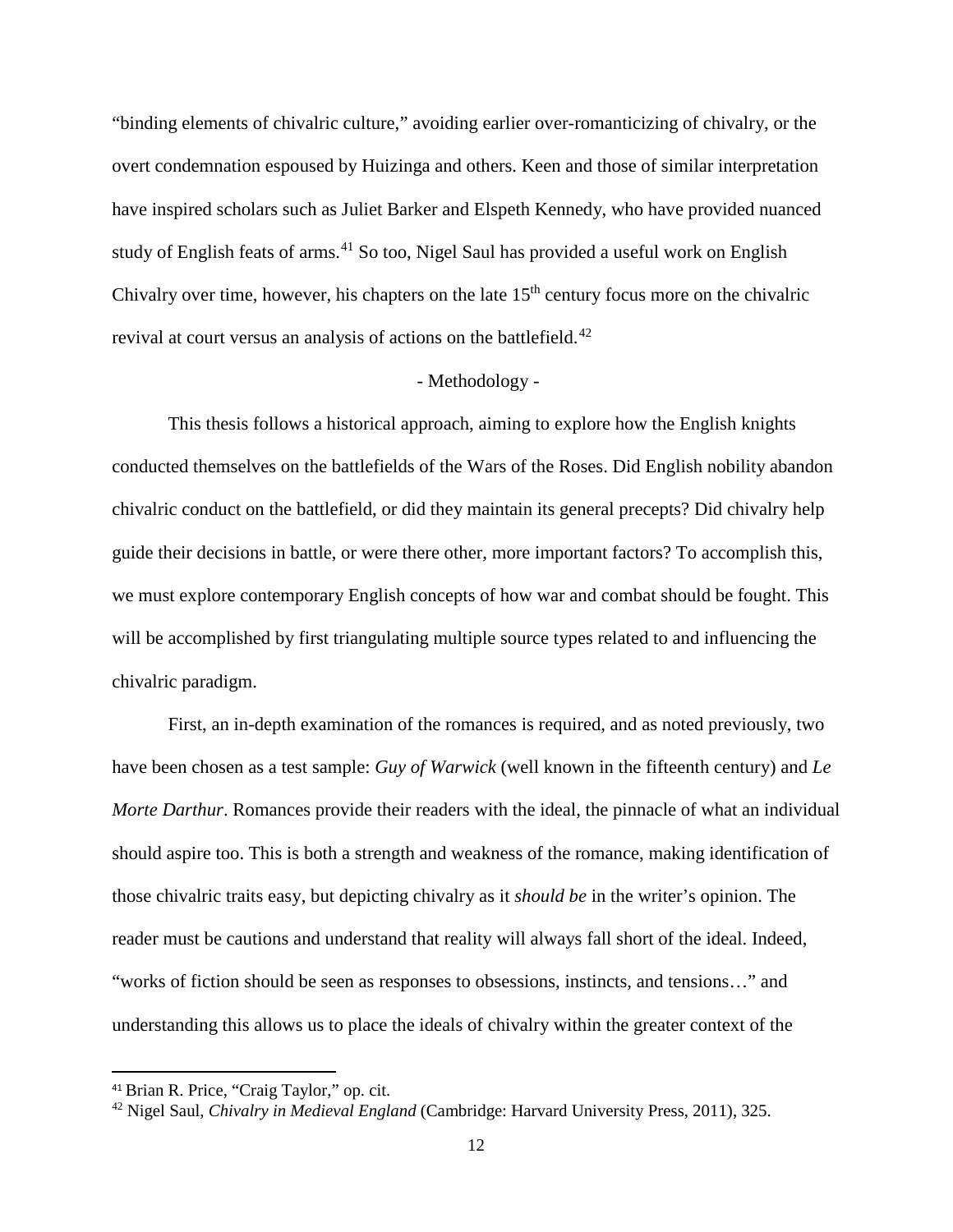societal tensions of the Wars of the Roses.<sup>[43](#page-18-0)</sup> Focusing specifically on chivalric traits and behavior in combat within these romances, these characteristics will be compared with those traits admired in the second source type, what might be termed "chivalric manuals." This thesis will draw upon those didactic manuscripts described earlier in this chapter, those Maurice Keen describes as, "written specifically for the instruction of the knighthood."[44](#page-18-1) These texts provide their readers with the ideal characteristics of a knight, but steeped in the practicalities of medieval life and warfare. Written by knights, for others to follow, these treatises on knighthood provide the knight aspirant with those qualities expected of him by his peers, both on the battlefield, and off.

These first two source types allow us to balance the ideal with the practical in an attempt to narrow down the qualities expected from an English knight in combat. But, as with land navigation, a "cut" is generally not enough to get you to where you are going, and so we need a third source type to provide a "fix." This third source type comes in the form of an exploration and analysis of medieval thought regarding *jus ad bellum* and *jus in bellum*. These scholars provide insight into the medieval mind with regard to legalities of declaring war as well as how that war should be fought. To understand these theories this thesis will survey their evolution and then focus on Honoré Bonet's *Tree of Battles* and other derivative works to place English actions in context. The challenge with these sources center on the reality that most of those writing on these theories never set foot on a battlefield during the fighting.<sup>[45](#page-18-2)</sup> However, unlike most other canon lawyers, Bonet was known to associate with knights, providing him with additional

<span id="page-18-0"></span><sup>43</sup> Danielle Regnier-Bohler, "Imagining the Self," in *A History of Private Life*, ed. George Duby and Philippe Aries, trans. Arthur Goldhammer (Massachusetts: The Belknap Press of Harvard University Press, 1988), 315.

<span id="page-18-1"></span><sup>44</sup> Maurice Keen, *Chivalry* op. cit., 6.

<span id="page-18-2"></span><sup>&</sup>lt;sup>45</sup> Christine de Pisan is one such author, however, she drew heavily on Bonet's work and likely benefited from many of his own insights, gleaned while associated with armies.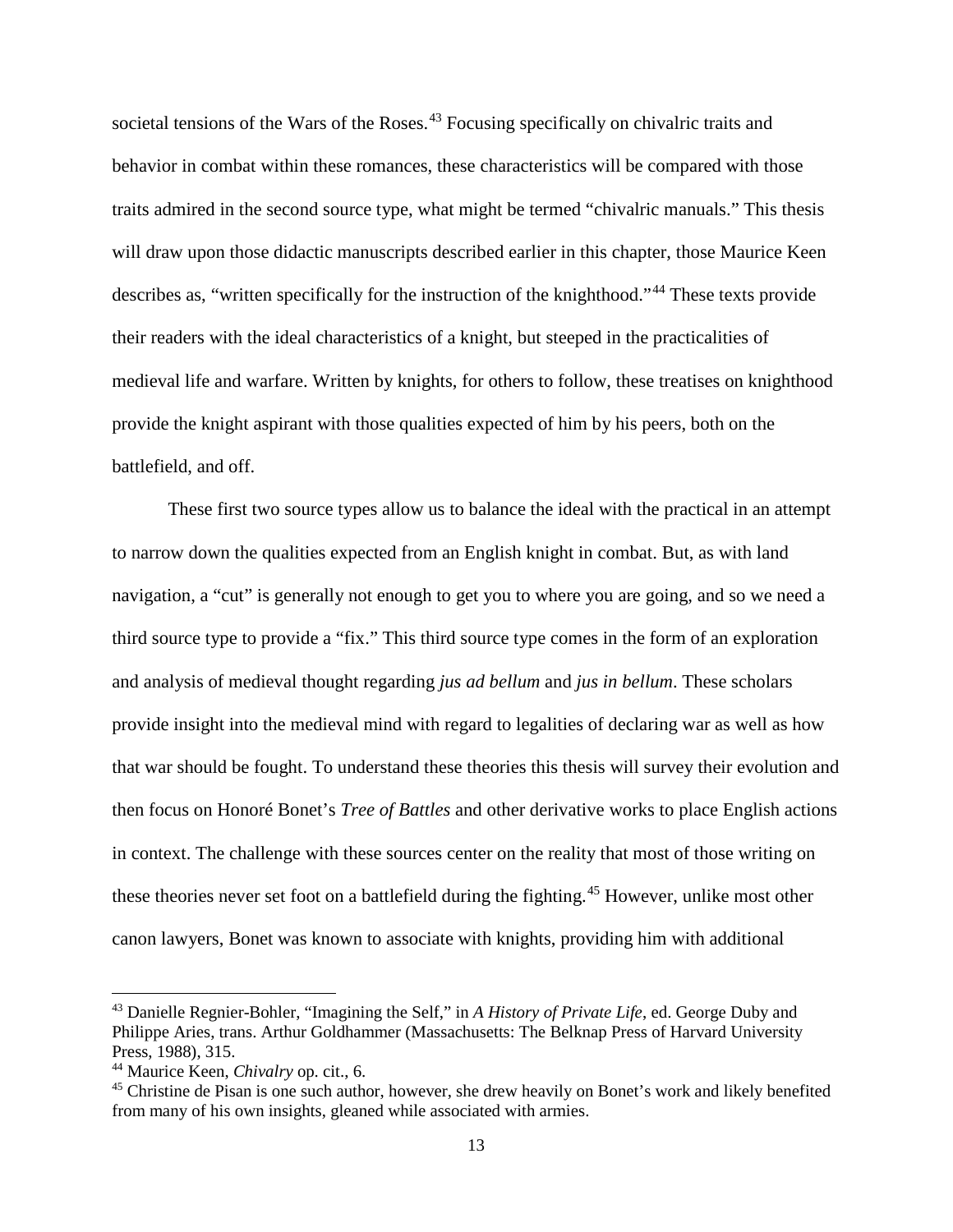insights into warfare and the laws that should govern it, that his contemporaries may not have had access too.<sup>[46](#page-19-0)</sup>

Finally, once this triangulation is complete, this thesis must measure the decided upon chivalric ideals against the actions of English knighthood. For this, we must turn to the chronicles and letters which record the Wars of the Roses. As discussed earlier, surviving chronicles demonstrate strong pro-Yorkist leanings that must be taken into account. Additionally, the quality of these chronicles is often commented on as "ill-informed and unreliable," with regard to the records of battle.<sup>[47](#page-19-1)</sup> With this in mind, this thesis will focus only on those battles that are assessed as having produced eyewitness accounts. Commentaries found in surviving letters must also be brought to bear to minimize known bias.

For the purposes of this work, the author was limited in the source material available to those that have either been translated to English or were originally written in Middle English. This had unfortunate effect of removing from the source pool several English chronicles, written in either French or Latin, to include the MS. Rawlinson B. and MS. Tanner chronicles. This also applies to the primary texts used for *Guy of Warwick* and Bonet's *Tree of Battle*. In each case, the author attempts to highlight the where translations are relied on and the manuscript that translation is based upon.

## - Framework -

Before we can begin an analysis of the actions of English knighthood, we must understand the theories and facts surrounding the Wars of the Roses as well as understand how the Wars proceeded. The second chapter surveys the entirety of The Wars of the Roses, starting

<span id="page-19-0"></span><sup>46</sup> Honoré Bonet, *The Tree of Battles of Honoré Bonet*, trans. G.W. Coopland (Liverpool: Liverpool University Press, 1949), 21, 15-21.

<span id="page-19-1"></span> $47$  A.J. Pollard, op. cit., 3.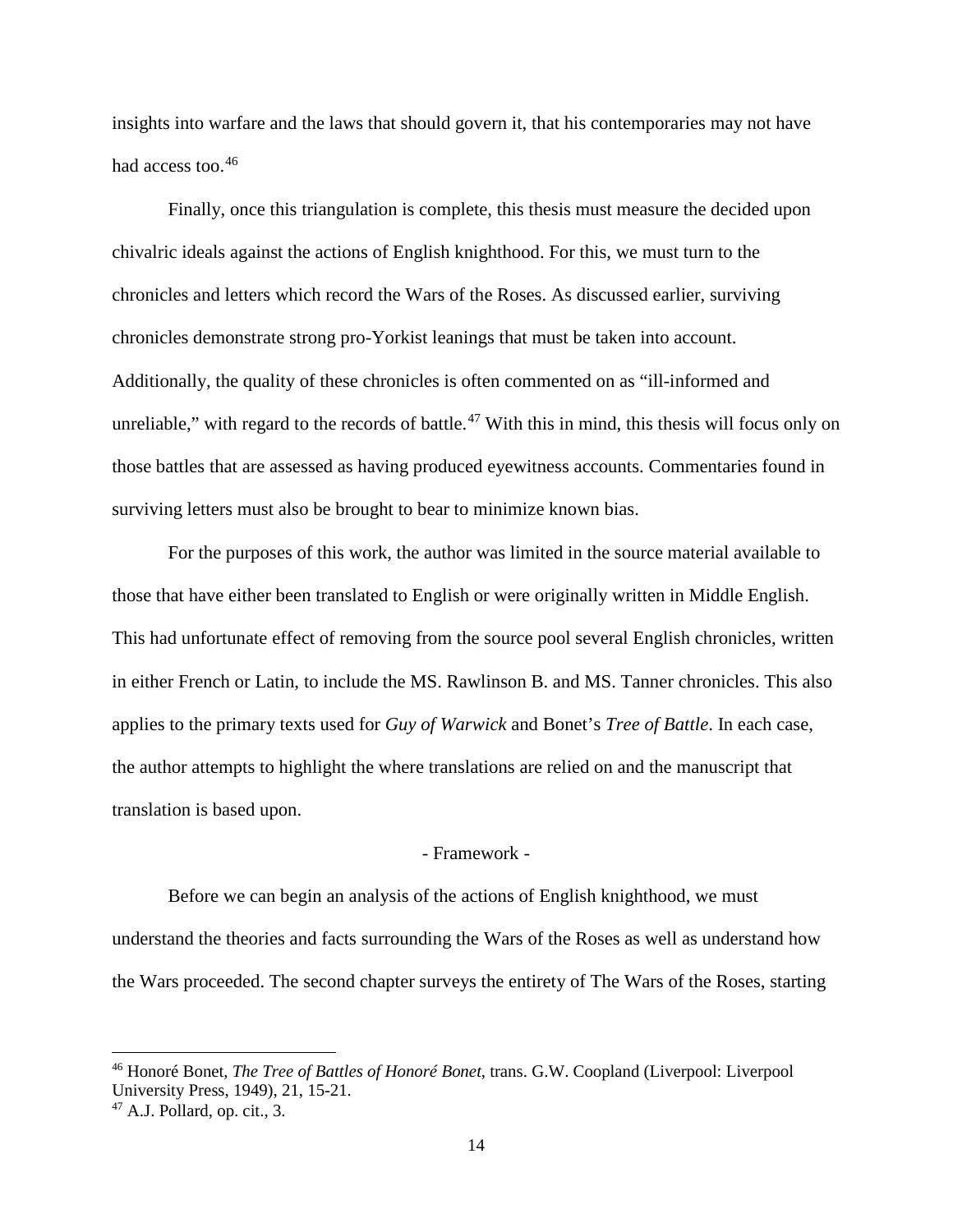with most accepted causes and proceeding to the timeline of the war itself, shedding light on the complexities of the war. It highlights the changing and progressive nature of each of the individual periods of conflict within the Wars of the Roses, specifically, moving away from a reform based conflict to a dynastic one.<sup>[48](#page-20-0)</sup> It also provides some insight and context for the shifting alliances in England during the second half of the fifteenth century. It is with these complexities in mind that we can begin to shape an analysis of the knighthood's actions during periods of open war.

The third chapter will begin to dive into the immense task of defining English chivalry in the fifteenth century, specifically associated with combat and warfare. It begins with an in-depth analysis of combat as portrayed in the medieval romance. Specifically, we have selected *Guy of Warwick*, a well-known contemporary romance which focuses on an English paragon of chivalry, and Sir Thomas Malory's *Le Morte Dearthur*, written by Malory from a jail cell in the fifteenth century. This chapter then explores how the chivalric traits prized within the romance align with those priced in those didactic texts written by the knights themselves. This chapter concludes with an initial assessment of what chivalry was in England, which is then carried into Chapter Four for further analysis.

The fourth chapter reviews the state of medieval just war theory beginning with Augustus and proceeding forward to the late fourteenth century Benedictine monk and canon lawyer, Honoré Bonet.<sup>[49](#page-20-1)</sup> This chapter is structured to allow a comparison of the main themes in just war theory over time, climaxing with an analysis of Honoré Bonet's work and where, if at all, it

<span id="page-20-0"></span><sup>48</sup> Specifically, it can be argued that Richard, Duke of York did not seek to overthrow Henry VI, only to replace his advisors with himself and his allies. He clearly sought the crown upon Henry VI's death, though he did not actively seek that death. With York's death at Wakefield however, the tenor of the

<span id="page-20-1"></span><sup>&</sup>lt;sup>49</sup> Zeynep CeCen, "Interpreting Warfare and Knighthood in Late Medieval France: Writers and Their Sources in the Reign of King Charles VI" (diss., Ihsam Dogramaci Bilkent University, 2012), 3.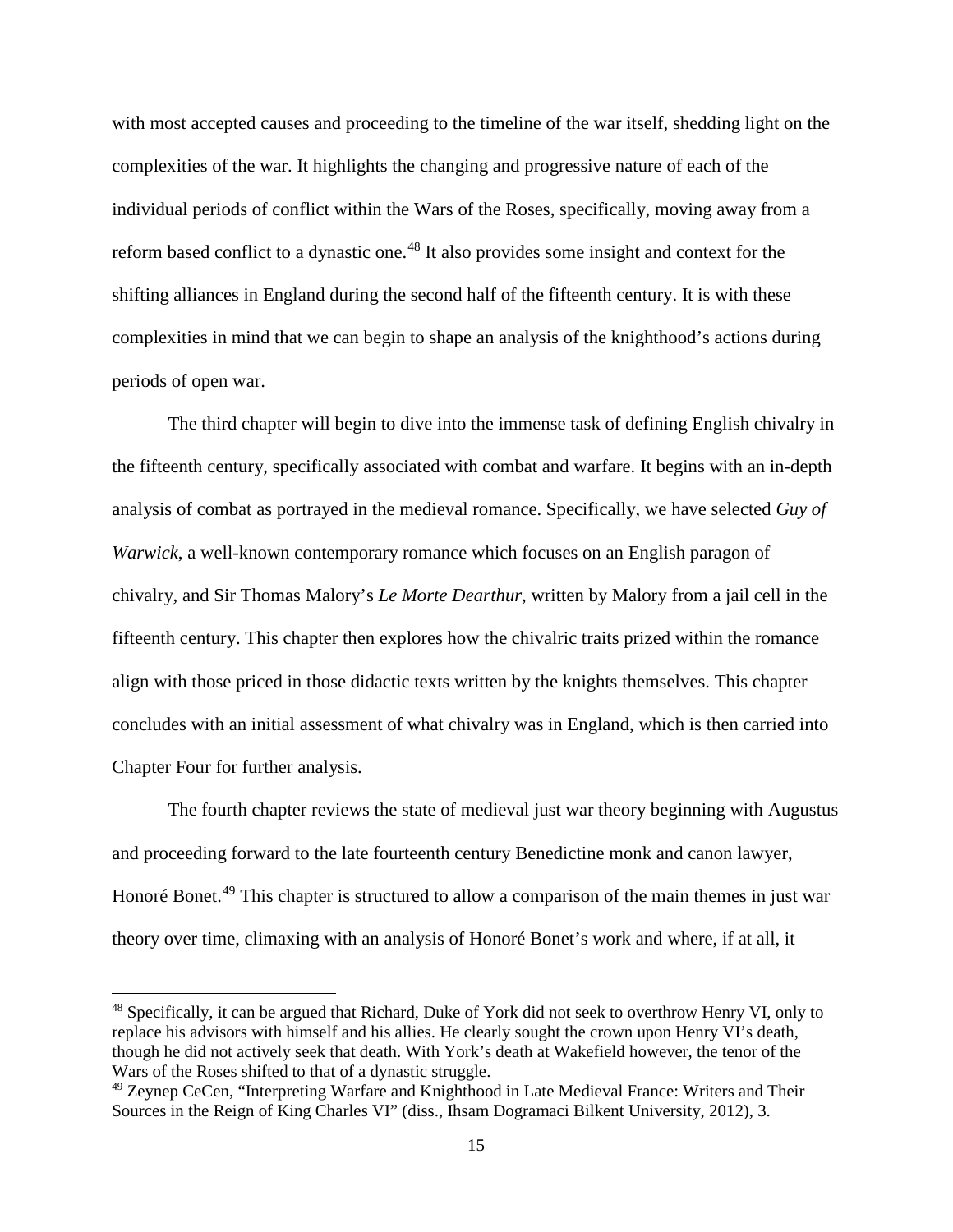differed from earlier theorists and how his work aligns with chivalry as a behavioral paradigm. Simultaneously, we summarize the theories of *jus in bellum* through time as these two topics are interwoven throughout the writings of medieval scholars. These restrictions on how war is to be fought is where we focus the most, highlighting the complexities of late medieval law regarding *jus in bellum* and how this aligns with chivalric practice.

The fifth chapter applies the final layer of the analysis, placing those chivalric traits determined to be key in battle to the test against the surviving eye witness accounts from the Wars of the Roses. Specifically, we target the First and Second Battles of St. Albans, Barnet, and Tewksbury. Each battle is recounted with as much detail as can be found, and is followed with a detailed analysis of the actions of English knights present. Because there is more to battle than simply fighting, this analysis covers the events immediately leading to combat, and immediately after. In addition to those chivalric traits demonstrated or not by the knighthood, their actions are also viewed through the legal lens of Bonet to determine if those actions on the battlefield might have been seen as licit. The final chapter offers a summary of the findings of the previous chapters and provides a consolidated analysis and conclusion regarding the chivalric behavior of the English knighthood.

The scholarship surrounding the Wars of the Roses is continually broadening in scope. As Christine Carpenter points out, much of this is due to MacFarlane's efforts to prove the period was worth study in its own right, and has much to offer. However, while it is often said to be a period full of treacherous behavior, to this point there has been no focused analysis into how or if chivalry was put into practice during the fight. This work attempts to take that first step, through an analysis of those influential treatises that instruct chivalric behavior, medieval legal

16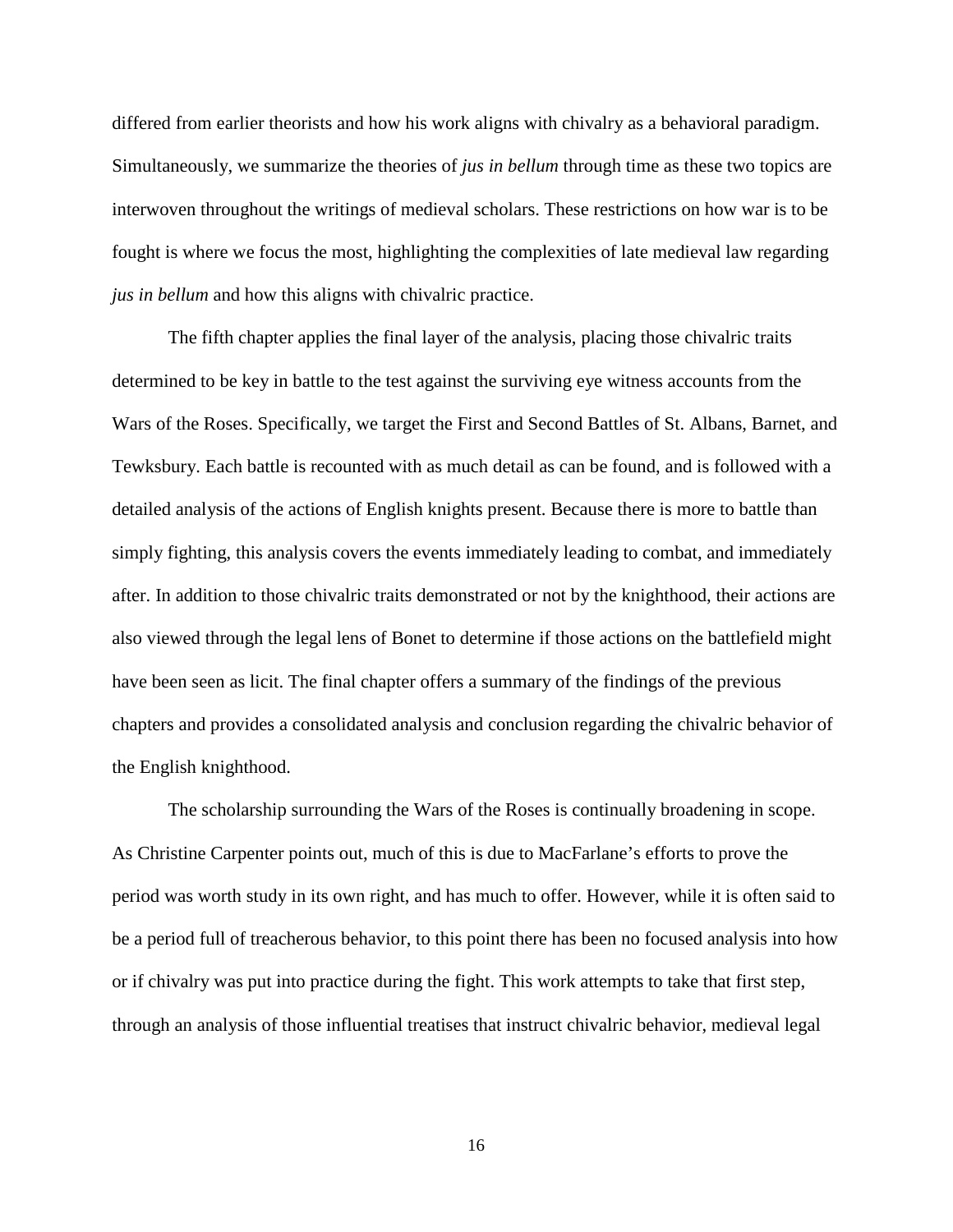thought on war, and ultimately weighing the actions of English knighthood against those chivalric expectations.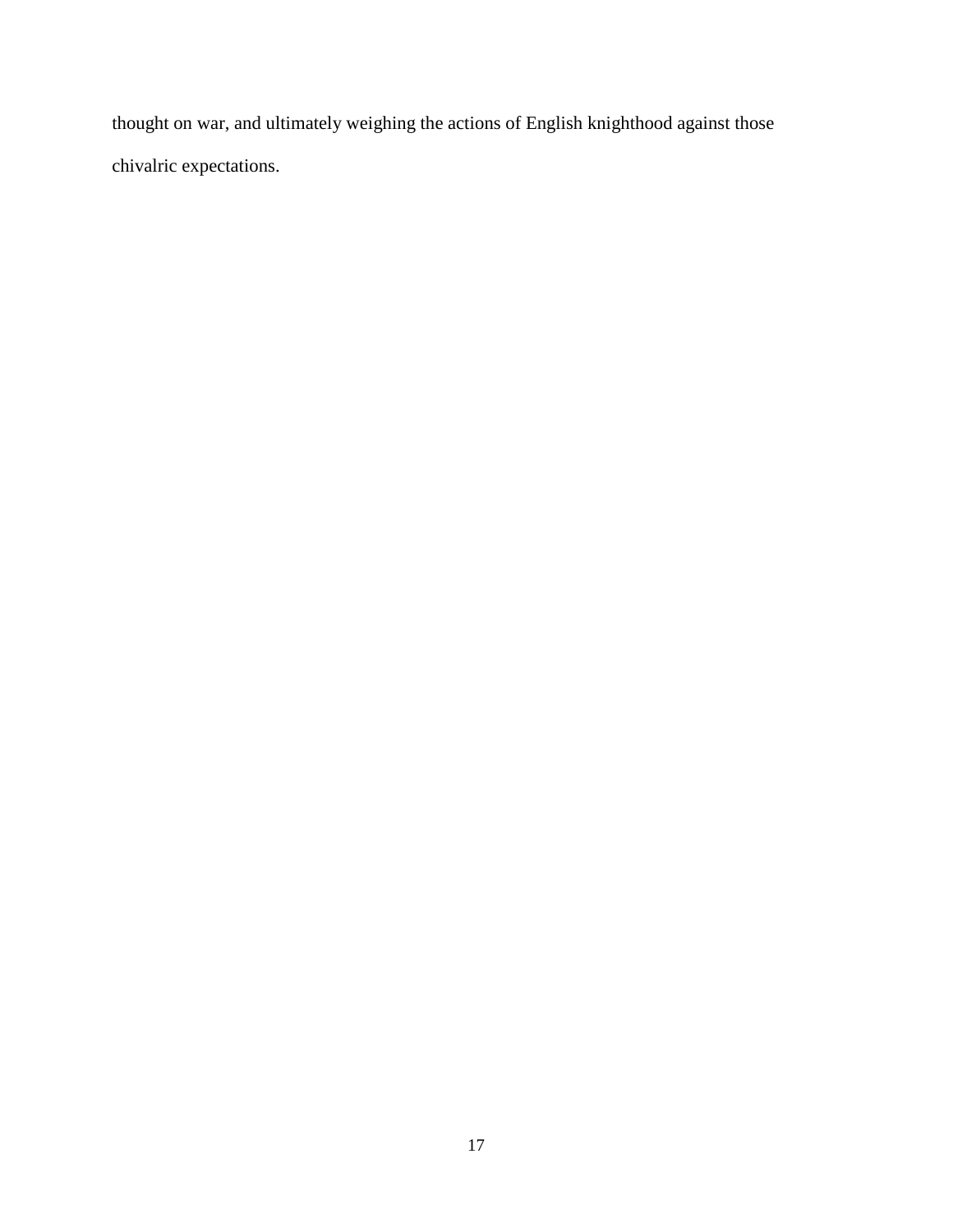#### Chapter 2

# THE WARS OF THE ROSES: THE STORY OF LANCASTER AND YORK

"In this yere the xxij day of [May] was the first bataile at Seint Albanes, and there was slayne the duke of Somerset, therle of Northumberland, the lord Clifford, and a knight called S. Barthilmeu Nantwesil, and xxv squyers, with other people, which were buried there."

--Stephen Foster, Mayer of London, *A chronicle of London*, c.1455

It is easy to generalize the English civil war waged from 1455 to 1485 as a period when lawless nobles pursued their own ambitions for power through constant bloody war. In reality though, his conflict was more complex than is commonly accepted. Its origins are mired in a fog of political manifestos, incomplete or biased chronicles, and apologist accounts of events, leading historians argue for decades on the true causes of the wars. Hosts of contributing factors have been identified as the reason for the ultimate outbreak of war. But while the causes are perhaps the most argued factors of the Wars of the Roses, this work seeks to explore the behavior of those nobles, knights, and gentry while on campaign. As such, both the causes and the resultant conflict must be reviewed in order to have a clear understanding of the political and military environment in which these men found themselves.

One such cause, economic recession, might certainly be considered a factor. Michael Hicks asserts that with the conclusion of the Black Death (1348-9), the English economy, along with much of Europe, experienced deep recession.<sup>[50](#page-23-0)</sup> In England, this recession hit its lowest point, known as the *Great Slump*, from 1440 to 1480.<sup>[51](#page-23-1)</sup> And while protectionist policies were

l

<span id="page-23-0"></span><sup>50</sup> Michael Hicks, *The Wars of the Roses* (New Haven: Yale University Press, 2012), 49.

<span id="page-23-1"></span><sup>&</sup>lt;sup>51</sup> Ibid., 50. Hicks is drawing on three texts on fifteenth century economics to make this assertion. Those of P. Nightingale's 'England and the European Depression of the Mid-Fifteenth Century' as found in the *Journal of European Economic History*, Hatcher and Britnell's *Progress and Problems in Medieval England*, and Britnell's chapter in *Wars*, edited by A.J. Pollard.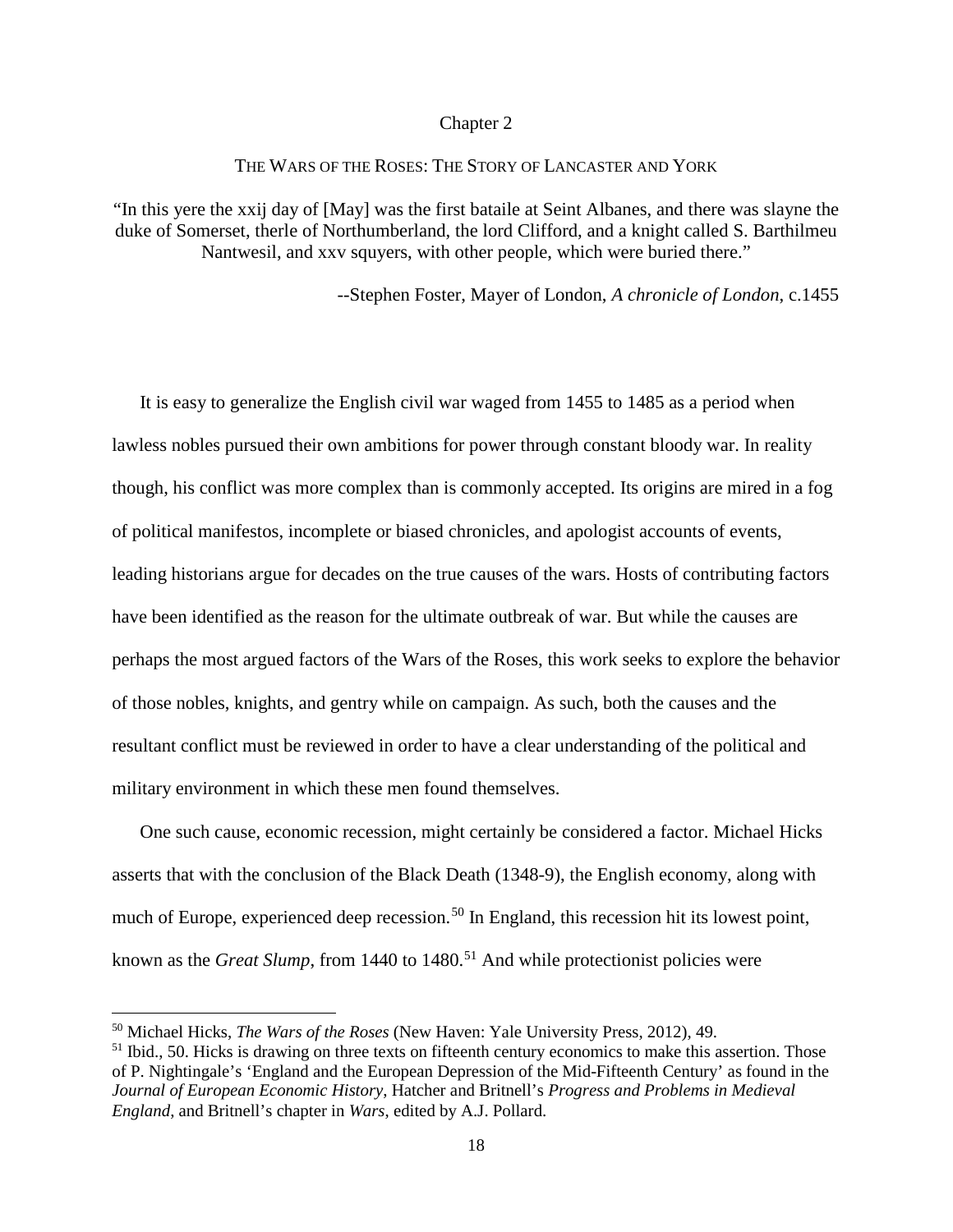implemented in an attempt to prevent currency from leaving the country, there was little Henry VI's government could do to truly control the economy. This, however, did not stop the population from blaming his government from their plight.<sup>[52](#page-24-0)</sup> This economic recession has led others to speculate that perhaps the great magnates of England sought profit through war to make up for their decreasing income from rents. However, K.B. McFarlane's analysis in *England in the Fifteenth Century* casts doubt on this reasoning, showing that the principle great magnates involved were, in fact, wealthier than their fathers had been.

A second contributing factor is the English military defeat in France during the Hundred Years' War and the loss of English prestige that went with it. This war is invariably linked with the treat of 1259 which established that the kings of England owed homage to the kings of France for Gascony.<sup>[53](#page-24-1)</sup> This awkward relationship, combined with French King Phillip VI's interference in England's war with Scotland eventually led to war between England and France in 1337. In this war England experienced a string of victories to include those at Crecy (1346), Poitiers (1356), and Agincourt (1415).<sup>[54](#page-24-2)</sup>

Between the years 1435 and 1449, there was a brief peace in this conflict, and during this time the English army in France languished. This of course did not occur all at once, but as a result of a series of decisions made by both Henry VI and Parliament. The result was an underpaid force of inexperienced English soldiers both lacking proper supplies and attempting to hold Northern France against a reorganized and well armed French army. The year 1449 marked the beginning of the end of English holdings in France with the English occupying the Breton

 $\overline{\phantom{a}}$ 

<span id="page-24-1"></span><sup>53</sup> G. Templeman, "Edward III and the Beginnings of the Hundred Years War," in *The Wars of Edward III*, ed. Clifford Rogers (Woodbridge: The Boydell Press, 1999), 231-35; *Encyclopedia Britannica*, s.v. "The United Kingdom: The 14th Century," accessed October 21, 2017,

<span id="page-24-0"></span><sup>52</sup> Michael Hicks, op. cit., 49-55.

<span id="page-24-2"></span>https://www.britannica.com/place/United-Kingdom/Social-economic-and-cultural-change#ref482833. <sup>54</sup> G. Templeman, op. cit., 246. 246.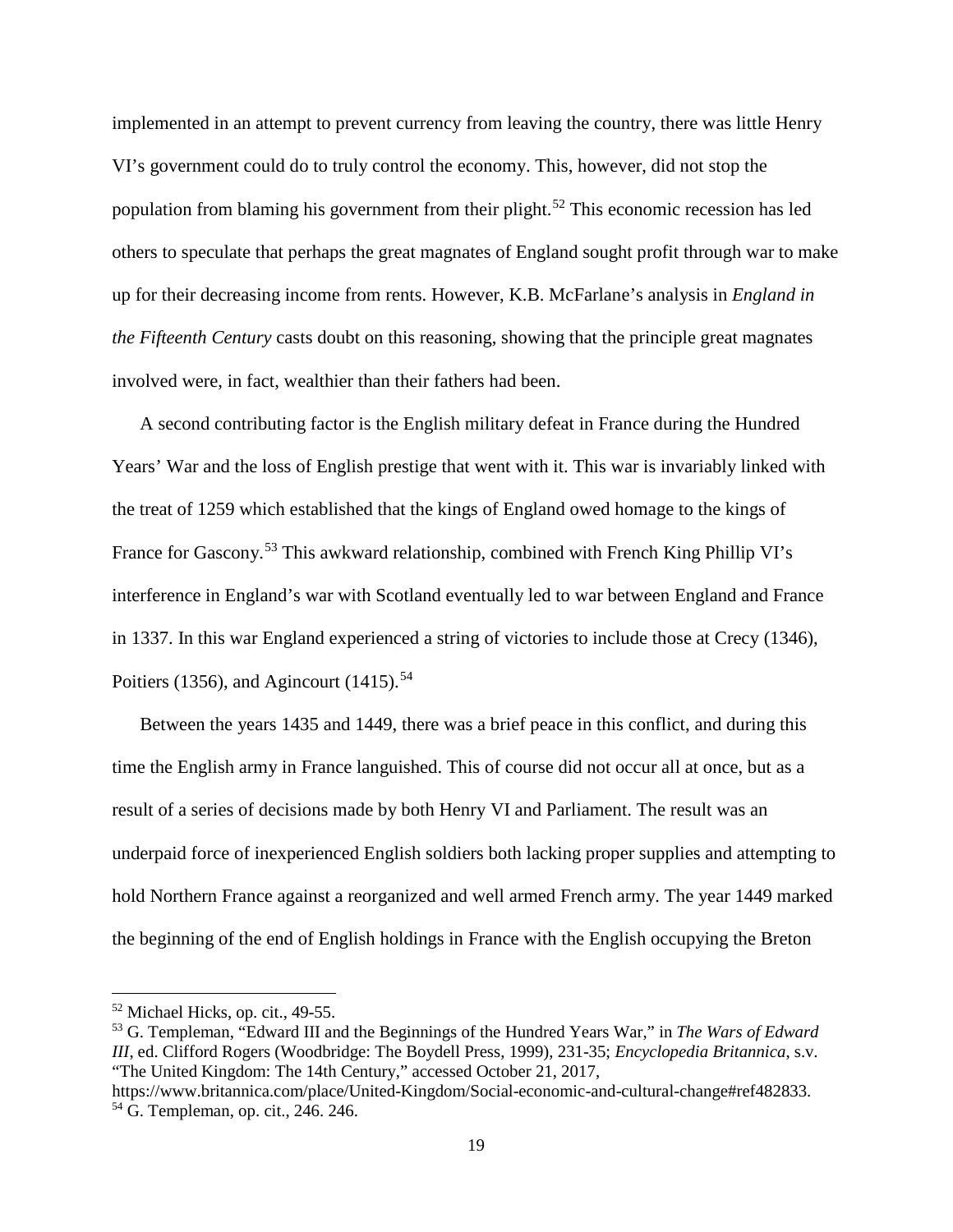castle of Fougères. This did not sit well with Brittany or France, and France resumed open war. In a series of letters between The Duke of Somerset and Henry VI, Somerset believed that he could resolve the issue, however, Henry would not allow it.<sup>[55](#page-25-0)</sup> The French swept across Northern France rapidly retaking all but Calais.<sup>[56](#page-25-1)</sup>

Another discussed cause for the outbreak of hostilities was the existence of liveried and maintained forces by the magnates themselves.<sup>[57](#page-25-2)</sup> These forces served as the nucleus of any fighting force. It was comprised of a lord's personal household, and might be "scores strong for barons and hundreds for dukes."[58](#page-25-3) Most commonly called upon when a magnate wished to make a show of power, these forces were present routinely in the fifteenth century during parliaments and other councils, though as McFarlane points out, without coming to blows. Their existence perhaps sped up the process of mobilization, however, given the demonstrated restraint showed by the nobility in the period leading up to 1460 and the battle at Northampton, it seems unlikely that the mere presence of these forces served as a cause for conflict.

These liveried and maintained forces are also tied to another secondary cause, often credited with the outbreak of the war: personal revenge, which might be further tied to private war. In general terms, the argument is that, if these standing personal armies had not existed, it would have been difficult for the nobility to pursue their grievances upon each other. There is recorded tension between the Duke of Buckingham and the Earl of Warwick. The Duke of Suffolk, as reported in the Paston Letters, usurped the Duke of Norfolk's influence in some of his territory,

<span id="page-25-0"></span><sup>55</sup> Joseph Stevenson, ed., *Letters and Papers Illustrative of the Wars of the English in France During the Reign of Henry the Sixth King of England Volume 1* (1857; repr., Memphis: General Books, 2012), 94- 104.

<span id="page-25-1"></span><sup>56</sup> Michael Hicks, op. cit., 2012), 59-61.

<span id="page-25-2"></span><sup>57</sup> K.B. McFarlane, *England in the Fifteenth Century* (London: The Hambledon Press, 1981), 239.

<span id="page-25-3"></span><sup>58</sup> Michael Hicks, op. cit*.*, 29.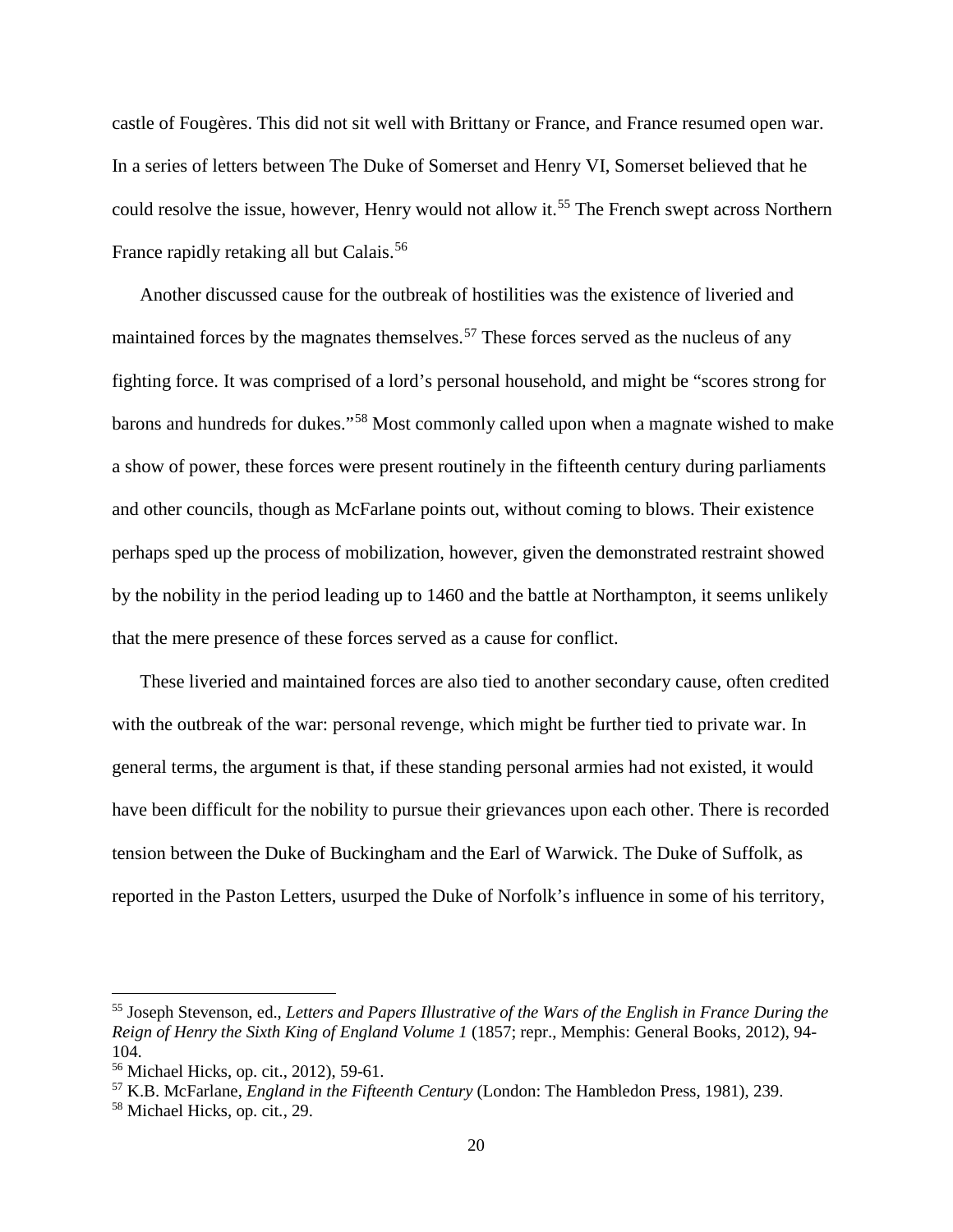and used that influence to place his own people in power. [59](#page-26-0) The Earl of Devon and Sir William Bonville both held stewardship of the Duchy of Cornwall, leading to a feud. In Bedfordshire, riot broke on in 1437 due to the Grey/Fanhope feud, resulting in eighteen deaths.<sup>[60](#page-26-1)</sup> There were many such rivalries, however, the most prominent was certainly between Richard Plantagenet, Duke of York and Edmund Beaufort, Duke of Somerset. This particular rivalry ties three of our causes together, the third being the above discussed loss of English possessions in France, specifically, the Duke of York's loss to his sizable appanage and other possessions in Normandy.<sup>[61](#page-26-2)</sup> Given the rapid retaking of the land by the French army, it was argued that Somerset had surrendered without a fight. This affront was compounded by York's inability to defend his possessions himself due to his duties as Henry VI's Lieutenant in Ireland. Some historians argue that this rivalry, along with the many other disputes between various nobles across England, significantly contributed to the outbreak of violence as it offered them a chance to settle their differences through combat. $62$ 

Perhaps the weightiest factors which might be said to have truly set the stage for the Wars of the Roses revolve around Henry VI himself. The first of these causes was the very real poverty of the crown. Henry VI inherited a significant debt from his father, as the victories in France had not come cheaply. However, wartime debt was not commonly accepted as the initial cause of the king's financial troubles. Instead, contemporaries contributed this poverty to a second factor surrounding the king, the "extravagance, corruption, and incompetence" of the king's closest

l

<span id="page-26-0"></span><sup>59</sup> Christine Carpenter, *The Wars of the Roses: Politics and the Constitution in England, C. 1437 – 1509*  (Cambridge: Cambridge University Press, 1997), 111.

<span id="page-26-1"></span><sup>60</sup> Christine Carpenter, op. cit., 112.

<span id="page-26-2"></span><sup>61</sup> A. J. Pollard, *The Wars of the Roses: British History in Perspective*, 3rd ed. (New York: Palgrave Macmillan, 2013), 73-74; *The Oxford Dictionary of English Etymology* defines "appanage" as "provision made for younger children of princes etc…provide with means of subsistence."

<span id="page-26-3"></span> $62$  A. J. Pollard, op. cit., 73-74; Catherine Nall, "The Production and Reception of Military Texts in the Aftermath of the Hundred Years War" (diss., University of York, 2004), 20.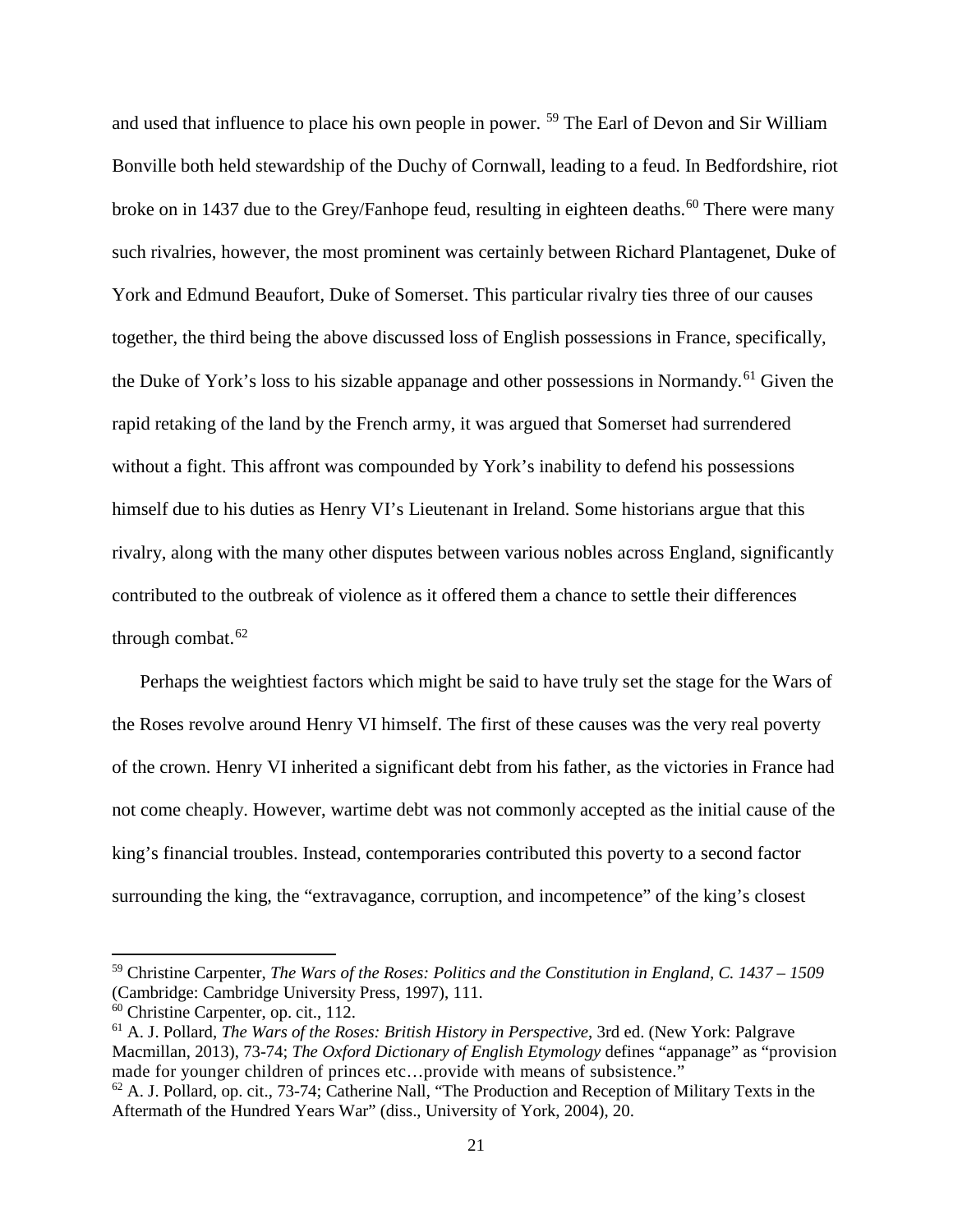ministers.<sup>[63](#page-27-0)</sup> The misuse of the king's patronage became a centerpiece in calls for reform through acts of resumption. It was commonly believed that if these assets were returned to the crown, he would be able to fund the government and any wars through his own incomes. However, as Michael Hicks discusses in his *The War of the Roses*, there was no act of resumption or experimental taxation method that would generate the levels of income required by the crown, not to mention begin to pay down the crown's debt.

A final factor surrounding the king was the perceived general weakness of Henry VI as a king. Charles Ross assesses based on contemporary writings before York usurped the throne, that Henry VI was generally viewed a man of "limited mental capacity," and using the Abbot Whetehamsted's description, "a simple and upright man who could not resist those who urged him to unwise decisions and wasteful prodigality."<sup>[64](#page-27-1)</sup> There is also much evidence to support the idea that Henry VI was far more interested in his personal projects such as King's College and Eton College than he was in governing the realm. Indeed, it has been argued by modern scholars that when he did engage in matters of state, the results were disastrous. It was this environment that both Edmond, Duke of Somerset and Richard, Duke of York entered into upon their return to England in 1450.

While it may be argued that additional smaller influences pushed England towards the brink of civil war, these explanations constitute the most accepted causes by both contemporary writers and the assessments of later scholars.<sup>[65](#page-27-2)</sup> By January 1450 only one of the king's principle ministers had not resigned, William de la Pole, Duke of Suffolk. Suffolk instead chose to defend

<span id="page-27-0"></span><sup>63</sup> Michael Hicks, op. cit*.,* 62.

<span id="page-27-1"></span><sup>64</sup> Charles Ross, *The Wars of the Roses* (New York: Thames and Hudson, 1986), 21-22.

<span id="page-27-2"></span><sup>65</sup> William Worchester writing his *Boke of Noblesse* highlights the loss of English lands in France. Yorkist propaganda in both the *Hearne's Fragment* discusses poor governance as Richard of York's motivation for war on the King to remove the advisor, Somerset. The primary modern scholars used here to outline these causes of war are Charles Ross, Christine Carpenter, A.J. Pollard, and Michael Hicks.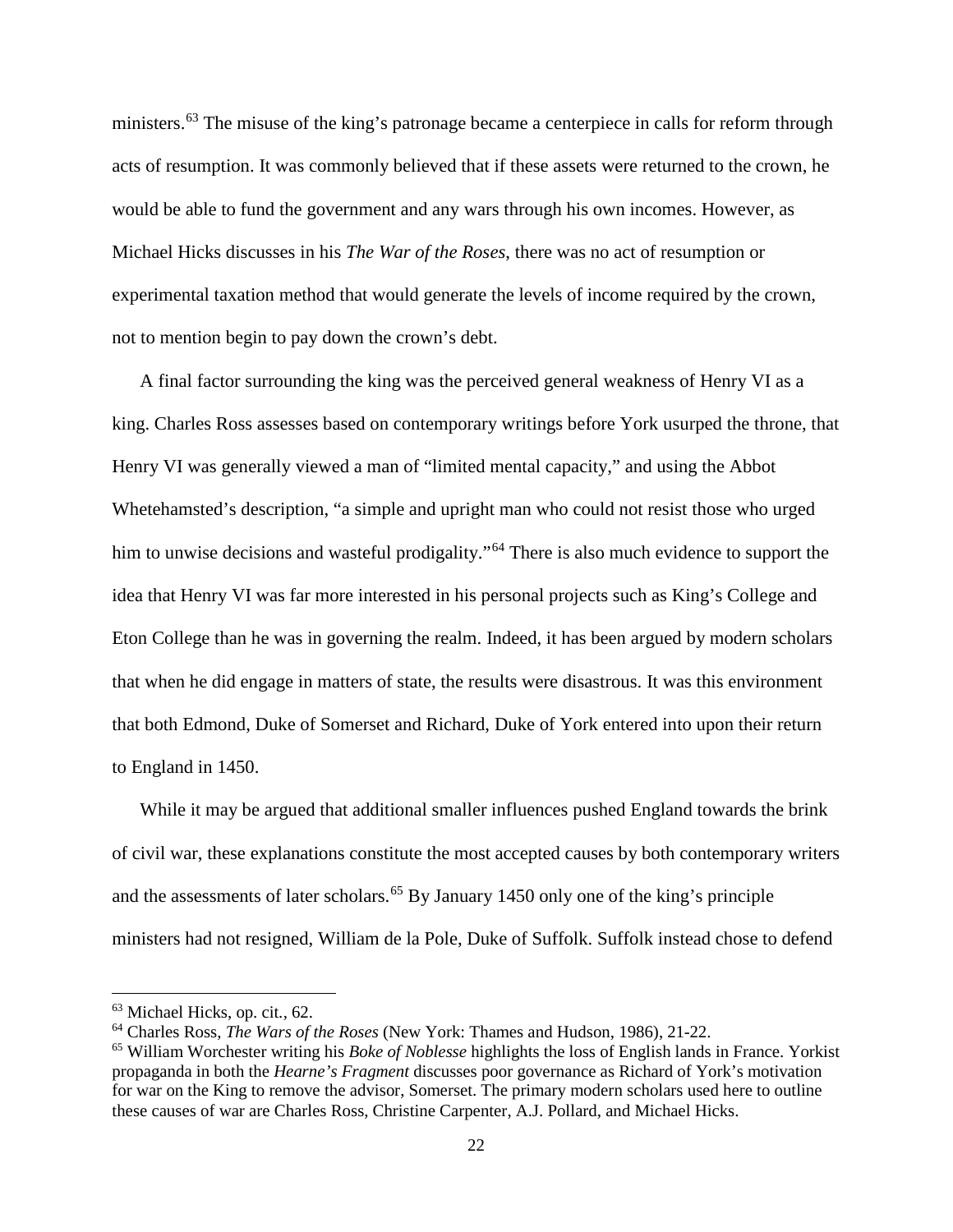his actions to parliament, defending himself against twenty-seven total charges from the Commons.[66](#page-28-0) Though Suffolk adequately defended himself against the charges, the Commons were not content. In order to protect his friend, Henry VI unilaterally dismissed all charges but one and exiled Suffolk for five years. Unfortunately for Suffolk, his exile did not sate the English people's desire for a more permanent punishment and while beginning his journey to France, his ship was overcome and he was executed.

By May of 1450, dissatisfaction with the king's government reached a climax and rebellion under a man known as Jack Cade erupted in Kent and Sussex. At once a political uprising, it is assessed that this may be the first time in which the commons openly participated in politics.<sup>[67](#page-28-1)</sup> The rebel's grievances as they expressed them were:

Also the law serves for nought else in these days but to do wrong, for nothing is sped almost but false mattes by colour of the law for bribery, dread, and favour…Also we say our sovereign lord may understand that his false council has lost his law, his merchandise is lost, his common people is lost, the sea is lost, France is lost, the king himself is so beset that he may not pay for his meat and drink, and he owes more than ever any King of England ought, for daily his traitors about him, when any thing should come to him by his laws, at once ask it from him. $68$ 

This violent rebellion proceeded for an additional two months until in July 1450 the king

advanced a force to disperse the rebellion through force of arms. Cade was mortally wounded in

a skirmish on 11 July 1450.<sup>[69](#page-28-3)</sup> While this rebellion was underway, Somerset had returned to

England and resumed his post as a close member of Henry VI's personal household.

On the heels of Cade's Rebellion, Richard, Duke of York unexpectedly returned from Ireland

<span id="page-28-0"></span><sup>66</sup> See pages 65-68 of Michael Hicks' *War of the Roses* for a short discussion on these charges and their validity. In brief, he assesses that the charges intentionally misinterpreted facts in order to lay the blame on Suffolk. 67 Michael Hicks, op. cit., 68.

<span id="page-28-1"></span>

<span id="page-28-2"></span><sup>68</sup> Charles Ross, op. cit., 26.

<span id="page-28-3"></span><sup>69</sup> Michael Hicks, op. cit., 71.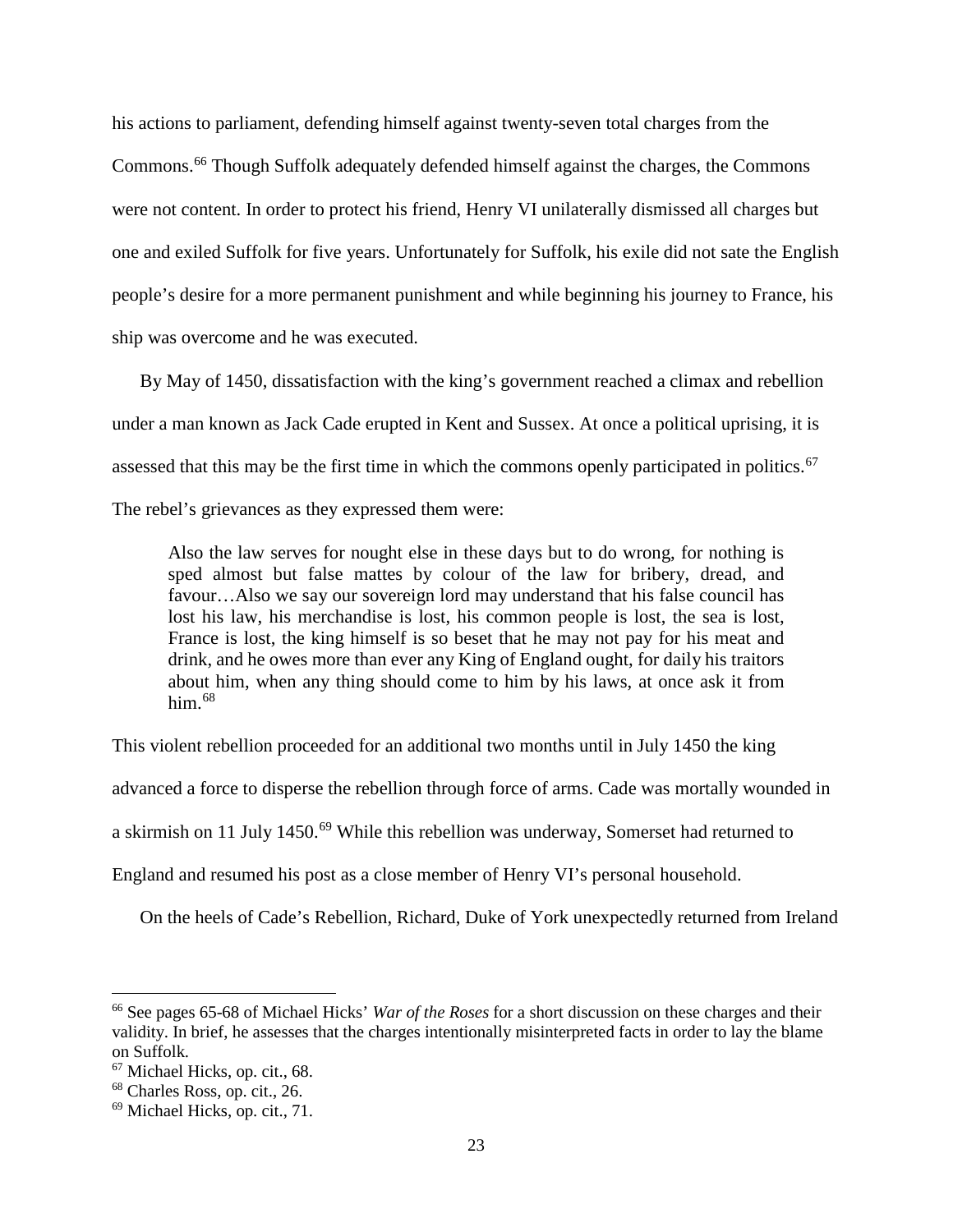and began making his way to London. Cade's rebellion had endorsed York as a potential savior for the realm, and though he assumed the role as head of the reformist movement on his return, York was uncomfortable with this support.<sup>[70](#page-29-0)</sup> It is this point, the return of York and his justification for returning, that has driven a great deal of academic discussion. There are those who argue that from the beginning, York had designs on the thrown, given his own lineage from Edward III. Still other scholars state that York's motivations changed over time. Though he always intended himself to replace Somerset, his initial motivations were truly tied to reform, even if there was personal profit to be made.<sup>[71](#page-29-1)</sup> On arriving in London, York's actions are more consistent with the second assessment. In the autumn of 1450, Parliament assembled, with York in attendance. He called for the prosecution of the twenty-eight individuals previously accused during Cade's Rebellion and called for acts of resumption. The king would not be moved however. Due to the pressure of the commons who rallied to support York, Somerset was imprisoned in the Tower of London, more for his own safety than because the king supported any charges against him. As Parliament dispersed in December no real action had been taken, and despite all the efforts of York, Somerset was released.[72](#page-29-2)

Having failed to achieve meaningful results through Parliament, York attempted change through force of arms. As York prepared his forces and marched, he sent out letters to many towns and other lords, outlining his purpose. He continued to blame Somerset for the loss of English possessions and in general, England's poor governance, stating,

… what land, what worship honour, and manhood was ascribed of all Nations unto the people of this realm, whilst the Kingdom's Sovereign Lord stood possessed of his Lordship in the realm of France, and Dutchy of Normandy; and what derogation, loss of merchandize, lesion of honour, and villainy, is said and reported generally

<span id="page-29-0"></span><sup>70</sup> Christine Carpenter, op. cit., 116-117.

<span id="page-29-1"></span><sup>71</sup> Ibid., 117-118.

<span id="page-29-2"></span><sup>72</sup> Michael Hicks, op. cit., 71-72; Charles Ross, *op cit.,* 28; Christine Carpenter, op. cit.*,*118.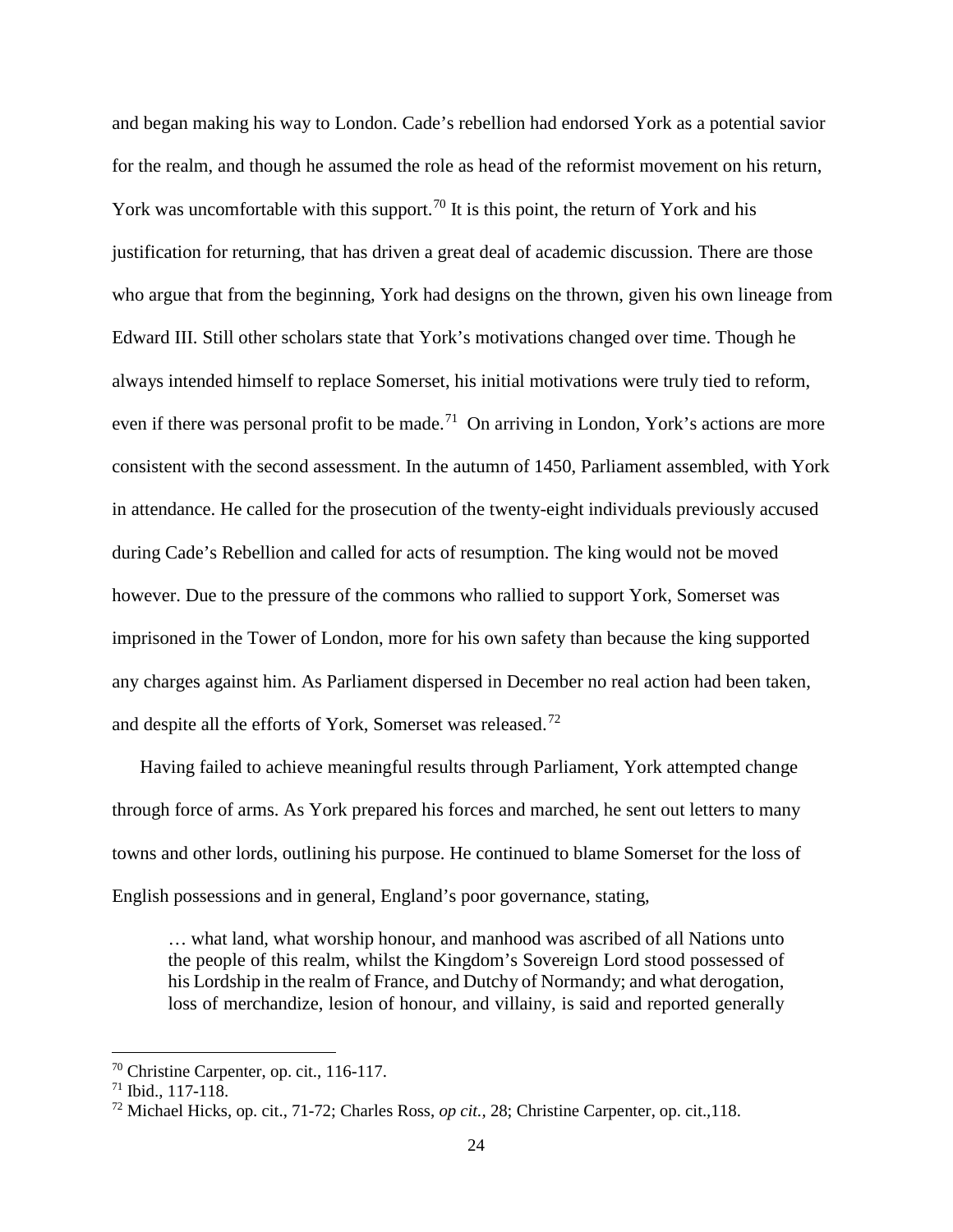unto the English nation, for loss of the same; namely unto the Duke of Somerset."<sup>[73](#page-30-0)</sup>

Unfortunately for York, he miscalculated his level of support amongst the other great magnates.<sup>[74](#page-30-1)</sup> York found himself facing a superior force at Dartford with only one major supporter, the Earl of Devon. He was forced to beg forgiveness before the King and swear an oath that, "he had never rebelled against the king, and would never do so in the future."[75](#page-30-2) He then retired to his estates at Ludlow. This treatment is generally considered extremely light punishment, given that others with York were imprisoned for treason, and others executed.<sup>[76](#page-30-3)</sup>

The Duke of York's fortunes would change by 1453, as Henry VI was overcome by illness, often referred to as a madness. The king was unable to rule, and though there was great trepidation among the other nobility, precedent dictated that the senior male member of the king's family should serve as protector, and this was Richard, Duke of York.<sup>[77](#page-30-4)</sup> This first protectorate lasted only eleven months. However, during that time, York worked towards his goals; Somerset was locked in the Tower, he attempted to implement resumptions on behalf of the king, he appointed new ministers allied with himself to run the government, and he attempted to bring many of the private feuds to an end (with notably partisan results).<sup>[78](#page-30-5)</sup> This protectorate was not to last, however, and in February of 1455, Henry VI recovered, Somerset was released from the Tower and resumed his duties close to the king, and much of York's work was undone. In May of 1455, a great council was called in Leicester. Both York and Warwick, along with

<span id="page-30-0"></span><sup>&</sup>lt;sup>73</sup> Historical Introduction, containing a Cursory Sketch of the Events Which Led to the Dethronement of Henry the Sixth and the Coronation of Edward the Fourth," in *The Chronicles of the White Rose of York: A Series of Historical Fragments, Proclamations, Letters, and Other Contemporary Documents Relating to The Reign of King Edward The Fourth*, 2nd ed. (1845; repr., San Bernardino: ULAN Press, 2014), xl. <sup>74</sup> Charles Ross, op. cit*.,* 26.

<span id="page-30-2"></span><span id="page-30-1"></span><sup>75</sup> Alison Hanham, trans., *John Benet's Chronicle, 1399-1462: An English Translation with New Introduction* (Houndsmill: Palgrave MacMillan, 2016), 33; Charles Ross, op. cit., 28-29. <sup>76</sup> Michael Hicks, op. cit*.*, 71-72; Charles Ross, op. cit*.*, 103-104.

<span id="page-30-4"></span><span id="page-30-3"></span><sup>77</sup> A.J. Pollard, op. cit*.,* 25.

<span id="page-30-5"></span><sup>78</sup> Christine Carpenter, op. cit*.*, 125-139.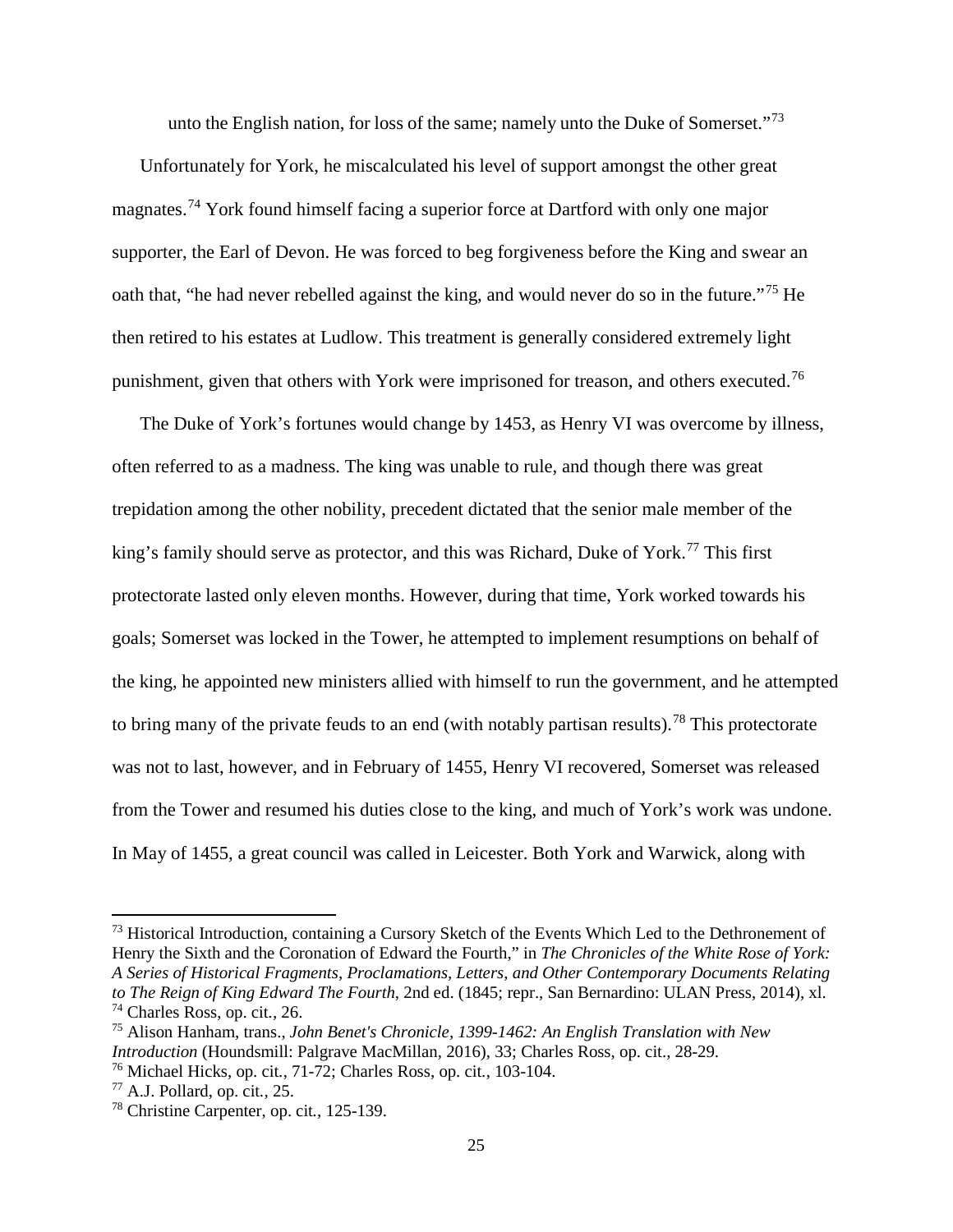many others Yorkists, were summoned to attend. They instead began to arm. The Yorkists, fearing retaliation from Queen Margaret, wife of Henry VI, (she saw York as a threat to her newborn son, Prince Edmund) were unwilling to place themselves at the mercy of the council.<sup>[79](#page-31-0)</sup>

York however, did not given up entirely on talking his way out of a conflict. Prior to the first battle at St. Albans, he wrote to King Henry one last time,

Please it your Majesty Royal to deliver up such as we will accuse, and they to have like as they deserved. And this done, you to be honourably worshipped as a most rightful king. We will not now slack for no such promise nor oath, until we have them, which have deserved death; or else we, therefore, to die. $80$ 

Henry VI rejected this request outright. So too, the king had not set aside diplomacy either. With both armies nearing the town of St. Albans, the Duke of Buckingham was placed in control of both the military and diplomatic efforts for the king. Negotiations did take place, however, the king continued his unwillingness to surrender those he considered allies. $81$ 

The First Battle of St. Albans traditionally marks the opening battle of the Wars of the Roses. Taking place on the  $22<sup>nd</sup>$  of May, most writers describe it as a skirmish, though the resulting deaths sent ripples through England. Among the dead were the Earl of Northumberland, Lord Clifford, and most importantly, Edmond, Duke of Somerset. Additionally, during the battle, King Henry was wounded in the neck, and though this indicates the king was under direct threat, it seems that not much was made of this. With the king in custody, York returned to London. Queen Margret, with her influence increasing rapidly, traveled to the Midlands.<sup>[82](#page-31-3)</sup> For the next four years, an uncomfortable peace existed in England as the nobility continued to search for

<span id="page-31-0"></span><sup>79</sup> Michael Hicks, op. cit., 108; Charles Ross, op. cit*.*, 32.

<span id="page-31-1"></span><sup>&</sup>lt;sup>80</sup> Historical Introduction, containing a Cursory Sketch of the Events Which Led to the Dethronement of Henry the Sixth and the Coronation of Edward the Fourth," in *The Chronicles of the White Rose of York: A Series of Historical Fragments, Proclamations, Letters, and Other Contemporary Documents Relating to The Reign of King Edward The Fourth*, 2nd ed. (1845; repr., San Bernardino: ULAN Press, 2014), li.

<span id="page-31-2"></span><sup>81</sup> Christine Carpenter, op. cit*.,* 134-135

<span id="page-31-3"></span><sup>82</sup> Charles Ross, op. cit., 33-35.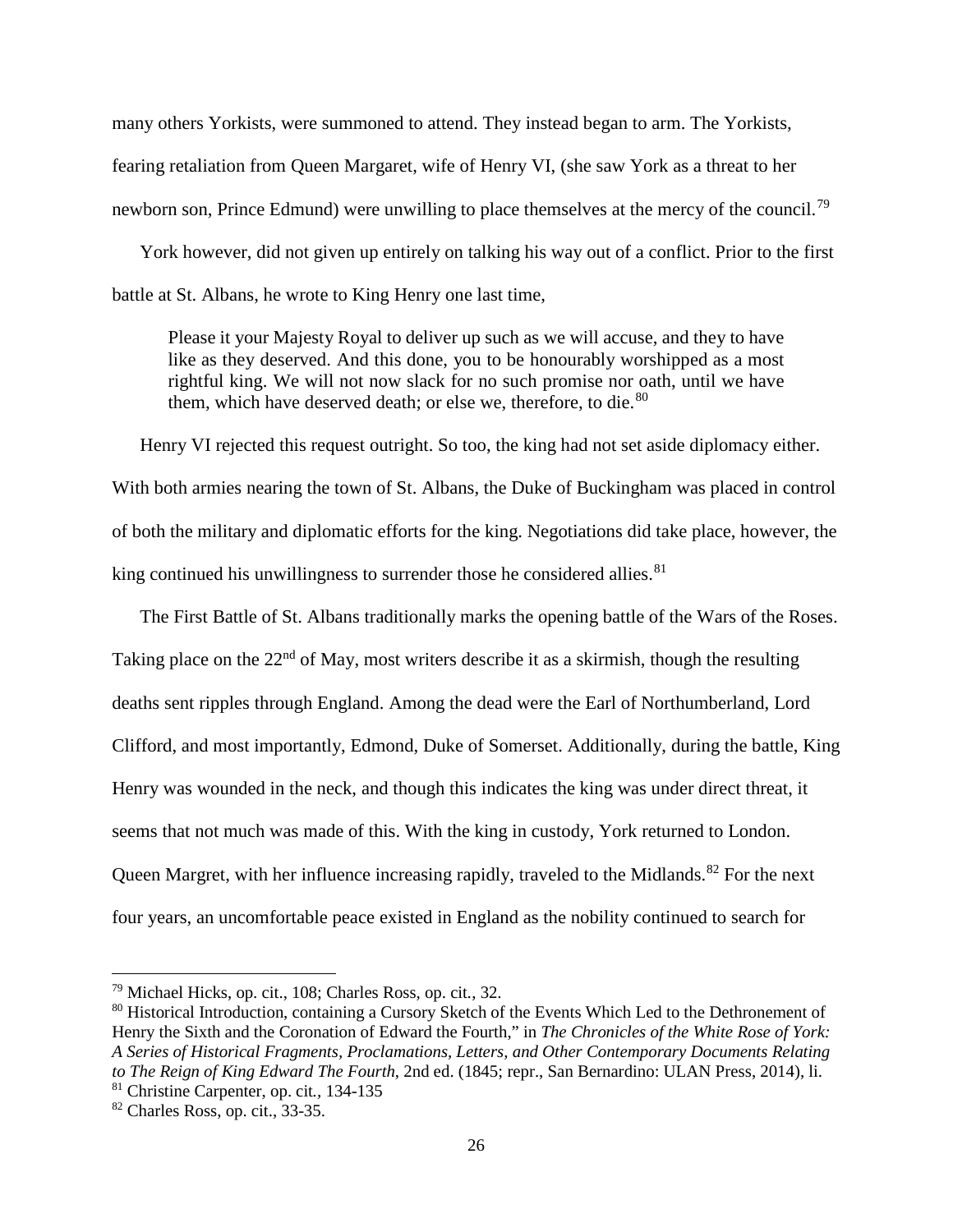ways prevent a full civil war, in particular, the Duke of Buckingham.

This *Second York Protectorate* maintained an uncomfortable peace in England as the nobility continued to search for ways to prevent a full civil war. King Henry was also active in attempting to maintain peace, even while privately, both sides were beginning to arm once again. In May of 1458, both the Duke of York and the new Duke of Somerset along with the King and Queen Margret paraded through London to St Paul's Cathedral in a grand display, engineered by the King, in a last attempt to end York and Somerset's quarrel.<sup>[83](#page-32-0)</sup> This "Loveday" would prove a failure, and in September 1459, "a council (to which York and his followers were not invited) was held at Coventry to reconcile the differences of the Dukes of York and Somerset, and their quarrel was referred to the King and Council of the Peers."[84](#page-32-1) This council indicted York and his followers, and in response, York sought to use force to gain and audience with the King.<sup>[85](#page-32-2)</sup>

The Earl of Salisbury was the first to encounter Lancastrian forces near Blore Heath. Though indecisive, this battle is generally thought to be a Yorkist victory. Salisbury continued to move south to Ludlow where he met with Warwick and the Duke of York.<sup>[86](#page-32-3)</sup> These combined armies were confronted by a superior Lancastrian force in October of that year, with King Henry physically present. With promises of pardon, much of the Yorkist army deserted in what has been called the "rout of Ludford." This defeat forced Yorkist leadership to flee into Wales and

 $\overline{a}$ 

<span id="page-32-0"></span><sup>83</sup> Charles Ross, op. cit., 37.

<span id="page-32-1"></span><sup>&</sup>lt;sup>84</sup> Historical Introduction, containing a Cursory Sketch of the Events Which Led to the Dethronement of Henry the Sixth and the Coronation of Edward the Fourth," in *The Chronicles of the White Rose of York: A Series of Historical Fragments, Proclamations, Letters, and Other Contemporary Documents Relating to The Reign of King Edward The Fourth*, 2nd ed. (1845; repr., San Bernardino: ULAN Press, 2014), xxxvii-xxxviii.

<span id="page-32-2"></span><sup>85</sup> Charles Ross, op. cit*.*, 37.

<span id="page-32-3"></span><sup>86</sup> Nicholas Nicolas and Edward Tyrrell, eds., *A Chronicle of London, from 1089 to 1483: Written in the Fifteenth Century, and for the First Time Printed from MSS. in the British Museum: to Which are Added Numerous Contemporary Illustrations, Consisting of Royal Letters, Poems, and Other Articles desc* (1827; repr., San Bernardino: ULAN Press, 2014), 140.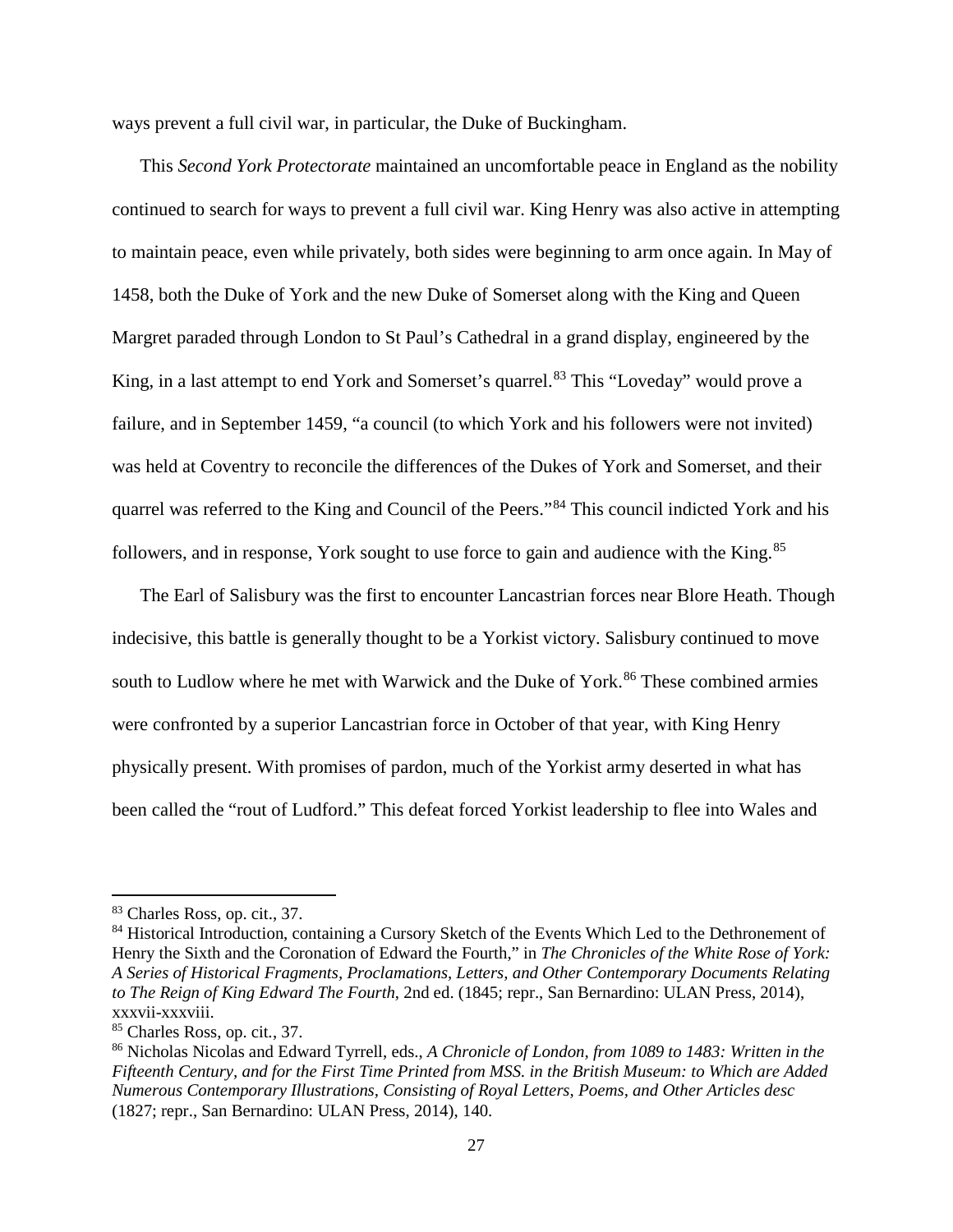beyond. York returned to Ireland, while Salisbury, Warwick, Fauconberg, and York's youngest son, Edward fled to Calais. [87](#page-33-0)

With York and his allies in exile, a Parliament was called in Coventry. York and his allies were convicted of treason by attainder.<sup>[88](#page-33-1)</sup> This left the Yorkist lords with no options, other than to attempt to reverse this attainder. Leaving Calais to be defended by William, Lord Faulconberg, Salisbury's brother and a veteran of the Hundred Years War, Warwick travelled in secret to Ireland to conceive a new plan with York. Upon his return, the Calais lords launched an invasion into south-eastern England. Marching north, through London, the Yorkist army clashed on July  $10<sup>th</sup>$ , 1460 with the crown's forces at Northampton.<sup>[89](#page-33-2)</sup> This time the king's forces were defeated, betrayed by Lord Grey (commander of the Lancastrian vanguard), "and was slayne on his partie the duke of Bukyngham, therle of Shrowisbury, the lord Beaumond and the lord Egremond, mych peple drowned in the river, the kyng was taken and brought to London."[90](#page-33-3) The Yorkist lords, with control of the king's person, marched to London, immediately calling for parliament. York too arrived from Ireland, timing his arrival to coincide with parliament, and it is at this point that the tenor of the conflict shifted.

York approached the city displaying the royal banner and entered the city as would the king. He then entered into parliament and laid his hand upon the thrown, symbolizing very publicly his intent to be king. Scholars have long debated whether Richard had always planned to pursue the throne or truly only sought reform in the beginning. This event, however, is the first time in the

<span id="page-33-0"></span><sup>87</sup> Charles Ross, op. cit*.*, 37.

<span id="page-33-1"></span><sup>88</sup> The *Encyclopedia Britannica* defines attainder in [English law](https://www.britannica.com/topic/English-law) as, "the extinction of civil and political rights resulting from a sentence of death or [outlawry](https://www.britannica.com/topic/outlawry) after a [conviction](https://www.merriam-webster.com/dictionary/conviction) of [treason](https://www.britannica.com/topic/treason) or a [felony.](https://www.britannica.com/topic/felony) The most important consequences of attainder were forfeiture and corruption of blood. For treason, an offender's lands were forfeited to the king."

<span id="page-33-2"></span><sup>89</sup> A. J. Pollard, op. cit*.*27-28.

<span id="page-33-3"></span><sup>90</sup> Nicholas Nicolas and Edward Tyrrell, eds., *op. cit.,*142; Charles Ross, op. cit*.*, 47.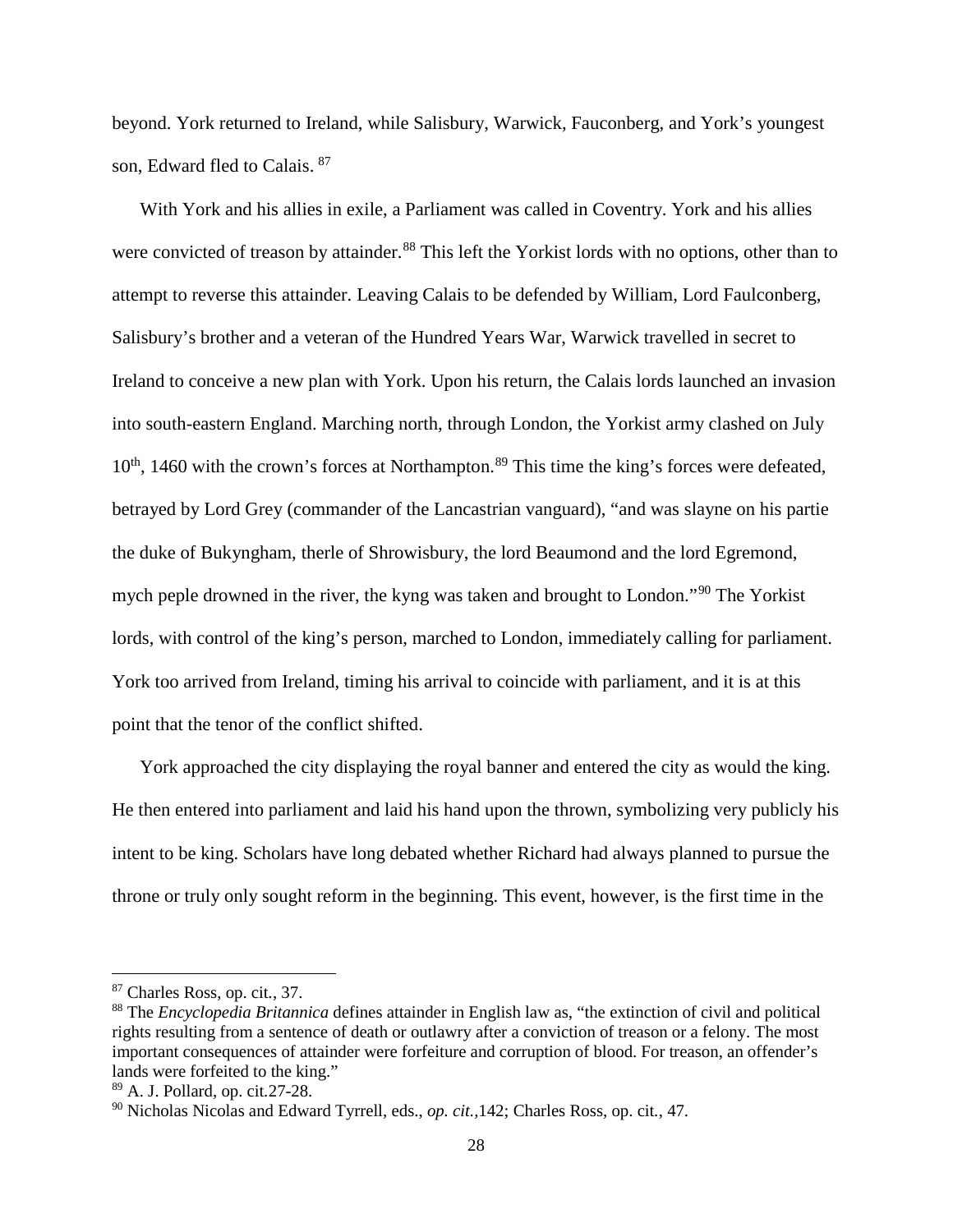meager sources available that he declares his desire to be king, and it is this point that the struggle transitions away from reform to one of a dynastic nature. But, even with control of the king, parliament was unwilling to depose him, and indeed, some reports indicated that York's own supporters were taken aback. Instead a compromise was reached. King Henry VI would remain king for his life, but his son was disinherited in favor of the Duke of York as the heir apparent.<sup>[91](#page-34-0)</sup>

This decision was not universally accepted by the nobility, and it was certainly not accepted by Queen Margret, still recruiting in Northern England and Wales. To deal this this looming threat, York and Salisbury marched north to York's castle at Sandal, while Edward, Earl of March rode to Wales. Unfortunately for York, as his army was foraging for supplies, the Lancastrian forces under Queen Margret attacked at Wakefield Bridge. Commanded by the sons of York's former enemies, Somerset, Northumberland, and Clifford, the slaughter was great and in the fight, York and his second son, the Earl of Rutland were killed. Salisbury was captured and later executed. For the Lancastrians, the first battle of St. Albans had been avenged. The queen now marched her army south, her army plundering the English countryside as they advanced. She met and defeated the Earl of Warwick in a hard-fought second victory at St. Albans, and as a result, regained control of King Henry. With Henry now "freed" from Yorkist control, the *Accord* between him and the Duke of York was invalidated. For the Yorkist lords to continue, a new tact would be needed. $92$ 

Richard's eldest son Edward, Earl of March, had faired far better than his father, soundly defeating Jasper Tudor at the Battle of Mortimer's Cross. With Queen Margrett withdrawing to the north, Edward entered London victorious. With the loss of the king's person and the *Accord*

l

<span id="page-34-0"></span><sup>91</sup> A.J. Pollard, op. cit*.*29-29; Nicholas Nicolas and Edward Tyrrell, eds., op. cit., 141.

<span id="page-34-1"></span><sup>92</sup> Charles Ross, op. cit., 50-53.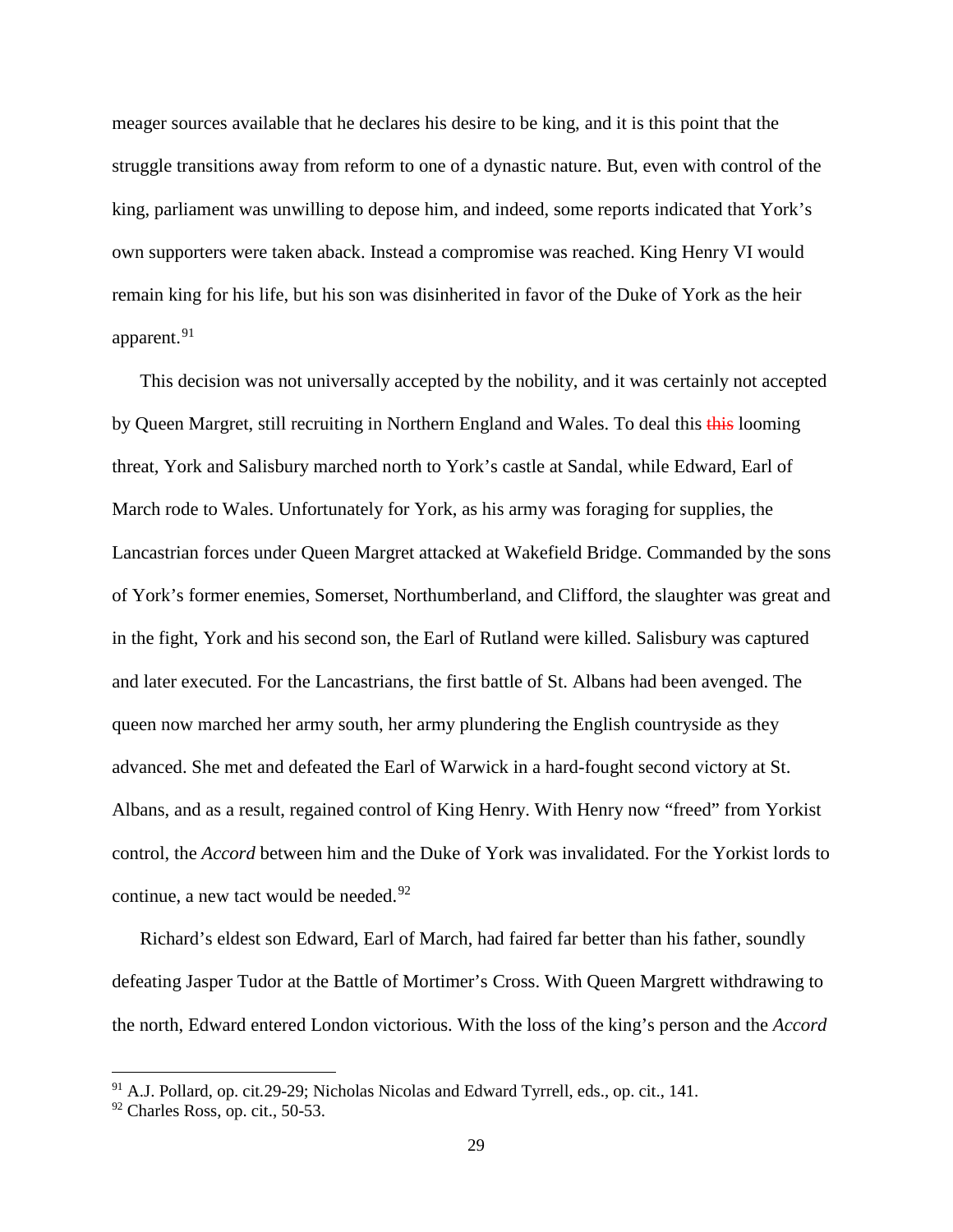between Richard and the King broken, the Yorkists had two options. They could attempt to negotiate a settlement as Richard was now defeated or they could risk it all and crown Edward as the Yorkist king.<sup>[93](#page-35-0)</sup> They chose the second option and "kyng Edward the [IVth] was crowned at [Westminster]..." in early 1461.<sup>[94](#page-35-1)</sup> In March, the newly crowned Edward IV departed London in pursuit of Queen Margret's army.<sup>[95](#page-35-2)</sup> By 29 March, York had caught up with the Lancastrian army outside of Towton. The battle that ensued was the bloodiest to take place on English soil in history. The battle proved a decisive Yorkist victory, sending King Henry and Queen Margret fleeing to Scotland, and securing the crown for Edward IV.<sup>[96](#page-35-3)</sup>

But Edward IV's new dynasty was not without its challenges. The ascendance of Edward to the thrown did not immediately solve England's economic concerns. Nor did Edward drastically alter the method by which the government ruled, and though resumptions brought many of the Lancastrian patronages back to the crown, they were soon re-gifted, as patronage remained a key resource for the king to cement the loyalty of his lords. Also, though Towton was a decisive victory, Edward continued to face challenges from the surviving Lancastrians. Henry VI, the queen, and their son were all still alive and at large. Though removed from the heart of England, Lancastrian forces continued to cause concern along the fringes of the country, forcing Edward to repeatedly mobilize armies to deal with the threat. But all of this was not enough to drive the kingdom into the next phase of the Wars. $97$ 

Fourteen sixty-four witnessed a critical event within Edward VI's first reign which set the stage for a resumption of hostilities. In May of that year, he secretly married the widow Elizabeth

l

<span id="page-35-0"></span><sup>93</sup> Michael Hicks, op. cit., 71-72; Charles Ross, op. cit., 162.

<span id="page-35-1"></span><sup>94</sup> Nicholas Nicolas and Edward Tyrrell, eds., op. cit*.,*142.

<span id="page-35-2"></span><sup>95</sup> *John Benet's Chronicle, 1399-1462*, trans. Alison Hanham (New York: Palgrave Macmillan, 2016), 50.

<span id="page-35-3"></span><sup>96</sup> Michael Hicks, op. cit*.*, 71-72; Charles Ross, op. cit*.*, 162-163.

<span id="page-35-4"></span><sup>&</sup>lt;sup>97</sup> Ibid., 167-185.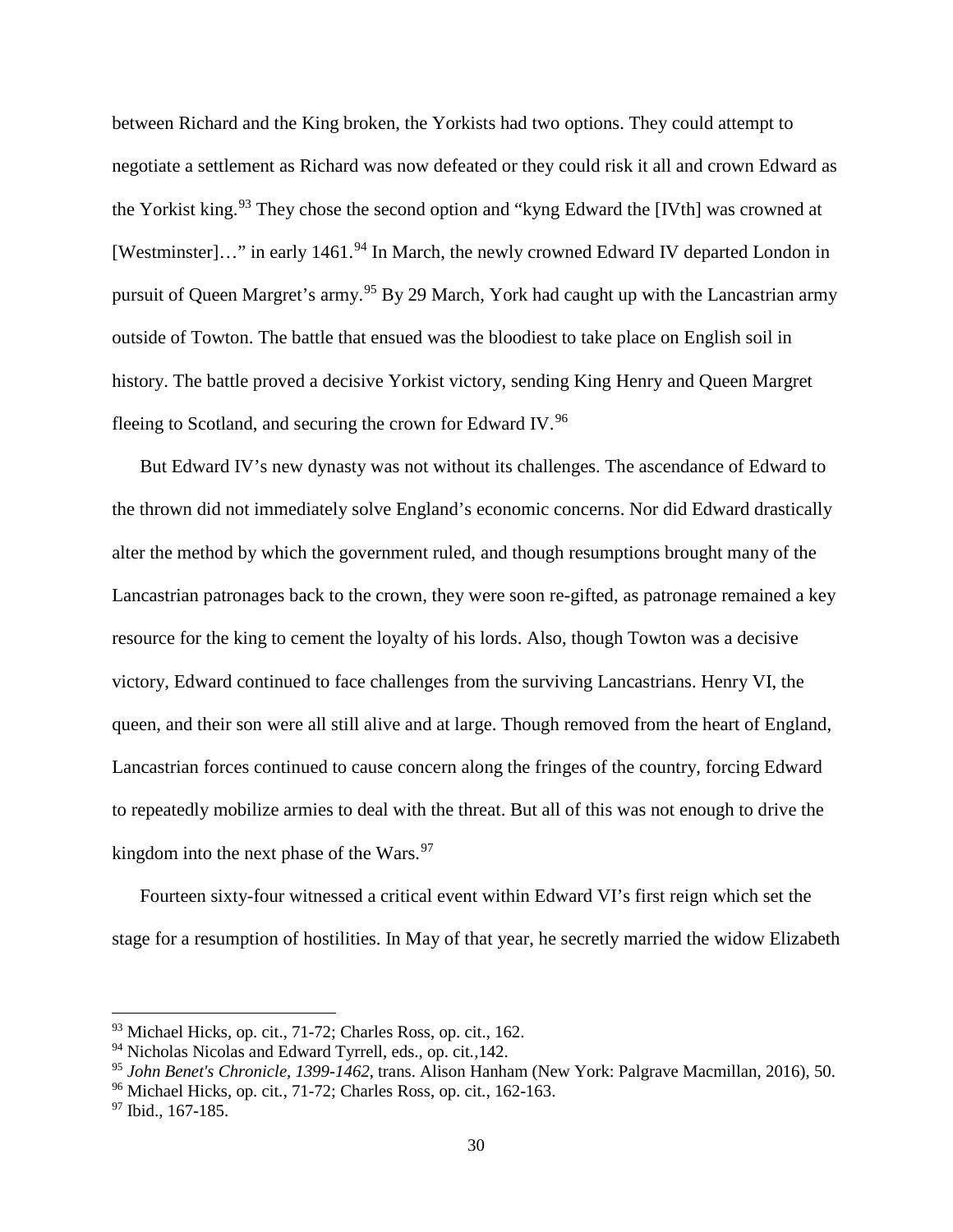Woodville while the Earl of Warwick was in France negotiating for suitable bride. Scholars argue over the benefits this marriage provided to the Woodville family. However, A.J. Pollard suggests that while the land grants may not have been substantial, records indicate that the Woodvilles (who were a prolific family) were showed favor by the king regarding marriages.<sup>[98](#page-36-0)</sup> This would have given them increased influence over the long term and had an added effect of making it very difficult for the Earl of Warwick to find marriages for his own children.<sup>[99](#page-36-1)</sup> This significant dwindling of the influence wielded by Warwick was fully realized in 1468 when Edward pursued a closer alliance with Burgundy, a plan supported by Elizabeth's father the Earl Rivers, over France which Warwick advised. By 1469, Warwick was well into planning a coup d'état which very closely resembled the opening moves of the first war to seize the king and rule in his name. $100$ 

During mid-summer 1469, the Duke of Clarence (Edward IV's younger brother) travelled to Calais with Warwick and married Warwick's daughter against the king's orders. This was Warwick's first public display of rebellion. By July of 1469, Warwick's followers in Yorkshire had organized a "popular uprising," led by "Robin of Reddesdale," which was of significant size to warrant a response. The Earls of Devon and Pembroke took forces to meet the rebels. Devon, however, departed after having an argument with Pembroke over lodging of forces, and so Pembroke fought alone, was defeated, and captured along with his brother at the Battle of Edgecote. Shortly thereafter, having been abandoned by much of his own forces, Edward IV was taken into custody by the Archbishop of York, Archbishop Neville, who had crossed back in to England with Warwick and Clarence after the wedding.<sup>[101](#page-36-3)</sup>

 $\overline{a}$ 

<span id="page-36-0"></span><sup>98</sup> A. J. Pollard, op. cit*.*, 30-31.

<span id="page-36-1"></span><sup>99</sup> Michael Hicks, op. cit*.*, 187-188.

<span id="page-36-2"></span><sup>100</sup> A. J. Pollard, op. cit.,32-33.

<span id="page-36-3"></span><sup>101</sup> *Warkworth's Chronicle* found in *The Chronicles of the White Rose of York: A Series of Historical*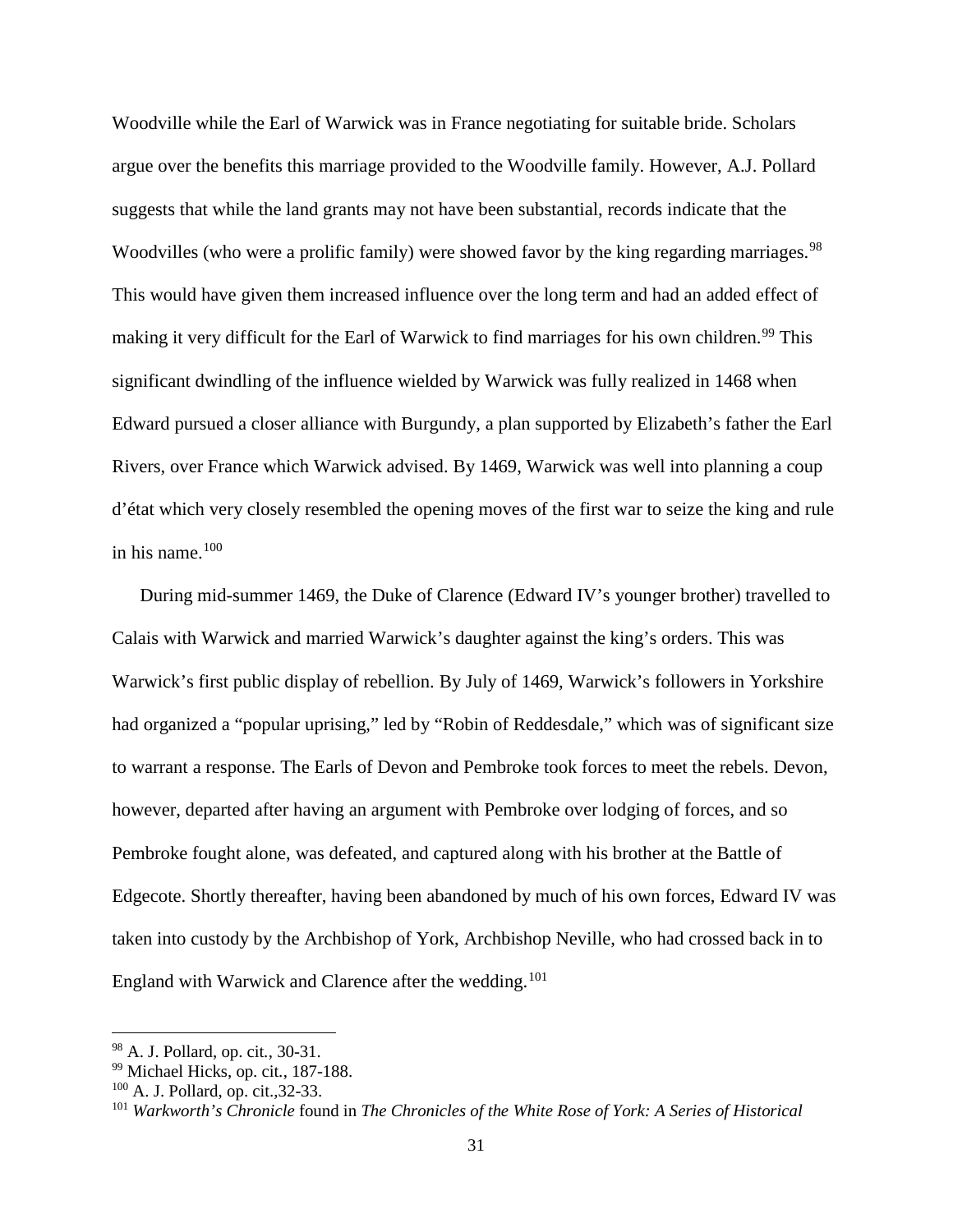Removing Edward from his position of authority, had the unintended result of allowing England and its nobility to devolve into chaos. Warwick soon found that he could not contain all of the rivalries that Edward had subdued. To make matters worse, a Lancastrian uprising occurred under Sir Humphrey Neville of Brancepeth in Warwick's own backyard. Unable to quell this rebellion, Warwick was forced to release Edward. At once loyal nobles rallied to Edward and he was able to reestablished his regime, crushing Sir Humphrey in the process.<sup>[102](#page-37-0)</sup> Interestingly, Clarence and Warwick were forgiven and allowed to return to court. It would not be long however before Edward discovered his trust was misplaced. A second uprising in Lincolnshire was defeated in March of 1470 near Empingham (Battle of Losecote Field), and sufficient evidence was present that Clarence and Warwick were again to blame. Again, Edward offered clemency if Warwick and Clarence would present themselves and submit, however, they declined. Failed attempts to recruit in England resulted in both Clarence and Warwick fleeing to France.[103](#page-37-1)

Now comes the most surprising change of allegiance. With Warwick in France, King Louis XI saw an opportunity. Louis desired England as an ally in his struggle against Burgundy. He negotiated a careful rapprochement between Queen Margret and the Earl of Warwick, with the condition that once Henry VI was again on the English thrown, England would join France against Burgundy.[104](#page-37-2) On 22 July 1470, Margrett and Warwick made a public reconciliation and the Queen's son, Prince Edward, was married to Warwick's youngest daughter to solidify the

*Fragments, Proclamations, Letters, and Other Contemporary Documents Relating to the Reign of King Edward the Fourth; With Notes and Illustrations, and a Copious Index*, 2nd ed. (San Bernadino: ULAN Press, 2014), 111-112.

<span id="page-37-0"></span><sup>102</sup> Michael Hicks, op. cit., 194-195.

<span id="page-37-1"></span><sup>103</sup> Ibid., 197-198.

<span id="page-37-2"></span><sup>104</sup> Charles Ross, op. cit., 85.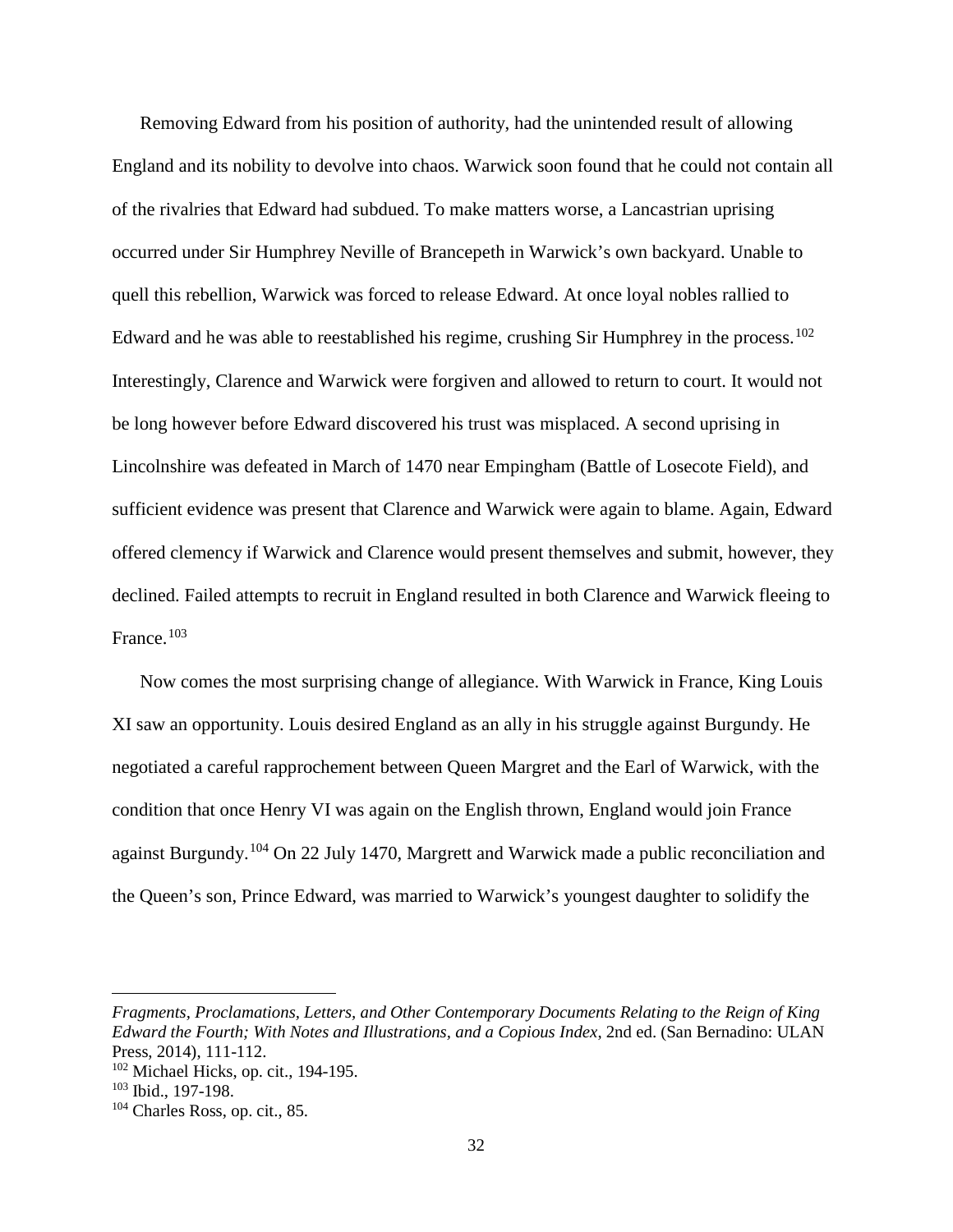alliance.<sup>[105](#page-38-0)</sup> Simultaneously, a new figure was rising to fill the leadership gap left in England by the Duke of Clarence's departure, Richard, Duke of Gloucester. As Gloucester's star was rising, Clarence found himself replaced by Warwick in favor of Prince Edward and the rapprochement with the Queen.<sup>[106](#page-38-1)</sup>

 With this unexpected union complete, another dramatic change in the English crown was set in motion. Yet another Neville uprising, this time under Lord FitzHugh, drew Edward IV north. With Edward IV in the north, Warwick and Clarence landed in the south and began mustering forces. Simultaneously, the Marquis of Montague (the Earl of Warwick's brother) betrayed Edward IV and with 6000 men moved on the king in the north. Outmatched, Edward was forced to flee England with the Duke of Gloucester, the Earl Rivers, and Lord Hastings to Flanders.<sup>[107](#page-38-2)</sup> After almost ten years of Yorkist rule, Henry VI was placed back on the throne of England by one of the men who removed him in the first place.

At this point in time, King Henry VI had returned to London with both Warwick and Clarence, though Queen Margret and Prince Edward were still in France. Edward IV and his retinue were also on the European mainland in Flanders. The Earl of Warwick wasted no time in honoring his agreement with the King of France and England declared war on Burgundy. This evoked an immediate response from Duke Charles of Burgundy, "who began to supply Edward with money, ships, and a few hundred men," pursuant to Edward retaking the throne.<sup>[108](#page-38-3)</sup> Additionally, Edward began negotiations with the Hanseatic League, a longtime English rival at sea. Edward promised to, "satisfy [their] complaints when he regained the throne," in exchange

<span id="page-38-0"></span><sup>105</sup> A.J. Pollard, op. cit., 32-33.

<span id="page-38-1"></span><sup>106</sup> Charles Ross, op. cit., 82.

<span id="page-38-2"></span><sup>107</sup> *The Chronicles of the White Rose of York* op. cit*.*, 30; Nicholas *A Chronicle of London, from 1089 to 1483:* op. cit., 144; Charles Ross, op. cit., 85-86.

<span id="page-38-3"></span><sup>108</sup> Charles Ross, op. cit*.*, 86-87.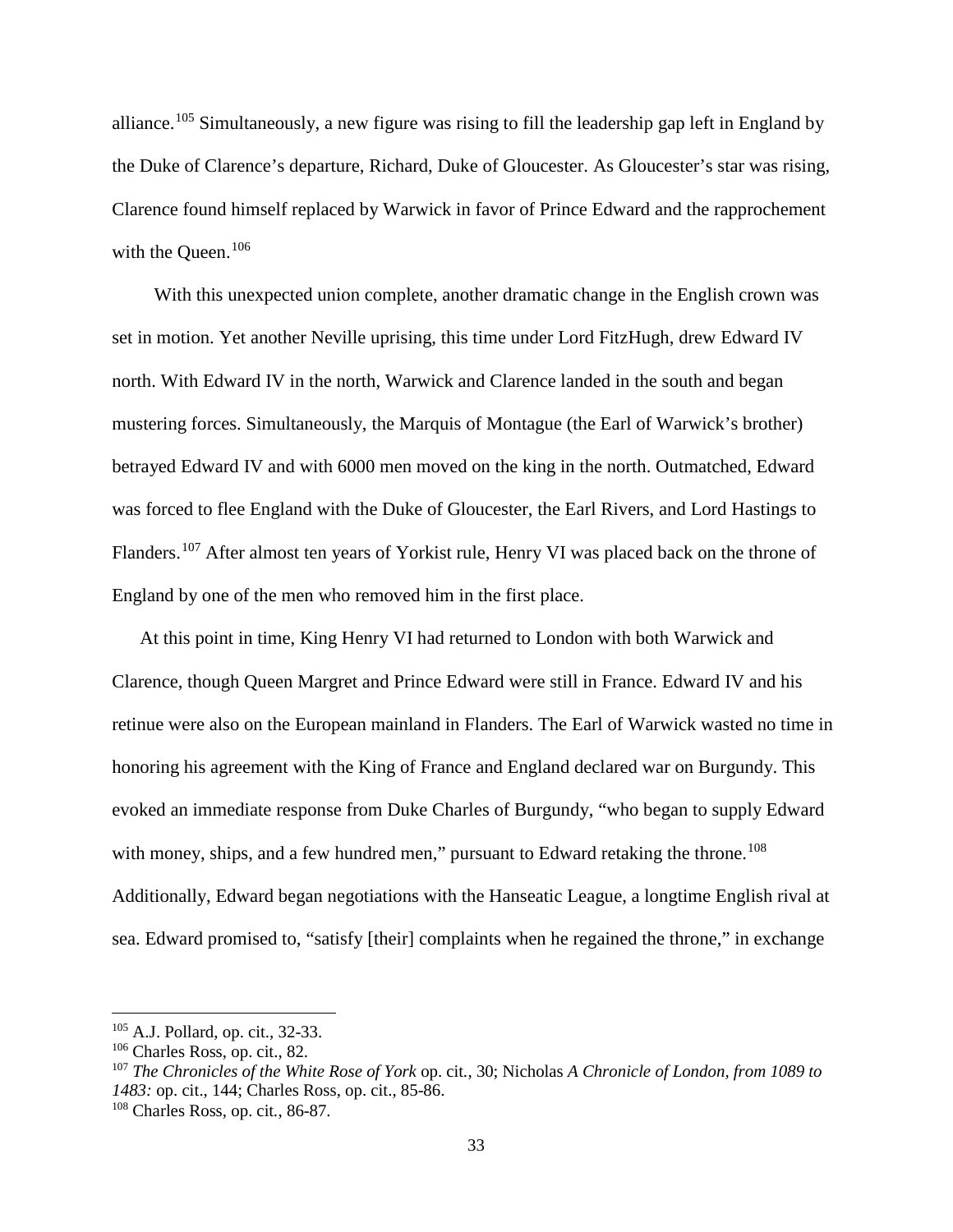for ships.[109](#page-39-0) Finally, Edward VI's retinue was also hard at work raising a force of Englishmen from those living in Europe. And so, with preparations complete, "King Edward took his shipping in Flanders, and had with him Lord Hastings, and the Lord Say, and nine hundred of Englishmen, and three hundred of Flemmings, with hand-guns, and sailed towards England."[110](#page-39-1)

After a challenging crossing, Edward IV found his first choice of landings, in Norfolk, frustrated by a hastily assembled Lancastrian force. He was instead forced to make a disjointed landing near the region of Ravenspurne in Yorkshire. Here too, the people came against him, unwilling to support another bid for the crown, but Edward deceived them, claiming to only desire his rightful claim to the Duchy of York. This deception earned him passage unmolested, and has he turned south, towards London, he steadily gained recruits to his army.<sup>[111](#page-39-2)</sup> A complete lack of Lancastrian response, to include Warwick (occupying the city of Coventry), emboldened Edward and his followers. They marched past Warwick and entered into London, immediately taking possession of Henry VI. It was on this march south that both the Archbishop of York and the Duke of Clarence, again changed sides, reconciling with Edward and rejoined the Yorkist cause. $^{112}$  $^{112}$  $^{112}$ 

With Edward back on the throne, Warwick now marched south with the Dukes of Excester and Somerset, the Earl of Oxford, and the Marquise of Montague. Edward IV, aware of Warwick's movements marched north and the two armies met on 14 April 1471 at Barnet.<sup>[113](#page-39-4)</sup> The two armies advanced even though, "there was a great mist, and letted (hindered) the site of each

<span id="page-39-0"></span><sup>109</sup> David Nicolle, *Forces of the Hanseatic League: 13th – 15th Centuries* (Oxford: Osprey Publishing, 014), 41-42.

<span id="page-39-1"></span><sup>110</sup> "Warkworths's Chronicle." found in *The Chronicles of the White Rose of York* op. cit., 121.

<span id="page-39-2"></span><sup>111</sup> *Three Books of Polydore Vergil's English History (Classic Reprint)* (n.p.: Forgotten Books, 2012), 151.

<span id="page-39-3"></span> $112$  Ibid., 41-59.

<span id="page-39-4"></span><sup>113</sup> Ibid., 144.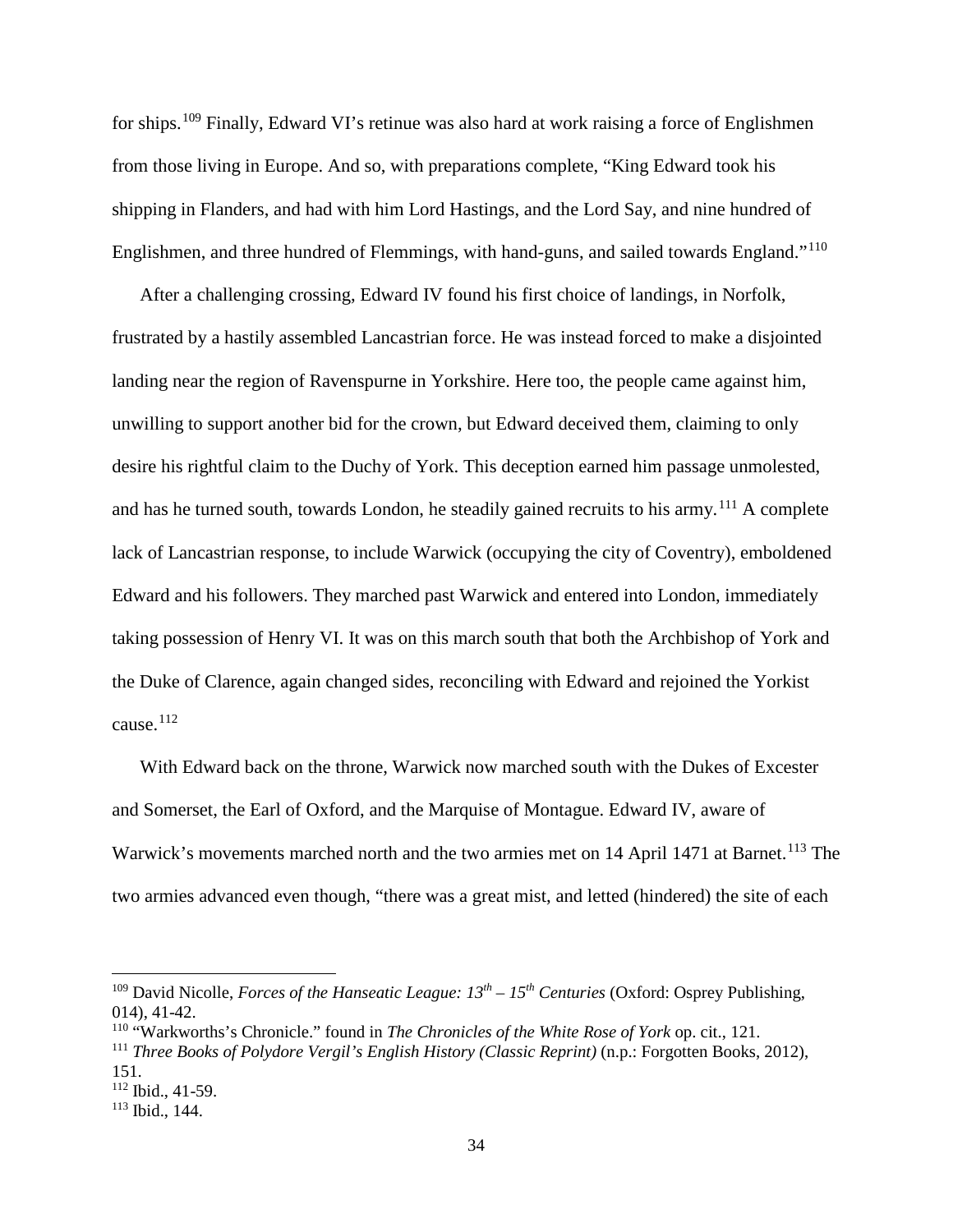other."[114](#page-40-0) In the chaotic battle that ensued, the Earl of Warwick was killed and Somerset and Oxford were forced to flee. The next nineteen days would see a second Lancastrian army land under Queen Margret and Prince Edward land near Waymoth.<sup>[115](#page-40-1)</sup> Both Somerset and Oxford joined this force as it marched for Wales. Edward IV, having raised a new army with the Duke of Gloucester, William, Lord Hastings, and the Marquis of Dorset, caught up to the Lancastrian army near the river crossing at Tewksbury, and there, won a decisive victory. In this battle, Prince Edward, Henry VI's son and heir apparent, was slain. Edmund, Duke of Somerset (the third generation to hold that title in this war) was captured and later executed along with all those found with him. With Henry VI locked in the Tower, Edward the Fourth had finally removed all challengers from the field, had secured his throne, and would rule England until his death in April 1483.

The next twelve years were relatively peaceful and England prospered under the Yorkist crown. Edward IV enriched those loyal to him, in particular his Woodville in-laws and his younger brother, Richard, Duke of Gloucester. Creating this power balance amongst the magnates did have an unintended consequence that did not become clear until after his death.

There was no indication that there might be another dramatic shift in the fortunes of the English crown. Edward died a beloved king, and England had prospered under his second reign. He had two sons, Edward, Prince of Wales and Richard, Duke of York, both in their minority, but Edward (to be Edward V) had the support of English nobility and so his crown was not at risk. However, Edward IV's policy of enriching the Woodvilles and Gloucester resulted in conflict after his death. Like much of the nobility, Gloucester disliked the Woodvilles, who were seen as grasping and greedy. Fearing what might happen during the Prince of Wale's minority,

<span id="page-40-1"></span><span id="page-40-0"></span><sup>114</sup> "Fleetwood's Manuscript," found in *The Chronicles of the White Rose of York,* op. cit., 63. <sup>115</sup> Ibid., 69.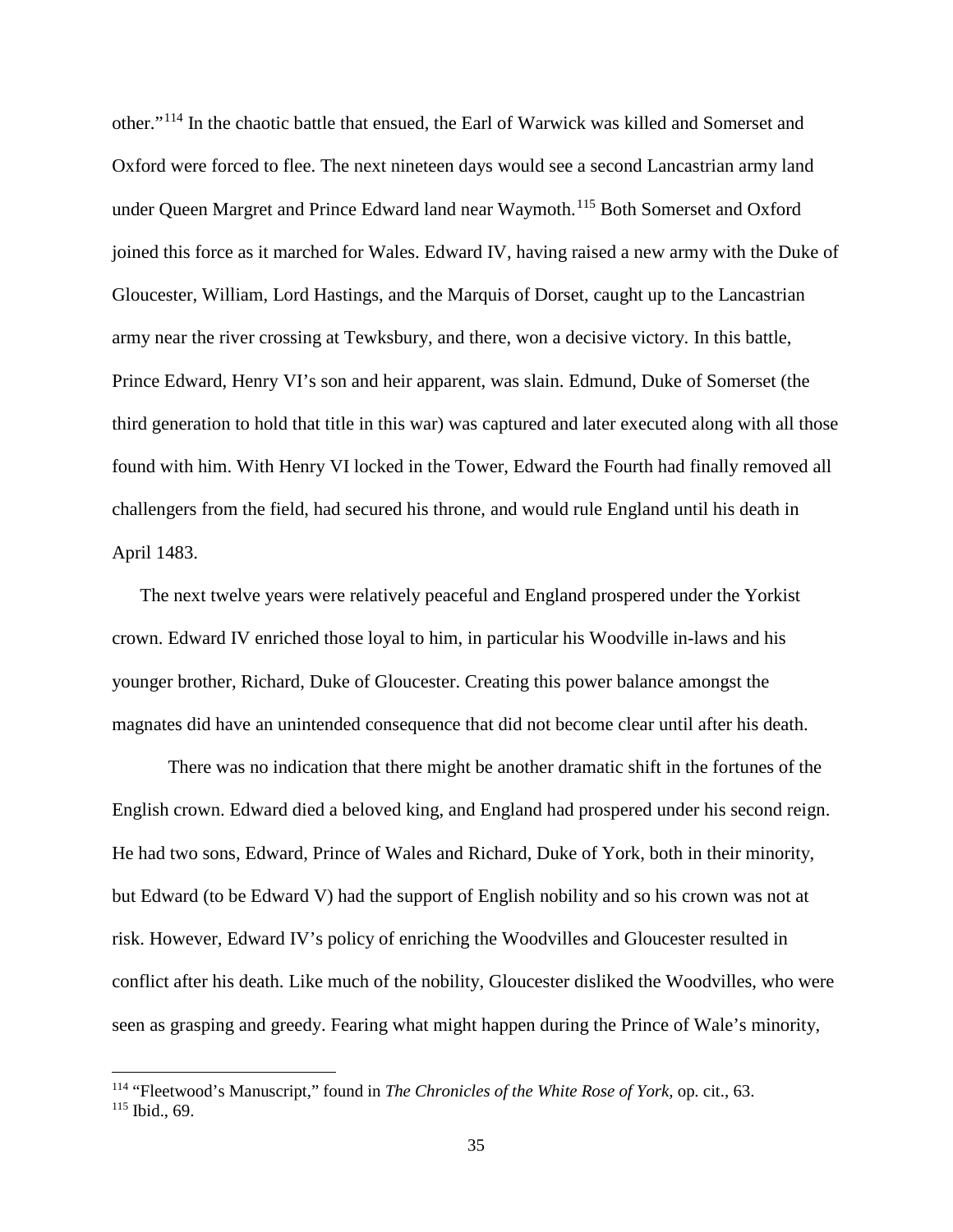Richard sought to place himself as protector, which the Woodvilles staunchly opposed.<sup>[116](#page-41-0)</sup>

The Woodvilles made the first move, insisting that the prince should be crowned immediately, as Henry VI had been in 1429. This would remove the requirement of a protectorate and allowed the Dowager Queen and her family to advise the new king. This overrode the rights of the Parliament and the House of Lords to decide the proper course of action. Though Gloucester and the Queen were friendly, Gloucester did not want to see a Woodville regime, and so he took action.<sup>[117](#page-41-1)</sup> It is unclear to modern historians what drove Richard to the extremes he pursued. Until this point (1483), Richard was renowned for his loyalty to Edward IV, in direct contrast to his brother, the Duke of Clarence. He was seen as a contemporary paragon of chivalry in England.[118](#page-41-2) What is known is that Richard, with the Duke of Buckingham, seized his nephew on 1 May 1483 and arrested Edward's two principle advisors, the Earl Rivers and Richard Grey. With possession of the heir's person, Gloucester traveled to London and established himself as Protector, as the Dowager Queen retreated into sanctuary with her children in Westminster. It was not long however, that she was convinced to rejoin the court, and with this decision, both of Edward IV's male heirs were controlled by Gloucester, and both were kept in the Tower to prevent Gloucester's enemies from spirting them away. It is unknown if Richard had always intended to take the throne or if that decision came once the princes were in his custody, but on 26 June, 1483 he claimed the throne of England for himself and on 6 July, he was crowned. $119$ 

Gloucester's (hereafter Richard III) usurpation of the thrown split supporters of the Yorkist regime. His judicial killings of the Earl Rivers, Richard Grey, and Edward IV's most loyal

 $\overline{a}$ 

<span id="page-41-0"></span><sup>116</sup> Charles Ross, op. cit., 93-94.

<span id="page-41-1"></span><sup>&</sup>lt;sup>117</sup> Michael Hicks, op. cit., 197-198.

<span id="page-41-2"></span><sup>118</sup> A.J. Pollard, op. cit., 36.

<span id="page-41-3"></span> $119$  Ibid., 37.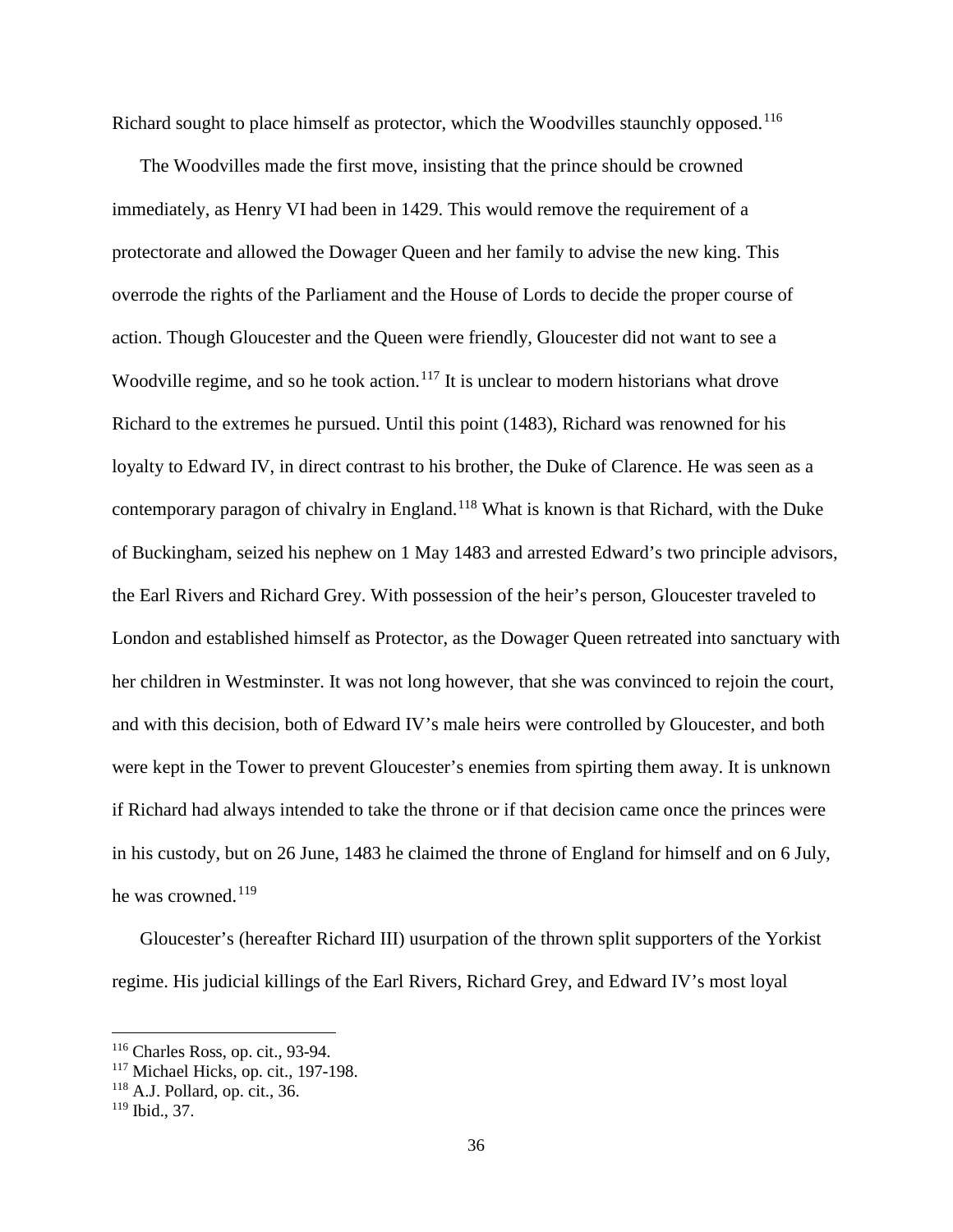supporter, William, Lord Hastings further solidified the opposition's will to depose him.<sup>[120](#page-42-0)</sup> By October of 1483, it was widely feared that Edward V and his brother were dead, though if this was true, no evidence has survived for modern historians to study.<sup>[121](#page-42-1)</sup> Richard's opponents, led by the Woodvilles and Elizabeth the queen-dowager, and Margret Beauchamp convinced the southern gentry to instead support the claim of an, as yet unknown, Henry Tudor. Tudor was the intended groom of Elizabeth of York, Edward IV's oldest daughter and was currently living in Brittany.<sup>[122](#page-42-2)</sup> As his new-found supporters, to surprisingly include the Duke of Buckingham, attempted to mobilize their forces, Henry set sail from Brittainy. Fortunately for the King, these rebellions in both the north and south were dealt with and Buckingham was executed. Henry arrived to find the coasts barred to him and was forced to return to Brittany. Those opponents of Richard III to survive also fled to Brittany and rallied around Henry.<sup>[123](#page-42-3)</sup>

King Richard III, immediately set about solidifying his reign. If the princes in the tower were not dead before the rebellion, they certainly were after. But sources indicate that regardless of Richard's purported involvement in their deaths, the population was unwilling to rise against him in large numbers. Richard made several attempts to extradite Henry Tudor from both Brittainy and France, though each time failed. Tudor for his part continued to recruit a force capable of pursuing his newfound claim to the throne. On 7 August 1485, this force made landfall in Pembrokeshire, Wales, approximately 4 to 5000 strong.<sup>[124](#page-42-4)</sup>

Richard immediately set forth with his own force, which greatly outnumbered Tudor's. The

<span id="page-42-0"></span><sup>120</sup> Charles Ross, op. cit*.*, 95-97.

<span id="page-42-1"></span><sup>121</sup> Paul Kendall, *Richard the Third* (New York: W.W. Norton & Company, 2002), 465-66.

<span id="page-42-2"></span> $122$  Charles Ross, op. cit., 95-97.

<span id="page-42-4"></span><span id="page-42-3"></span><sup>123</sup> For a concise discussion of the autumn revolt against Richard III, see Michael Hicks *The War of the Roses*, 223-229. In summary, while there were many supporters of Edward IV that revolted, Hicks assesses that the Duke of Buckingham's betrayal constituted true "revolt of the Yorkist establishment."  $124$  Michael Hicks, op. cit., 230-231.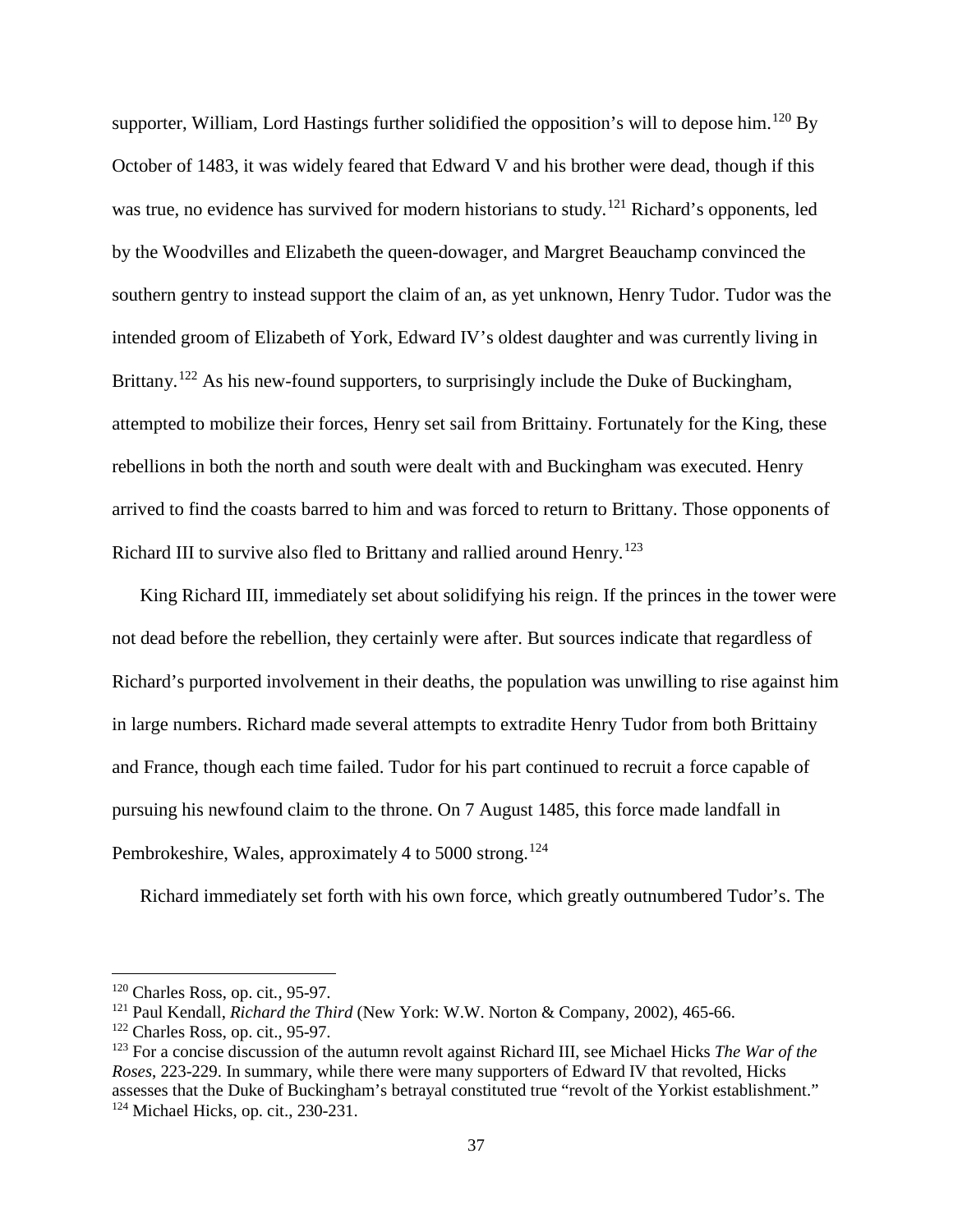two armies met at Bosworth on 22 August, 1485. By any calculation, Richard III's army greatly outmatched Tudor's when the battle began. However, with the timely betrayal of Lord Stanley (one of Richard's most powerful supporters) and possibly the Earl of Northumberland, the tide of battle shifted in favor of Henry Tudor.<sup>[125](#page-43-0)</sup> When all was finished, Richard III lay dead on the field of battle and Henry Tudor was crowned Henry VII, King of England.[126](#page-43-1)

Bosworth marked the last time the crown of England would change hands during the Wars of the Roses, but it did not mark the end of the fighting. Scholars debate when the true end of the wars came about. There were further risings in 1486 which never truly gained momentum, and in 1487, Henry VII defeated a significant force on the field of Stoke.<sup>[127](#page-43-2)</sup> In 1497, an invasion of Scotland was put off to deal with a dangerous uprising in the west, but this was defeated at Blackheath.[128](#page-43-3) Ultimately, the Wars of the Roses did end. Though it is difficult to determine the exact point, both Henry VII and Henry VIII successfully uncovered conspiracies and defeated uprisings. Domestic challenges to the crown of England faded the longer the Tudors reigned. These were replaced by newer and more relevant challenges unique to the Tudor dynasty.

<span id="page-43-0"></span><sup>&</sup>lt;sup>125</sup> A.J. Pollard suggests that while Henry Percy, Earl of Northumberland may have betrayed Richard and refused to engage the enemy, it is equally possible that the battlefield geometry prevented him supporting<br>Richard at the critical moment of Lord Stanley's betrayal. The War of the Roses, 39.

<span id="page-43-1"></span><sup>&</sup>lt;sup>126</sup> Charles Ross, op. cit., 100-104; Michael Hicks, op. cit., 230-232; A.J. Pollard, op. cit.38-40.

<span id="page-43-3"></span><span id="page-43-2"></span> $127$  This was the last time a King of England took the field personally to defend his crown. (Ross p 105.) <sup>128</sup> A.J. Pollard, op. cit*.*40-41.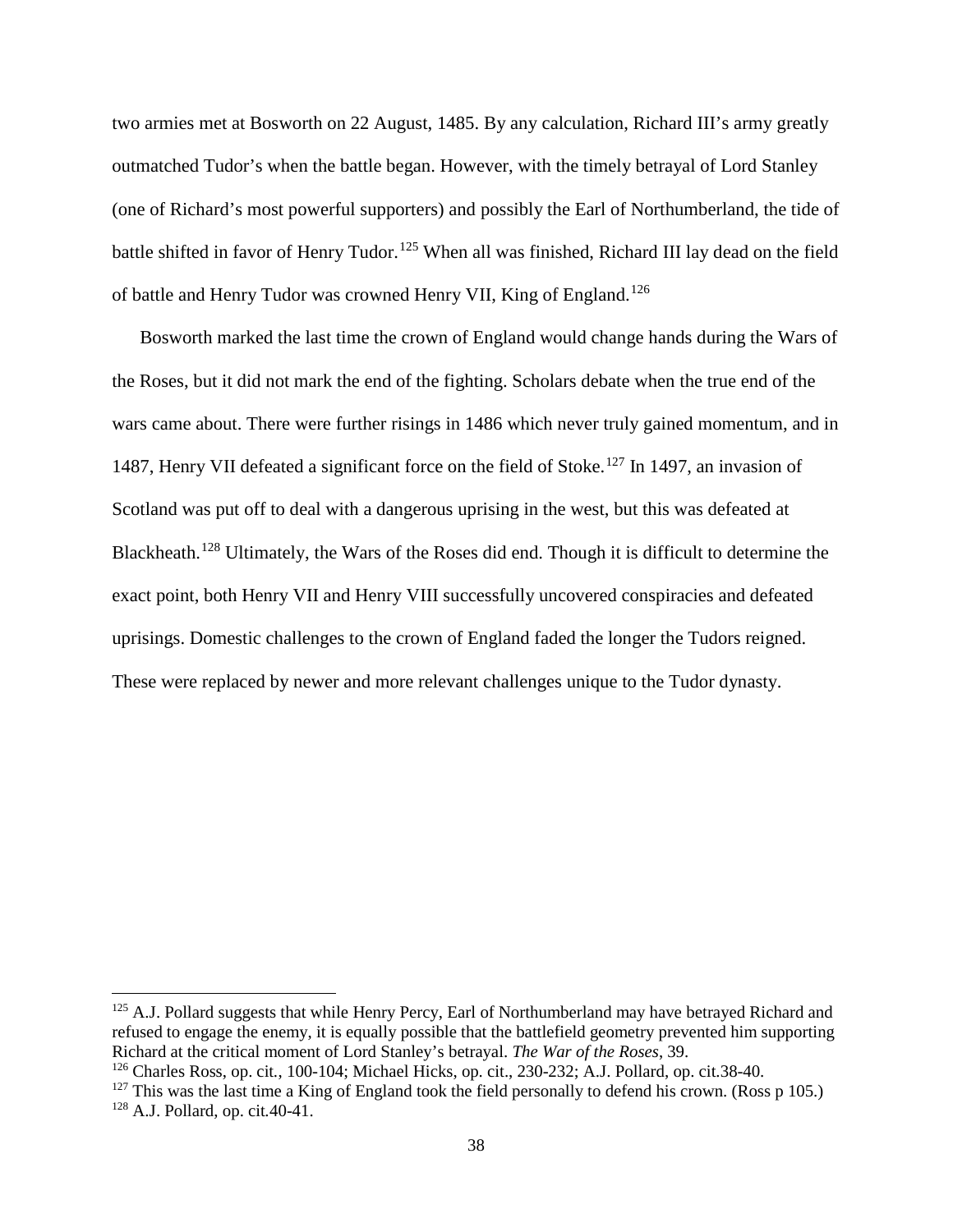## Chapter 3

# CHIVALRY IN ROMANCE, CHIVALRY IN PRACTICE

# "How every good man of [worsyp yn] armes shulde in the werre be resembled to the condicion of a lion"

--William Worchester, c. 1475

Having discussed the events of the War of the Roses, it is now necessary to examine the guiding philosophy of the military class, called chivalry, as it was expressed within fifteenth century England. As discussed earlier, few words capture the minds of the people with imaginings of anachronistic romance or images of violence. As the Renaissance slowly replaced medieval thought with humanism, the tone and flavor of war changed. Though its exact end is often debated, the War of the Roses was perhaps the last war fought in England with chivalric overtones.<sup>[129](#page-44-0)</sup> But how do we define chivalry in England in the fifteenth century when, as Keen states, its definition is "tonal rather than precise in its implications?"[130](#page-44-1) More specifically, how might these traits have translated to the battlefields of the War of the Roses? To answer this question, this analysis will look at the medieval romance and its reflections of chivalric society, contemporary secular writings either translated or read in England, and finally, legal concepts associated with chivalric combat related to war.

<span id="page-44-0"></span><sup>&</sup>lt;sup>129</sup> Charles Ross assesses that while there were several occasions during Henry VII's reign in which he was challenged, the Battle of Stoke was the last battle in which a reigning King was required to take the field against a rival claimant and therefore marks it as a solid ending point. A.J. Pollard, in the Wars of the Roses (p 41) tracks the end of the wars far later, around 1525 when the final York claimant died in France. Hicks on the other hand agrees with Sir Francis Bacon's assessment. This perspective asserts that Henry VII's reign, in general, marks the end of the wars, as each succeeding attempt to challenge Henry is less effective and the steady change evoked by Henry VII leaves England a substantially different place at the end of his rule, than at the beginning.

<span id="page-44-1"></span><sup>130</sup> Maurice Keen, *Chivalry* (London: Yale University Press, 1984), 2.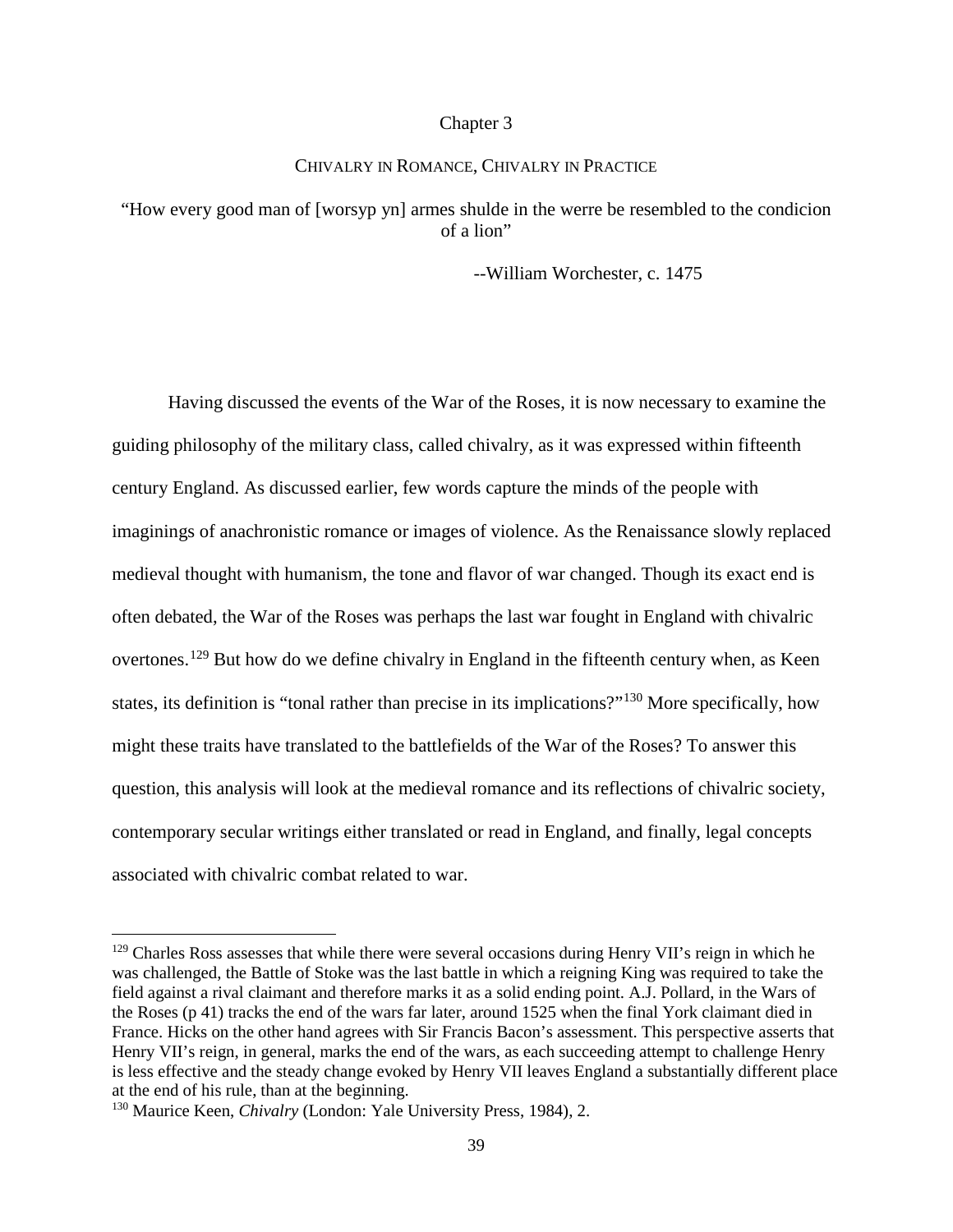The romance presents an idealized view into the medieval world, though the reader must be cautious. In a study on the emergence of the individual, Danielle Regnier-Bohler states, "we are far from regarding the literary sources as mirrors of reality…Works of fiction should be seen as responses to obsessions, instincts, and tensions…."[131](#page-45-0) Certainly these three can be found in England between the loss of the Hundred Years War, the slow rise of humanism, and the Wars of the Roses themselves. However, as Keen writes, it is the romances that "habitually [associate] together certain qualities which they clearly regarded as the classic virtues of good knighthood: *prouesse*, *loyaute*, *largess* (generosity), *courtoisie*, and *franchise*," and because these writings help to create the architype of chivalric conduct, they must be included in any analysis.<sup>[132](#page-45-1)</sup> This analysis will focus on two romances, *Guy of Warwick* and *Morte d'Arthur,* as both have strong association with England. With this in mind, we turn to the romance *Guy of Warwick*.

*The first known version, Gui de Warewic,* was in verse, composed in the early thirteenth century.[133](#page-45-2) Of the many verse and prose versions of *Guy of Warwick* that were translated and redacted over time, twenty-one manuscripts have survived to the present day.<sup>[134](#page-45-3)</sup> At least one of these copies (British Library, MS 144080) was intentionally collected together with excerpts from Vegetius, the *Secreta Secretorium*, the *boke of Saynt Isodre*, and other texts on virtues and

<span id="page-45-0"></span><sup>131</sup> Danielle Regnier-Bohler, "Imagining the Self," in *A History of Private Life*, ed. George Duby and Philippe Aries, trans. Arthur Goldhammer (Massachusetts: The Belknap Press of Harvard University Press, 1988), 315.

<span id="page-45-1"></span><sup>132</sup> Maurice Keen, *Chivalry*, op. cit., 2.

<span id="page-45-2"></span><sup>133</sup> Marinanne Ailes, "Gui De Warewic in Its Manuscript Context," in *Guy of Warwick: Icon and Ancestor*, ed. Alison Wiggins, trans. Rosalind Field (n.p.: Boydell and Brewer, 2007), 12-26, accessed July 5, 2017, [http://www.jstor.org/stable/10.7722/j.ctt163tc9h.8.](http://www.jstor.org/stable/10.7722/j.ctt163tc9h.8); For the purpose of this thesis, I am using a translated version of *Guy of Warwick*. The base manuscript used for this translation is in essence, a slightly modernized version of Caroline Clive's 1821 translation of a fifteenth century edition. Todd states that the fifteenth century author (who he believes was not English) had at his disposal four medieval verse texts, now called the British Museum Add. MS. 38662, Cambridge Univ. MS Ff 2.38, Auchinleck MS, and the Caius MS.

<span id="page-45-3"></span><sup>134</sup> William Todd, ed., *Guy of Warwick* (Austin: University of Texas Press, 1968), vii.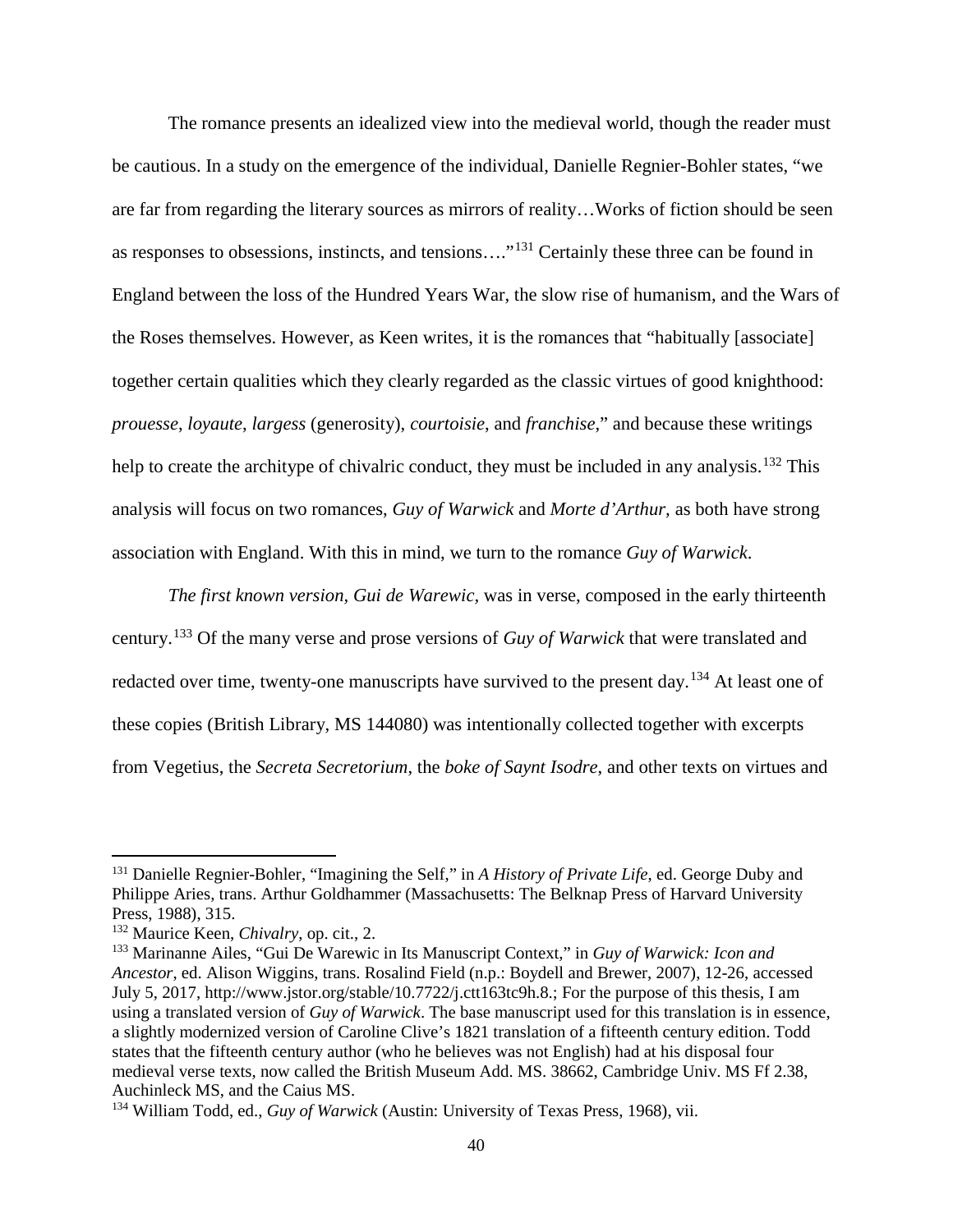vices.[135](#page-46-0) It is also recorded that John Paston had two texts within his library dealing with Guy of Warwick.<sup>[136](#page-46-1)</sup> Given an assumption that Paston is a typical reader within England in the late fifteenth century, and given the number of surviving manuscripts, it can be assessed that this romance was fairly well known.

The story follows a single English knight, Sir Guy of Warwick, on his adventures as a knight errant, all to win the affection of his lady, Felicia. A quest which would have immediately labeled him as naïve to Charny, though still worthy of praise.<sup>[137](#page-46-2)</sup> Within the first few lines, we learn that Guyonet's father was "renowned for high prowess," and his governor Herolt is, "a wise and valiant knight."<sup>[138](#page-46-3)</sup> This suggests to the reader that men of high prowess are the most preferred to instruct and raise a future knight in his youth. As stated, Guy seeking the favor of Felicia, seeks and receives his knighthood and through the recommendation of Felicia becomes a knight errant to earn sufficient renown as to be worthy of her hand in marriage. He immediately travels to France where he enters into a tournament and seeks out the knight of highest prowess, Sir Gaher, the son of an emperor. During this fight, Guy, "struck him with his sword, while passing him, such a stroke upon his helmet that he had not power to keep the saddle. Therefore, Gaher was obliged to quit and fell on the ground so much stunned that he thought he was wounded to death."<sup>[139](#page-46-4)</sup> It is said at the conclusion of this tournament that, "truly the knight with the shield paled or and azure (Sir Guy) acquitted himself well, who discomfited all others and

<span id="page-46-0"></span><sup>135</sup> Nigel Saul, *Chivalry in Medieval England* (Cambridge: Harvard University Press, 2011), 306.

<span id="page-46-1"></span><sup>&</sup>lt;sup>136</sup> Ronald Crane, "The Vogue of Guy of Warwick from the Close of the Middle Ages to the Romantic Revival," *Modern Language Association of America* 30, no. 2 (1915): 125-94.

<span id="page-46-2"></span><sup>137</sup> De Charny Geoffroi, *The Book of Chivalry: Text, Context, and Translation*, trans. Richard Kaeuper and Elspeth Kennedy (Philadelphia: University of Pennsylvania Press, 1996), 95.

<span id="page-46-3"></span><sup>138</sup> William Todd, ed., op. cit., 4-5.

<span id="page-46-4"></span> $139$  Ibid., 29.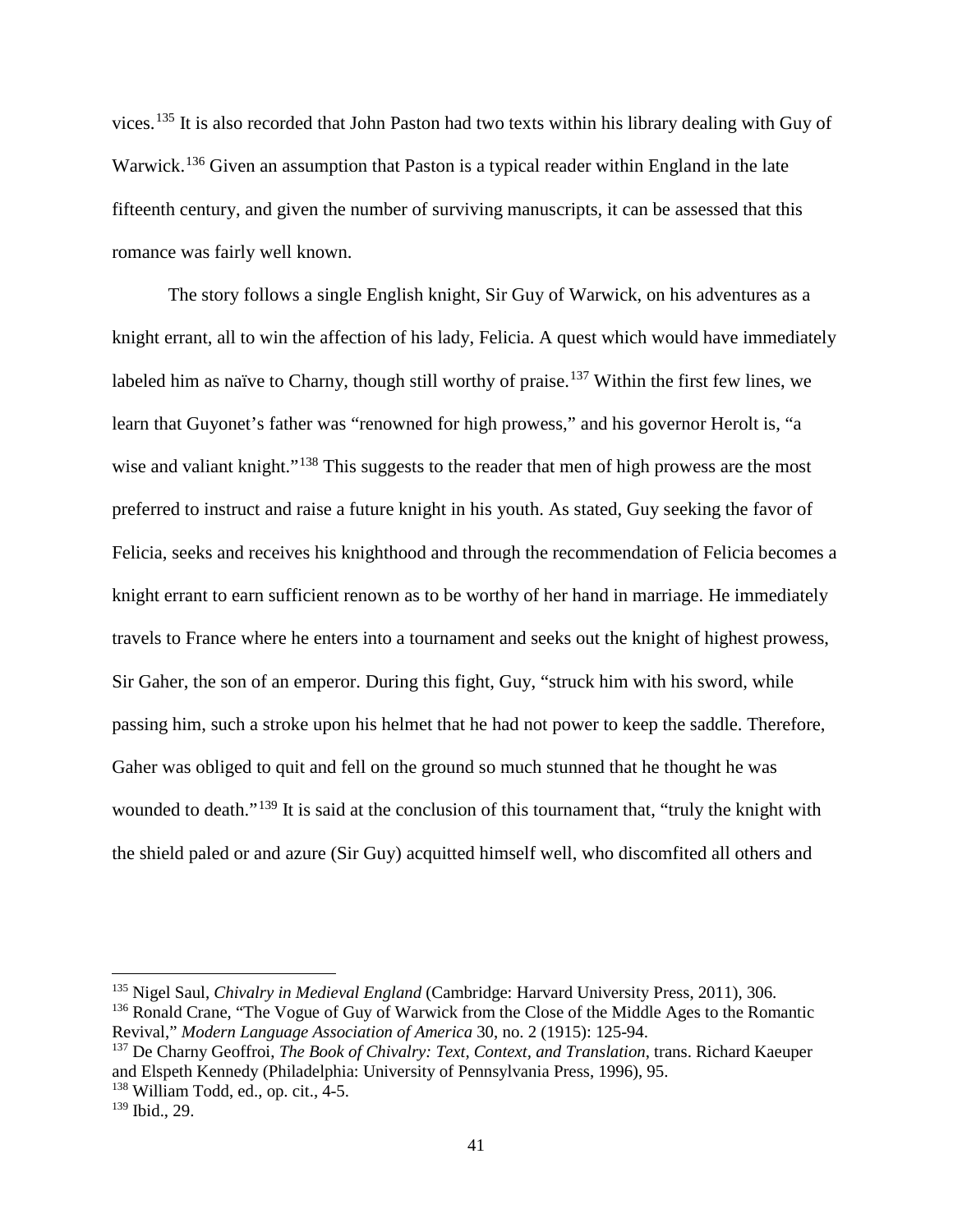surpassed them in prowess."<sup>[140](#page-47-0)</sup> After finding success in this first tournament, Guy travels across Western Europe participating in every tournament he hears of, all to increase his renown, through demonstration of his prowess.

But these feats of arms, though effective in generating renown, do not approach the subject of warfare. Guy's first taste of combat with the intent to kill was an ambush set for him by the Duke Othes of Pavia, his nemesis. Though the engagement is small in scale, Guy and his companions are significantly outnumbered, and some die. Though seriously wounded, Guy and Herolt emerge victorious, allowing only one of their ambushers to survive.<sup>[141](#page-47-1)</sup> This engagement sets the tone for all future encounters with Duke Othes and will drive much of Guy's actions in warfare though the first half of the tale.

Next, Guy is persuaded by a pilgrim to take up the cause of the Duke of Lorraine, who is at war with the Emperor of Germany and it is this moment that marks his transition from tournament combat to warfare as a means to further his renown. Here too, the author chooses primarily to describe Guy's successes in terms of deeds of arms. In his first real action against the Germans, Guy attacks a much larger force, placing his own knights in peril. This questionable tactic is overlooked because, "those of Sir Guy's company behaved so well, according to the example of his good deeds, that they defended themselves every well and were equal to their enemies."[142](#page-47-2) In other words, Guy fought so well, his *prouesse* was so great, that he inspired his men to survive the assault of a much superior force. Throughout this war, Guy repeatedly defeats the Emperor's forces and captures Duke Othes. After defeating the Germans, the loss is described as "all by the high prowess and enterprise of a knight…who is in truth the

 $\overline{a}$ 

<span id="page-47-0"></span><sup>140</sup> William Todd, ed., op. cit., 30.; Sir Guy did not where his own heraldry that day but instead wore paled or and azure so that if he failed, it would not reflect poorly on him.

<span id="page-47-1"></span><sup>141</sup> William Todd, ed., op. cit*.*, 42-48.

<span id="page-47-2"></span> $142$  Ibid., 53.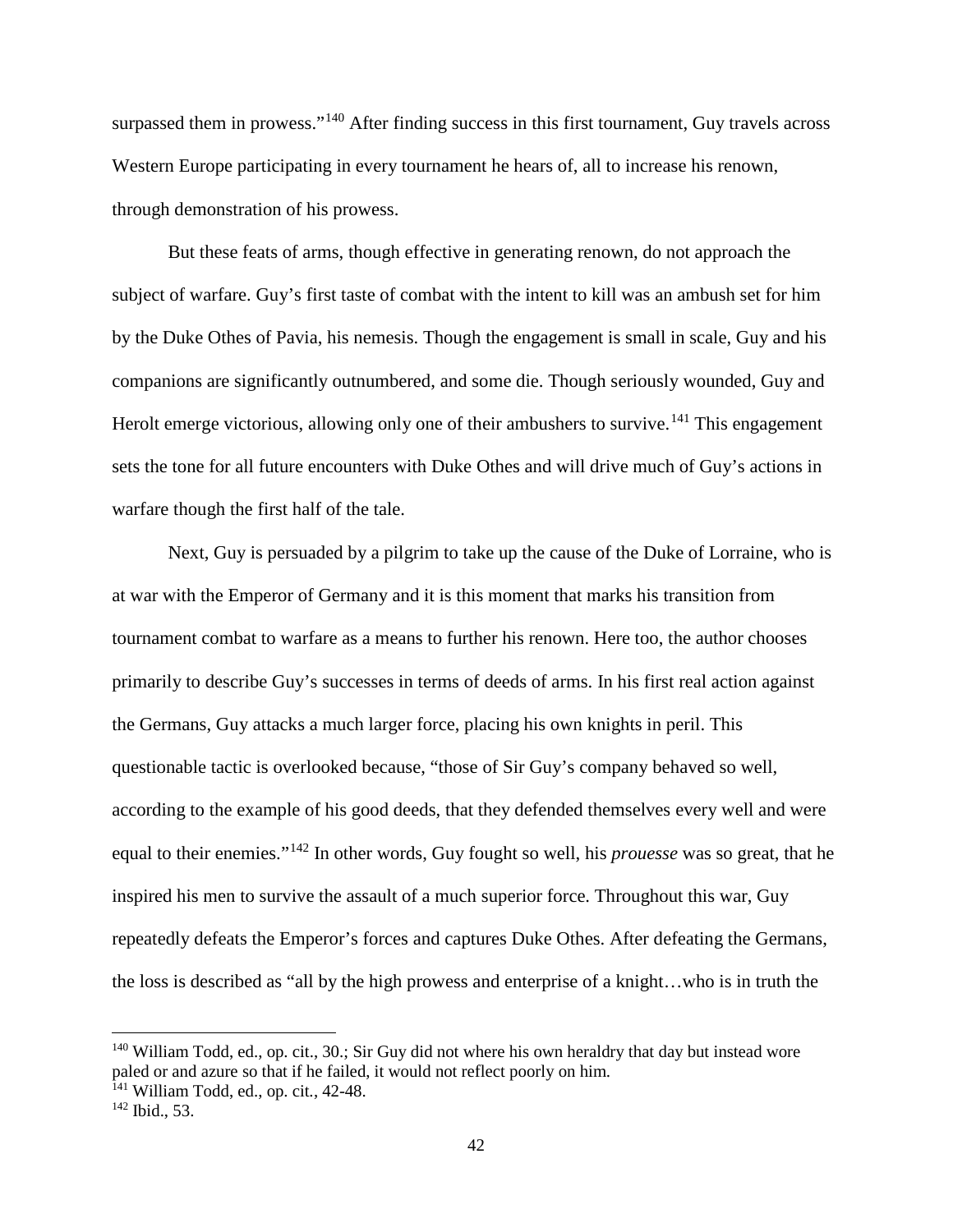best knight I have ever known, and no other can stand before him."[143](#page-48-0)

Guy, Herolt, and his retinue continue their adventures heading East towards Constantinople. By this point in his adventures, Guy's reputation and renown precede him to the Emperor of Constantinople, who charges him to defend the city from the attack of a great army of Saracens. The Saracen leaders are portrayed as knights in their own right and as understanding the concept of renown in the western sense. After two great battles with the Saracens, in which he kills several of their leaders, Guy is sent as a messenger to the Sultan, where after delivering his messages, is told he will be executed. Guy kills the Sultan, and alone, surrounded by the entire Saracen force, escapes the camp. He is saved from pursuit by Herolt and the rest of his retinue. Though not expressly stated within the story, surely fighting clear of an entire army must have represented an unimaginable level of prowess to a knight reading of these adventures. Even being rescued by his friends, does not seem to reflect poorly as the author presents the tale.

Having earned the love and gratitude of the Emperor, and after spending time in his court, Guy and Herolt begin their journey back to England. Along the way, they assist their friend, Thiery of Aigremoire, in his struggle against Duke Othes and in this struggle, Guy finally kills Othes in cold blood at his own wedding.<sup>[144](#page-48-1)</sup> He returns then to England with sufficient renown to marry Felicia his love and live happily. Of note, it is this focus on positive outcomes as a result of violent action that has driven modern authors to assess that chivalry was simply an ideological tool to justify violence. Kaeuper in *Chivalry and Violence in Medieval Europe* writes that the common man "increasingly found the proud, heedless violence of knights, their praise for settling any dispute by force, for acquiring any desired goal by force on any scale attainable,

<span id="page-48-0"></span><sup>143</sup> William Todd, ed., op. cit*.*, 61.

<span id="page-48-1"></span><sup>144</sup> Ibid., 67-118.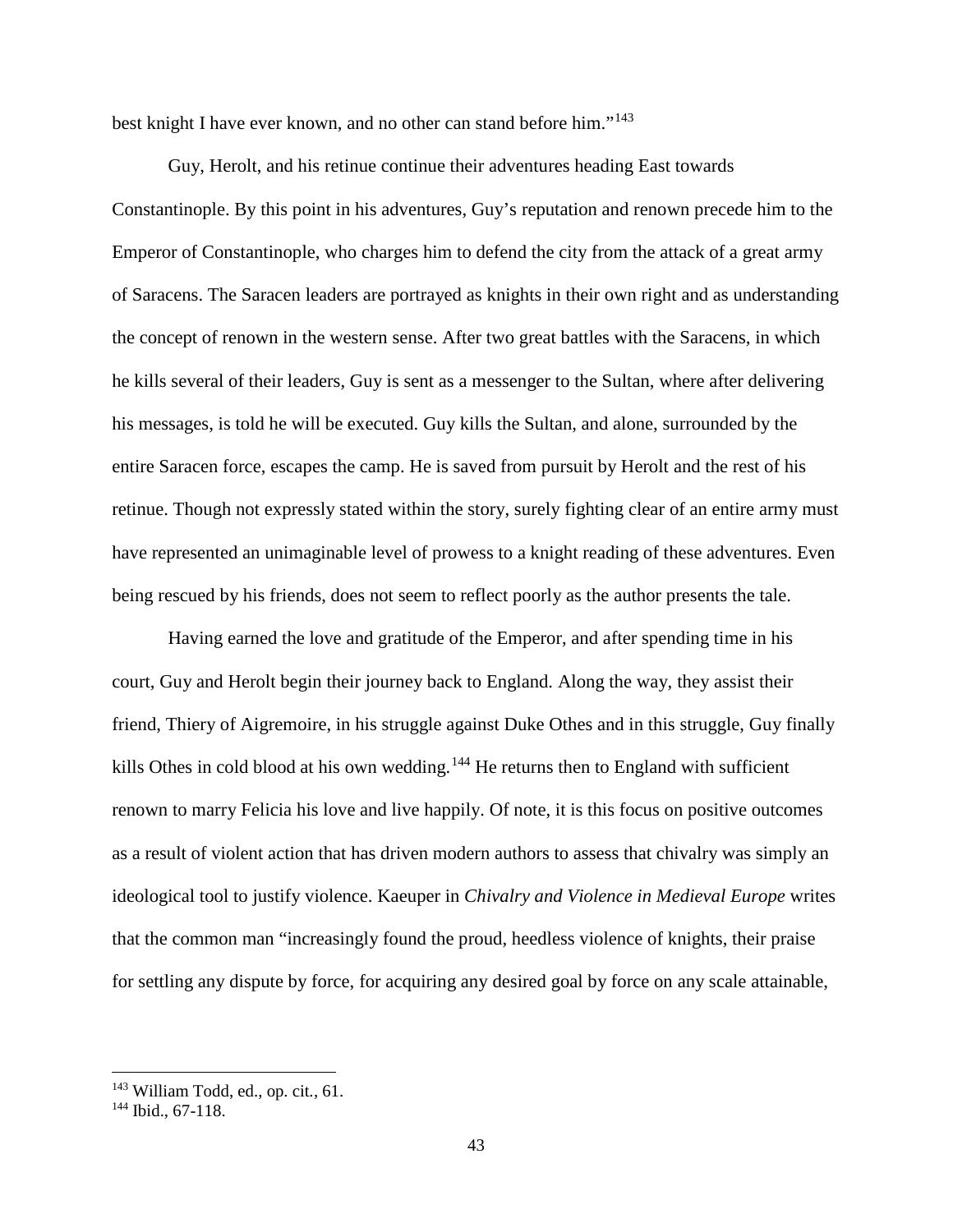an intolerable fact of social life."[145](#page-49-0)

But this is not the end of Guy of Warwick's story, as he is overcome with guilt regarding perceived evils he committed as a knight errant. This guilt marks, for the story, a transition in which the author begins to critique chivalric practice. This second half of the tale takes on a reformist tone, showing Guy of Warwick embodying a reformed chivalric ideal. Here, Guy eschews personal glory and renown, using his prowess to defend the faith and to right true injustice (some of which he caused as a knight errant). Here, the author might be assessed as implying, "chivalry (reformed to [his] standards) was [still] the great hope, even as …unreformed chivalry was…[a] great cause for fear."[146](#page-49-1)

Almost immediately after his marriage, with barely the time to begat his Felicia with a child, Guy departs again. This time, it is as a pilgrim to the Holy Land.<sup>[147](#page-49-2)</sup> This journey Guy undertakes alone, as he is seeking penance rather than renown. In this period of Guy's adventure, he completes three additional feats of arms and in each case, he refuses to reveal his name until after his victory, and only in secret. His first cause was taken in support of the infidel king, Triamor, who was accused of treason. In this personal combat, he fought the Saracen Amorant, who was "so tall and horrible that he was full four and a half feet higher than the command stature of a man, and moreover so strong and outrageous that nothing could stand against him."<sup>[148](#page-49-3)</sup> After defeating Amorant, Guy continued his pilgrimage until finding Thiery on the roadside in a very low state. Guy discovers that his murder of Othes caused his nephew, Besart, to seek vengeance, which he took on Thiery. Thiery describes Besart as, "so bold and of such

<span id="page-49-0"></span><sup>145</sup> Richard Kaeuper, *Chivalry and Violence in Medieval Europe* (Oxford: Oxford University Press, 1999), 29.

<span id="page-49-1"></span><sup>146</sup> Ibid., 29.

<span id="page-49-2"></span><sup>147</sup> William Todd, ed., op. cit*.*, 121-127.

<span id="page-49-3"></span><sup>148</sup> Ibid., 130.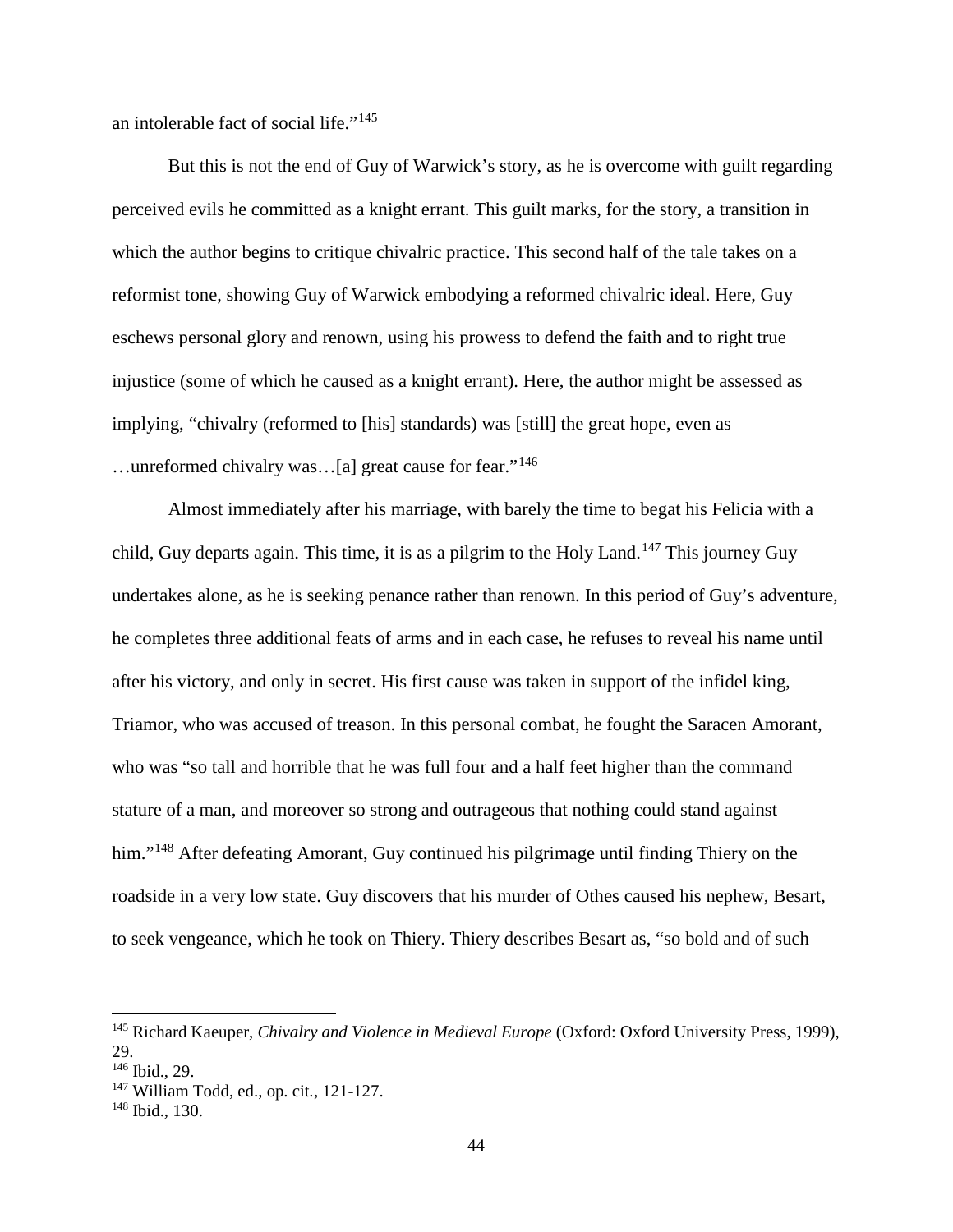high prowess that no one could stand before him in battle, and he was so cruel that he fought with no knight that he did not kill."<sup>[149](#page-50-0)</sup> So, Guy pledges to fight Besart on Thiery's behalf to clear his name, as he was the direct cause of Thiery's fall from grace. This struggle lasted for two days, and Guy was forced to overcome both treachery off the field of battle and Besart's immense prowess during the fighting. Having defeated Besart and placing his friend back into a state of grace with the Emperor, Guy returns to England. Here he fights his last battle, defending his homeland from the infidel Collebrand, and though it might be assumed this would be his greatest battle, he defeats him with relative ease, securing England from invasion.<sup>[150](#page-50-1)</sup>

Here ends the tale of Guy of Warwick, clearly summarized from the perspective of his feats of arms and demonstrations of prowess. It is these conflicts and displays of prowess that take center stage within the telling of Guy of Warwick's story and it is his renown for prowess which earn him a reputation in the second half of the story as such a legendary knight. Guy can be seen completing the "tripartite *ordo* for deeds of arms" as proscribed by Charney, "scaled according to their risk and commensurate worth."<sup>[151](#page-50-2)</sup> Guy follows Charney's framework closely, first engaging in jousts, and then transitioning to tournaments. He finally transitions to war, and his exploits culminate with his adventures in the Holy Land.<sup>[152](#page-50-3)</sup>

But the author strives to address more of the chivalric virtues than prowess alone. Guy's exceptional c*ourtoisie* as a young man is in fact the first real description provided to the reader. His governor, Herolt, raises him such that prior to even departing on his adventures it, "would have been difficult to find any one of his age who could surpass him in sense, courtesy and

<span id="page-50-0"></span><sup>149</sup> William Todd, ed., op. cit*.*, 145.

<span id="page-50-1"></span><sup>150</sup> Ibid., 145-162.

<span id="page-50-3"></span><span id="page-50-2"></span><sup>&</sup>lt;sup>151</sup> Brian R. Price, "Yron and Stele: Chivalric Ethos, Martial Pedagogy, Equipment and Combat Technique in the Early Fourteenth Century Middle English Version of Guy of Warwick" (Journal of Medieval History #16, forthcoming, 2018), 19.  $152$  Ibid., 19.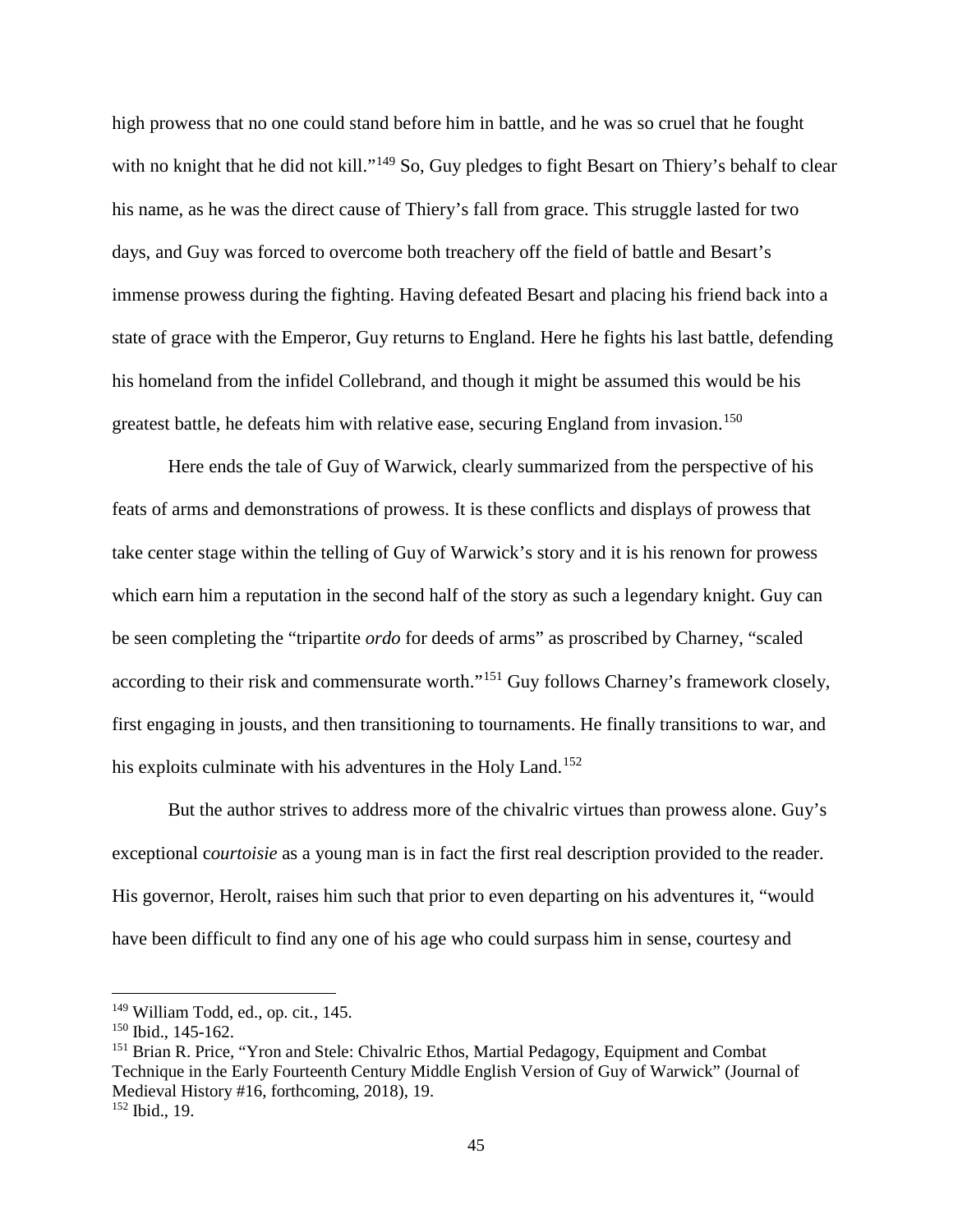gracious demeanour, and Guyonet was full of such abundant generosity."[153](#page-51-0) Therefore it must be asked, if he is already a pillar of courtesy how does the author expand this to the next level? Within the story, Guy exceeds common courtesy by extending it onto the tournament field and then onto the battlefield. Typical of the hero, he demonstrates this courtesy in his very first tournament. After unhorsing the Duke of Reiner of Cessoigne, he brings him his horse so the crowd will not see he is unhorsed. The Duke, "wonder[s] much at his courtesy and who he could be."[154](#page-51-1) Later Guy and the Duke meet as Guy fights for the Duke of Lorraine. Here too, Guy unhorses Duke Reiner, and again rehorses him and says that he has no quarrel with him and will avoid him in the battle. Such courtesy is not extended to all knights, as Guy takes many prisoners to be ransomed, however, the author may have specific intent with regard to this relationship. Reiner is described by the Emperor's daughter as "wise and learned," regarding tournament combat, and Guy himself describes him as a "very good and brave knight."[155](#page-51-2) As Reiner is regarded as fairly exceptional, Guy affords him exceptional courtesy. But this is not reserved solely for Reiner. There is one other that receives a generous show of courtesy from Guy while in combat, The Saracen Amorant. This fight is second only to that with Besart in difficulty and takes place in the Holy Lands. The Saracen having demonstrating high prowess and complementing Guy on his own high prowess, asks for a drink to sustain him. Guy considers his request and judges it to be sound, so that no one can say he lost the fight because of thirst. Guy agrees and allows him to drink on condition that he too is allowed to drink if he becomes thirsty. This is an interesting exchange of courtesies that is ultimately betrayed by Amorant.<sup>[156](#page-51-3)</sup> The final example regarding courtesy is more of an instructional moment rather than an example to be

 $\overline{a}$ 

<span id="page-51-0"></span><sup>153</sup> William Todd, ed., op. cit*.*, 5.

<span id="page-51-1"></span><sup>154</sup> Ibid., 31.

<span id="page-51-2"></span><sup>155</sup> Ibid., 32, 57.

<span id="page-51-3"></span><sup>156</sup> Ibid., 135-137.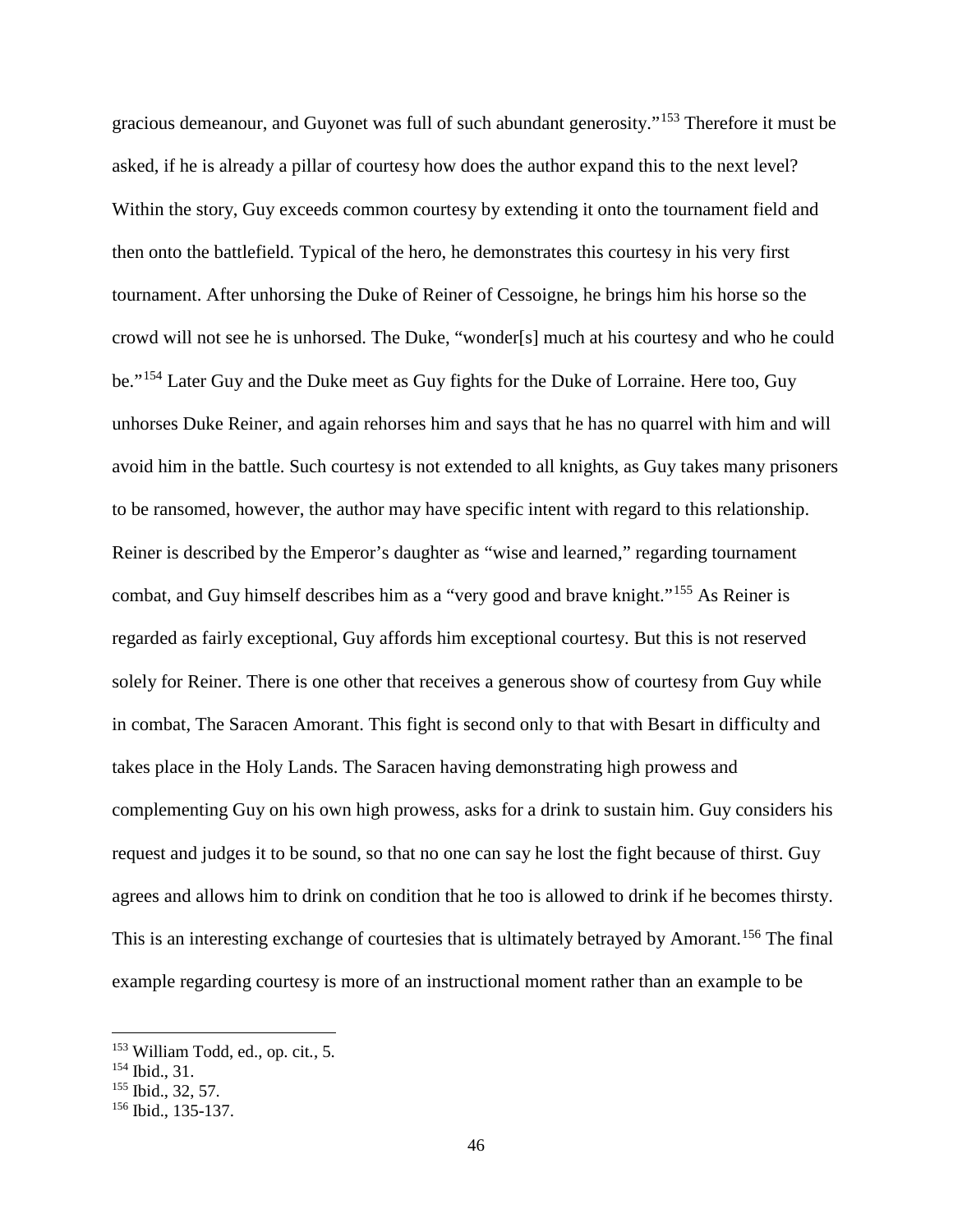followed. In fighting Callebrand, Guy loses his weapon. As such, he requests to use one of the many brought by his opponent. Denied this request, he must take one forcibly. The lesson being, though a knight might extend courtesy to those he believes to be honorable or of great prowess, do not expect such courtesy to be extended back.

There is seen here a broader relationship between courtesy, prowess, and renown. Even while on pilgrimage, Guy wishes to be seen as a knight of unparalleled prowess. Though he does not reveal his identity at the beginning of each adventure, in each case he does at the end.<sup>[157](#page-52-0)</sup> In eschewing credit for his great deeds, he adds to his renown, presenting the image that he is humble in the extreme. So too, in offering courtesy to various opponents, he makes them stronger, thus their ultimate defeat earns him even greater renown than if he had defeated them in a weakened state.

A third virtue woven into the story, and outwardly displayed both on and off the battlefield is loyalty. Given the complex web of loyalties that might be experienced by a single knight in the late medieval world, *Guy of Warwick* offers a somewhat simpler example., The story also provides a glimpse into expressions of loyalty after all the wars have been fought, and knights return home. Sir Guy's governor, Herolt, is fully committed to Guy of Warwick and follows along on his adventures as a trusted companion. In Guy's first tournament, he protects Guy, "when the Duke of Moraine, who greatly envied him, tried to wound him by treachery. And Herolt took notice of this, and when to meet him with his lance couched, as fast as his horse could carry him, and attacked him at his arrival so fiercely that he bore him to the ground…."[158](#page-52-1) Herolt follows Sir Guy across the breadth of Europe to Constantinople and they each save the others' lives multiple times through these wars and adventures. It is through this shared

<span id="page-52-0"></span><sup>157</sup> William Todd, ed., op. cit*.*, 138, 157, 163.

<span id="page-52-1"></span><sup>158</sup> Ibid., 30.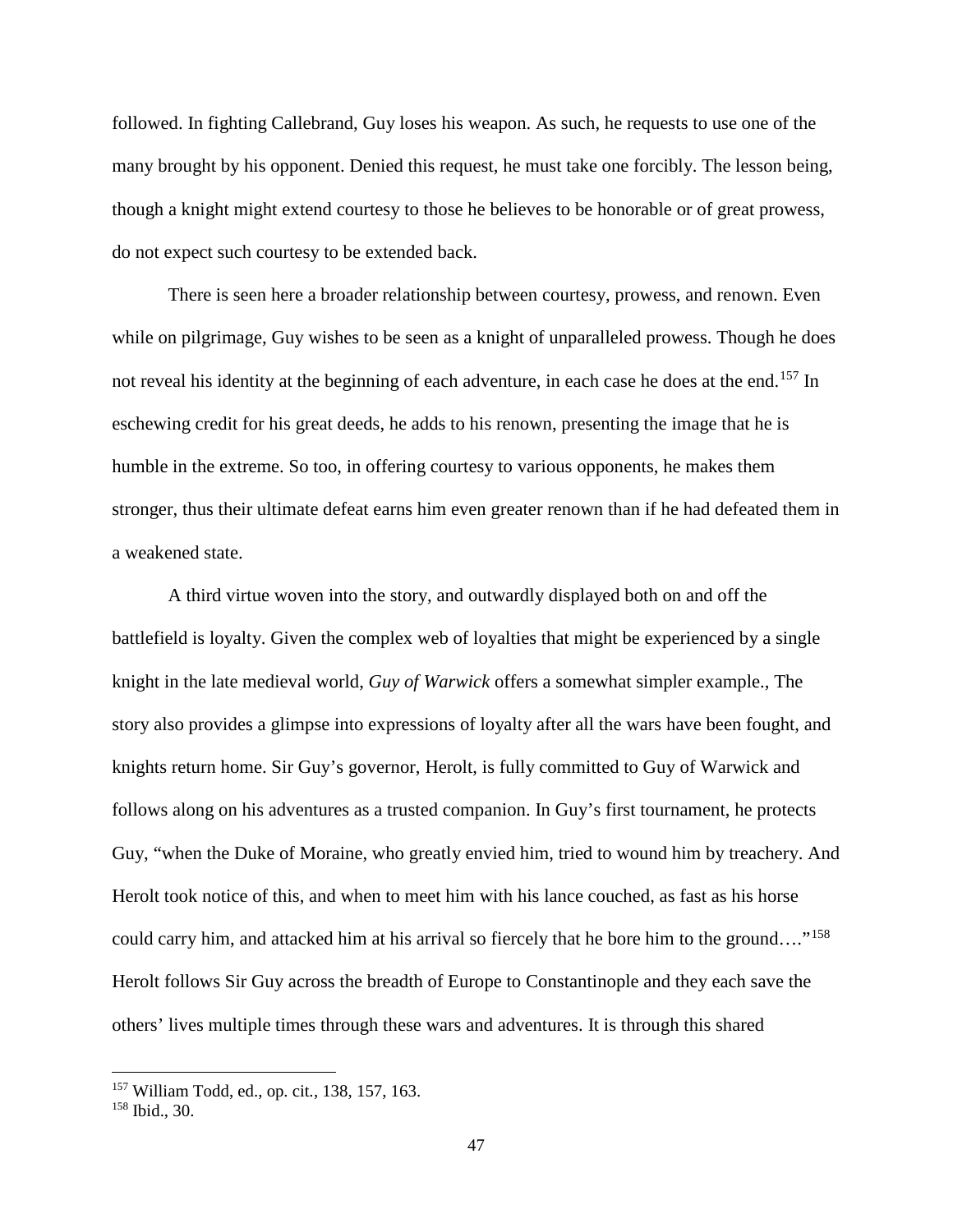experience that a bond is built so strong that it endures post-conflict and transfers to Guy's family. After Guy's departure from England on his pilgrimage, his child Raimbron is kidnapped by Russian merchants while in Herolt's custody. Herolt is accused of having sold the child and therefore of treason. Herolt demonstrates an almost visceral reaction to the accusation of treason against Guy. He challenges his accuser to a judicial dual to the death (or until he recants his accusation) and swears to spend the rest of his life searching for the child. Though quite aged by this point, and though his Seneschal offers to take on the quest, Herolt insists that he must be the one to attempt to find Raimbron, and departs England. This results in his capture by an African king and imprisonment, whereafter, nothing is written of him.<sup>[159](#page-53-0)</sup> This quest is essentially his final, as there is no manuscript stating he completed it. He gave his own life in pursuit of the recovery of Guy's progeny.

But Herolt's example of extreme loyalty to Guy is not the only discussion of the virtue within the story. There is a long discussion regarding how the Duke of Lorraine should approach the capture of the Emperor of Germany, his liege lord. In this case, the Duke of Lorraine only wishes to talk to the Emperor, but even so, this action directly against the Emperor might be considered treasonous. The character Iosseram of Spain "whose advice was much attended to, because he was a very wise knight and of excellent council," points out, "…Sir Duke…it is not right that in such an affair you should go against your liege lord.'"[160](#page-53-1) This exchange is of note because the Duke is already at war with the Emperor and many battles have been fought and lives lost. But for the knights advising the Duke, it is a step too far, crossing the bounds of loyalty, for him to participate in an action where the Emperor's person is directly involved. Therefore, others must take on the mission protect the Duke and allow him to approach the

<span id="page-53-0"></span><sup>159</sup> William Todd, ed., op. cit*.*, 142-143.

<span id="page-53-1"></span><sup>160</sup> Ibid., 63.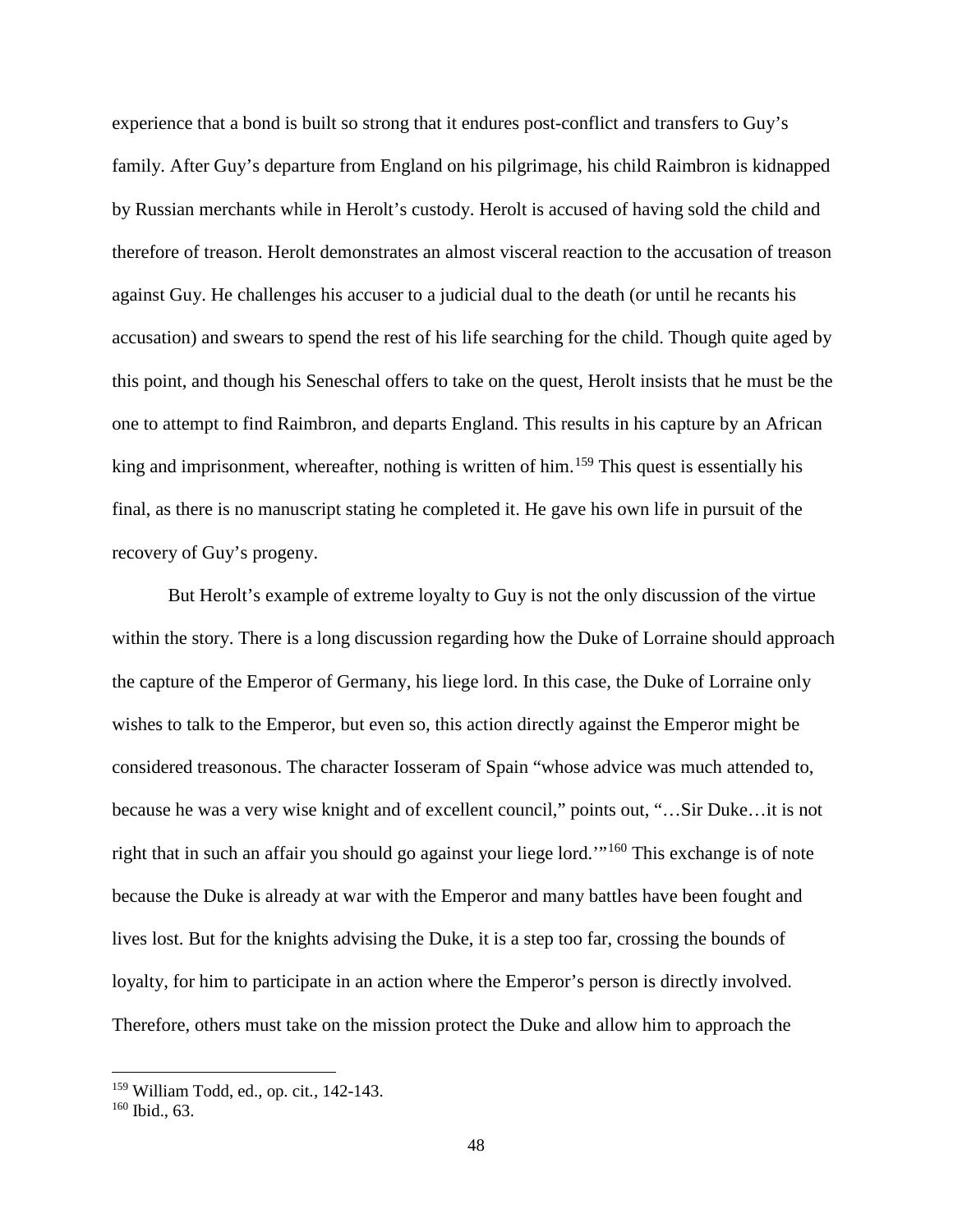Emperor without the perceived stain of treason.

Wrath and revenge are the final interrelated traits associated with warfare and combat routinely mentioned within *Guy of Warwick*. An unexpected motivational tool, wrath or wroth, coupled with the act of revenge is commonly used by almost every knight within the tale, including the hero. It is very common within the text for a knight, either at tournament or in war, to seek revenge for either himself or his companion for actions that can be seen to be quite normal, such as receiving a strong blow, or being unhorsed in a joust.<sup>[161](#page-54-0)</sup> With specific regard Sir Guy, wroth is immediately introduced at his first tournament where he is struck by the Emperor's son, Gaher with enough force to leave a portion of the lance in his shield. So enraged by this blow he, "struck him with his sword, while passing him, such a stroke upon his helmet that he had not power to keep the saddle. Therefore, Gaher was obliged to quit and fell on the ground so much stunned that he thought he was wounded to death."<sup>[162](#page-54-1)</sup> We see this motivational tool used again during Guy's first war, which was as discussed, fought in support of the Duke of Lorraine against the Emperor of Germany. During his second major engagement, Guy routes Duke Othes forces, and, "on account of the great hatred he bore the Duke their lord, he began the pursuit wherein he made so great a slaughter that day that all were astonished at him."<sup>[163](#page-54-2)</sup> Soon after when Othes returns to the field with a new force, "It came to pass that in searching the ranks, Sir Guy met Duke Othes. Then he went fiercely to the Duke and gave him such a blow with his sword upon his helmet that he made the guard fly off, for he was greatly enraged at the death of his companions and would spare him no longer..." <sup>[164](#page-54-3)</sup> This trend continues throughout every major battle or combat engagement that Sir Guy faces. It is in fact this persistent wroth and anger

 $\overline{a}$ 

<span id="page-54-0"></span><sup>161</sup> Brian R. Price, op. cit*.*, 24.

<span id="page-54-1"></span><sup>162</sup> William Todd, ed., op. cit*.*, 29.

<span id="page-54-2"></span> $163$  Ibid., 57.

<span id="page-54-3"></span> $164$  Ibid., 59.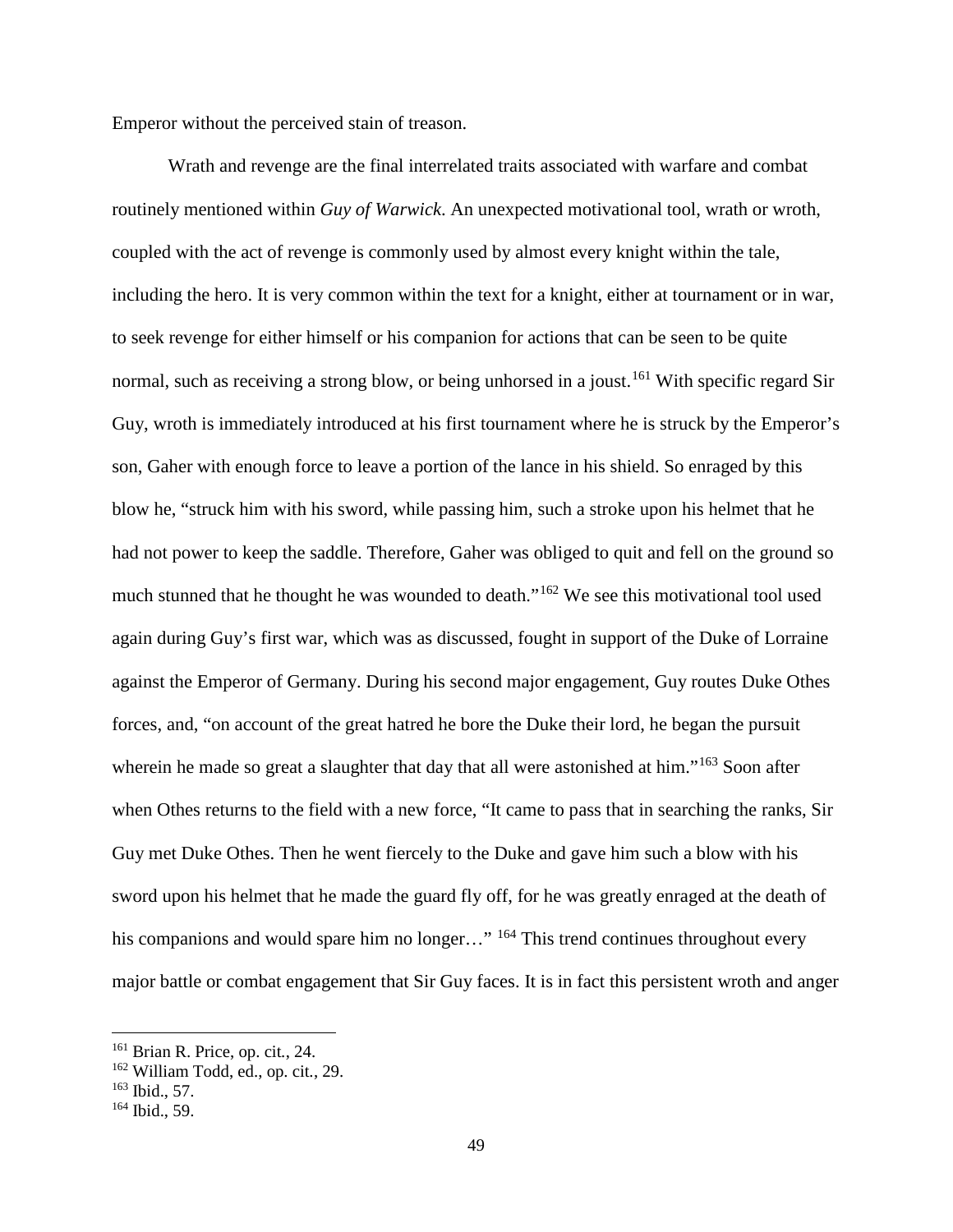which drives Guy to murder Othes at his own wedding, saying, "'Know that I am that Guy of Warwick who am come to reward you and take vengeance for it upon you. For it is full time.' Then he drew his sword, with which he struck him in such a manner, inasmuch as his head was bare, that he cleaved it to the shoulders, and he fell to the earth quite dead."<sup>[165](#page-55-0)</sup>

This moment is perhaps Sir Guy's greatest moment of what Richard Kaeuper would call "self-help violence," and might place him squarely in the same place as Duke Othes during his first ambush to kill Guy. Interestingly, it is his participation in the tournaments early in his errantry that generate much of the conflict later in his adventures. His dispute with Duke Othes began at his very first tournament and culminated, after much war, with Guy murdering Othes. This resulted in Thiery's complete destitution and the hands of Besart, which Guy was forced to resolve through judicial dual. The source of the Duke of Lorraine's quarrel with the Emperor of Germany stemmed from the misinterpretations of his actions at a tournament and resulted in full war. The reflection of reality cannot be missed, and such actions in reality were motivation for both secular and religious authorities to denounce tournaments as "a direct threat to the good ordering of Christendom, and which led to homicide, destruction, and disorder."<sup>[166](#page-55-1)</sup> So too, many modern authors might assess that this is the ultimate lesson that should be taken away. But the author does not leave Guy in such as state, as Guy does repent and follows a path of redemption through his humbler approach of errantry. He rights his previous wrongs and destroys the greater villain he unleashed on the world in his defeat of Besart.

Having discussed at length the story of *Guy of Warwick*, the story of a lone English knight and his adventures abroad, we turn to *Morte Darthur*. The stories of King Arthur need little introduction, though it is important to point out that it presents a more collective approach

<span id="page-55-0"></span><sup>165</sup> William Todd, ed., op. cit*.*, 110.

<span id="page-55-1"></span><sup>166</sup> Maurice Keen, *Chivalry*, op. cit*.*, 96.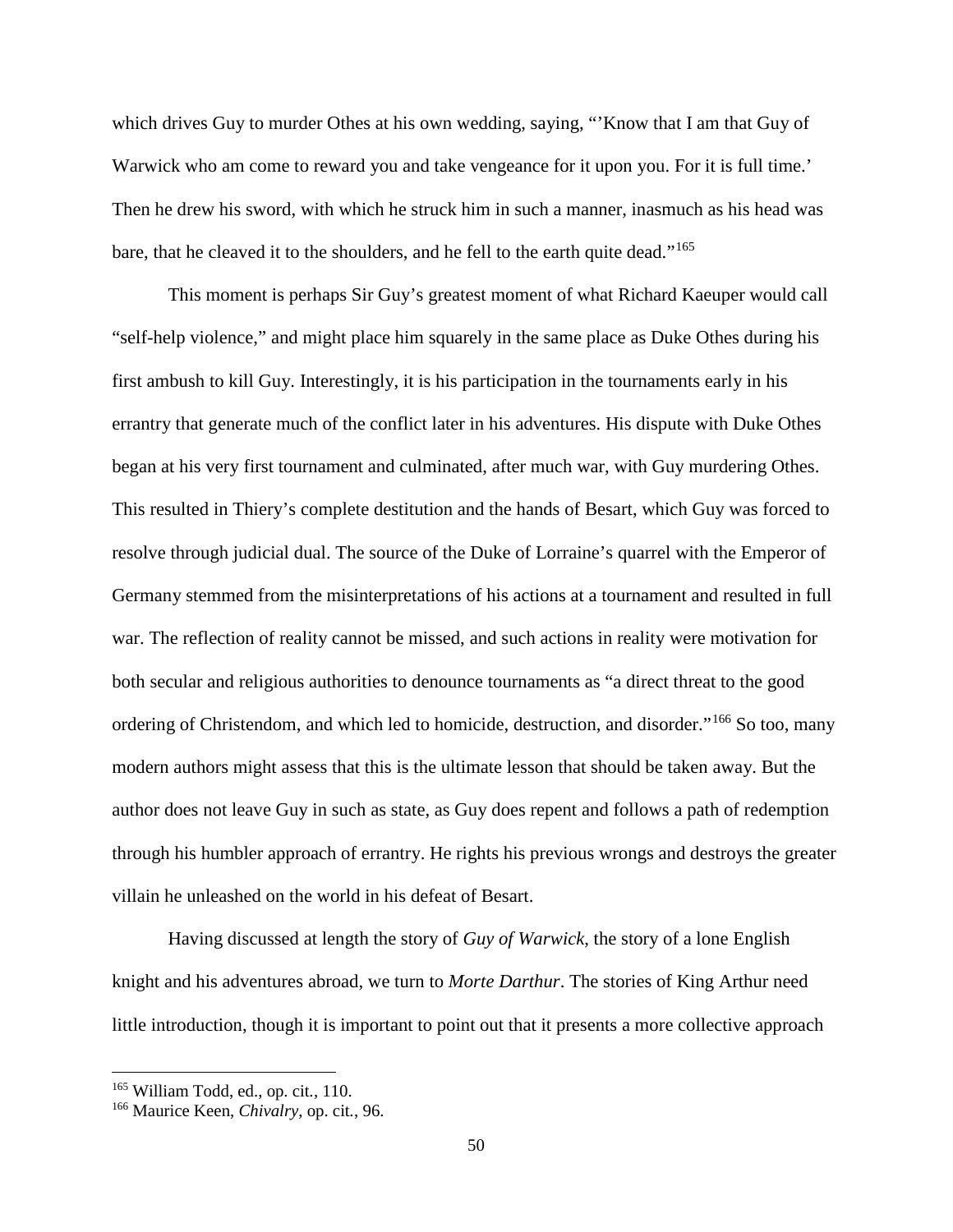to knight errantry, encompassing the many adventures of several knights of the Round Table. This version of the Arthurian Cycle is particularly relevant as it was written by the fifteenth century English knight, Sir Thomas Malory and as such, can provide some unique insights into Malory's ideas of chivalry.

Sir Thomas Malory served under Richard Beauchamp, Earl of Warwick, in France during the closing stages of the Hundred Years War. During this time, he had the opportunity to observe both Beauchamp, who was regarded by many as an ideal knight, as well as Humphrey, Earl of Stafford, later to be the Duke of Buckingham, who was regarded much less so. It was his actions, later in life, against Humphrey, Duke of Buckingham, that would, place Malory in prison where he would translate and edit French romances of Arthur into *Morte Darthur*. [167](#page-56-0) This moment in Malory's career is worth a brief look, as it provides an interesting insight into knightly behavior in relation to romances.

For Malory, 1450 and 1451 were banner years. Captured and tried for multiple crimes of violence, Malory's greatest crime was likely crossing the Duke of Buckingham. Prior to 1450, there does not seem to be any reason for Malory to take up arms against Buckingham, however, in 1450, Malory with others laid an armed ambush for the Duke. Interestingly, in 1450, Buckingham supported the disinterment of Sir Baldwin, the eldest son of Sir William Mountford. Mountford was a close friend of Malory and the two had fought together in France. It is plausible therefore that to prevent this perceived injustice, Malory with others sought to remove the Duke as a threat, and so laid this ambush.<sup>[168](#page-56-1)</sup> Though this ambush failed and Malory was subsequently detained, parallels to the chivalric values presented in *Guy of Warwick* are clear, in that a

<span id="page-56-1"></span><span id="page-56-0"></span><sup>167</sup> Edward Hicks, *Sir Thomas Malory: His Turbulent Career* (New York: Octagon Books, 1975), 7-17, 28-32. <sup>168</sup> Ibid., 32.

<sup>51</sup>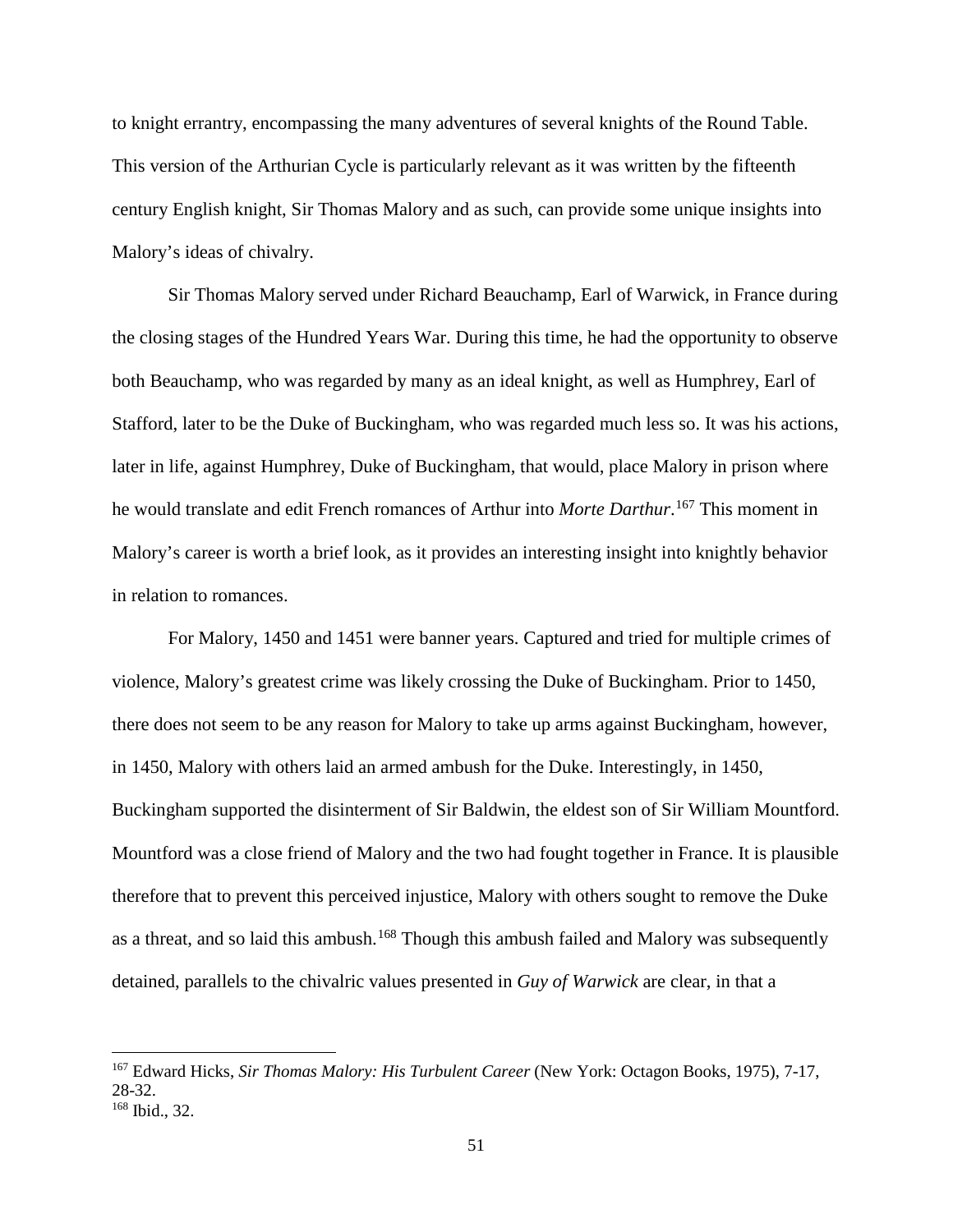prowess based (knight errantry) solution was attempted, driven by a profound sense of loyalty to Mountford and his progeny. This is the man who translated, redacted, and edited the French romances of the Arthurian cycle to create *Morte Darthur*. And like the medieval writers before them, "by omission and addition he made the resulting stories very much his own."<sup>[169](#page-57-0)</sup>

Like the medieval writers before him, "by omission and addition he made the resulting stories very much his own."[170](#page-57-1) As this analysis focuses primarily on warfare, or the actions immediately preceding or after battle, Malory's descriptions of how these wars were fought take on a slightly more fifteenth century flavor. Arthur's first war occurs very early in his kingship and it becomes clear that Malory's emphasis was, first and foremost, prowess, which he interchanges often with the phrase, "deeds of arms." Arthur, when fighting the six kings, "did marvelous deeds of arms that many of the kings had great joy of his deeds and hardiness."<sup>[171](#page-57-2)</sup> Indeed, within the first battle of his first war, Arthur is "in the foremost press till his horse was slain underneath him."[172](#page-57-3) This trend continues throughout Arthur's war to consolidate Britain. He is consistently in the midst of the thickest fighting, leading. Malory continues to emphasize prowess as the primary characteristic critical of a knight. In Arthur's next major battle, he has only 30,000 men to the eleven kings' 50,000. Two knights, "Ulfius and Brastias where delivered 3,000 men of arms, and they set on them fiercely in the passage, and slew on the right hand and on the left hand that it was a wonder to tell. When that the eleven kings saw that there was so few a fellowship did such deeds of arms, they were ashamed…"[173](#page-57-4) Once King Arthur joined the fight, he did so well, it "made all men wonder." For Malory, Arthur's success against great odds

<span id="page-57-1"></span><span id="page-57-0"></span><sup>169</sup> Arthur Ferguson, *The Indian Summer of English Chivalry* (Durham: Duke University Press, 1960), 46. <sup>170</sup> Ibid.

<span id="page-57-2"></span><sup>171</sup> Thomas Malory, *Morte Darthur*, 2nd ed. (1990; repr., New York: Dorset Press, 1992), 10.

<span id="page-57-3"></span><sup>172</sup> Ibid.

<span id="page-57-4"></span> $173$  Ibid., 16.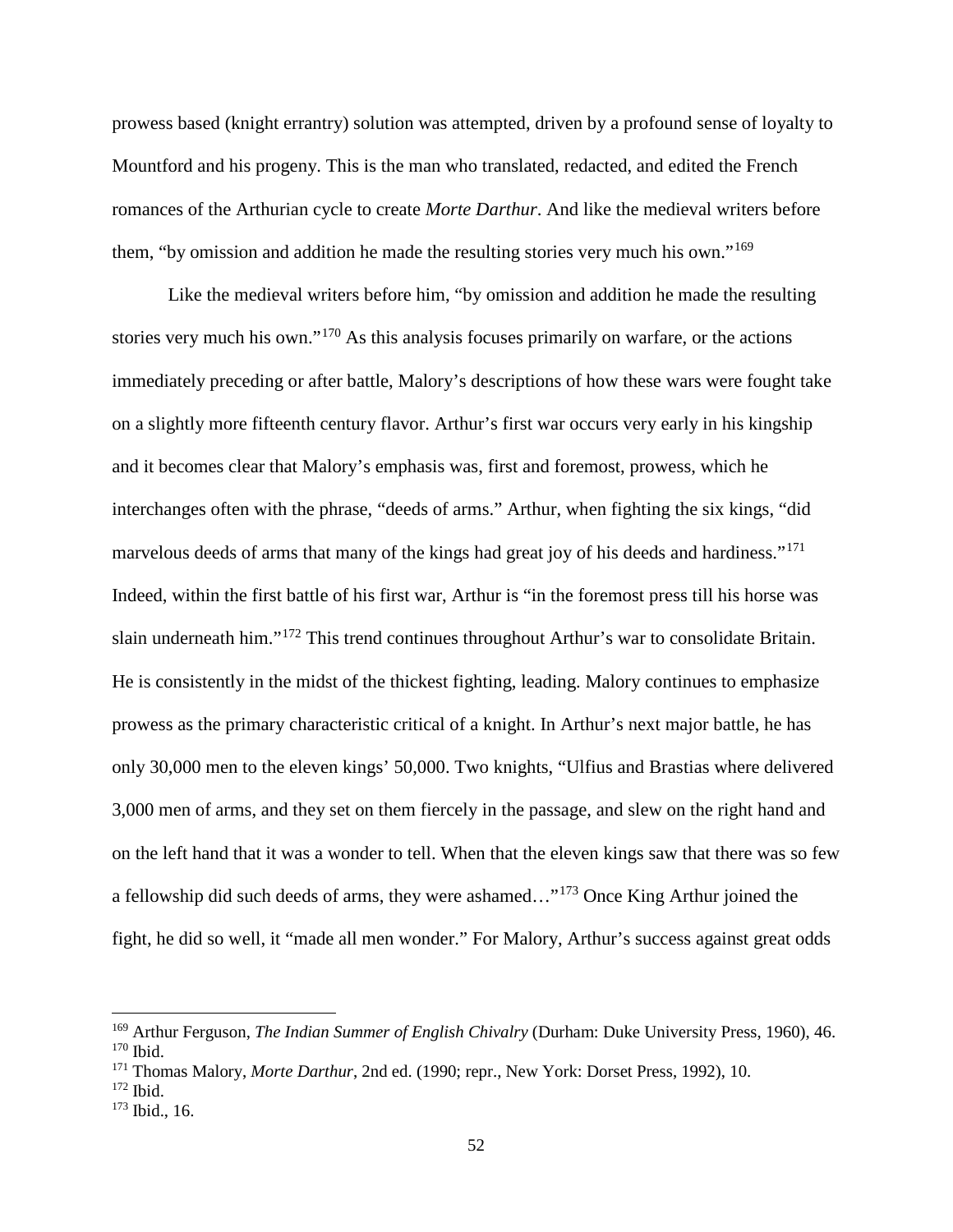was purely due to his prowess and that of his men, and that prowess extended to both mounted and dismounted combat. Throughout all of *Morte Darthur*, whether in war or while on a quest, prowess takes center stage as the primary factor determining success or failure.

Courtesy, like in *Guy of Warwick*, is also presented in the context of the wars fought by Arthur and is often extended in the midst of the thickest fighting. Though, unlike in the telling of *Guy*, the courtesy is only extended towards combatants on the same side of the struggle (with one exception). Within seventeen lines of text, four key leaders, Ulfius, King Cradelment, Sir Ector, and Sir Brastias are unhorsed and others within their army take specific action to re-horse their friend or lord.[174](#page-58-0) This pattern of combat is common within Malory's telling of the story, along with a trend of recovering those knights that have been captured. The single exception to the extension of courtesy is provided by Sir Lancelot. As Arthur lays siege to Lancelot's castle, Gawaine after many insults, manages to goad Lancelot into battle. During the fight, Sir Bors unhorses Arthur and Lancelot is required to prevent Bors from killing Arthur. Lancelot "alit off his horse and took up the king and horsed him again, and said thus, My lord Arthur, for God's love stint this strife, for yet get here no worship, and I would do mine utterance, but always I forbear you…"[175](#page-58-1) This act by Lancelot is telling as Lancelot is regarded as the best of all knights and the most courteous. It is this example to which Malory is pointing as *par excellence*. It is an example of both courtesy and loyalty on the field of battle, and it offers an interesting insight into the concept of treason from Malory's perspective. As in the telling of *Guy of Warwick*, it is ill advised to take direct action against your liege lord, in this case, the King. The Duke of Lorraine specifically avoids the engagement, and Sir Lancelot, with his hand forced, takes special care to avoid Arthur on the field and protects him when required.

<span id="page-58-0"></span><sup>174</sup> Thomas Malory, op. cit*.*, 17.

<span id="page-58-1"></span><sup>&</sup>lt;sup>175</sup> Ibid., 588.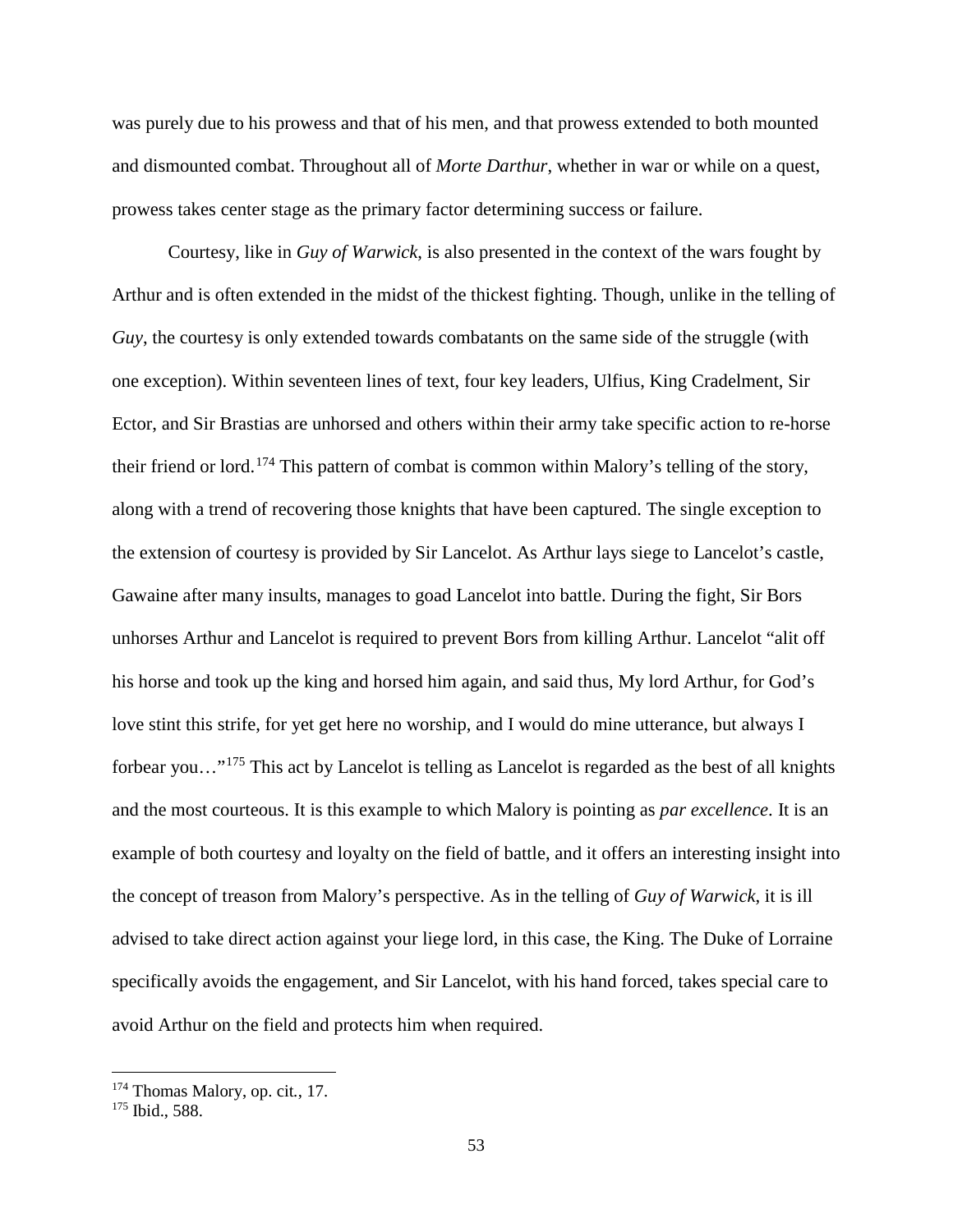It is often said that English chivalry consistently had a different flavor and tone to the rest of Europe. Nowhere is this clearer than in Malory's retelling of the events leading up to Arthur's death. Within the French versions of the tale, much blame is place on Guenever and Lancelot's affair for the breaking of the Round Table. However, in the Malory's version, "the place traditionally occupied by adultery…is occupied…by deeds of treachery and arms."[176](#page-59-0) This retelling offers the reader an interesting looking to the concepts of loyalty and treason with regard to fifteenth century England.

When Arthur is informed of Lancelot's actions with Guenever, and his slaying of Colgrevance, his first comment is to stay, "he is a marvelous knight of prowess. Alas me sore repenteth…that ever Sir Lancelot should be against me."[177](#page-59-1) The king goes on to judge that Guenever must be put to death because she is party to the treason and that if he can capture Lancelot, he will be given a "shameful death." Here too, Malory takes time to add, "And the law was such in those day that whatsomever they were, of what estate or degree, if they were found guilty of treason, there should be none other remedy but death..."<sup>[178](#page-59-2)</sup> While this is intimated in other versions of the text, rarely is the punishment made so clear. But even then, Arthur does not immediately set off to war to enforce this judgement within Malory's telling. It is Sir Gawaine that presses Arthur into war over the death of Sir Gaheris and Sir Gareth. Within early French versions, Arthur reflects that if true, executing Lancelot would place the kingdom in great turmoil, but that it would be better that he died than himself dishonored. When he first speaks of this punishment to his barons, they advise him that death is not the traditional punishment in

<span id="page-59-0"></span><sup>176</sup> Nigel Saul, op. cit*.*, 309.

<span id="page-59-1"></span><sup>177</sup> Thomas Malory, op. cit*.*, 579.

<span id="page-59-2"></span><sup>178</sup> Ibid., 580.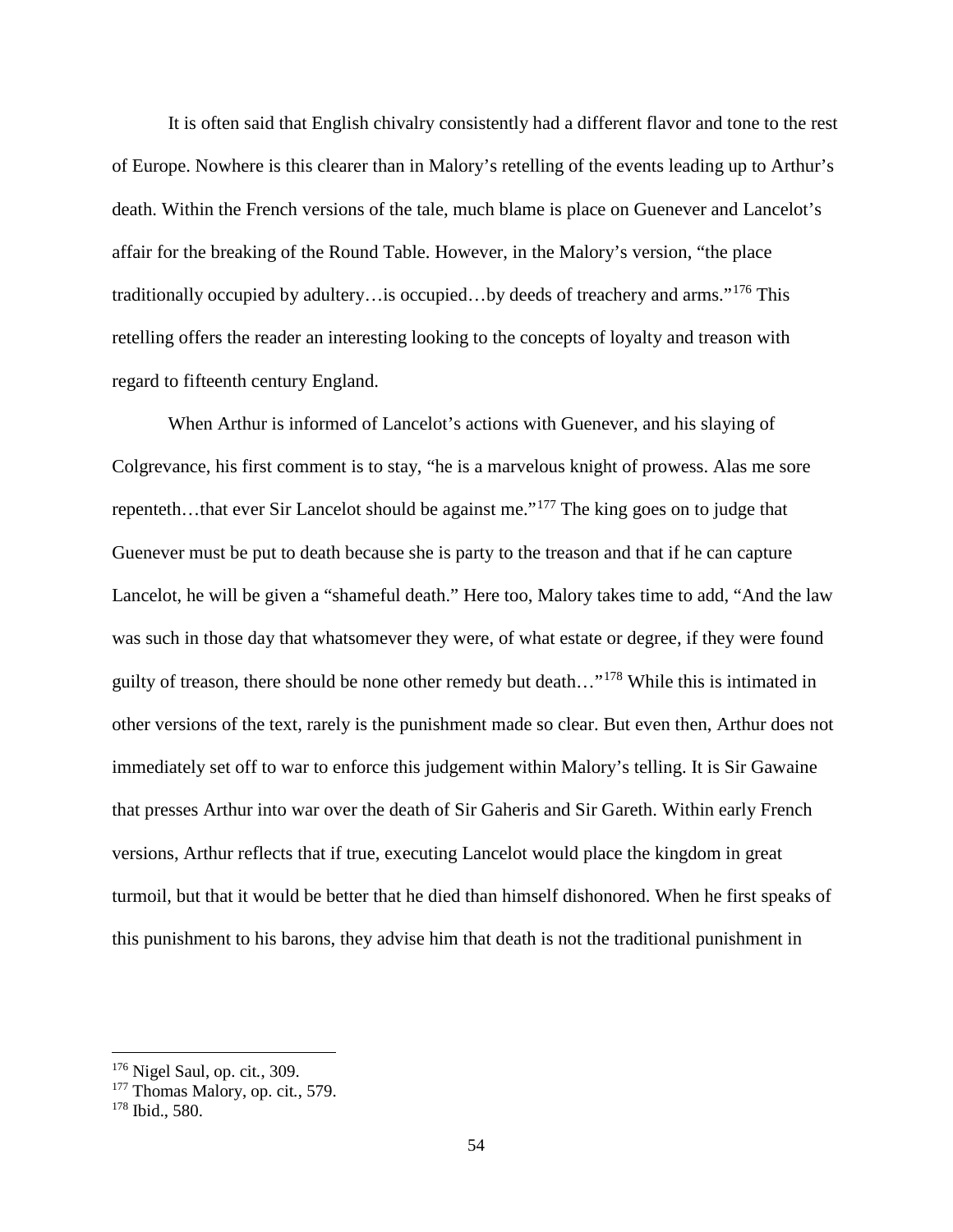cases such as these.<sup>[179](#page-60-0)</sup> However, they eventually conclude Guenever should be put to death in a shameful way. Lancelot is never fully convicted and sentenced to death, though Arthur does go to war with Lancelot with the intent to avenge his dishonor.

In both the French and Malory's versions, Arthur is persuaded to reverse his decision while laying siege to Joyous Gard. As Malory relates the tale, Lancelot, speaking from the walls is able to convince Arthur that no wrongs were committed, and "King Artur would have take his queen again, and have been accorded with Sir Lancelot."<sup>[180](#page-60-1)</sup> Unfortunately, due to the death of his brothers, Sir Gawaine would not be consoled and persuaded Arthur to continue to war. Arthur, as the king, was willing to believe Lancelot's argument. It might be argued that to save his kingdom and the Round Table, he is looking for a reason to forgive Lancelot and the queen. This is very consistent with the direction English chivalry was taking in the fifteenth century, where service to the kingdom/sovereign/state was a key focal point. What destroys any chance of peace is Lancelot's actions while saving Guenever, which resulted in the death of Sir Gareth and Sir Gaheris, Gawaine's brothers, and many others. This "deed of …arms" as Saul calls it stands as a barrier between Lancelot and Gawaine, and in Gawaine's mind warrants revenge, therefore, preventing a peaceful resolution of the war. It also is a powerful indicator from the romances in general of how the rivalries and disputes of noble houses can affect war, even when a sovereign seeks to end it. Within the French telling, Arthur is so impressed by Lancelot's refusal to harm him on the battlefield, he wishes the war had never begun. But, he continues to the siege of Joyous Gard, and only ends the struggle when the Pope demands it.<sup>[181](#page-60-2)</sup>

<span id="page-60-0"></span><sup>179</sup> James Cable, trans., *The Death of King Arthur* (London: Penguin Books, 1871), 111, 119.; The version of The Death of King Arthur used for this analysis was a translation of the work published by Professor Jean Frappier. This comparison is only used where relevant changes within England become apparent from Malory's point of view.

<span id="page-60-1"></span><sup>180</sup> Thomas Malory, op. cit*.*, 586.

<span id="page-60-2"></span><sup>181</sup> James Cable, trans., op. cit*.*, 145-146.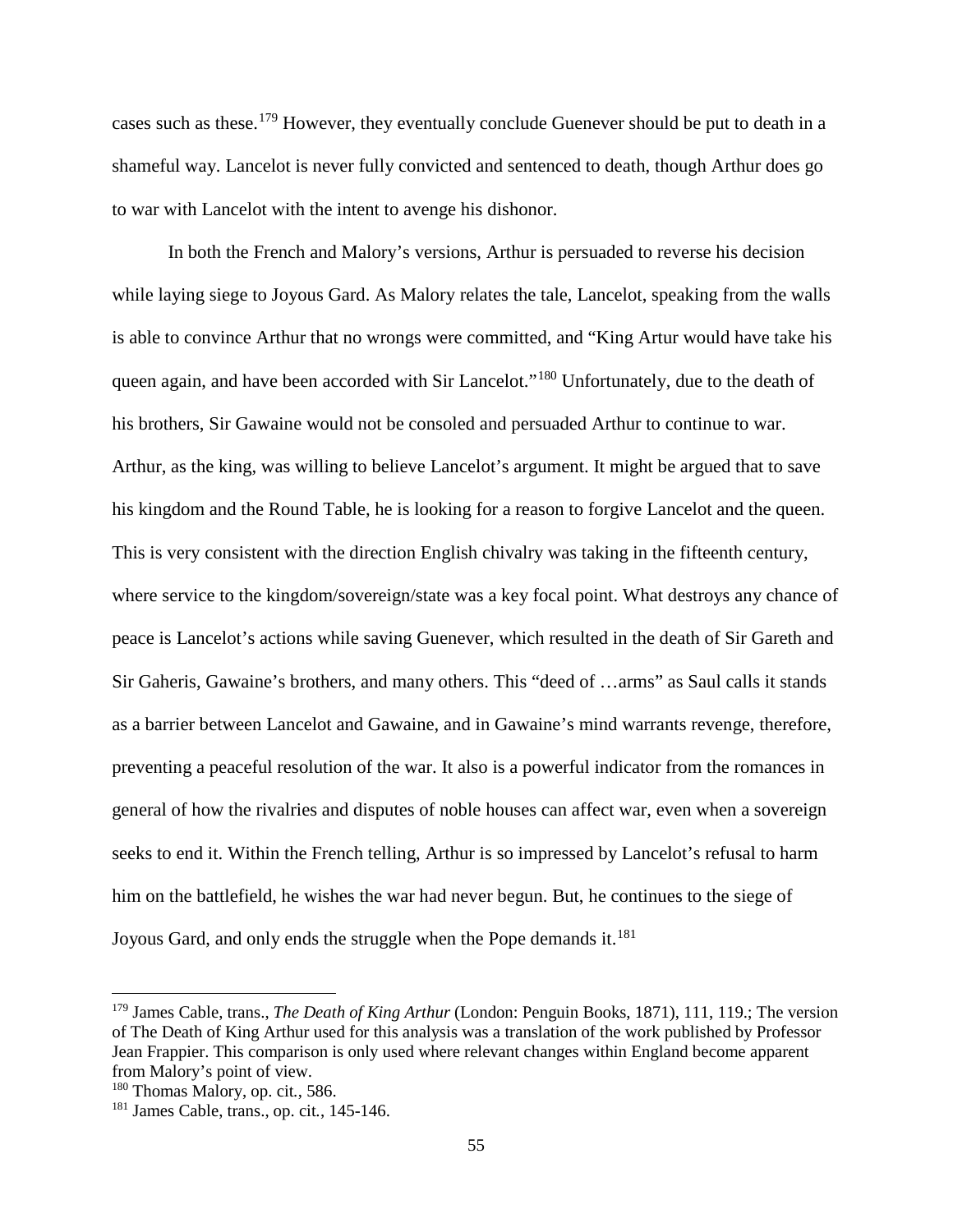Wrath and vengeance are fully a part of Malory's *Morte Darthur* in the same manner presented in *Guy of Warwick*. Primarily, wrath serves as a motivational tool for knights in combat, driving them to action. In many cases, this action results in victory on the field, though occasionally, that action has negative consequences. Wrath and revenge, much like in Guy's vengeance against Duke Oaths, results in disaster for Arthur and his kingdom as well as his individual knights. It leads Gawaine to mistakenly kill a lady during his quest to kill the white hart and to vow vengeance on Lancelot when he learns of his brothers.<sup>[182](#page-61-0)</sup> It is the pursuit of vengeance by Gawaine against Lancelot that enables the final destruction of Arthur's kingdom, and Arthur himself. While laying siege to Lancelot's castle in France, Sir Mordred is able to usurp Arthur's kingdom and crown himself king. On returning to retake the kingdom, Gawaine is mortally wounded where he was previously hurt while fighting with Lancelot, and so his unyielding wrath ultimately results in his death. Indeed Arthur, after seeing the great slaughter in his final battle against Mordred, was so wroth he could not be persuaded to not attack Mordred when he finds him on the battlefield. In his anger, Arthur places himself in a position that Mordred can strike at him, and though Mordred dies in the exchange, Arthur too receives a lethal blow and, after a short while, dies.<sup>[183](#page-61-1)</sup>

A final topic to be addressed regarding warfare in both *Guy of Warwick* and *Morte Darthur* is the recurrent use of practical tactics observed throughout the tale. When faced with overwhelming force, withdrawal is consistently used as a means of survival. This is seen at both the army level and at the individual level. Within *Guy of Warwick*, Guy recommends to the Duke of Lorraine to withdraw into his walled cities when they are faced with an overwhelming opposing force. So too, when Arthur in Wales realizes that the kings that have joined him in

<span id="page-61-0"></span><sup>182</sup> Thomas Malory, op. cit*.*, 59, 583-584.

<span id="page-61-1"></span><sup>183</sup> Ibid., 605-609.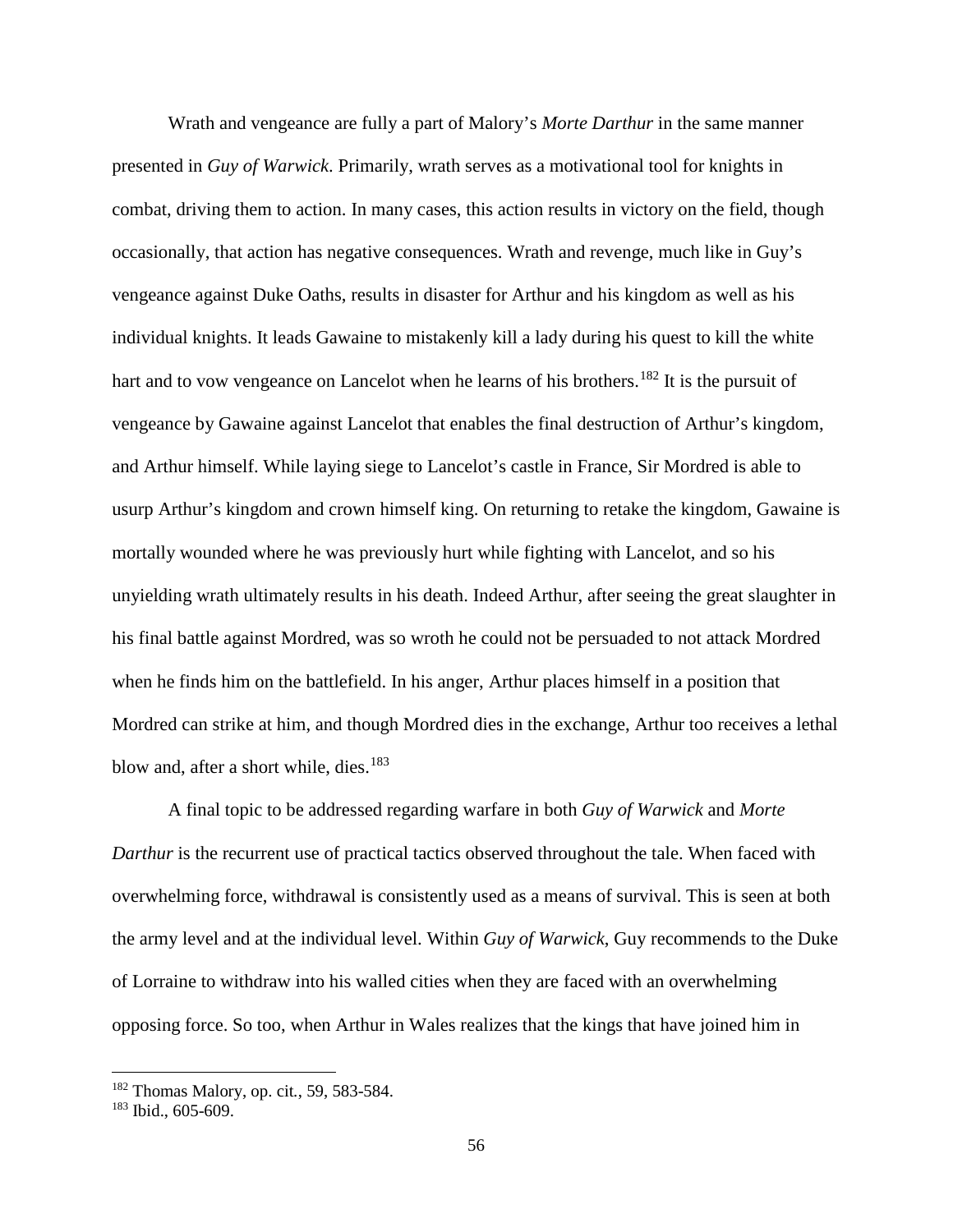Carlion are not friendly to him, he withdraws into a tower for protection. These are never portrayed as acts of cowardice but as prudent measures to ensure success. At the individual level, Guy hastily retreats after beheading the Sultan within the Saracen camp outside Constantinople. *Morte Darthur* includes the use of scouts to provide information to Sir Lancelot during Arthur's war with Rome. In this case, the scouts informed Lancelot of an impending ambush, allowing him to maneuver his own force to successfully attack the Roman force.<sup>[184](#page-62-0)</sup> As discussed early, Malory favors the use of realistic descriptions to inform his telling of Arthur.<sup>[185](#page-62-1)</sup> It is telling that in his romance, a solid use of tactics informs the bold, though sometimes reckless, use of prowess in warfare. A final key note on tactics is the manner in which the romances align with the writings of contemporary knights. Ramon Llull, a knight writing in the thirteenth century wrote that, "prudence provides the ability to avoid physical and spiritual harm by using foresight and stratagems…for more battles are won by skill and common sense than by masses of people, equipment, or knights."<sup>[186](#page-62-2)</sup> Almost a century later, Geoffroi de Charny wrote, "you should plan your enterprises cautiously and you should carry them out boldly."[187](#page-62-3)

The romances provide an interesting look into the popular mediaeval traits that were ideally associated with the chivalric ethos. Regarding how a knight should behave during war, and where he should exercise caution, both *Guy of Warwick* and *Morte Darthur* are consistent in their descriptions. Demonstrable prowess is consistently the key factor that assists a knight in earning renown. For both Guy, and the key knights of the Round Table, it is their prowess that is

<span id="page-62-0"></span><sup>184</sup> Thomas Malory, op. cit*.*, 109-110.

<span id="page-62-1"></span><sup>185</sup> Maurice Keen, *Chivalry*, op. cit*.*, 208.

<span id="page-62-2"></span><sup>186</sup> Ramon Llull, *The Book of the Order of Chivalry*, trans. Noel Fallows (Rochester: The Boydell Press, 2013), 73.; Raymon Llull was a knight turned evangelist who lived from roughly 1232 to 1316. Noel Fallows writes in his introduction that *The Book of the Order of Chivalry* is one of Llull's earliest works, and assesses that the book was written primarily for knights.

<span id="page-62-3"></span><sup>187</sup> De Charny Geoffroi, op. cit*.*, 129.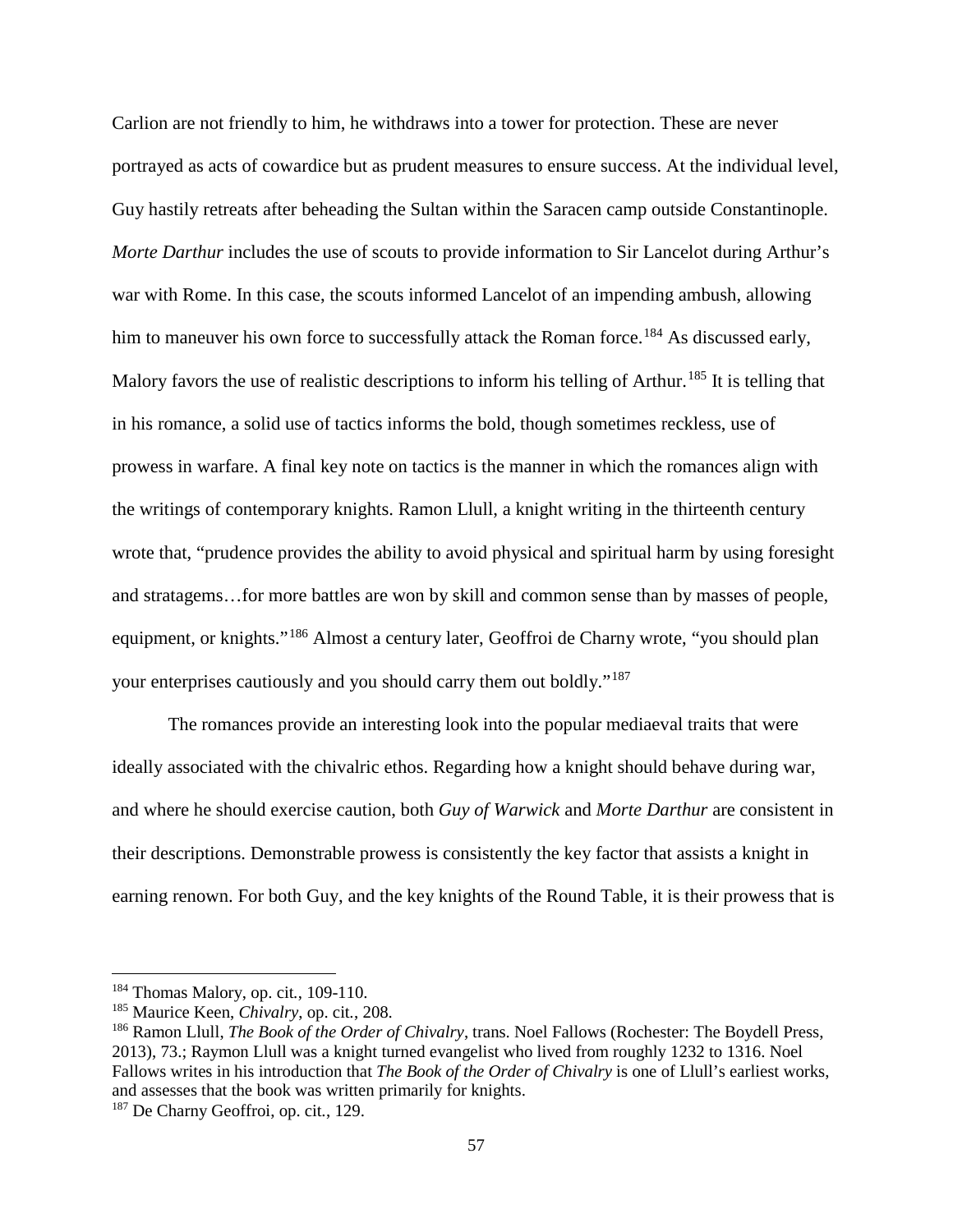most often spoken of. This is mirrored in reality through Charny, as he writes, "for all deeds of arms merit praise for all those who perform well in them. For I maintain that there are no small feats of arms, but only good and great ones, although some feats of arms are of greater worth than others. Therefore, I say that he who does more is of greater worth."[188](#page-63-0) So too, this can be found in works by chivalric reformers in England in the fifteenth century. The *Boke of Noblesse* states the nobility should "with courageous hertis [put] forthe theire prowes in dedis of armes," so as to retake former English lands in France.<sup>[189](#page-63-1)</sup>

*Morte Darthur* provides only one tangible example of wartime courtesy to one's enemy, and this from the paragon of knightly virtues, Sir Lancelot. *Morte,* it seems, acknowledges the ideal of romantic courtesy without making a claim that all knights can live up to that standard. Courtesy in warfare, as presented in *Guy of Warwick* is somewhat at odds with both *Morte Darthur*, and secular knightly writings. Within *Guy of Warwick*, on multiple occasions, Guy demonstrates what is a seemingly unbelievable level of courtesy to his opponents on the battlefield.<sup>[190](#page-63-2)</sup> Something not seen within Mallory's tale and rarely spoken of within more knightly writings. However, one thing that both *Morte Darthur* and *Guy of Warwick* both agree on, is that knights who kill every opponent they face are generally considered a villain within the tale. This small detail does seem to bring the romances more in line with the texts written more

 $\overline{a}$ 

<span id="page-63-0"></span><sup>188</sup> De Charny Geoffroi, op. cit*.*, 87.

<span id="page-63-1"></span><sup>189</sup> Isaac Levitan, ed., *The Boke of Noblesse* (San Bernardino: Editora Griffo, n.d.), 61.; The Boke of Noblesse was presented to Edward IV during his second reign. According to Levitan, its primary purpose was to spur the king into an invasion of France. Levitan states that the books is more of a compilation (versus an original work) of other manuscripts of the time to include portions of Vegetius and the Tree of Battles. Of note, Levitan states that the term "with chivalry" or "with honor" was at this time an obsolete term in England, instead replaced by the term "noblesse."

<span id="page-63-2"></span><sup>&</sup>lt;sup>190</sup> It is important to note that neither romance associates the taking of prisoners for ransom with courtesy. Guy takes many prisoners in his European war, but this act is never associated with the virtue. So to, Arthur's forces take many prisoners during their march to Rome, but this is not described as an act of courtesy on the part of Arthur or his knights.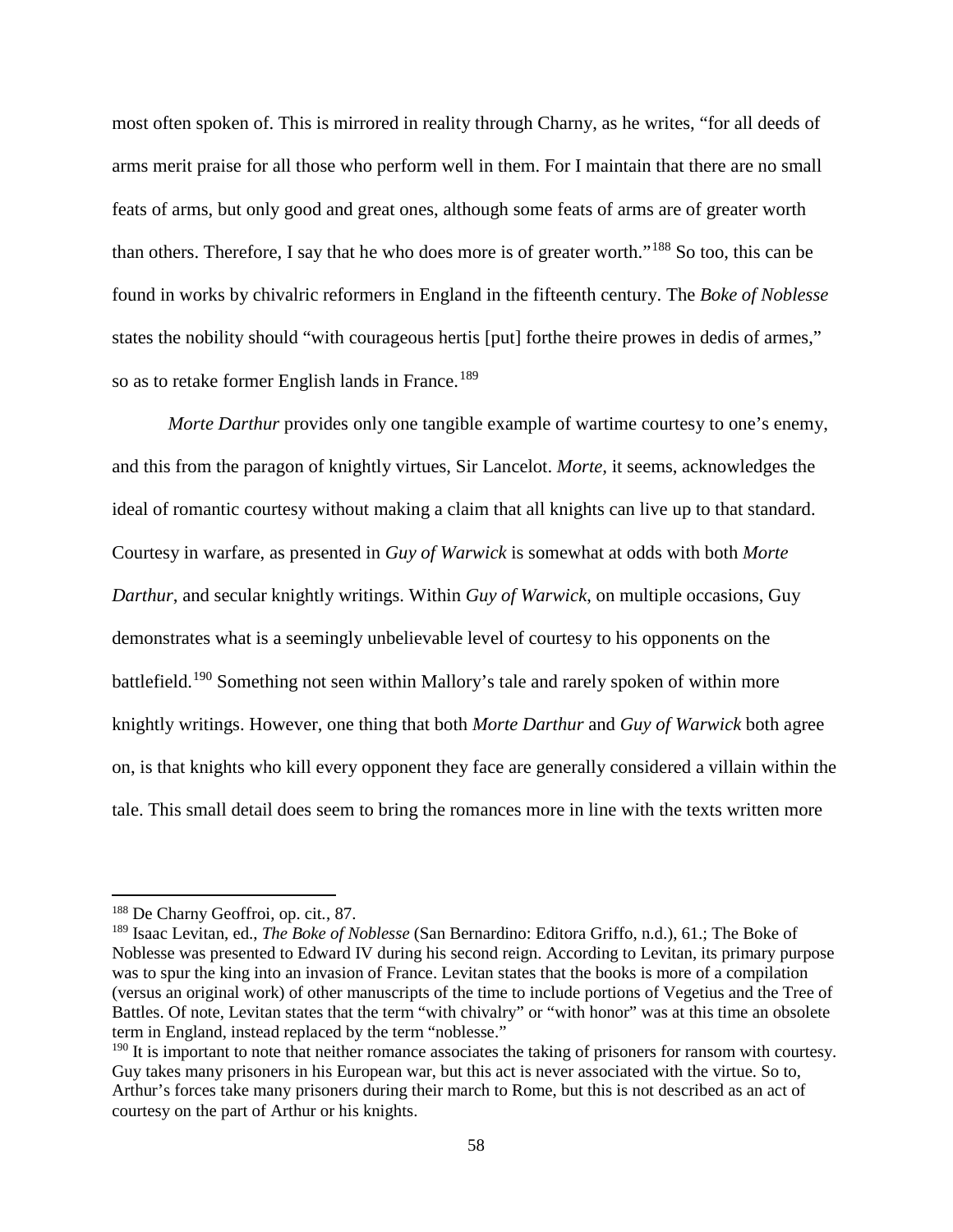as guides to chivalry.

Within the more secular knightly writings, little is said of such wartime courtesy in practical terms. Llull states, "Courtesy and chivalry belong together, for baseness and uncouth words are contrary to chivalry," providing no clear connection between war and courtesy.<sup>[191](#page-64-0)</sup> However, in an earlier passage, he states, "For if the knight has no charity towards God and his fellow man, how can he love God, and how can he take pity on the helpless and be merciful to the vanquished who beg for mercy?"[192](#page-64-1) This second passage speaks of mercy with much the same tone as the romances address wartime courtesy within *Guy of Warwick*. A century later, Charny offers a far harder point of view. He writes that among the supreme rules of conduct for men-at-arms should be "cruel avengers against their enemies," and to "love and serve your friends, hate and harm your enemies."[193](#page-64-2) Like Llull, however, Charny offers a slight nod to the informal system of prisoner ransom. He states, "does God not show you great mercy if you are taken prisoner honorably, praised by friends and enemies?" In both cases, it is implied that mercy is a factor to be considered during combat in general, which includes war. So too, this aligns with both *Guy* and *Morte*, as both include a common taking of prisoners in during war. *The Boke of Noblesse* speaks often within its narrative of historical figures taken prisoner, but as for treatment offers little guidance though Christine De Pisan's *Book of Fayttes of Armes and of Chyvalrye* recites Bonet's judgement closely.<sup>[194](#page-64-3)</sup>

The medieval concept of loyalty is a complex one. The reality of overlapping loyalties to different and possibly opposing lords generated much thought and resulted in treatises such as

<span id="page-64-0"></span><sup>191</sup> Ramon Llull, op. cit*.*, 78.

<span id="page-64-1"></span><sup>192</sup> Ibid., 72.

<span id="page-64-2"></span><sup>193</sup> De Charny Geoffroi, op. cit*.*, 129.

<span id="page-64-3"></span><sup>194</sup> Christine De Pisan, *The Book of Fayttes of Armes and of Chyvalrye*, ed. A.T.P. Biles, trans. William Caxton (London: Oxford University Press, 1932), 220-222.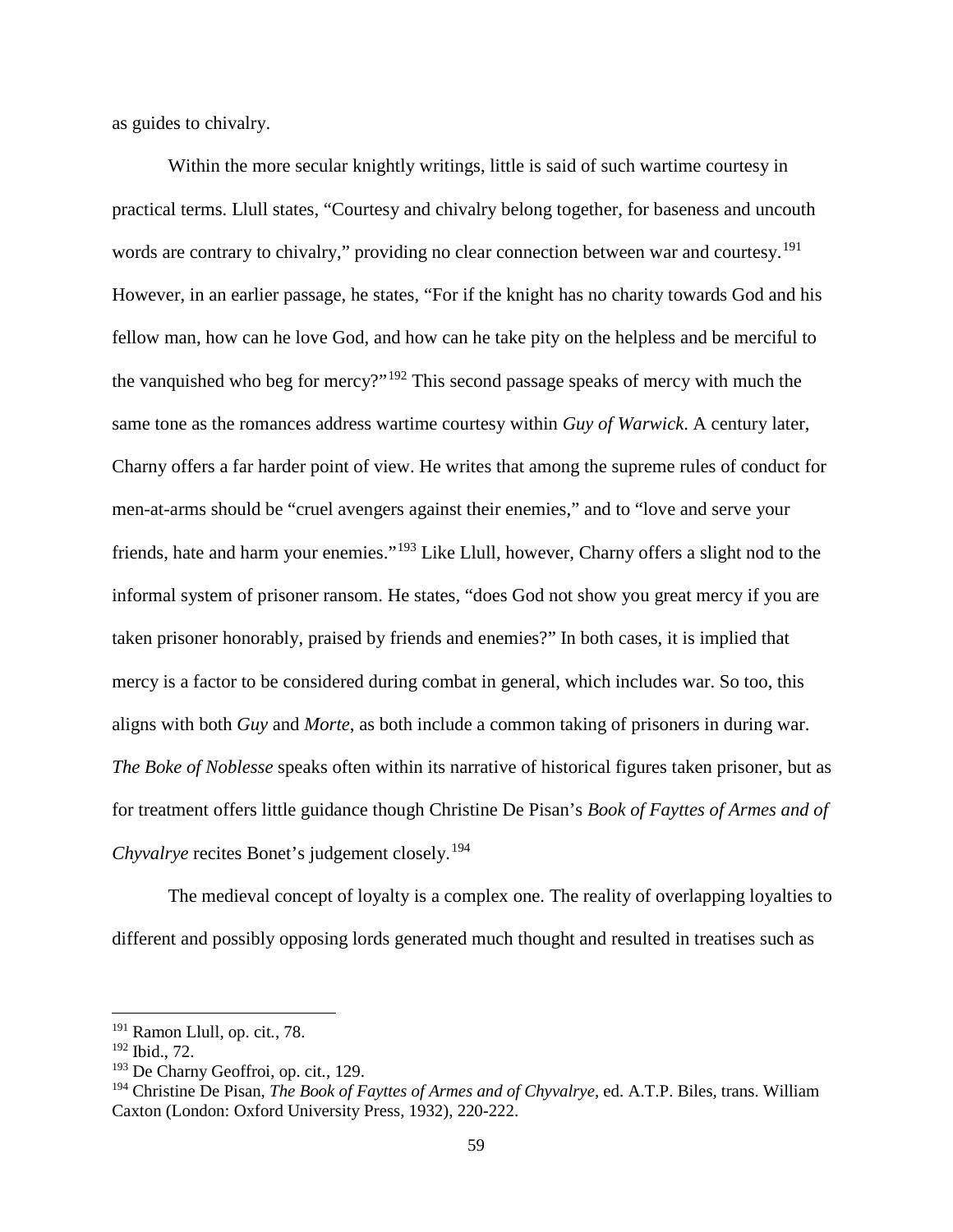Honore Bonet's *The Tree of Battles*.<sup>[195](#page-65-0)</sup> The romances simplify much of this. Within Guy, his loyalties to the King of England are never truly tested. The examples come from Herolt, who faithfully serves Guy, presumably to his death. *Morte Darthur*, with its much larger cast of characters, offers a better look. Mallory's telling has two primary villains, Mordred and Morgan.<sup>[196](#page-65-1)</sup> Outside of these two, the Knights of the Round Table are, in general, loyal to Arthur. Even in Arthur's war with Lancelot, Lancelot in his heart is not disloyal, and this is demonstrated by his refusal to harm Arthur or let his men do so. For Mallory, the ultimate death knell for Arthur's kingdom was Mordred's treason. Given the events of the 1450s and 60s, this emphasis takes on importance. For Mallory, as an observer of the War of the Roses, symmetry can be found for both sides, either in Henry IV's overthrow of the Richard II in 1399 or in Edward IV's overthrow of Richard VI during the  $1461$  and  $1471$ .<sup>[197](#page-65-2)</sup>

Wrath is the final virtue explored within the medieval romance with regard to war. As stated earlier, it is consistently called upon as a source of strength for Guy of Warwick and Arthur and his knights. Within the two sources analyzed here, vengeance is closely associated with wrath and is the typically sought-after response. Both romances demonstrate the negative consequences associated with acts of vengeance as Guy is forced to atone for his actions and Gawaine, so consumed with his vengeance against Lancelot draws Arthur away to France, allowing Mordred to act. It is unlikely that this would have been lost on the medieval reader.

Llull provides the longest discussion regarding anger. He writes that "ire is perturbation in the heart" and that a knight, "must resort to strength of courage, charity, abstinence, and

<span id="page-65-0"></span><sup>195</sup> Chapter 65 of *Tree of Battles* discusses whether a "Brother may defend brother against attack or injury" and Chapter 67 discusses "If a Baron be vassal to two lords who are at war with each other which should he help?"

<span id="page-65-1"></span><sup>&</sup>lt;sup>196</sup> Though Agravaine is the knight that outs Lancelot and Guenever, he ultimately does this out of jealousy of Lancelot versus treason against Arthur.

<span id="page-65-2"></span><sup>197</sup> Nigel Saul, op. cit*.*, 309.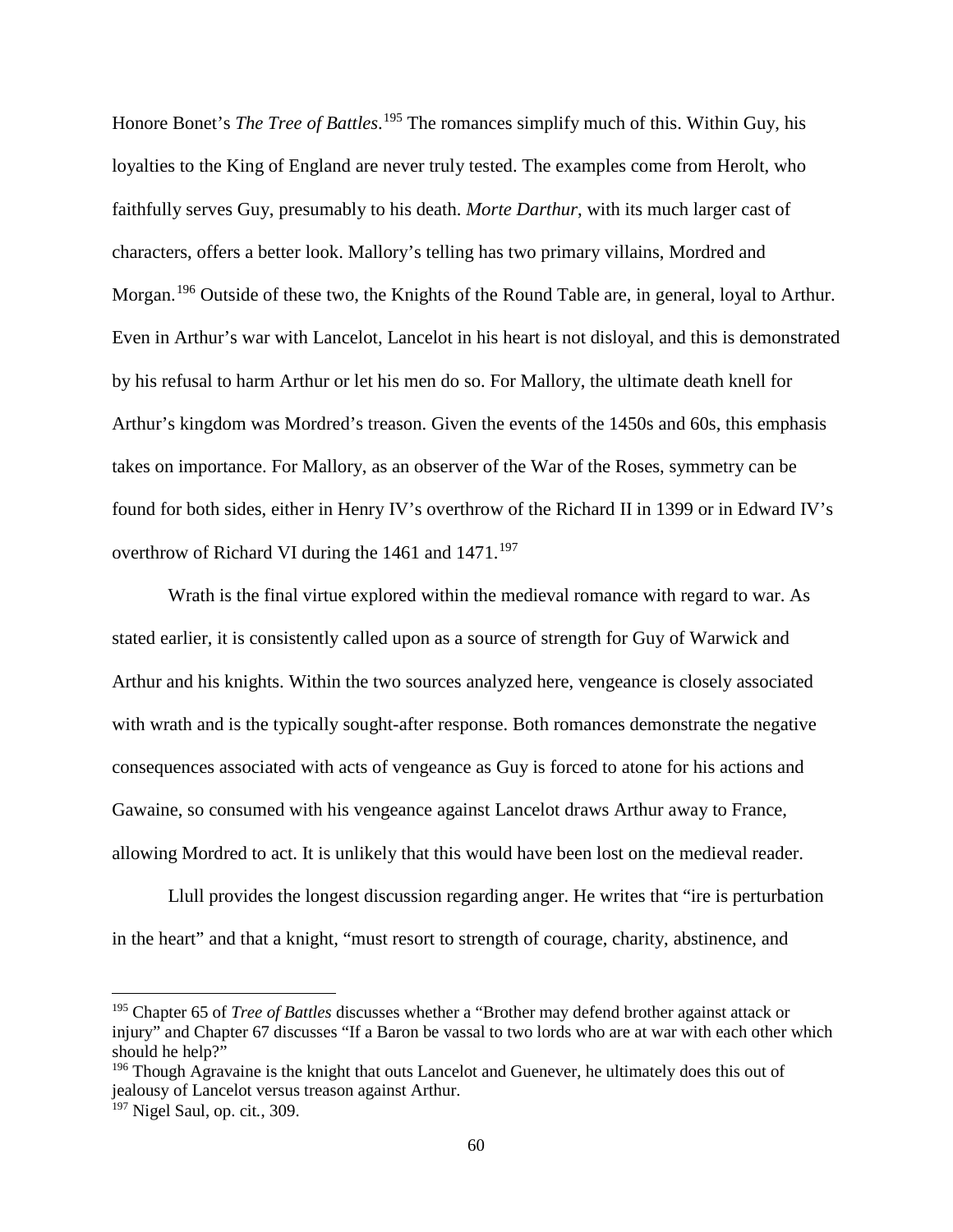patience, which will restrain his ire and deliver him from the travails that ire occasions."[198](#page-66-0) Charny also discusses anger, though he associates it with arrogance stating, "where there is arrogance, there reigns anger and all kinds of folly; and where humility is to be found, there reigns good sense and happiness."[199](#page-66-1) The *Boke of Noblesse* offers a different perspective however. The author writes that "every good man of [worship yn] armes shulde in the were be resembled to the condicion of a lion…for as ire, egrenesse, and feersnesse is holden for a vertu in the lion, so in like manere the said condicions is taken for a virtue and renomme of worship to alle tho that haunten armes…" This deviation of thought is an interesting one. It is entirely possible that as the author sought to encourage war with France, he was playing on the emotions of Edward and the lands his father lost when the French retook English possessions across northern France. So to, the author may have been intent on quietly justifying the cycle of revenge killings associated with the War of the Roses.

<span id="page-66-0"></span><sup>198</sup> Ramon Llull, op. cit*.*, 76.

<span id="page-66-1"></span><sup>199</sup> De Charny Geoffroi, op. cit*.*, 133.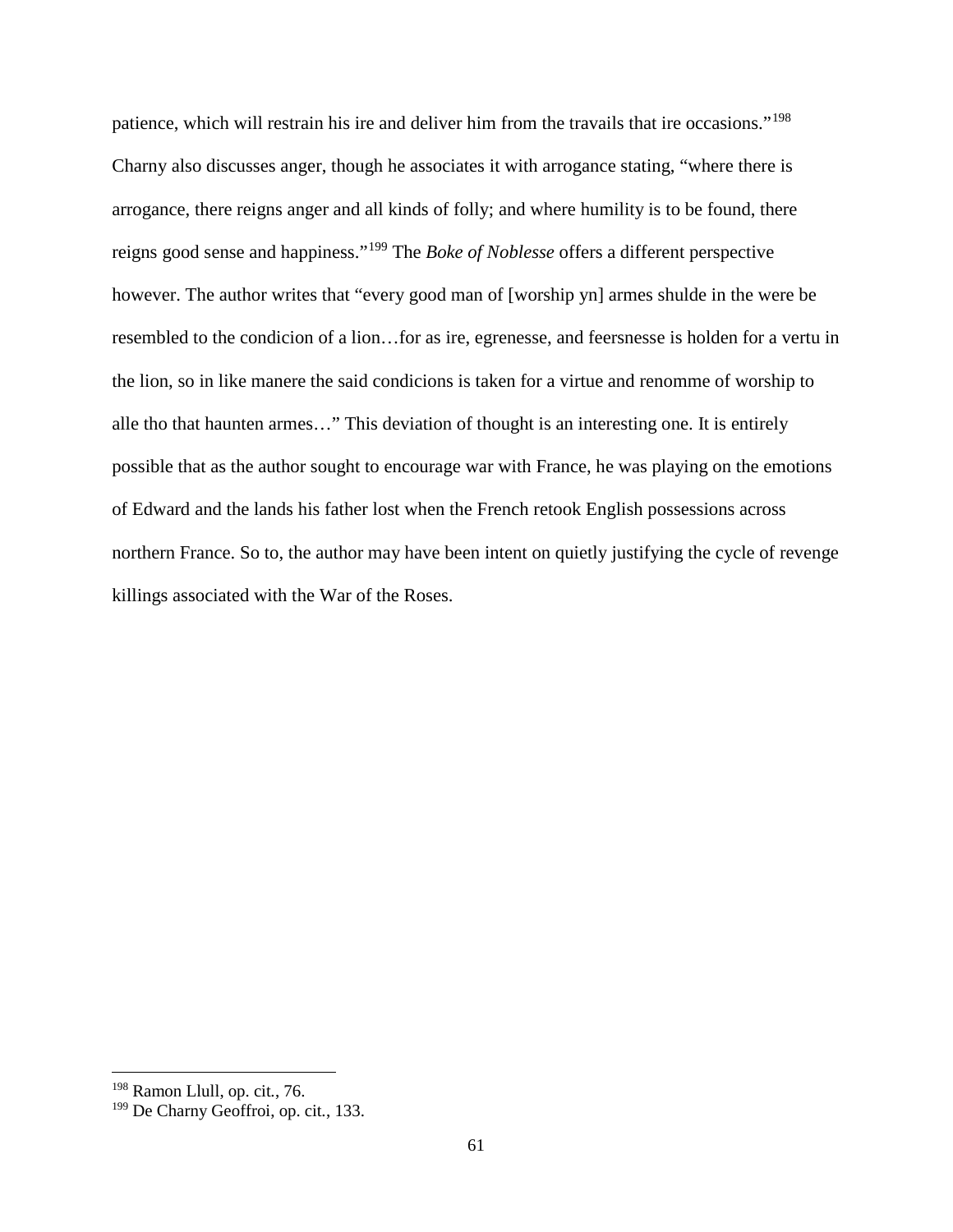#### Chapter 4

## MEDIEVAL THOUGHT ON JUST WAR AND TREASON

"…war is nothing other than discord or conflict that has arisen on account of certain things displeasing to the human will, to the end that such conflict should be turned into agreement and reason…"

--Honoré Bonet, c. 1380

Much of what is discussed above regarding the romances and how they align with knightly thinking over time could be assessed to be the ideal behavior relating to *jus in bello*, or, how individuals and armies conduct a war.<sup>[200](#page-67-0)</sup> But these sources are not the only ones to influence behavior during war. We turn now to explore the legal approach to *jus in bello*, that is, what medieval scholars applied from both Roman and Papal law in an attempt to regulate armies in the field. Legal texts are important in our discussion because the influence of the church permeated society in medieval Europe, providing a common moral foundation. Its canon lawyers worked diligently (though with questionably results) to expand that influence through legal texts steeped in Greek logic, Roman law, and Biblical precedent.<sup>[201](#page-67-1)</sup>

Relatively little has been written about the interaction of law and war during the late medieval period. Frederick Russell's *The Just War in the Middle Ages* surveys the breadth of these writings from the fourth century to the first half of the fourteenth century, and is the only text that thoroughly examines the concept. As such, it serves as the primary text in this thesis to

<span id="page-67-0"></span><sup>200</sup> This thesis attempts to uniformly use the modern terms *jus ad bellum* and *jus in bello* throughout this chapter to provide some level of consistency. We define *jus ad bellum* as those laws which define the legitimate cause for a state to engage in war. We define *jus in bello* as the laws by which the individuals must follow when fighting in war.

<span id="page-67-1"></span><sup>201</sup> Maurice Keen, *The Laws of War in the Late Middle Ages* (London: Routledge & Kegan Paul, 1965), 14.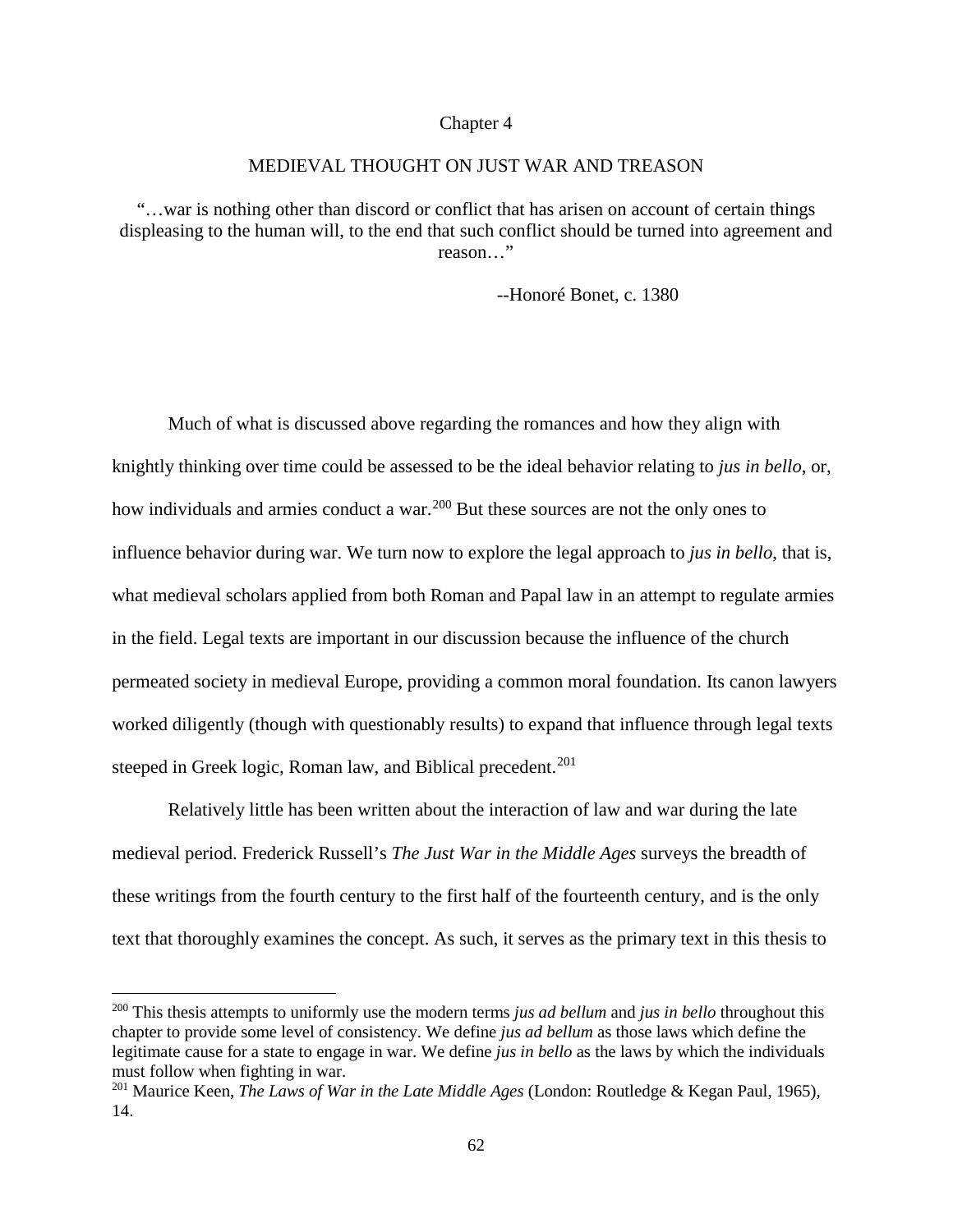discuss early medieval thought on *jus ad bellum* and *jus in bello*. Maurice Keen's *The Laws of War in the Late Middle Ages* provides a shorter synopsis of these early writers, primarily focusing on how those early works were drawn upon by later scholars. Keen's work focuses primarily on late middle ages, which nests well into the primary focus of this chapter. At this point we will also draw primarily upon two contemporary primary sources, Honoré Bonet's *Tree of Battles* and Christine de Pisan's derivative work, *The Book of Fayttes of Armes and of Chyvalrye*. Bonet, writing in the last fourteenth century, and de Pisan writing in the early fifteenth, are almost unique in that, because their works were written in the vernacular versus Latin, they became at once more accessible to the common man, to include the knighthood. For Bonet especially, this accessibility has enabled his work to become perhaps the most "famous, rather than well-known."[202](#page-68-0)

It is equally important to establish an idea of the closely paired concept of *Jus ad bellum*, or, those conditions that provide a legitimate cause for a state or kingdom to go to war. A complex topic, there is much debate by medieval scholars regarding the differences in public and private war, and who may declare just war. This is critical because, as we will see, the consequences of what a noble and his knights may do during the conduct of a just war are very different from those consequences of fighting an *unjust* war. Though the Wars of the Roses was in internal war within England, an analysis of *Jus ad bellum* will shed light on how personalities such as the Duke of York and Earl of Warwick were able to persuade so many of the justness of their cause to oppose the reign of Henry VI. Additionally, a discussion of secular law with regard to treason and how justice was met out on the battlefield must be had to fully understand the legalities of the Wars of the Roses. This English common law definition of treason, as set out in

<span id="page-68-0"></span><sup>202</sup> Honoré Bonet, *The Tree of Battles of Honoré Bonet*, trans. G.W. Coopland (Liverpool: Liverpool University Press, 1949), 15-21.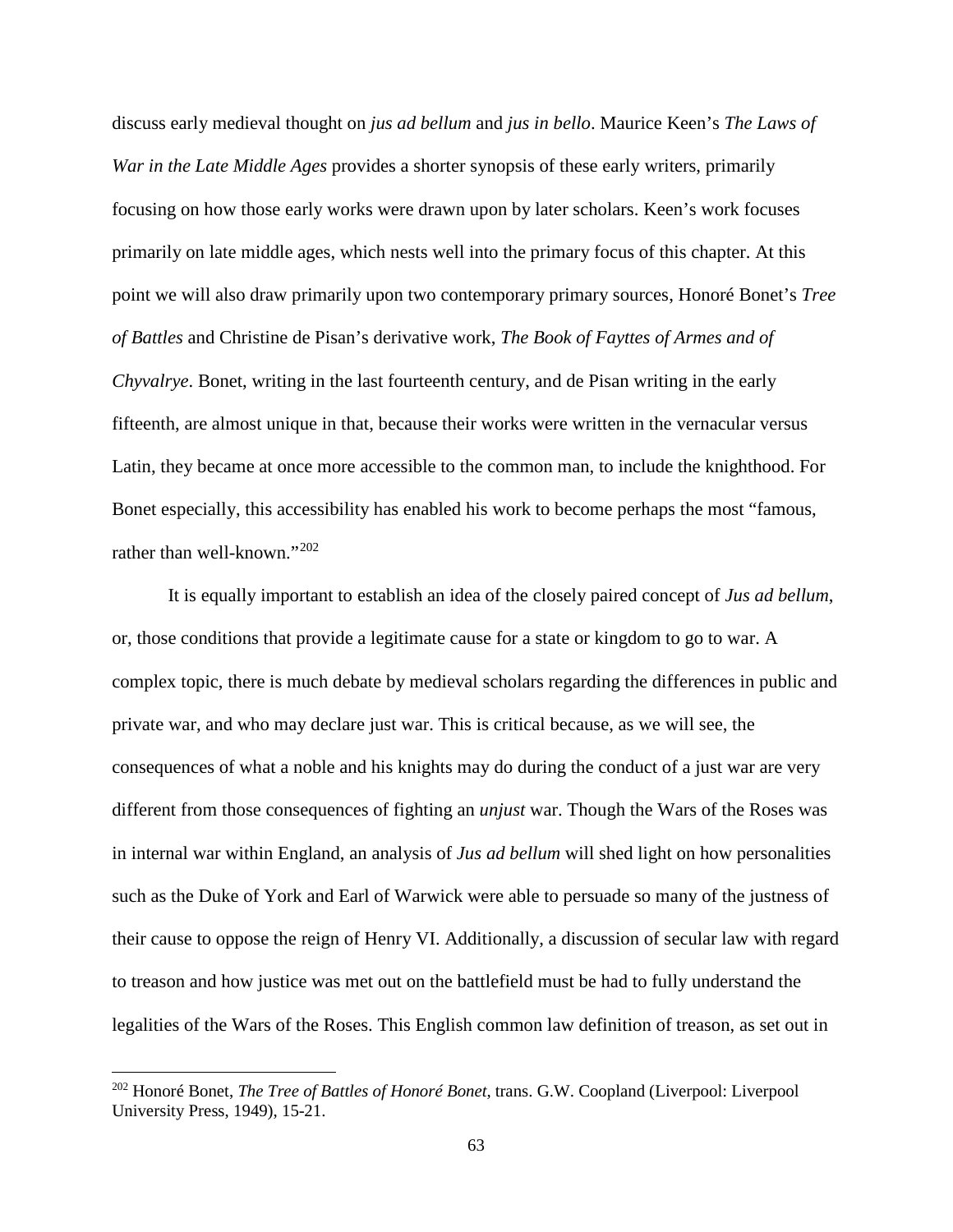the 1352 statute, though unique in Europe at the time, was not the only definition used, as in 1453, the Duke of Norfolk refers to Honoré Bonet's work while accusing the Duke of Somerset of treason.[203](#page-69-0) This thesis will explore how those laws align or differ and analyze their practical application during the Wars of the Roses.

The development of a fully formed medieval concept of "just war" took several hundred years. But, before a discussion can be had on these scholars and their work, some terms of reference must be established. The first and perhaps most important term of reference is the "decretal." These documents were "papal letter[s] giving an authoritative decision on a point of canon law," canon law being the laws of the Church.<sup>[204](#page-69-1)</sup> The next series of terms relate to the scholars defining medieval notions of *jus ad bellum*. According to Frederick Russell's *The Just War in the Middle Ages*, it can be assessed that early medieval writers on the subject fell into roughly four categories. Romanists "focused…on the Roman law notions of self-defense, restraint of private and illicit violence, the conditions justifying recourse to war and the legal consequences of war."[205](#page-69-2) The second group was the Decretists. Primarily canonists, the Decretists studied the laws of the Church, and specifically, the Decretals of Gratian and Gregory.<sup>[206](#page-69-3)</sup> The third group of scholars were also canonists. These Decretalists had two primary goals, the first being the collection of decretals of the Church and the second, the "systematic and

<span id="page-69-0"></span><sup>&</sup>lt;sup>203</sup> Catherine Nall, "The Production and Reception of Military Texts in the Aftermath of the Hundred Years War" (PhD diss., University of York, 2004), 13.; S.H. Cuttler, *The Law of Treason and Treason Trials in Later Medieval France* (Cambridge: Cambridge University Press, 1981), 28.

<span id="page-69-1"></span><sup>204</sup> *Merriam-Webster Dictionary*, s.v. "Decretal," accessed August 5, 2017, [https://www.merriam](https://www.merriam-webster.com/dictionary/decretals)[webster.com/dictionary/decretals.](https://www.merriam-webster.com/dictionary/decretals)<br><sup>205</sup> Frederick Russell, *The Just War in the Middle Ages* (Cambridge: Cambridge University Press, 1979),

<span id="page-69-2"></span><sup>41.</sup>

<span id="page-69-3"></span><sup>206</sup> *New Catholic Encyclopedia*, s.v. "Decretists," accessed August 5, 2017,

[http://www.encyclopedia.com/religion/encyclopedias-almanacs-transcripts-and-maps/decretists.](http://www.encyclopedia.com/religion/encyclopedias-almanacs-transcripts-and-maps/decretists)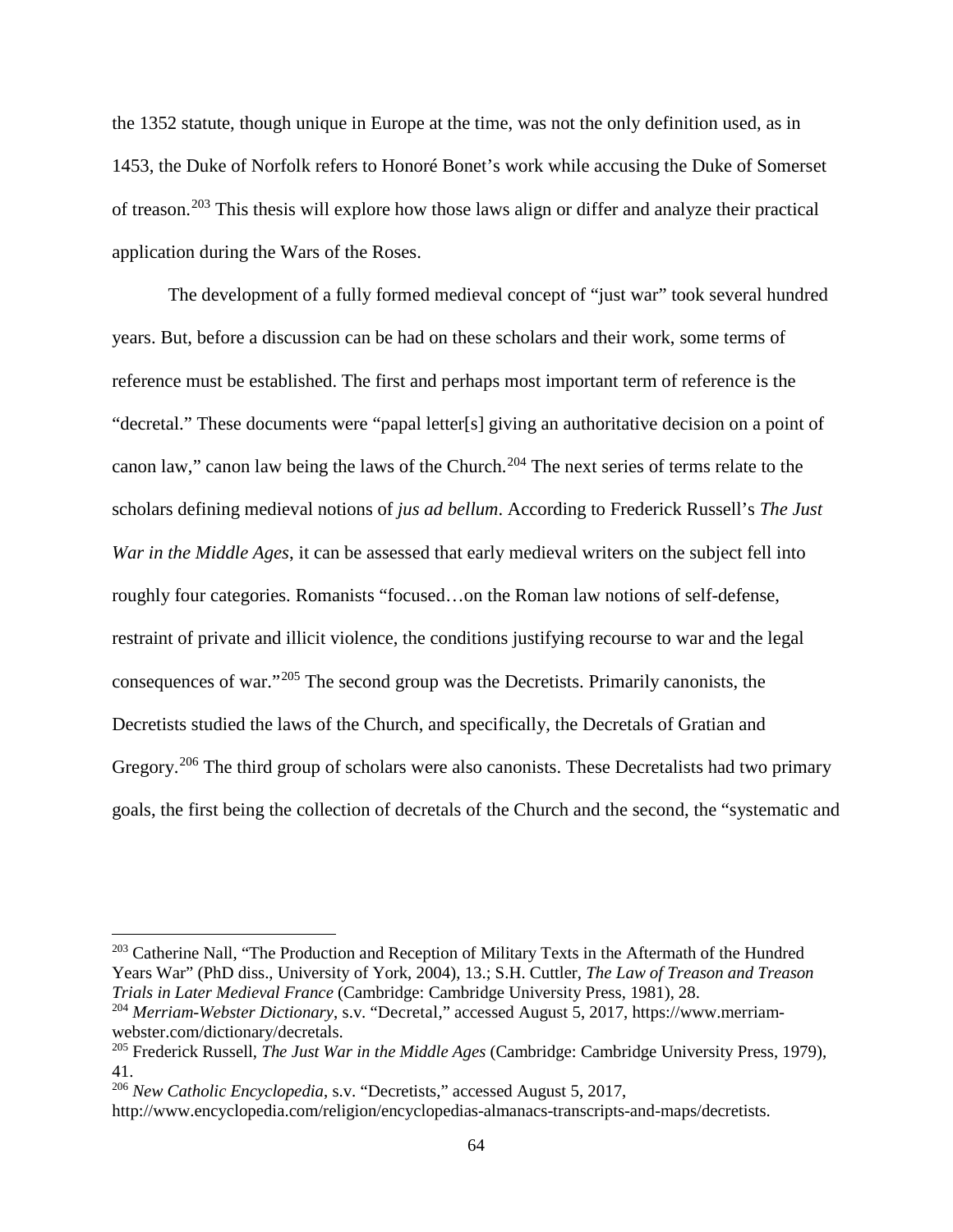scientific exposition of the Canon Law contained in the decretals."<sup>207</sup> The fourth and final group were the theologians. Those who "[study]…religious faith, practice, and experience; *especially*: the study of God and of God's relation to the world."[208](#page-70-1)

Saint Augustine was the first to try and establish a theory of just war that integrated both Roman law and medieval Christian values. Though far removed in time from the Wars of the Roses, Augustine's work is the foundation of medieval just war theory and thus warrants exploration.<sup>[209](#page-70-2)</sup> His first challenge was to reconcile war with New Testament teachings. Russell writes that Augustine's central theory was that war was both "a consequence of sin and a remedy for it." Augustine assessed that the "real evils of war were not war itself but the love of violence and cruelty, greed and a... lust for rule."<sup>[210](#page-70-3)</sup> Thus, war served to punish those sinful acts, and beyond those, sinful acts in general, even those not directly associated with war. He went on to assess that, "every war has peace as its goal, hence war was an instrument of peace and should only be waged to secure peace of some sort."[211](#page-70-4) Thus, having established that all war sought to enable peace, Augustine established war as a licit activity within the Christian faith.

Having addressed the moral and religious concerns to his satisfaction, Augustine turned to Roman law. In this effort, where he relied heavily on the analysis of Cicero, he developed the first medieval definition of just war: *iusta bellum ulciscuntru iniurias*, "just wars avenge injuries."[212](#page-70-5) With this definition established, Russell points out a critical point of interpretive

<span id="page-70-0"></span><sup>207</sup> *New Catholic Encyclopedia*, s.v. "Decretalists," accessed August 5, 2017,

<span id="page-70-1"></span>[http://www.encyclopedia.com/religion/encyclopedias-almanacs-transcripts-and-maps/decretalists.](http://www.encyclopedia.com/religion/encyclopedias-almanacs-transcripts-and-maps/decretalists) <sup>208</sup> *Merriam-Webster Dictionary*, s.v. "Theology," accessed August 5, 2017, [https://www.merriam](https://www.merriam-webster.com/dictionary/theology)[webster.com/dictionary/theology.](https://www.merriam-webster.com/dictionary/theology)

<span id="page-70-2"></span> $209$  Augustine of Hippo lived approximately from 354 to 430 A.D. and served as a Bishop in the early Church. (*Encyclopædia Britannica*, s.v. "Saint Augustine: Christian Bishop and Theologian," accessed August 5, 2017, [https://www.britannica.com/biography/Saint-Augustine.](https://www.britannica.com/biography/Saint-Augustine))

<span id="page-70-3"></span><sup>210</sup> Frederick Russell, op. cit*.*, 16.

<span id="page-70-4"></span><sup>211</sup> Ibid.

<span id="page-70-5"></span> $212$  Ibid., 18.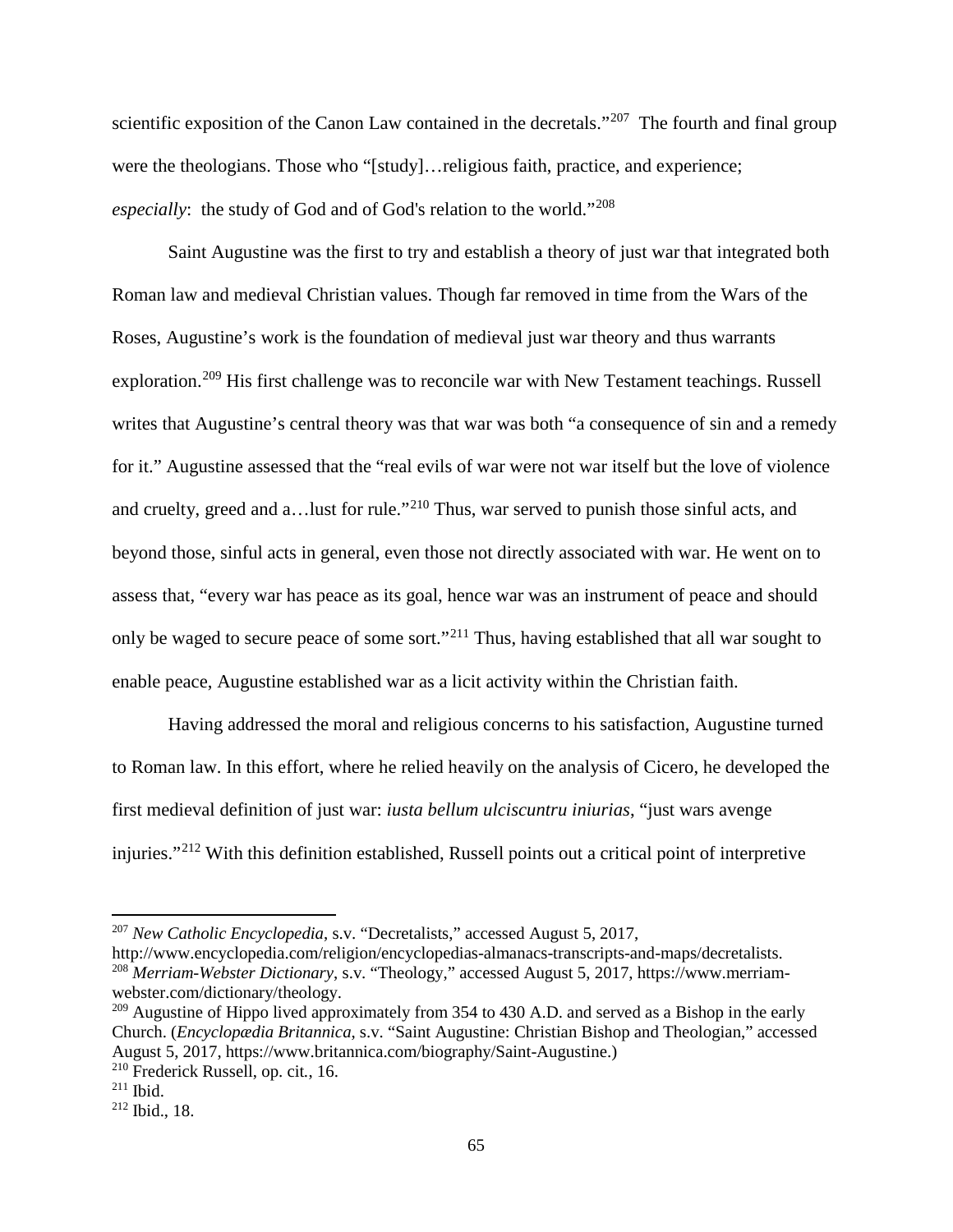change occurred with Augustine's analysis of Roman law. The Romans typically associated the word "ius" with their body of secular law. However, Augustine's interpretation is one of "righteousness" in a religious sense, thus opening up his just war theory to include any perceived violation of Christian (Church) law or any injury to the faithful. Finally, in Augustine's exploration of just war, he addresses what level of authority may declare war. In this, he assessed that only God or a ruler (be it king or prince) might declare war legally.

With these concepts of war in place, Augustine could turn to the individual warrior's role and concepts of *jus in bello*. Within the early Church's pacifist camp, warriors were most often seen as not keeping the tenants of the New Testament. In addressing New Testament teachings, Augustine interpreted lessons such as "resist not evil" and "turn the other cheek" as acts of "inward disposition of the heart rather than …outward deed," enabling him to reconcile the New Testament with the concept of war.<sup>[213](#page-71-0)</sup> "The just warrior restrained sinners from evil, thus acting against their will but in their own best interest."[214](#page-71-1)

These Augustinian concepts of just war served as the foundations of almost all future medieval analysis. Indeed, Maurice Keen writes, "as justice is a moral concept, one will find that this question was discussed most fully by the canonists and theologians. The ultimate sources of most of their opinions were Augustine and Isidore."[215](#page-71-2) Romanists adapted Roman laws of selfdefense to partially address the issue. The predominate opinion was that, "self-defense was derived both from the relationships established by nature among men and by the *ius gentium*."[216](#page-71-3)

<span id="page-71-0"></span><sup>213</sup> Frederick Russell, op. cit*.*, 17.

<span id="page-71-1"></span><sup>214</sup> Ibid.

<span id="page-71-2"></span><sup>215</sup> Maurice Keen, op. cit*.*, 65.

<span id="page-71-3"></span><sup>216</sup> Frederick Russell, op. cit*.*, 42-43.; "Ius Gentium was originally the section of Roman law, which the Roman Empire attached to the dealings with foreign citizens, primarily provincial subjects. In later times; however, this Latin term was soon regarded as the natural or common law practiced among nations that were considered to be states with a large human society." "Discover What Ius Gentium Is," Laws, accessed August 5, 2017, [http://common.laws.com/ius-gentium.](http://common.laws.com/ius-gentium)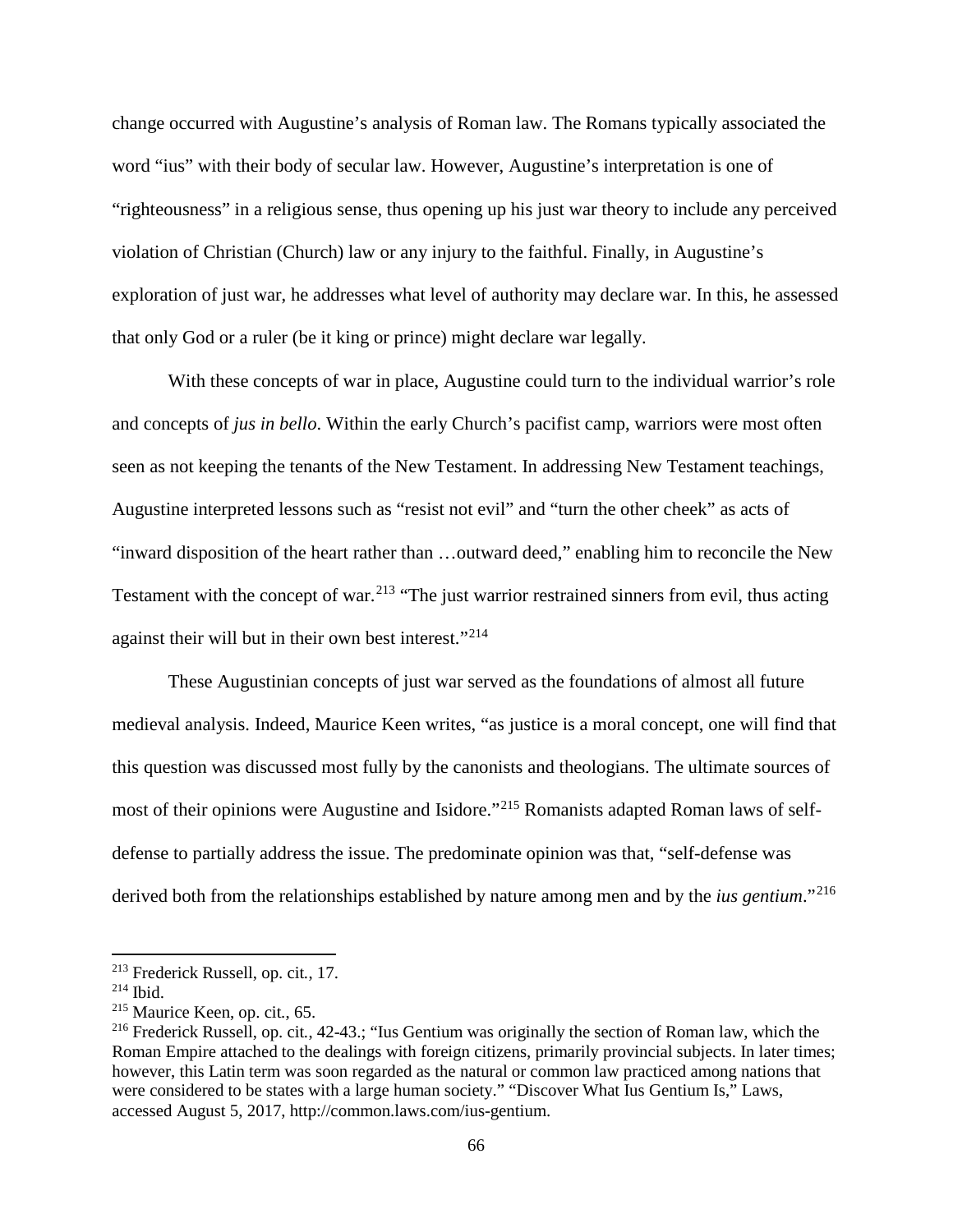In the context of *ius gentium* then, defensive wars became licit from the Romanist perspective. But since Roman law did not directly apply the laws of self-defense to war (they applied only to the individual), Romanists sought to strengthen their analysis through the use of the Institutes and Digests of Justinian, concluding that war was allowed in order to repel injury or violence.<sup>[217](#page-72-0)</sup> The scholar Odofredus, writing around 1250, provides perhaps the clearest definition for the Romanists: "just wars were those waged under any conditions for defense of the *patria*."[218](#page-72-1)

These definitions alone, however, did not adequately address the complexities of feudal Europe, specifically with regard to who was authorized to declare a just war. As such, the Romanists were careful to make distinctions between the just war, the *guerra* or private feudal war, and the *pugna*, or judicial dual. The conclusion, as written in the *Corpus Iuris Civilis*, was reasonably clear. Rulers were to *judicially* end *guerra* between their nobles, as they did not have the authority to wage legitimate war, indicating that Romanists believed that only medieval sovereigns held this authority.

Within the Romanists' treatments of just war they attempted to merge Roman law with the concepts of chivalric feudal Europe. Their analysis provided some limited analysis regarding *jus in bello*, however, spent more time attempting to define how vassals might respond to just and unjust war. Romanists sought to limit violence through emphasizing moderation of response. In other words, violence was acceptable in an immediate self-defense, but should not be used after the initial incident to inflict vengeance. They applied this to the *guerre* stating that should be reconciled judicially. Lacking that resolution though, Romanists provided sometimes clear and other times confusing expectations of vassals. Hugolinus observed that custom, "obliged a

<span id="page-72-0"></span><sup>217</sup> Frederick Russell, op. cit*.*, 45-47.

<span id="page-72-1"></span><sup>218</sup> Ibid., 49. "patria" has eight translations using Google Translate. Most relevant to this discussion is "homeland," or "native country," though all translations are effectively synonyms.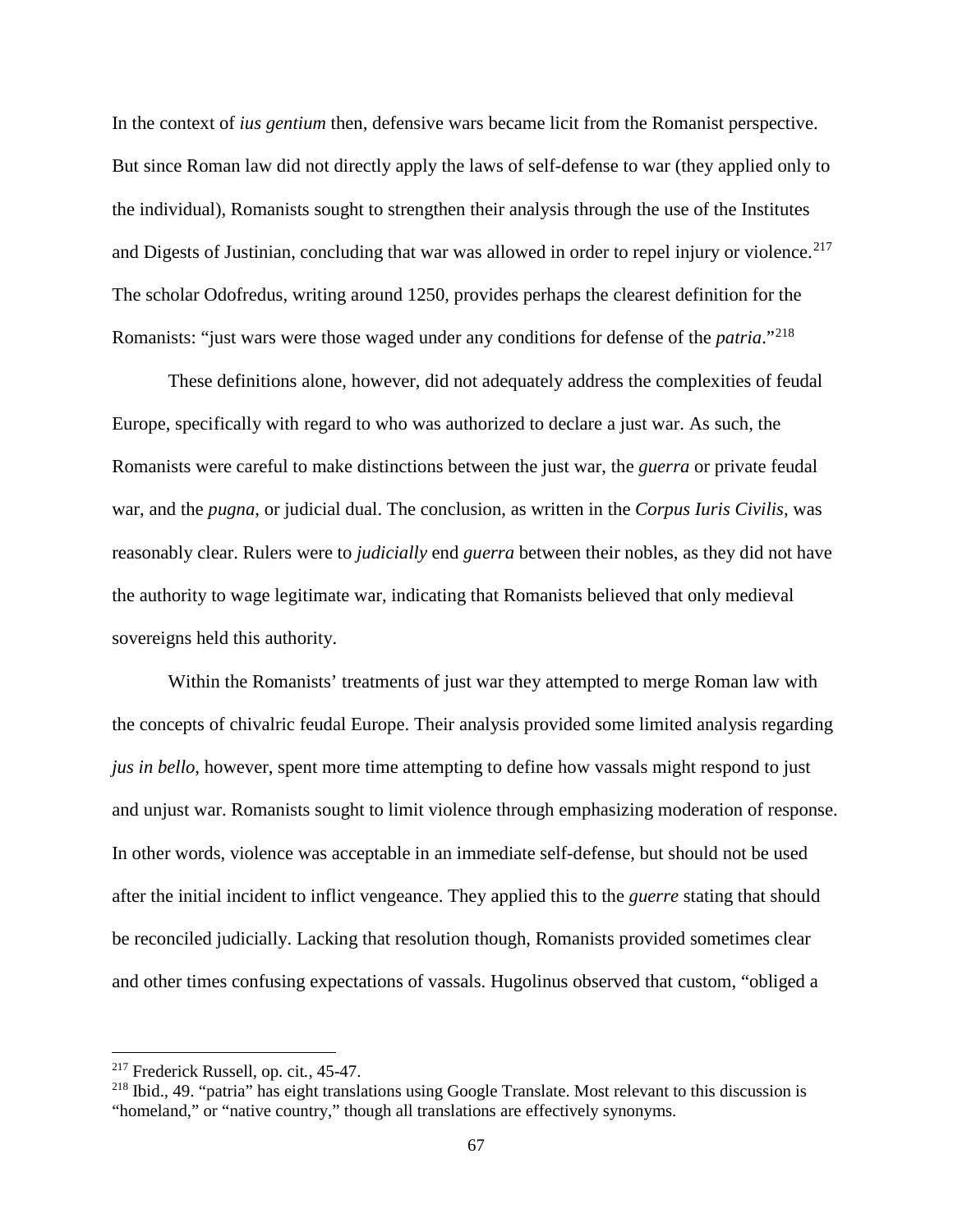vassal to aid his lord in the latter's *guerra* even when the vassal doubted its justice."<sup>[219](#page-73-0)</sup> Even more confusing, the C*orpus Iuris Civilis* assessed that a vassal should support his liege lord even in a war against himself, and later states that said lord's unjust war against the vassal deprives the lord of his rights to the vassal's land. Almost one hundred years later, Odofredus reversed this judgement, stating that a vassal was not require to fight in his lord's *guerra* if it was "patently unjust' or "when obedience to his lord involved him in sin or perjury.<sup>[220](#page-73-1)</sup> He also reversed the concept of a vassal aiding his lord against his own land stating, "the vassal's loyalty to his own *patria* overrode fidelity to his lord, such that a vassal could even kill his own father with impunity."<sup>[221](#page-73-2)</sup> Of note, Russell states that by the end of the thirteenth century, Romanists in England, Naples, and France began to appropriate the concept of "defense of the *patria*," for the exclusive use of those monarchs. Here begins the first glimmers of the concept that "a vassals first obligation was not to his immediate overlord but to his king, who as guardian of public utility was charged with the defense of the *patria*, crown and realm."[222](#page-73-3)

As Romanists were developing a just war theory from secular Roman law, others pursued alternate paths. The earliest to gain significant renown in this community of scholars was the Camaldolese monk, Gratian, around 1140.<sup>[223](#page-73-4)</sup> Gratian was one of the first scholars to attempt to define the elements of a just war in his decretal, *Concordia Discordantium Canonum*. Drawing heavily from Isidore, Cicero, and Augustine, this work concluded that a just war consisted of two elements. The first was that a just war must "avenge injuries." He also assessed that defensive wars were also just when in defense of the "self, associates, the Church, the *patria*, or the

<span id="page-73-0"></span><sup>219</sup> Frederick Russell, op. cit*.*, 47.

<span id="page-73-1"></span><sup>220</sup> Ibid.

<span id="page-73-2"></span><sup>221</sup> Ibid., 48.

<span id="page-73-3"></span><sup>222</sup> Ibid., 50.

<span id="page-73-4"></span> $223$  Ibid., 55.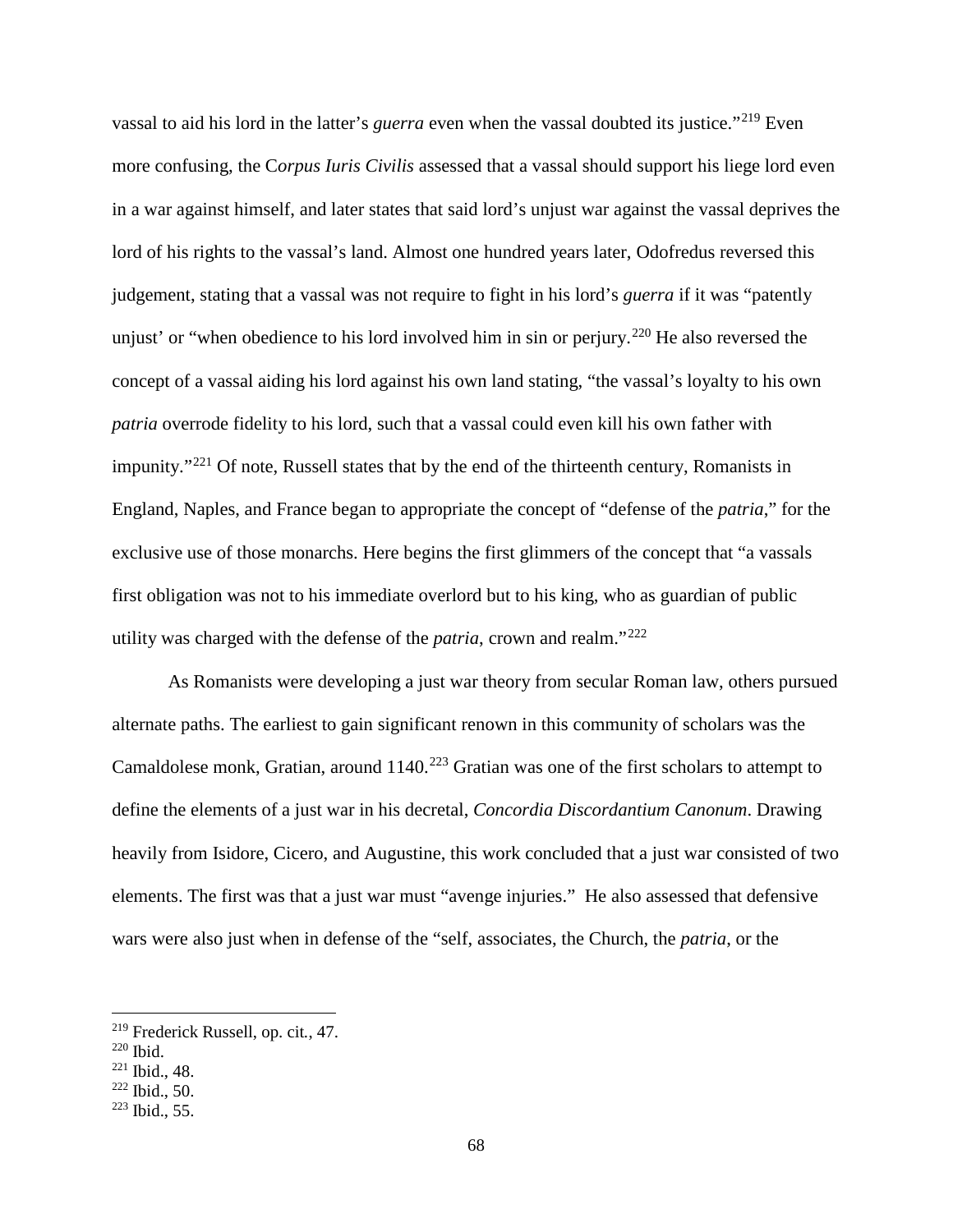common wealth."[224](#page-74-0) The second key element was that a just war could only be waged with an "authoritative edict."[225](#page-74-1) Gratian's initial attempts to develop a formula for just war left much to be desired for later medieval canonists, though it did serve as a bedrock for further analysis. It would be the Decretists what would strive to fill in much of the gaps in analysis provided by Gratian.[226](#page-74-2) 

Gratian also addressed the concepts of how a just war should be waged. His primary concern in this regard was to limit the violence of war. As such, he agreed with Augustine in that it could only be fought by soldiers operating under the authority and order of a ruler with sufficient authority to declare war. Though he defined a just war as one which avenged injuries, such actions did not warrant undue violence or cruelty and so he assessed that mercy was due when victory was achieved. As with his definitions of *jus ad bellum*, Gratian's work in defining the proper conduct of a war left holes to be filled by those that would follow.

Gratian's *Concordia Discordantium Canonum*, completed in 1140, was immediately seized upon by the Decretists for further analysis, however, Russell states that, though not much original analysis was to come from their work, they did attempt to refine Gratian's formula, continuing his practice of using both Roman law and Papal decrees. Much of this can be summarized into three core factors. First, a just war must be ordered by a person with sufficient authority. Second, it must be fought by soldiers in the service of that authority. Third, those being attacked must deserve it in some way. This general formula was common amongst the Decretists with some minor variations. Regarding specific causes, "inflicting deserved punishment, or protection of self, *patria*, faith or peace," were all considered acceptable while

<span id="page-74-0"></span><sup>224</sup> Maurice Keen, op. cit*.*, 66.

<span id="page-74-1"></span><sup>225</sup> Frederick Russell, op. cit*.*, 65.

<span id="page-74-2"></span><sup>226</sup> Maurice Keen, op. cit*.*, 65.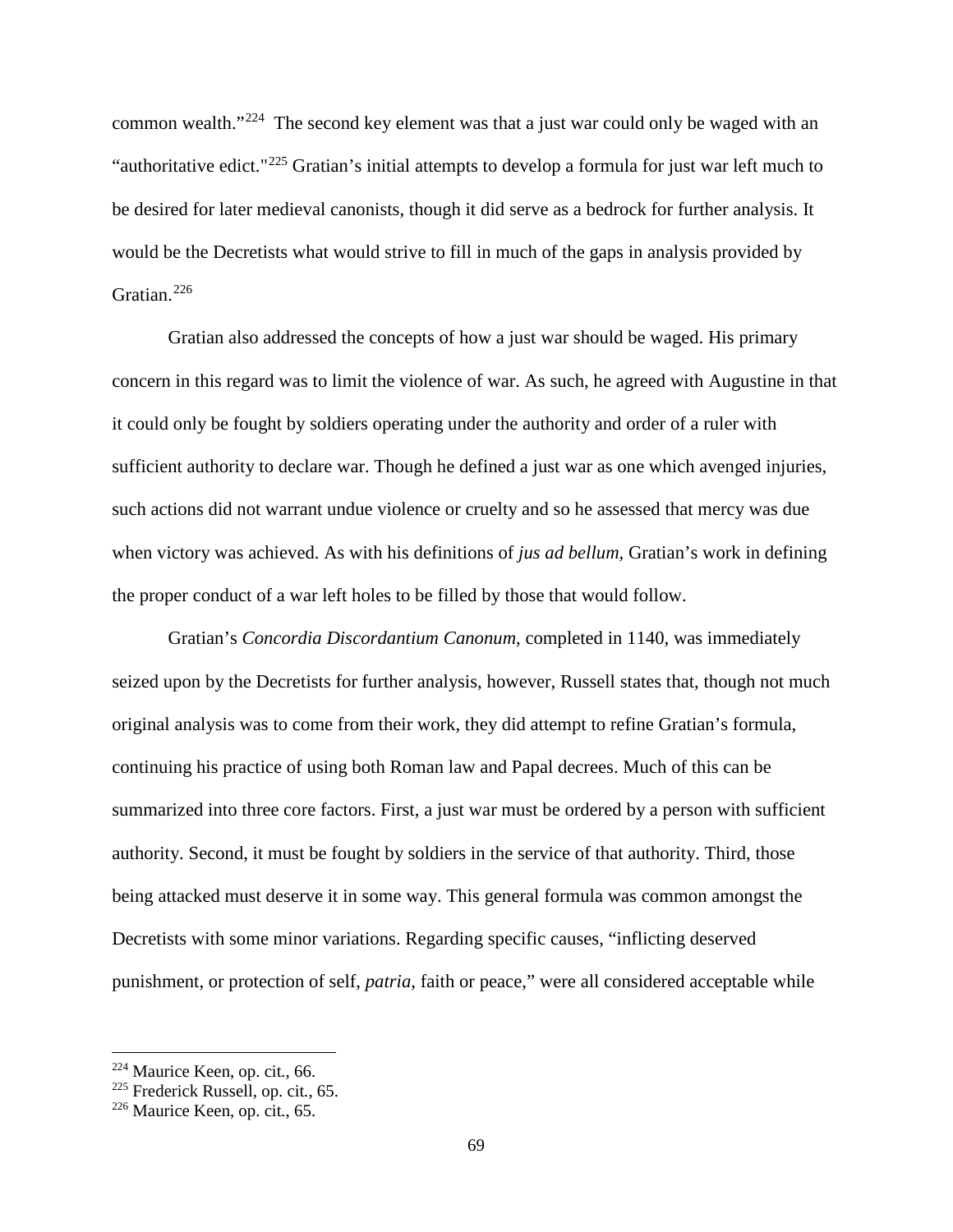motives such as "cruelty, cupidity, or ambition," were seen as unjust.<sup>[227](#page-75-0)</sup> One area in which the Decretists did offer a new perspective was their initial attempts to imply a judicial component to just war, specifically with regard to the concept of war as a punishment for crimes or sin. The Decretists did little however to further define critical aspects of Gratian's work. They did not sufficiently define who held authority to declare war. Many definitions use the title "prince" as a proper authority, but Decretists were hesitant to further define this. So too, their definitions of just war could be used to justify much of the violence in feudal Europe.<sup>[228](#page-75-1)</sup>

Within the realm of *jus in bello*, Russell states that the Decretists, again, offered little to advance existing thought, though there is some ground that was covered. Much like their formula to define just war, Decretists used formula to further define Gratian's thoughts on the conduct of these wars. Three requirements were to be met. First, the soldier must be a layman. Second, the soldier must be acting under the authority of a prince of suitable authority. Third, that soldier must provide absolute obedience, except when the prince's orders violate divine law. This last point however was debated, as some Decretists assessed that a soldier might disobey if the cause was judged unjust, implying that the soldier might be culpable for his actions in an unjust war. Regarding tactics, the Decretists generally agree with Gratian that if war was indeed required, then it could be fought at any time, to include holy days, and the use of ambushes was permitted.[229](#page-75-2)

The next general grouping of cononists to add to the lexicon of medieval just war theory was the Decretalists. Leaving behind the work of Gratian, this group continued their study of Roman law while focusing on more "contemporary papal legislation."<sup>[230](#page-75-3)</sup> These scholars

 $\overline{a}$ 

<span id="page-75-0"></span><sup>227</sup> Frederick Russell, op. cit*.*, 88.; *Merriam-Webster* defines cupidity as an "inordinate desire for wealth."

<span id="page-75-1"></span><sup>228</sup> Ibid., 86-102.

<span id="page-75-2"></span> $229$  Ibid., 103-105.

<span id="page-75-3"></span><sup>230</sup> Ibid., 127.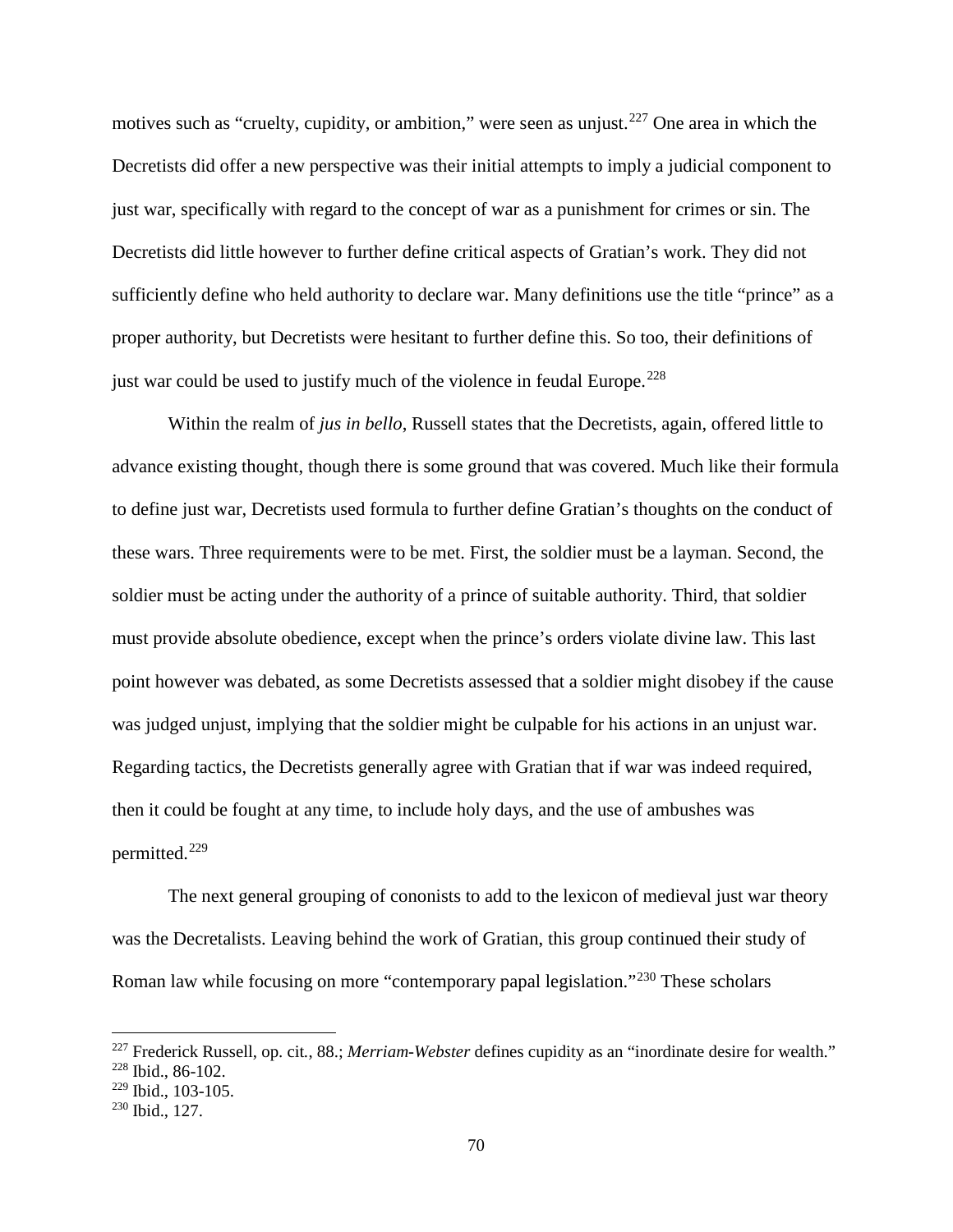provided the most in-depth analysis yet regarding *just ad bellum*, *jus in bello*, and feudal obligations regarding war. Around 1210, Laurentius Hispanus developed a more comprehensive formula to define the just war. His five criteria, *persona*, *res*, *causa*, *animus* and *auctoritas*, were eventually adopted by the majority of Decretalist scholars.<sup>[231](#page-76-0)</sup> However, the most detailed analysis was to come from the second generation Decretalist, Henricus de Segusio, commonly referred to as Hostiensis. Focused on the *Decretal of Gregory IX*, he distinguished seven types of wars, both just and unjust.<sup>[232](#page-76-1)</sup> These were wars waged by the faithful against the infidels, the judicial war waged to enforce a judicial order, the unjust war waged in opposition of a judicial authority of the second type, war waged to legally repel injuries to ones associates, the unjust war waged in opposition to the fourth type, unjust offensive war waged on private authority, and the last, legal war waged in self-defense against the sixth type.  $233$ 

Such distinction was critical to clarifying ambiguities of previous Decretists and Decretalists. They also allowed the Decretalists to further move just war into the realm of judicial authority, to include what type of prince might hold sufficient authority to wage war legally. Two in particular, William of Rennes and Innocent IV, provided specific guidance regarding who could declare war and under what circumstances, providing a middle ground between the Decretist view allowing almost any prince to wage war, and the more conservative Decretalist view that only the Emperor or the Pope could. In their assessment, a king, a prince

<span id="page-76-0"></span><sup>231</sup> Frederick Russell, op. cit*.*, 128.; Russel defines the five criteria as follows: *persona* – the person waging the war must be a layman, *res* – the object of the war had to be either the recovery of stolen goods or the defense of the *patria*, *causa* – the necessity of waging the war constituted the just cause, *animus* – the just intentions of the belligerent excluded the desire to punish, and *auctoritas* – the war had to be waged on princely authority.

<span id="page-76-2"></span><span id="page-76-1"></span><sup>232</sup> "Hostiensis Contents," The Ames Foundation, last modified June 6, 2014, accessed August 12, 2017, [http://amesfoundation.law.harvard.edu/digital/Hostiensis/HostiensisMetadataPrelim.html.](http://amesfoundation.law.harvard.edu/digital/Hostiensis/HostiensisMetadataPrelim.html); Frederick Russell, *The Just War in the Middle Ages* (Cambridge: Cambridge University Press, 1979), 128. <sup>233</sup> Frederick Russell, op. cit*.*, 129-130.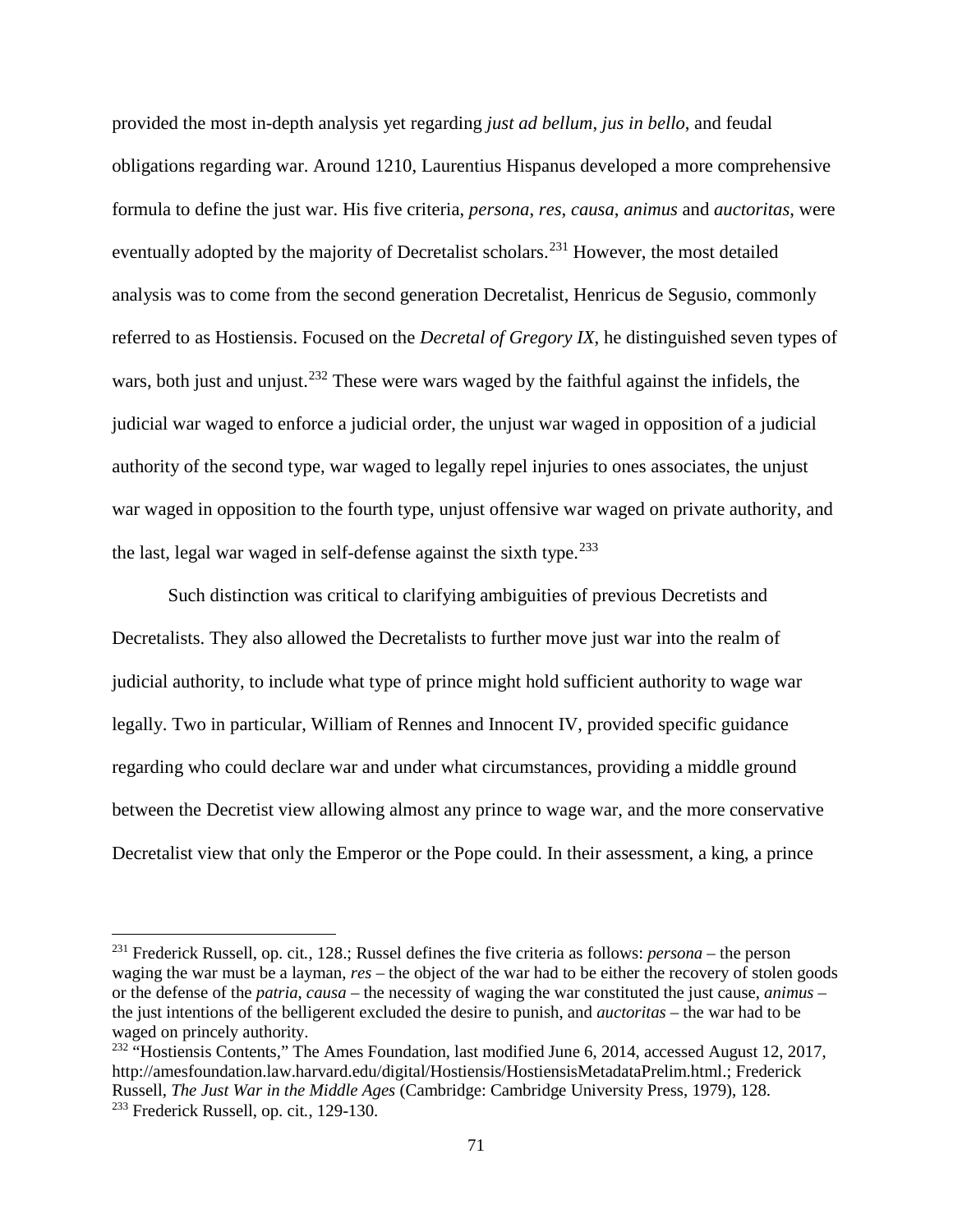with no superior, or a prince of immediate authority (baron, count, duke, etc) might justly declare war on either an external threat or their subjects (if no judicial solution could be found, or the subjects did not comply). Regarding the opposite:

a vassal wishing to make war on his count first had to secure permission from the king as the count's superior, and if the count wished to make war on his king, the latter being unwilling to render judgment in the court of the count's peers, then the count could without sin defend his rights by resort to moderate use of arms.<sup>[234](#page-77-0)</sup>

This opinion did not, however, allow the vassal to make war directly on a king. For that to be allowed, the vassal had to seek permission from the Pope. Russell implies that this was the earliest significant attempt to align canon law with the realities of medieval contemporary practice. It also provides a formal outlet for the medieval concept of *déni de justice.*[235](#page-77-1)

In modern international law, the concept of *déni de justice* is applied primarily to a foreign person living in a foreign state and their interaction with that state. The state's duties at the most basic level are, "prevention and punishment, repression and redress. The state must use a certain degree of diligence in preventing injuries to aliens; and, when such injuries nevertheless occur, it must repair them according to its own legal processes."[236](#page-77-2) However, within the medieval context, *déni de justice* was often described as the "right of a vassal to revolt against his overlord."[237](#page-77-3) Indeed the above formula as written by William of Rennes in his *Glossa* to the *Summa de Casibus*, provided a clear path for a vassal to pursue a violent solution if he had expended all other means of justice first.<sup>[238](#page-77-4)</sup> Other Decretalists, however, did not agree with this

<span id="page-77-0"></span><sup>234</sup> Frederick Russell, op. cit*.*,144.

<span id="page-77-1"></span><sup>235</sup> Maurice Keen translates *Déni de justice as "denial of justice.";* Maurice Keen, *The Laws of War in the Late Middle Ages* (London: Routledge & Kegan Paul, 1965), 73.

<span id="page-77-2"></span><sup>236</sup> Clyde Eagleton, "Denial of Justice in International Law," *The American Journal of International Law* 22, no. 3 (1928): 538, accessed August 19, 2017, [http://www.jstor.org/stable/2188742.](http://www.jstor.org/stable/2188742) <sup>237</sup> Frederick Russell, op. cit*.*, 138.

<span id="page-77-4"></span><span id="page-77-3"></span><sup>238</sup> Referencing the online Encyclopedia Britannica, The *Summa de Casibus* was written by Raymond of Peñafort around 1222. It served as a manual of cannon law for confessors. The entry states that it was widely used during the late Middle Ages. This is demonstrated by the Morgan Library and Museum's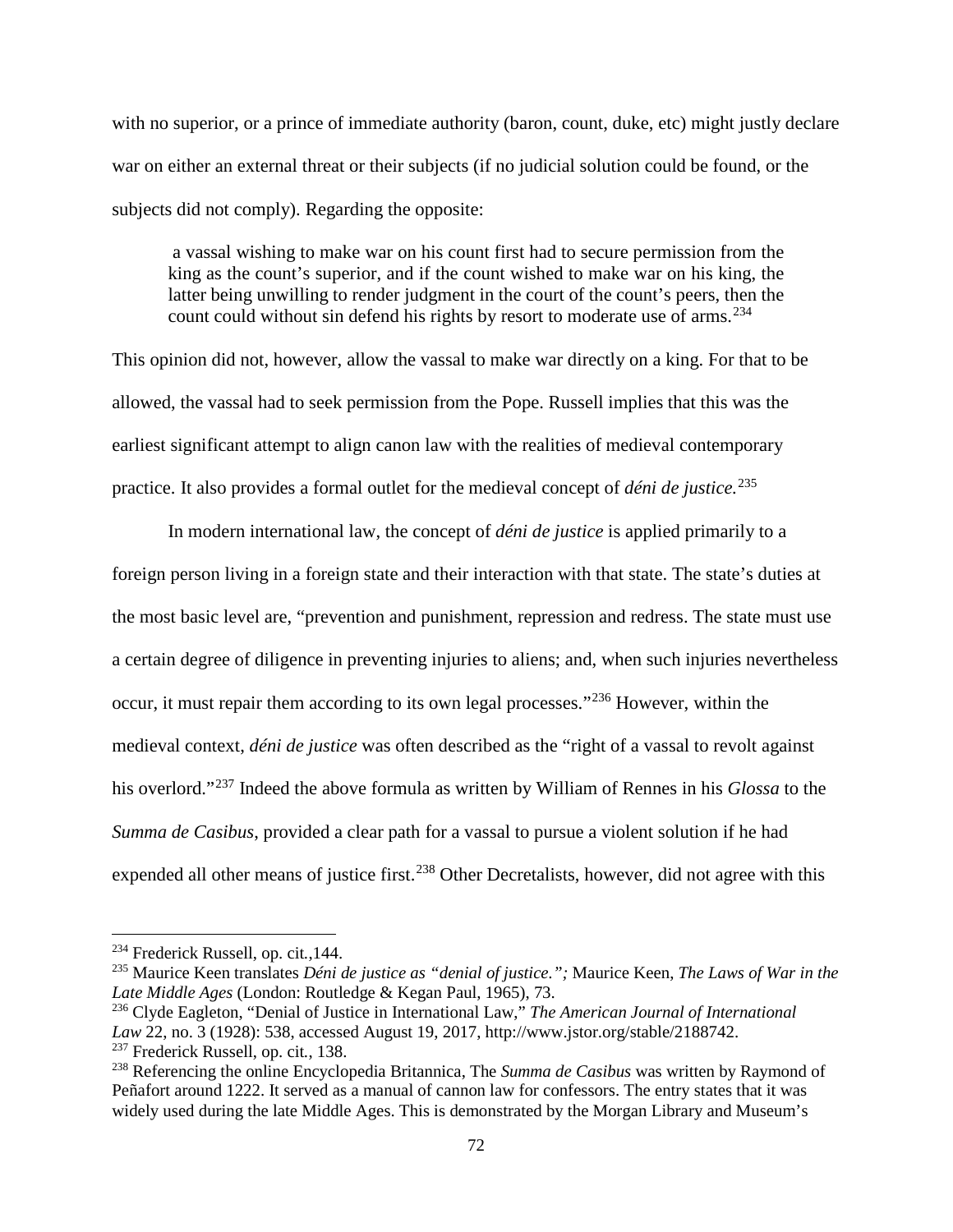assessment. Hostiensis, writing in *Summa*, ruled that such wars, also term *diffidatio*, were in fact unjust, as they were a "breach of the faith that held Christian society together."<sup>[239](#page-78-0)</sup> Maurice Keen highlights the ambiguities surrounding civil conflict stating, "In civil strife, quarter was frequently refused, but technically it was doubtful if civil strife merited the name of war at all…its repression was justice, not war."[240](#page-78-1) Clearly all Decretalists did not agree on this issue, however, given Pope Innocent IV shared the more moderate interpretation, it is reasonable to assess that this was the more dominate opinion.

Decretalists, provided additional analysis regarding feudal obligations. In general, they assessed that a soldier or vassal should obey the orders of their lord, as long as such orders did not "contradict divine or canon law."[241](#page-78-2) Others however, such as Peter of Salins, dove further into their analysis questioning whether a soldier should obey if his lord's motivation is cupidity. (He assessed that if the cause was just, but the intention unjust, the vassal could fight.) The author of the *Gloss: Ecce Vicit Leo* asserted that a vassal should not fight unless he was certain that the war was just, which directly contradicted earlier assessments that a vassal should fight unless he was certain a war was unjust. Johannes Teutonicus, recognizing the complicated relationships inherent in feudal obligations assessed that "the vassal was not bound to serve his lord against his own *patria*, the pope, or his own son unless the latter was excommunicated," or

online catalogue of books, in which they have two copies of the *Summa de casibus conscientiae* believed to have been created around 1458 and 1460 in Italy and Germany respectively.

<span id="page-78-0"></span><sup>239</sup> Frederick Russell, op. cit*.*, 142.; *Diffidatio* is defined as, "A statement in which allegiance to a lord was renounced and that renunciation justified," by "Dictionary of Medieval Terms and Phrases: Diffidatio," www.enacademic.com, accessed August 19,

<sup>2017,</sup> [http://medieval\\_terms.enacademic.com/1088/Diffidatio.](http://medieval_terms.enacademic.com/1088/Diffidatio); According to the Ames Foundation site on Hostiensis, the *Summa* on the *Decretals of Gregory IX* was highly celebrated. It was also known as the *Summa aurea*.

<span id="page-78-1"></span><sup>240</sup> Maurice Keen, op. cit*.*, 105.

<span id="page-78-2"></span><sup>241</sup> Frederick Russell, op. cit*.*, 147.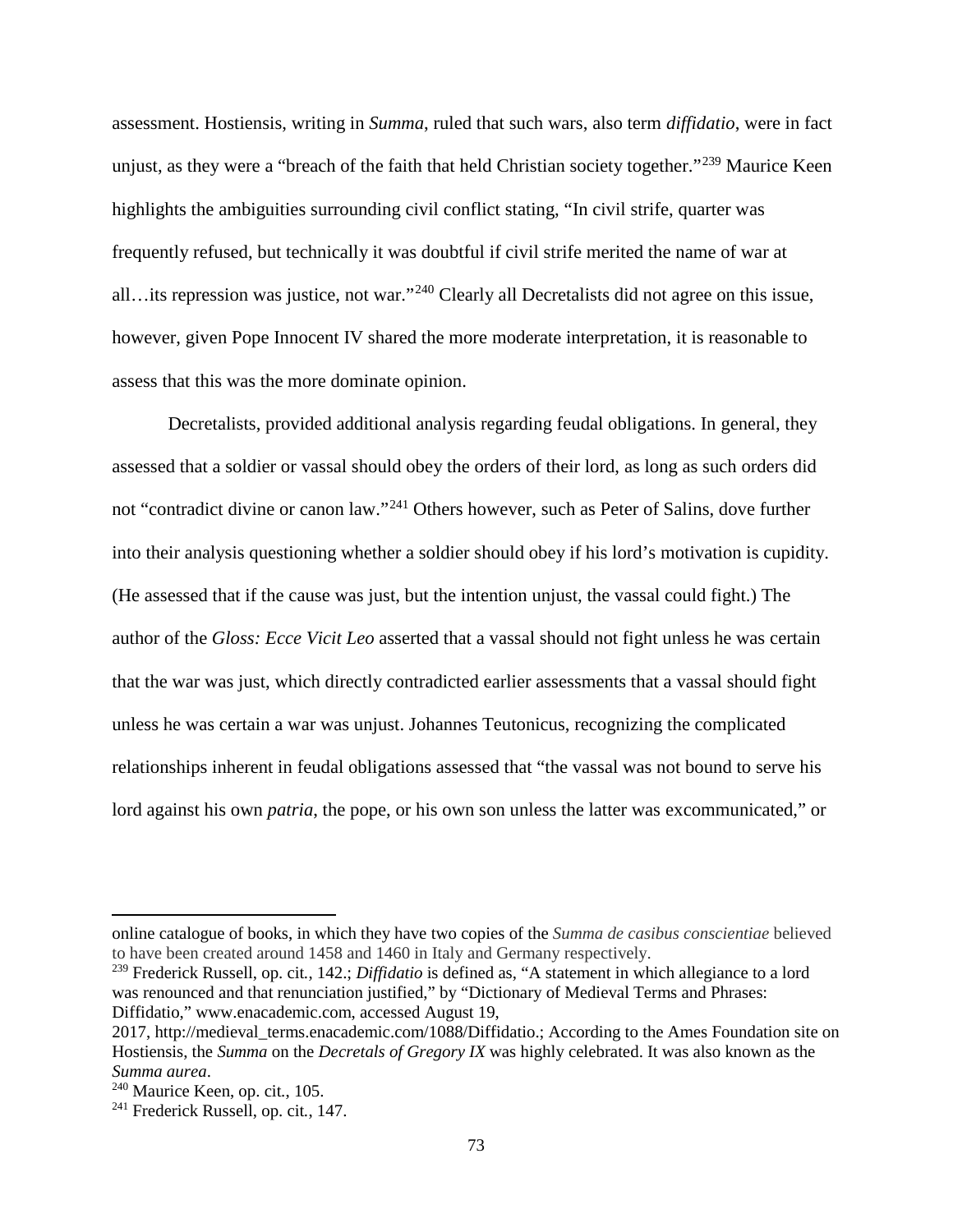when his lord, "unjustly attacked someone or when obedience would lead to sinful activities."<sup>[242](#page-79-0)</sup> Though all Decretalists did not agree with each other at all times, their work regarding feudal obligations provides insight into how the Church sought to limit the violence through limiting the number of combatants on the field. When combined with their work regarding just war, a trend emerges. By limiting the authority required and types of wars that could be deemed "just," and by allowing the knight to decide if it is just or not, the canonists provide unwilling knights a path (admittedly at their own risk) to avoid fighting in their lords personal *guerra*.

Regarding the conduct of war, the Decretalists mostly agreed with those canonists that came before them. Alanus Anglicus assessed that "faith once promised to an enemy must be maintained."[243](#page-79-1) So too, the Decretalists believe that "all manner of stratums," could be used to fight and win wars.[244](#page-79-2) Of note however, papal decrees on the restriction of certain weapons began appearing by the thirteenth century. Specifically, the Pope banned the use of the crossbow, regular bows, and siege engines when waging war against other Christians.<sup>[245](#page-79-3)</sup> Additionally, scholars such as Raymond of Peñafort and William of Rennes began to divide acceptable actions in the conduct of war by the justness of the war. Raymond assessed that using incendiary weapons and specifically the burning of houses or towns during an unjust war was not allowed, but within a just war was permitted. William expanded this, assessing that within an unjust war, one could not rob, ravage, wound or kill, but within a just war, these activities were licit. Regarding damages to property, William held that as long as the damage was unavoidable and did not result from a "love of violence, greed or malice," then no restitution was required.<sup>[246](#page-79-4)</sup>

<span id="page-79-0"></span><sup>242</sup> Frederick Russell, op. cit*.*, 146-149.

<span id="page-79-1"></span><sup>243</sup> Ibid., 148.

<span id="page-79-2"></span><sup>244</sup> Ibid., 156.

<span id="page-79-3"></span><sup>&</sup>lt;sup>245</sup> Russell writes that this restriction was first emplaced in 1139 after the conclusion of the Second Lateran Council.

<span id="page-79-4"></span><sup>246</sup> Frederick Russell, op. cit*.*, 160.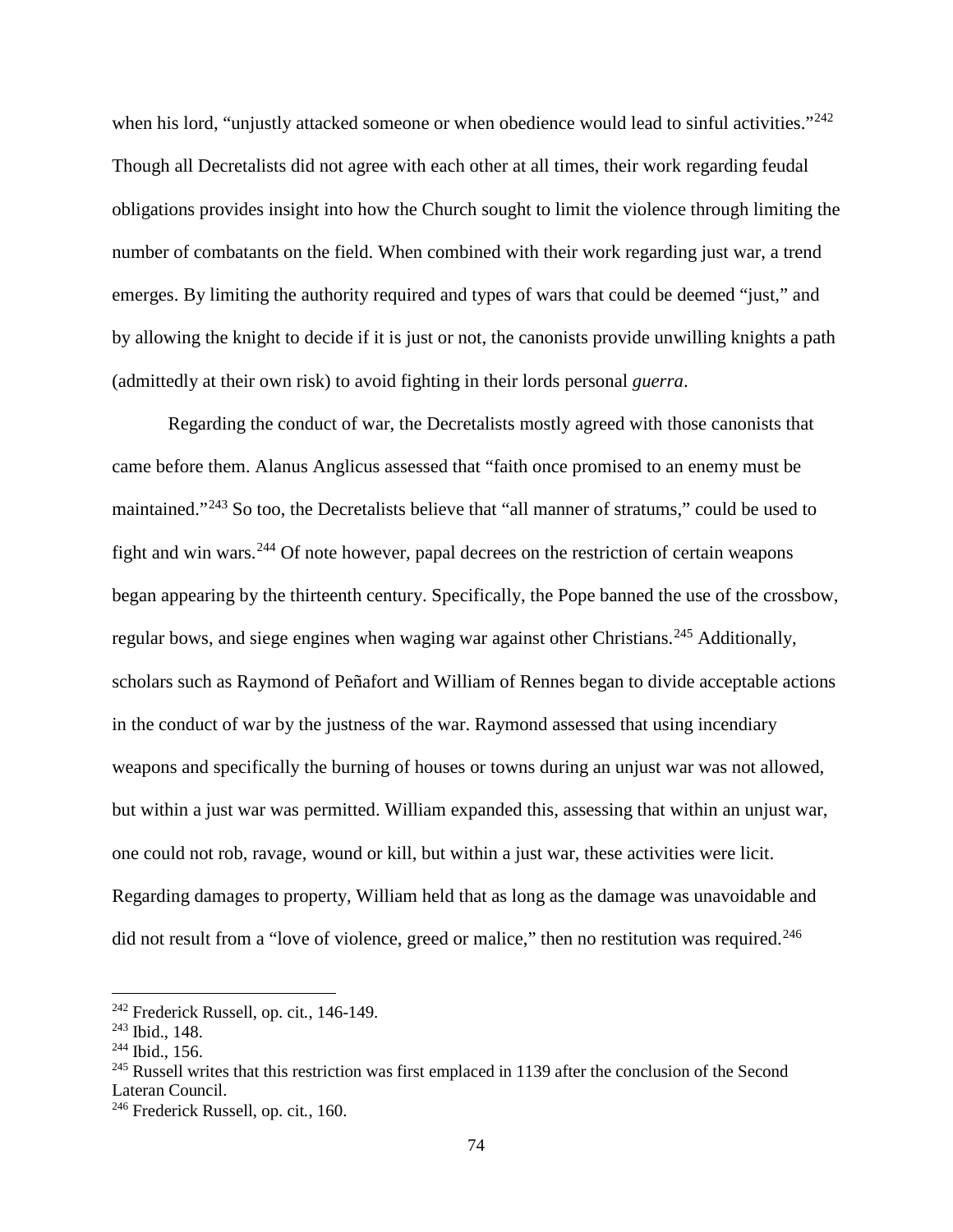Excessive destruction, even in a just war, required compensation.<sup>[247](#page-80-0)</sup> Russell writes that Decretalists spent very little time addressing death in war. They did add provisions within their texts that protected the warrior, specifically that he could not be killed outside of direct battle, and that he could not be reduced into servitude if fighting in a just war. However, these provisions typically were applied to those of more noble standing than the common man.<sup>[248](#page-80-1)</sup>

Medieval theologians also worked to define their own ideas of just war. However, like the Romanists who focused primarily on Roman law to gain their answers, theologians limited themselves mostly to, "the Old and New Testaments, the writings of the Church Fathers, and the Sentences of Peter Lombard."<sup>[249](#page-80-2)</sup> They also drew heavily from Gratian and Augustine, as these key texts discussed warfare *ex professo*, providing the theologians a point of departure for developing their own definitions.<sup>[250](#page-80-3)</sup> As might be expected, their focus centered on the moral dimensions of just war theory. As such, theologians had to first rectify the use of violence with the New Testament's more peaceful tenants. The assessment of Jean de la Rochelle was generally accepted, that being, that the New Testament's general objections to warfare were to only be adhered to by those Christians seeking perfection. For the theologian, this applied primarily to clerics of the Church.[251](#page-80-4)

With this critical point in general acceptance, theologians, working off of Augustinian definitions, began to construct their own ideas on just war. Roland of Cremona presented a unique theory based on his study of both the Old and New Testaments. He provided for three criteria that must be met: "authority of a prince; maintenance of faith…; and the righteous

<span id="page-80-0"></span><sup>247</sup> Frederick Russell, op. cit*.*, 161.

<span id="page-80-1"></span><sup>248</sup> Ibid., 178.

<span id="page-80-2"></span><sup>249</sup> Ibid., 213.

<span id="page-80-3"></span><sup>250</sup> Ibid., 214.

<span id="page-80-4"></span><sup>251</sup> Ibid., 218.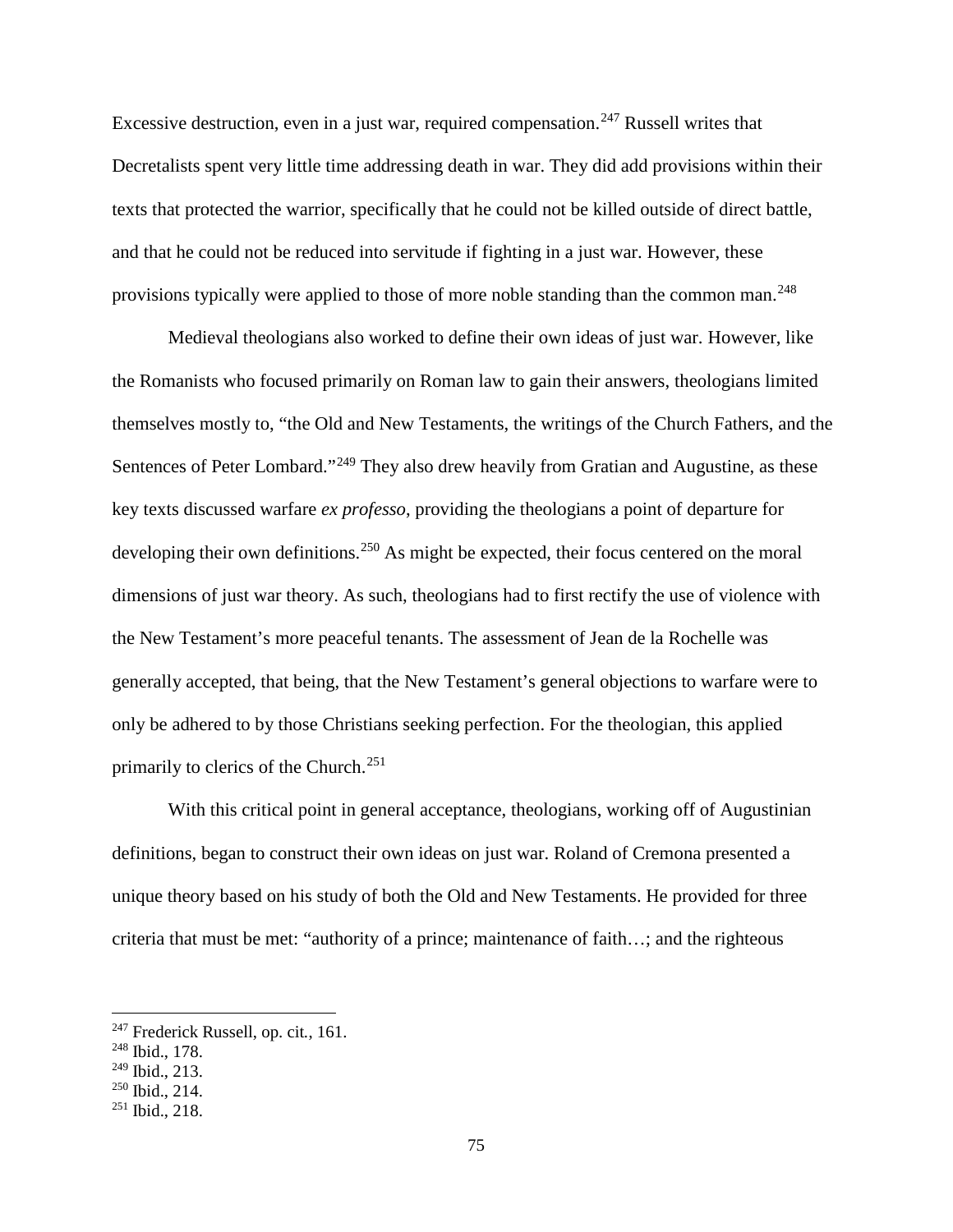consciences of both the prince and his warriors."[252](#page-81-0) Jean de la Rochelle agreed with Raymond of Peñafort's five-point definition of person, thing, cause, intention and authority. Raymond's student, Alexander of Hale would provide the longest list of requirements: authority, attitude, intention, condition, merit, and cause. In each of these definitions, the authors stressed the attitudes and intentions of those fighting. For Alexander, the moral imperatives of, "the alleviation of good men, the coercion of the wicked, and peace for all," stood as the primary causes for just war.[253](#page-81-1)

On the subject of obligations to feudal lords, the theologians had much to say though it often proved a challenge. Roland of Cremona argued that if an individual had doubts regarding the justness of a war, he should continue to fight. However, if the "whole body" of the fighting force knew the war to be unjust, they should not fight, even on pain of death.[254](#page-81-2) Thomas of Chobham argued that a ruler must seek the approval of his people to wage an unjust war, but must not consult them for a just war. So too, he argued that the people had the right to disobey en mass if they believed a war to be unjust. Even so, he argued that it was better for a knight to follow his lord into an unjust war as long as they only defended themselves and avoided shedding blood and rapine.<sup>[255](#page-81-3)</sup> These conflicts of opinion stemmed from the real possibility that such actions could lead to loss of all status and possessions in medieval Europe. Given many theologians were themselves knights or lords, the reality of these consequences weighed heavily in their analysis, limiting the depth of their analysis.<sup>[256](#page-81-4)</sup>

<span id="page-81-0"></span><sup>252</sup> Frederick Russell, op. cit*.*, 219.

<span id="page-81-1"></span><sup>253</sup> Ibid., 218-221.

<span id="page-81-2"></span><sup>254</sup> Ibid., 229.

<span id="page-81-3"></span><sup>255</sup> Ibid., 227.

<span id="page-81-4"></span><sup>256</sup> Ibid., 213, 230.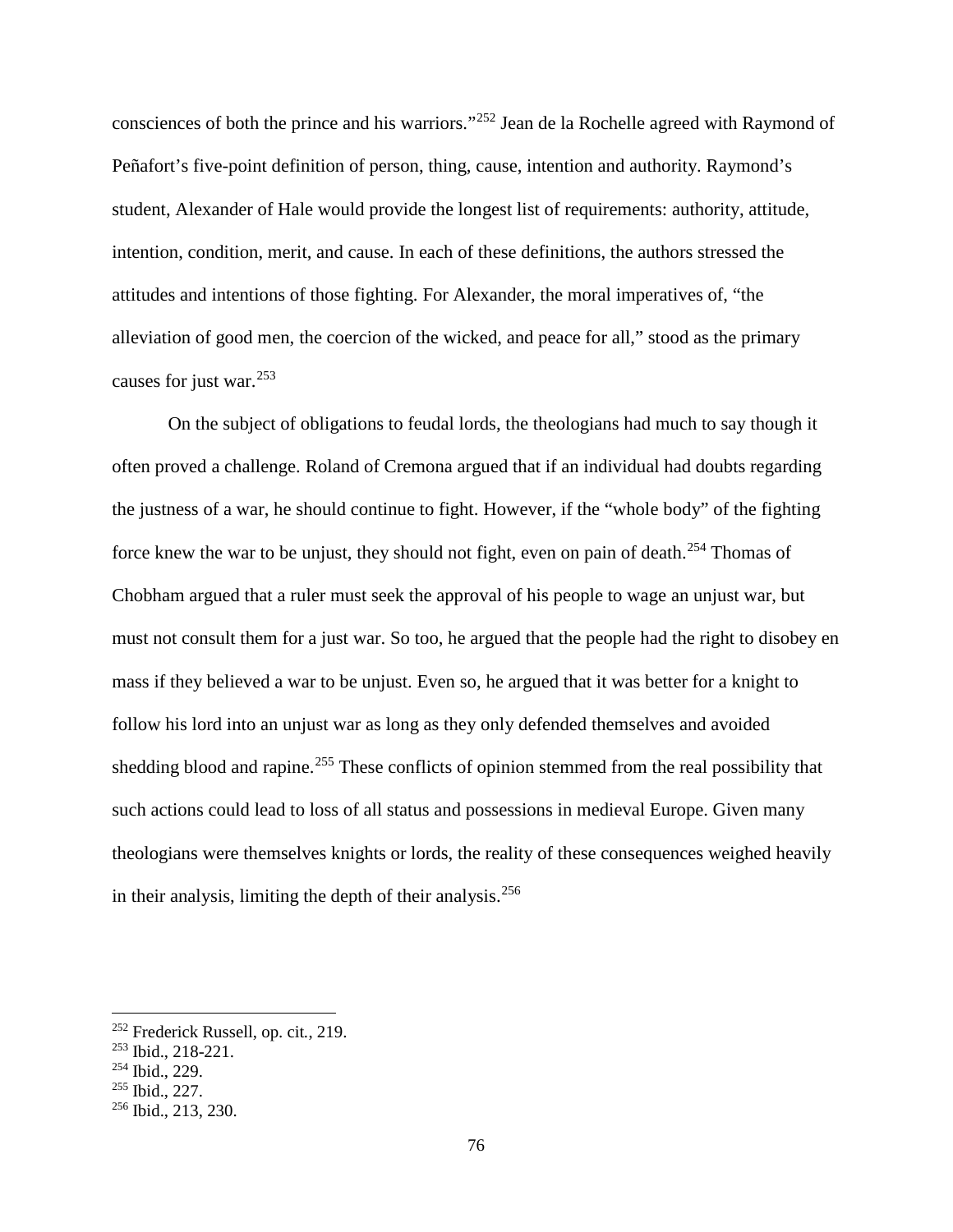On *jus in bello*, the theologians offered much more of the same. Drawing from the Old and New Testaments, they assessed that faith once given, must be maintained. Parisian theologians assessed that the use of the crossbow was licit only in a just war, but that "crossbowmen [were] not worthy of salvation..."<sup>[257](#page-82-0)</sup> They agreed that within just wars, ambushes were licit but in unjust wars were not. They did however, add to the discussion regarding the use of mercenaries. In general, mercenaries should be excommunicated (especially those who abuse their position), but theologians ran into issues regarding both the common practice king's employment of mercenaries in their wars and of paying non-mercenary soldiers wages for their service.<sup>[258](#page-82-1)</sup> Peter the Chanter accepted their use only when employed in a just war and only when there was no other employment available. He also accepted their use if the *patria* was unjustly attacked. So too, Bonaventrua allowed for solider to be paid for their service, but forbid rapine of the poor. $259$ 

Ultimately, these attempts to restrict the use of mercenaries fell on deaf ears. Indeed, J.R. Hale writes that all countries employed them.<sup>[260](#page-82-3)</sup> They were used extensively in the Crusades, can be found in the employ of Florence (along with many other city states) in the late thirteenth century, and found steady employment during the Hundred Years War.<sup>[261](#page-82-4)</sup> During the second half of the fourteenth century, even the papacy made extensive use of the English mercenary John

l

<span id="page-82-2"></span><sup>259</sup> Frederick Russell, op. cit*.*, 241-242.

<span id="page-82-0"></span><sup>257</sup> Frederick Russell, op. cit*.*, 243.

<span id="page-82-1"></span><sup>&</sup>lt;sup>258</sup> Russell states that the guidance regarding the excommunication of mercenaries was disseminated in the Third Lateran Council in 1179. A complete list of the canons can be found on the Papal Encyclicals Online website (http://www.papalencyclicals.net/councils/ecum11.htm). Canon 27 expressly forbids the support of the Brabanters, Aragonese, Navarrese, Basques, Coterelli and Triaverdini and those who do should not be allowed to take communion. This may have been interpreted as mercenaries should be excommunicated, and therefore not be allowed to receive communion.

<span id="page-82-3"></span><sup>260</sup> J.R. Hale, *War and Society in Renaissance Europe 1450-1620* (London: McGill-Queen's University Press, 1998), 69.

<span id="page-82-4"></span><sup>261</sup> Philippe Contamine, *War in the Middle Ages*, trans. Michael Jones (Oxford: Basil Blackwell Ltd, 1990), 99. 158-9.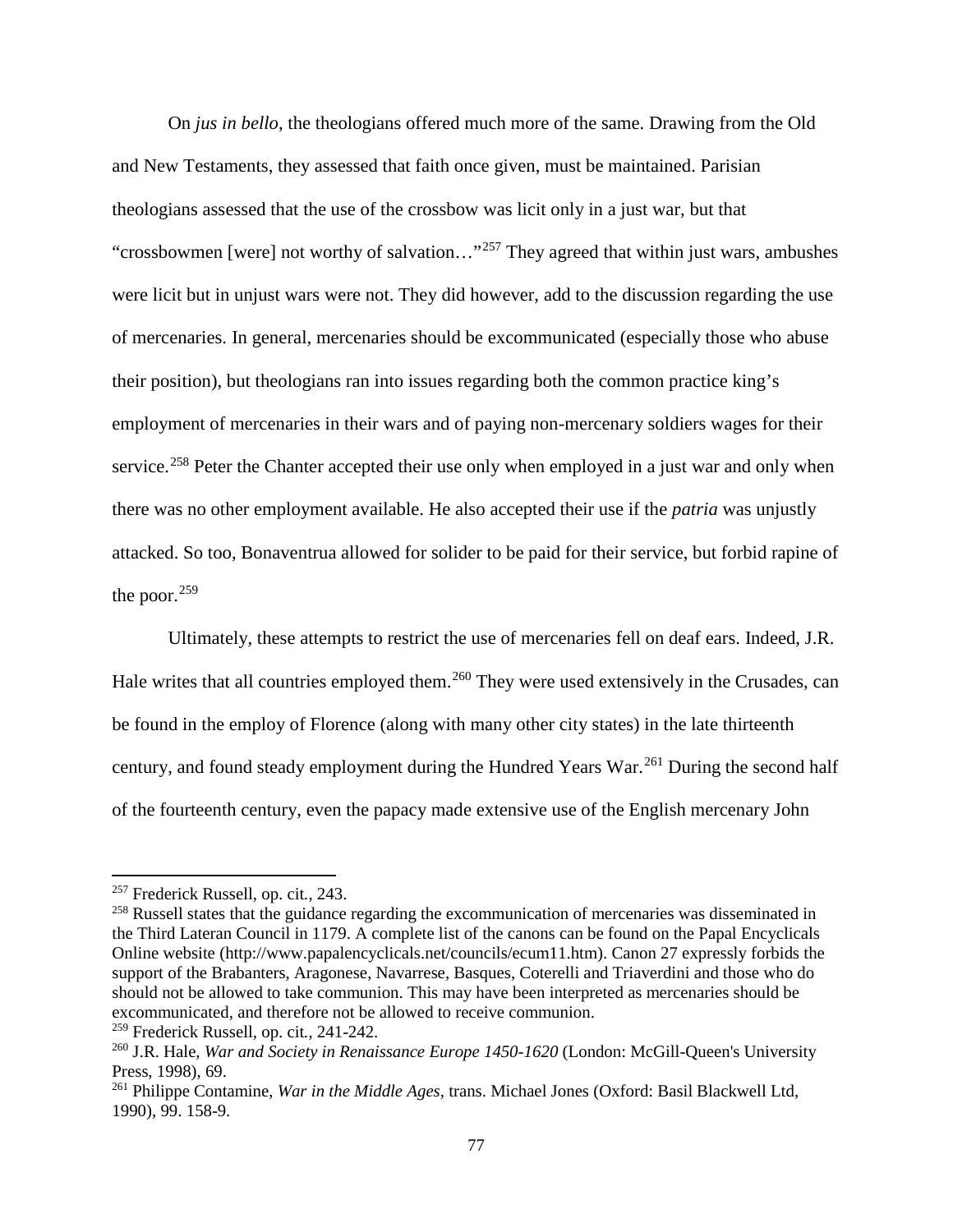Hawkwood and his White Company.<sup>[262](#page-83-0)</sup> Russell assesses, that in the end, theologians offered few real contributions to the advancement of just war theory as they generally adhered to Augustinian principles with very few deviations.

 By the middle of the thirteenth century, one final group of just war scholars emerged. The theologian Thomas Aquinas and his students charted a unique course in just war theory, combining Augustinian theory with that of Aristotle. Three key tenants of Aristotle's work were drawn upon: "the naturalness of political authority, the teleology of communal life, and the superiority of the common good over the good of the individual."<sup>[263](#page-83-1)</sup>

Aquinas left behind the more complicated approaches to define just war, instead choosing a more simplified set of requirements: "authority; just cause; and just intention."[264](#page-83-2) Regarding authority, he assessed that "since princes were instituted by God to further the common good, they therefore had the duty to defend it."<sup>[265](#page-83-3)</sup> Cause fell back upon the simpler Augustinian definition rather than those of the Decretalists. Aquinas assessed that, "the just cause constituted some fault or sin committed by an adversary that need to be punished and the right intention was to suppress injustice, return the situation to order and assure peace."[266](#page-83-4) He did warn however that wars for reasons other than the common good were dangerous. Indeed, Aquinas in general

<span id="page-83-0"></span><sup>262</sup> Philippe Contamine, op. cit*.*, 158-159.; The classicist Y. Garland wrote in his *La guerre dans l' Antiquite* that a "mercenary is a professional solider whose conduct is dictated not by his membership of a political community but above all by his desire for gain." Contamine summarizes this stating that a mercenary is "a specialist, stateless, and paid." By this rational, they discount knights and soldiers fighting specifically in service to their king due to fealty. It is these characteristics, Contamine argues, makes them so valuable to the medieval urban elite. Not only do they replace them as combatants, allowing them to pursue the accumulation of wealth, but because they are stateless, there perceived as neutral, they can be trusted to operate without a broader political agenda. (p158-9 in Contamine's *War in the Middle Ages*)

<span id="page-83-1"></span><sup>263</sup> Frederick Russell, op. cit*.*, 258.; *Merriam-Webster* online defines teleology as the study of evidences of design in nature.

<span id="page-83-2"></span><sup>264</sup> Ibid., 268.

<span id="page-83-3"></span><sup>265</sup> Ibid., 262.

<span id="page-83-4"></span><sup>266</sup> Ibid., 269.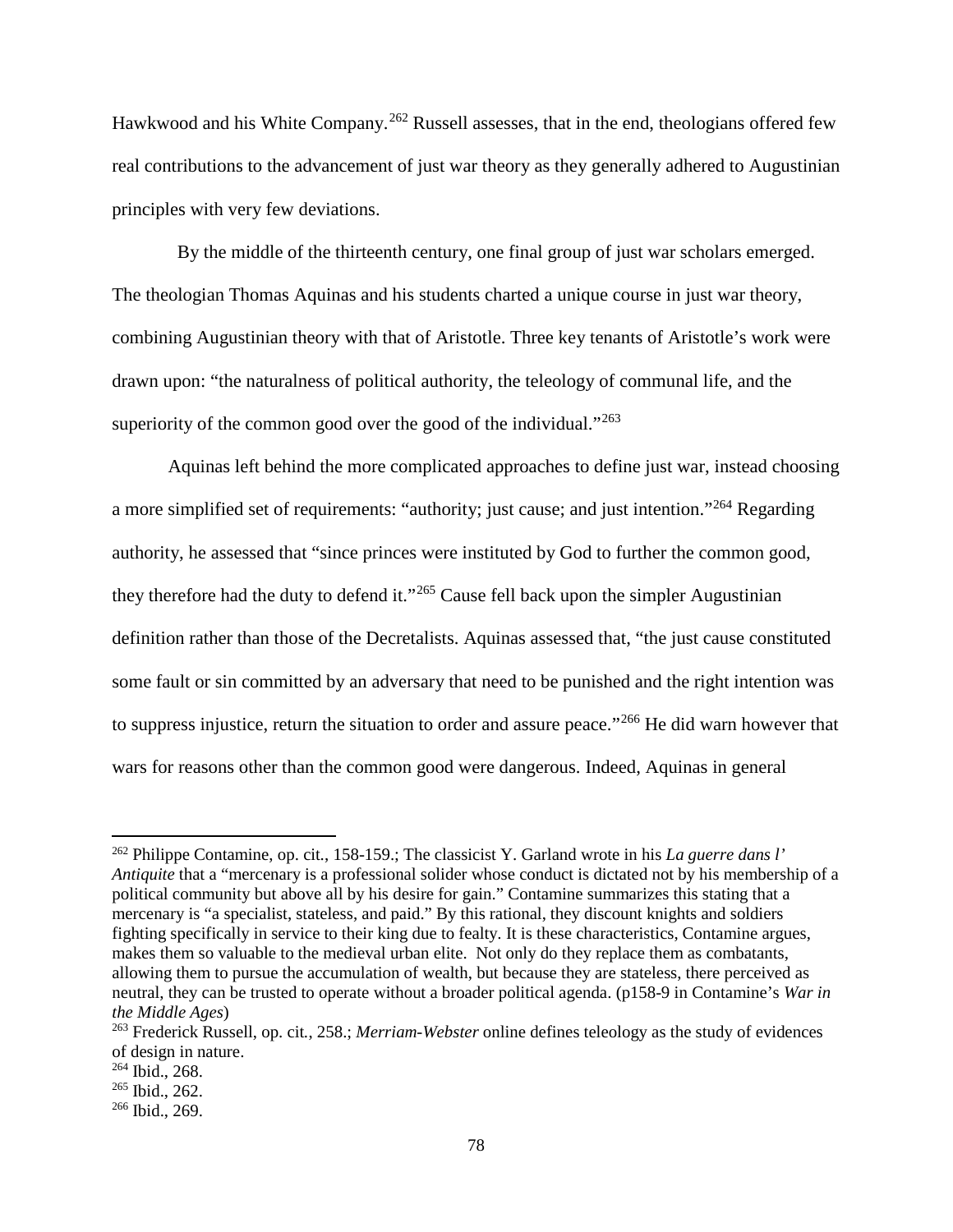supported the concept of "waging wars for the sake of peace rather than for their own sake."<sup>[267](#page-84-0)</sup> A final key point in Aquinas' fusion of Aristotelian and Augustinian principles, is his joining of just war with political authority. In doing this, Russell asserts that he "returned the problems of war to the level of military organization, strategy, and tactics...thus provides contemporary princes with detailed advice…"[268](#page-84-1)

The conduct of warfare was not overlooked within Aquinas' writings. He argued that deception through deeds (ambushes) was authorized in a just war, however, deception in word was never justifiable. He discussed moderation in warfare, warning that defense was licit within natural law, but could become illicit if the defender used a disproportionate response in his defense. Aquinas also gives specific guidance within his *Summa Theologiae* on the conduct of soldiers in war regarding obedience and treason. He states that a "soldier on the battlefield is bound to help a fellow-soldier who is a stranger rather than a kinsman who is a foe," implying that knights were better served keeping faith with the common weal rather than family that may oppose it.[269](#page-84-2) Writing of stratagem he states, "a soldier has to learn…the art of concealing his purpose lest it come to the enemy's knowledge"[270](#page-84-3) Russell assesses that Aquinas' work constitutes the peak of early mediaeval theologian theory on just war. The primary challenge with his work is that nowhere did he focus specifically on the topic of war. Therefore, much of his analysis of *jus ad bellum* and *jus in bello* are scattered throughout his expansive writings. His

<span id="page-84-0"></span><sup>267</sup> Frederick Russell, op. cit*.*, 266.

<span id="page-84-1"></span><sup>268</sup> Ibid., 280-281.

<span id="page-84-3"></span><span id="page-84-2"></span><sup>269</sup> Thomas Aquinas, *The Summa Theologica*, trans. Fathers of the English Dominican Province (n.d.), 4578, accessed August 26, 2017, [http://www.documentacatholicaomnia.eu/03d/1225-](http://www.documentacatholicaomnia.eu/03d/1225-1274,_Thomas_Aquinas,_Summa_Theologiae_%5B1%5D,_EN.pd) 1274, Thomas Aquinas, Summa Theologiae %5B1%5D, EN.pdf.  $270$  Ibid.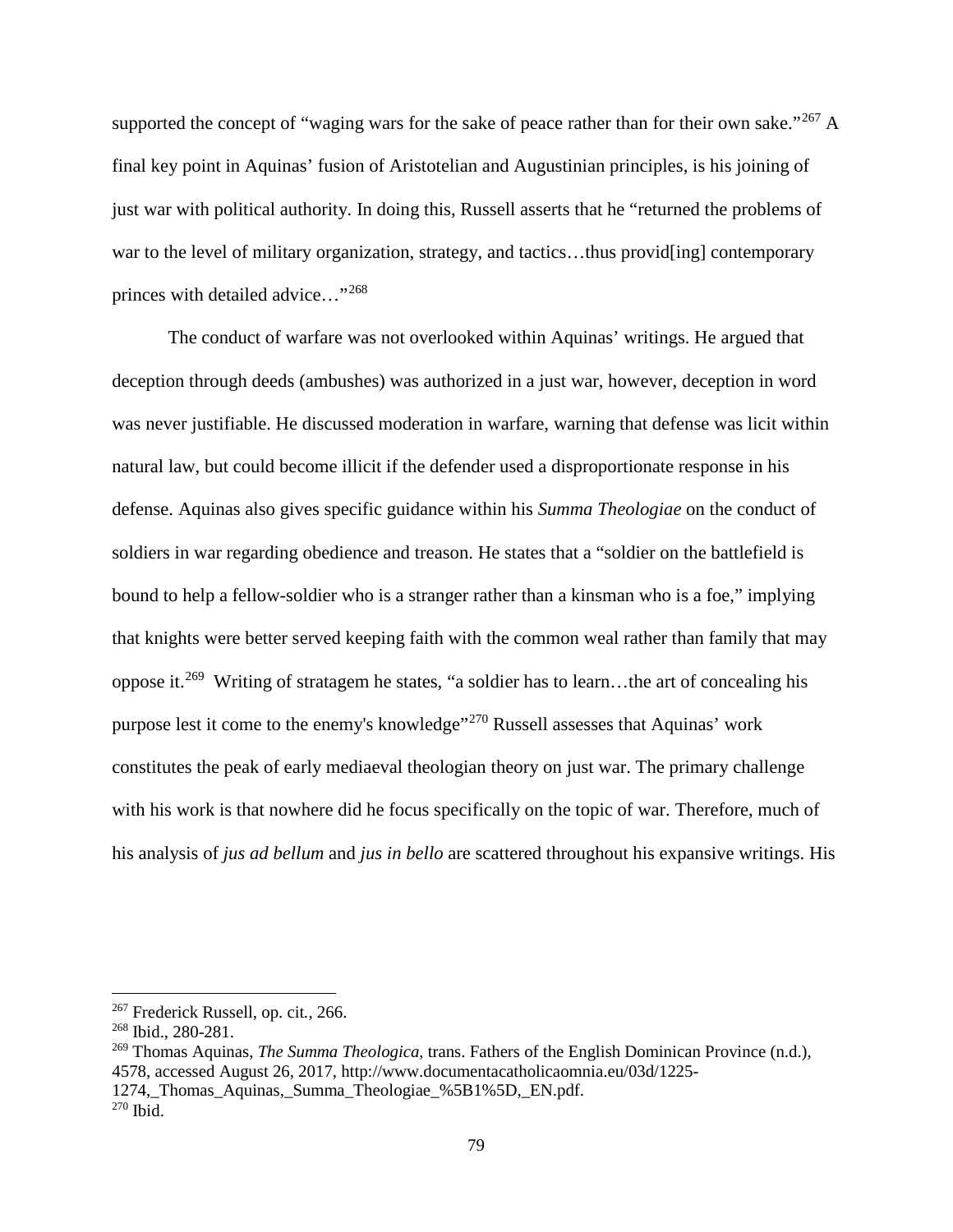most important contribution was the application of Aristotelian philosophy to his just war analysis, tying warfare to both political authority and the good of the common weal.<sup>[271](#page-85-0)</sup>

Having discussed the early development of *Jus ad bellum* and *Jus in bello*, it is time to turn attention to one of the late fourteenth and fifteenth century's most "famous, rather than well-known," authors on the subject, Honoré Bonet.<sup>[272](#page-85-1)</sup> Like many of the writers within this field, Bonet was a priest, and like other writers throughout the history of medieval just war theory, he drew heavily on those who came before him.<sup>[273](#page-85-2)</sup> Though he held the degree of Doctor of Decretals, he is assessed by G.W. Coopland as having little education in classical Roman law, limiting his influence in academic circles of the time. However, Coopland is quick to point out that Bonet had something that many academics of the time lacked, experience. Bonet was widely travelled and is known to have associated with knights in his youth and witnessed the effects of war. It is this experience that he brought to bear in his most influential work *L'arbre des batailles*, or *The Tree of Battles*. His practical experience offered him insights into the subject, and when combined with his method of "writing for the layman in the vulgar tongue," he gained significant readership within the ranks of the nobility.<sup>[274](#page-85-3)</sup>

As with other sources written in the period, it is important to understand their readership to assess their influence. In discussing early medieval scholars, the discussion could be general, as it provided the foundation of medieval thought on just war. However, regarding Bonet, additional detail is required. Copies of *The Tree of Battle* have been found in the libraries of royalty and nobility across Europe. Copies have either survived or been catalogued as having

<span id="page-85-0"></span><sup>271</sup> Frederick Russell, op. cit*.* 279-291.

<span id="page-85-1"></span><sup>272</sup> Honoré Bonet, op. cit*.*15.

<span id="page-85-2"></span><sup>273</sup> Coopland's analysis states that regarding legal texts, Bonet primarily drew from John of Legnano's *de Bello, de Represaliis, et de Duello*. For the historical section, Coopland assess that he likely drew from portions of the *Summa Manaldi* and Gratian.

<span id="page-85-3"></span><sup>274</sup> Honoré Bonet, op. cit*.* 21, 15-21.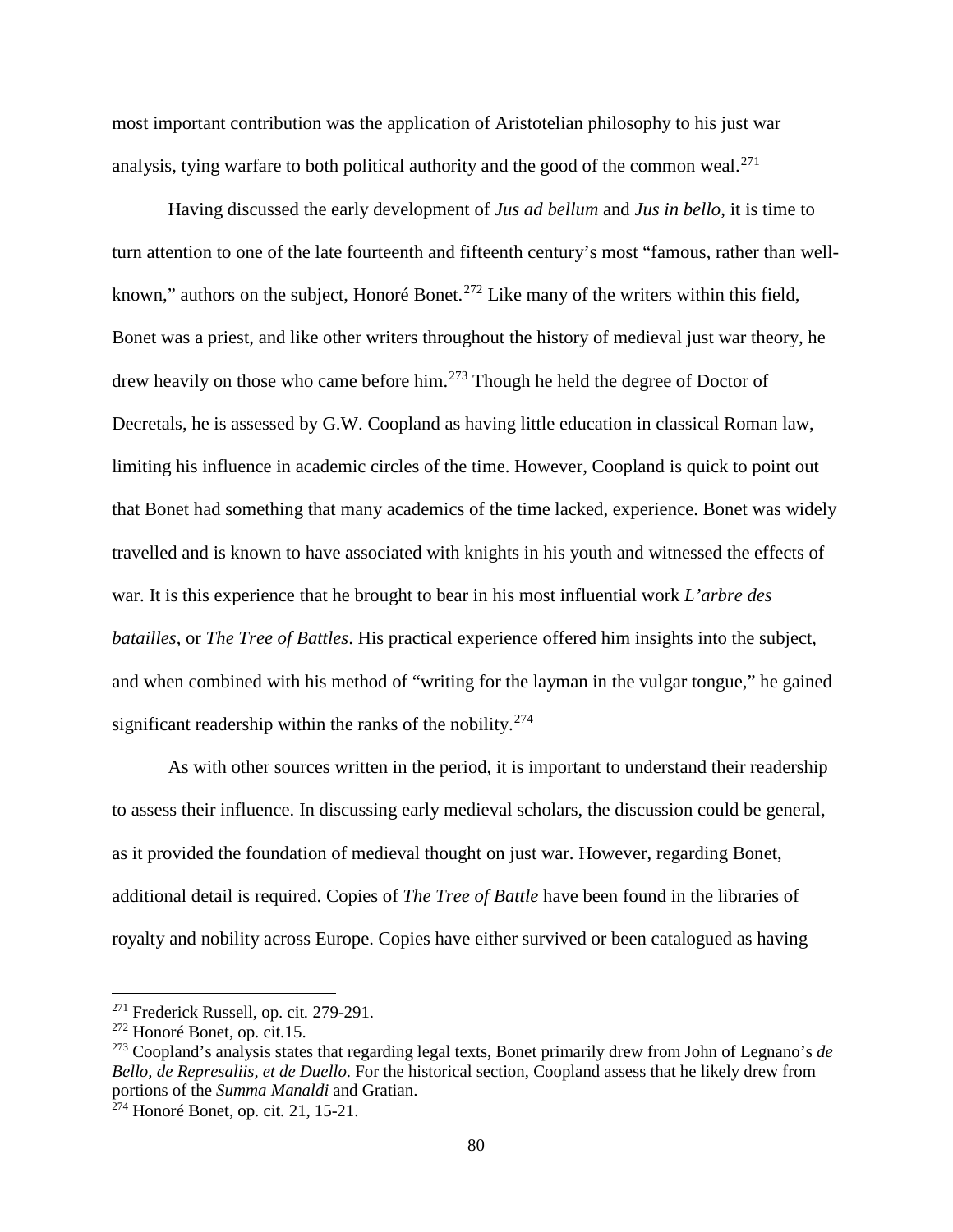existed across France, Burgundy, England, and Spain. It is referenced in William Worchester's *Boke of Noblesse* beside "dame Cristyn," almost certainly a reference to Christine de Pisan.<sup>[275](#page-86-0)</sup> Indeed, Christine de Pisan draws heavily on *The Tree* in her book, *The Book of Fayttes of Armes and of Chyvalrye*. Most relevant to a discussion regarding the Wars of the Roses is the recorded use, in 1453, of *The Tree* in the *Paston Letters*. Specifically, the Duke of Norfolk, during his arraignment of the Duke of Somerset, references Bonet stating, "and also a knight that fled for dred of bataille shulde be beheded, soo that all these thyngs may be founden in the lawes wryten, and also yn the boke cleped L'arbre de Battaille."<sup>[276](#page-86-1)</sup> These accusations by Norfolk were directly tied to Somerset's role in the loss of English possessions in France in the second quarter of the fifteenth century. So too, these same allegations, as previously discussed, were used by both Jack Cade and the Duke of York against the Duke of Somerset as justification for his removal as an advisor to Henry VI, and eventually, for armed conflict.<sup>[277](#page-86-2)</sup>

Having established Honoré Bonet's place within the pantheon of just war scholars and his generally wide readership, we turn now to his opinions on the matter.<sup>[278](#page-86-3)</sup> Regarding the legitimacy of war, Bonet follows closely with the Augustinian logic that war is licit in Biblical terms because "the aim of war is to wrest peace, tranquility and reasonableness, from him who refuses to acknowledge his wrongdoing."[279](#page-86-4) He supports this assessment through a series of Old Testament references to include Joshua chapter eleven, where God commands Joshua to battle

<span id="page-86-0"></span><sup>275</sup> Isaac Levitan, ed., *The Boke of Noblesse* (San Bernardino: Editora Griffo, n.d.), 108.

<span id="page-86-1"></span><sup>276</sup> *Paston Letters*, ed. J. Gairdner (1904) Vol 2, p 291. in Honoré Bonet, *The Tree of Battles of Honoré Bonet*, trans. G.W. Coopland (Liverpool: Liverpool University Press, 1949), 22-23.

<span id="page-86-2"></span><sup>&</sup>lt;sup>277</sup> For an in-depth analysis of how medieval legal and knightly texts were used in England, see Catherine Nall's dissertation, "The Production and Reception of Military Texts in the Aftermath of the Hundred Years War."

<span id="page-86-4"></span><span id="page-86-3"></span><sup>&</sup>lt;sup>278</sup> For the purpose of this analysis, I have limited the scope to those criteria developed by Laurentius Hispanus. Those are, *persona*, *res*, *causa*, *animus* and *auctoritas*. This simple framework seems to me best for placing Bonet's work in the context of other medieval writers on the subject. <sup>279</sup> Honoré Bonet, op. cit*.*125.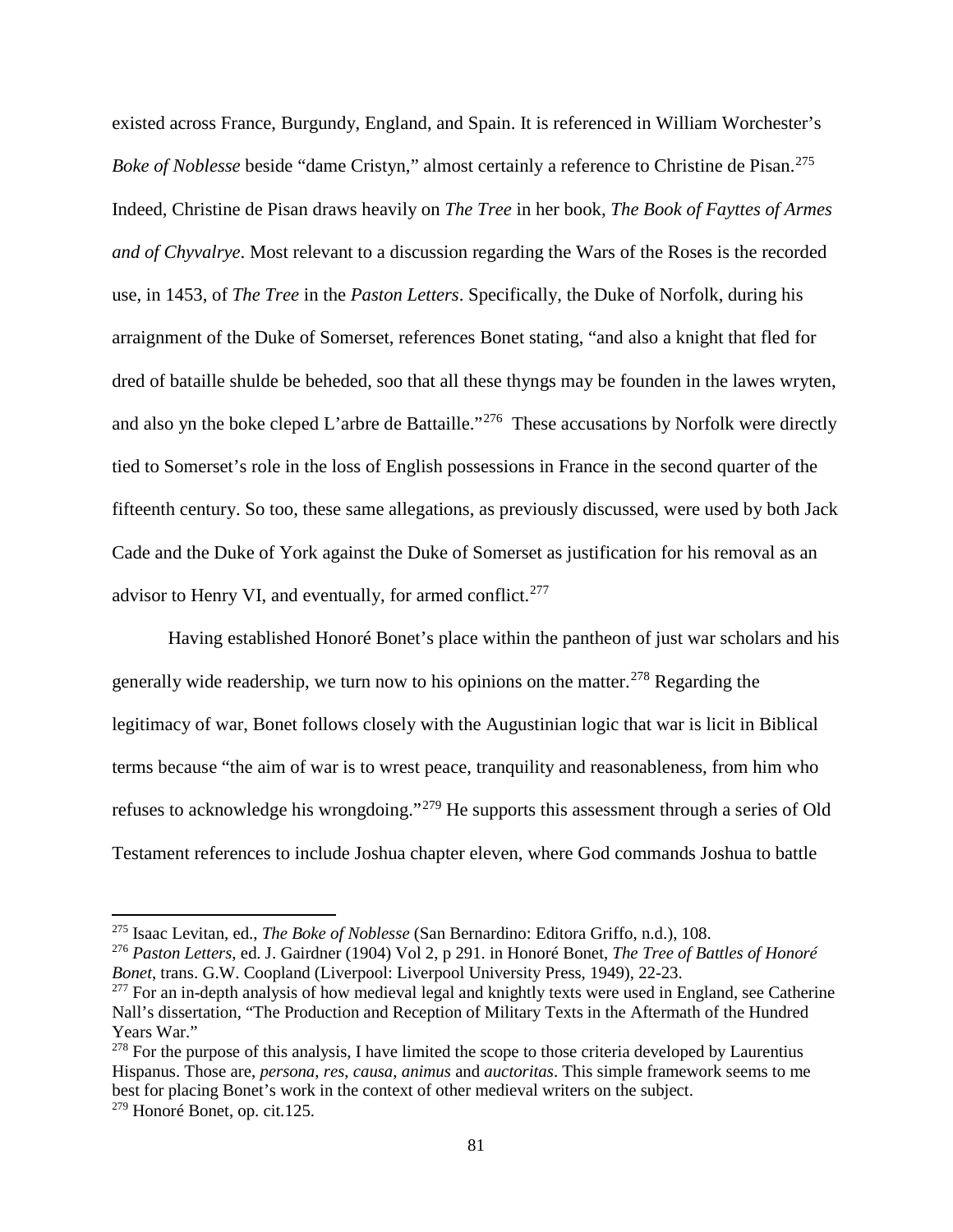against his enemies. He goes on to outline the criteria for just war, though it must be said that his organization of this analysis is wanting. His criteria of just war are scattered throughout *The Tree of Battles*, and it is up to the reader (contemporary or modern) to place these in context.

In Chapters XXIII and XXIV, Bonet discusses four types of war only two of which provide licit *causa* for war. Defensive war to protect justly acquired goods is the first and is always considered licit. Offensive war to recover lost justly acquired goods is also considered licit, however Bonet offers a caveat later in Chapter XXIV that indicates that it is licit only when undertaken immediately. He categorizes any war to either defend or recover unjustly acquired goods as unjust. Left unspoken, it can be assessed that offensive wars to acquire goods unjustly are also considered unjust.[280](#page-87-0) Within this analysis of the types of war, he also provides the *res* criteria of Laurentius Hispanus' just war formula. He associates "justly acquired goods" as the central "thing" over which war is fought. Although he is not specific, given the broad context of *The Tree*, we can assume that *patria* is to be included in this category.

Given the complex nature of feudal society, Bonet offers very specific guidance regarding two specific scenarios. If unjustly acquired goods are inherited, unknowingly and not through "force, violence nor rapine," a man may justly wage war to defend these goods or make war to recover them if "[he does] it in heat, that is to say in the instant, before [he] undertake[s] anything else."[281](#page-87-1) The second complex case illustrated by Bonet deals with lost goods by violence that are subsequently transferred to another person. In this case, if the transfer happens immediately, it is just to wage war to recover the property. However, if the property is held by the person that took it for some time, then transferred to another, then these goods may not be recovered through war, and must be recovered through adjudication. As is so often the case

<span id="page-87-0"></span><sup>280</sup> Honoré Bonet, op. cit*.*140.

<span id="page-87-1"></span><sup>281</sup> Ibid.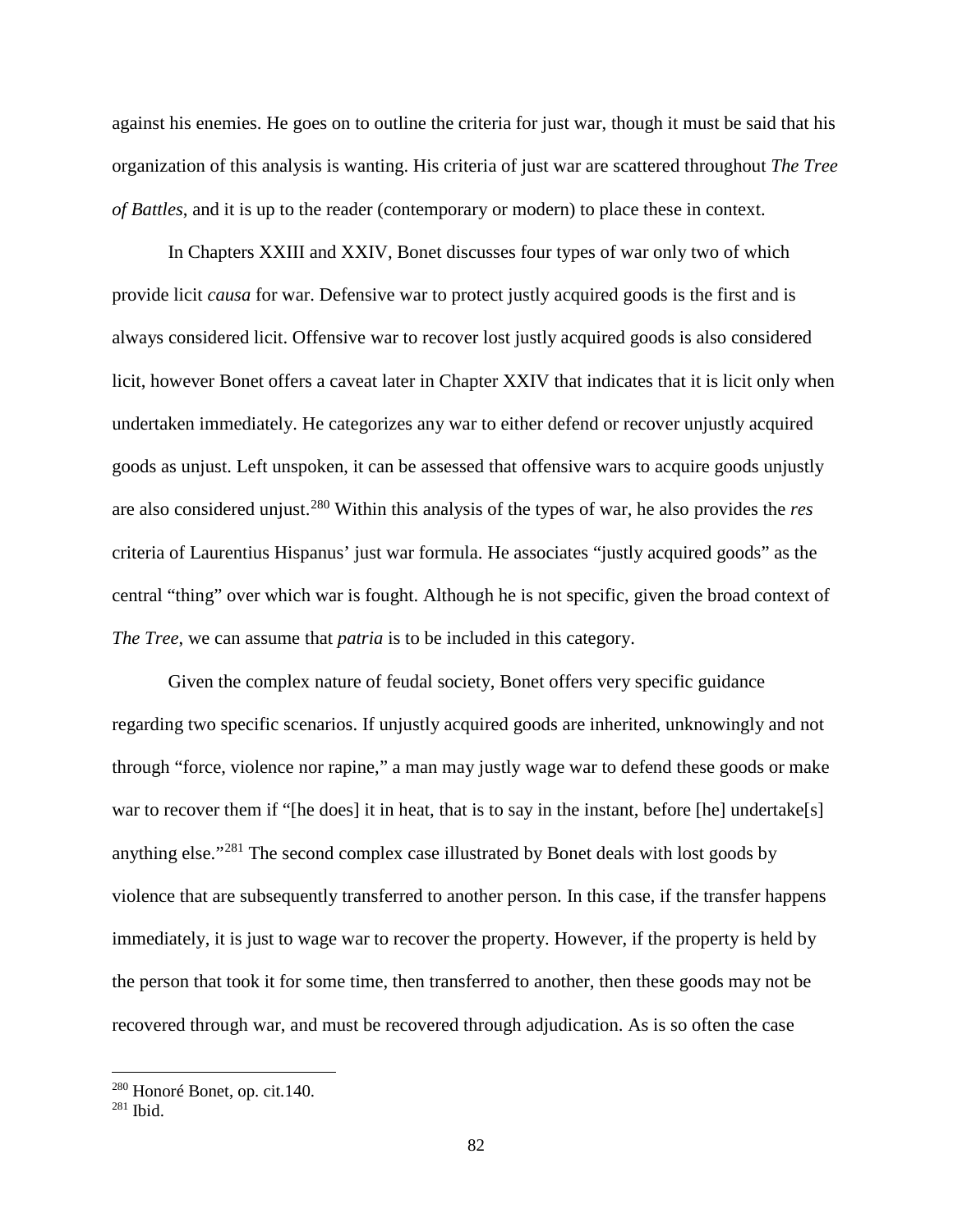however, Bonet provides the victim with a violent outlet stating, "but if such a man has asked for it by way of judgment, and then wishes to make war on the possessor, he may do this well and justly."<sup>[282](#page-88-0)</sup>

Bonet's discussion of who possessed the authority, or *auctoritas*, to wage just war occurs in chapters III through VI as he reviews several key components of authority. The first is that the Holy Roman Emperor may declare war against external enemies and rebels. The next is that "princes" may ordain war, however, this title and authority is forbidden to the knight. The third component is the most critical within the context of the Wars of the Roses. Bonet asks where the Emperor can declare war on the Pope. His response is that he cannot because the Emperor is "subject to the Pope, and the Pope is sovereign, and I do not see how the Emperor, being a subject, can have the power to judge in the cause of his superior."<sup>[283](#page-88-1)</sup> Using the example of the Emperor and the Pope, Bonet excuses himself from creating a loophole for lesser lords to wage war on their king. Previous scholars allowed a lesser noble to request permission from the Pope to wage war on their sovereign king. Bonet however, by using the Pope in his example, elevates the issue to the highest level, not allowing room for any higher power to authorize the war. Two possible interpretations might be had regarding this point. The first, from the Lancastrian point of view, is that the Dukes of York (Richard and Edward) were subjects of Richard VI, and therefore did not have the right to wage war against him. The second, from the Yorkist perspective, is contingent on the belief that Richard, Duke of York sought the crown from the start. A Yorkist interpretation might be that because Richard VI was only in power because of the deposition of Richard II in 1399, he was not a legitimate king. In the end, such an argument has limited application. Richard, Duke of York, never actually claimed the crown, only ensured he would be

<span id="page-88-0"></span><sup>282</sup> Honoré Bonet, op. cit., 140.

<span id="page-88-1"></span><sup>283</sup> Ibid., 129.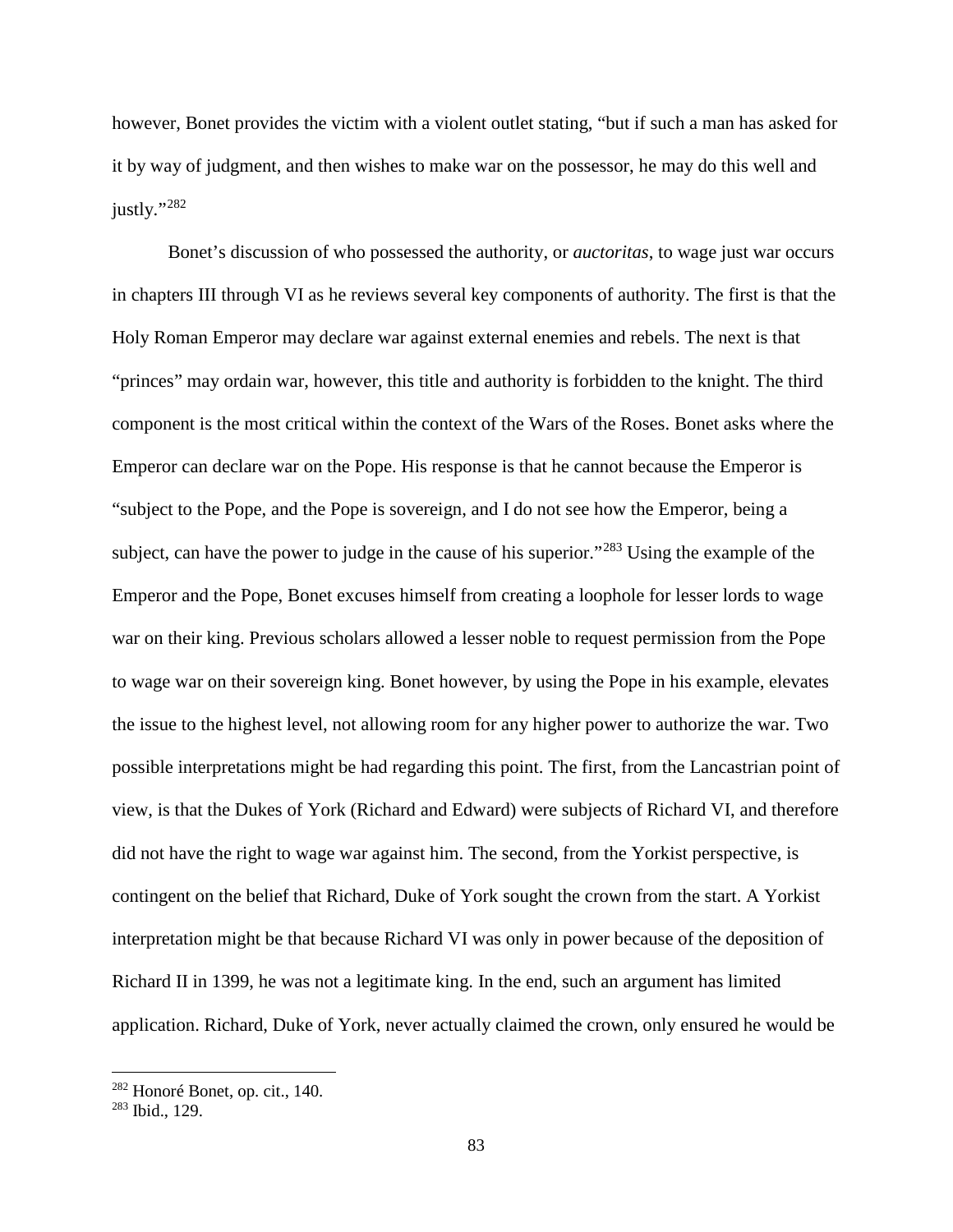crowned on Henry VI's death. His son Edward did claim the crown, however, and once he was crowned, the war was technically between two peers, both temporal kings of England. Henry Tudor's invasion against Richard III might be considered unjust, however, Tudor claimed the crown through right of conquest and those willing to challenge him fall outside the scope of this paper.

Bonet also addresses the characteristic of intention/*animus* within *Tree of Battles*. Specifically, he states that "if in war many evil things are done, they never come from the nature of war, but from false usage…from war wrongly conducted," though he does accept that in war, the good will suffer with the bad.<sup>[284](#page-89-0)</sup> He uses a metaphor regarding illness to further his point stating that a doctor may employ a remedy to cure an illness. However, "the remedy affects the good humours along with the bad, for in such degree are they mingled and intermixed that it cannot be otherwise..."[285](#page-89-1) For Bonet, war is ordained by God as a panacea against the ills of the world. It must be fought with that purpose in mind and "virtuously," but even doing so, innocents will be harmed.<sup>[286](#page-89-2)</sup>

The final condition of just war, *persona*, or those called on to fight, is discussed through *The Tree*. Bonet routinely discusses the expectations of knights and soldiers as well as provides a framework for how they should be treated by those in superior positions. Regarding those who must not fight, Bonet only expressly advocates for the old, young, ill, disabled, and women.<sup>[287](#page-89-3)</sup> However, in Chapter XLII, he discusses whether cleric should "pay tallages or impositions levied for the purposes of a war." In this, his opinion is that they should not because "in shedding blood, and in being guilty of men's deaths and other illicit things, they would be participating in

 $\overline{a}$ 

<span id="page-89-0"></span><sup>284</sup> Honoré Bonet, op. cit*.*125.

<span id="page-89-1"></span><sup>285</sup> Ibid.

<span id="page-89-2"></span><sup>286</sup> Ibid., 133.

<span id="page-89-3"></span><sup>287</sup> Ibid., 168.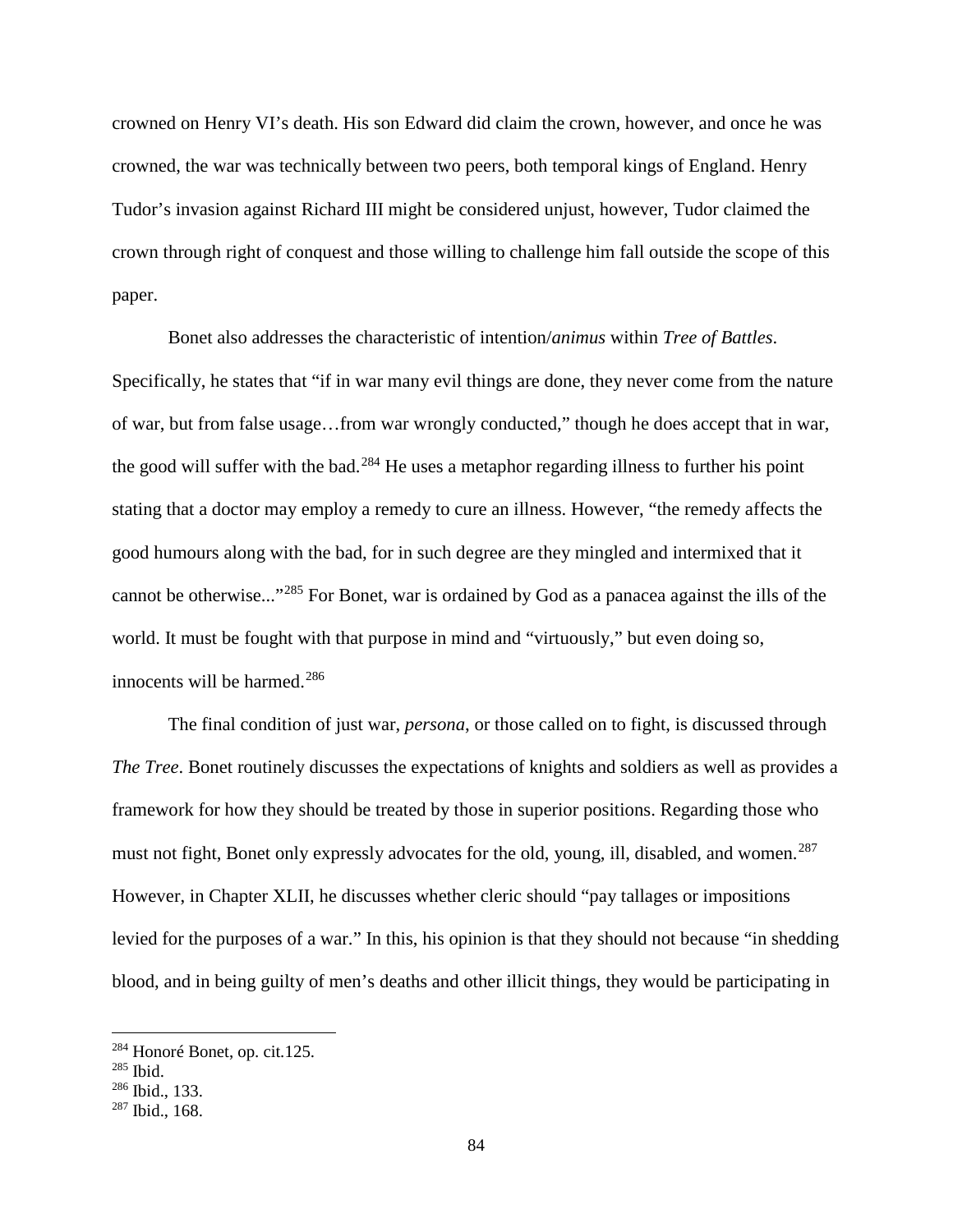the evil, and this does not appertain to them."[288](#page-90-0) It can be assessed from this statement, that if clerics should not pay taxes in support of war, that they should not fight in war either. Therefore, Bonet is consistent with previous writers that only laymen should fight in war.

As with previous scholars discussing warfare, Bonet takes time to address the complex obligations of nobility during the medieval period. Given the significant amount of guidance provided by Bonet, this analysis will attempt to restrict itself to those chapters that can be applied to the Wars of the Roses. Chapter XVI is the first of relevance asking "whether the subject of a baron are bound to aid their lord against the king?" In this argument, Bonet states the common opinion is that "he who is my man's man is not mine," and therefore the subjects of the baron may support him. However, Bonet disagrees with the "doctors our masters" on this point, stating that the moment the baron takes up arms against the king, he is guilty of "lese-majesty," and therefore the baron's men "are not bound to aid him to be forsworn, or to live in such sin."[289](#page-90-1) It seems that this decision overrides Bonet's later opinions that both vassal and serf should aid their lord "if another wishes to attack him," even though Bonet's punishment for failing this is the loss of all lands.[290](#page-90-2)

The above chapters address vassal and lord outside of blood relation, and Bonet is quite clear on his opinion. He next addresses the appropriate response for a more complex issue; when one's father is the subject of an attack. The gloss Bonet is drawing from states that "the father should aid his lord against his own son, and that in similar case, the son should be entirely against his father."[291](#page-90-3) Here again, he disagrees stating,

<span id="page-90-0"></span><sup>288</sup> Honoré Bonet, op. cit. 165.

<span id="page-90-1"></span><sup>289</sup> Ibid., 136.; The *Merrian-Webster Dictionary* defines lese-majesty as a) a crime (such as treason) committed against a sovereign power; b) an offense violating the dignity of a ruler as the representative of a sovereign power.

<span id="page-90-2"></span><sup>290</sup> Ibid., 137.

<span id="page-90-3"></span> $291$  Ibid., 138.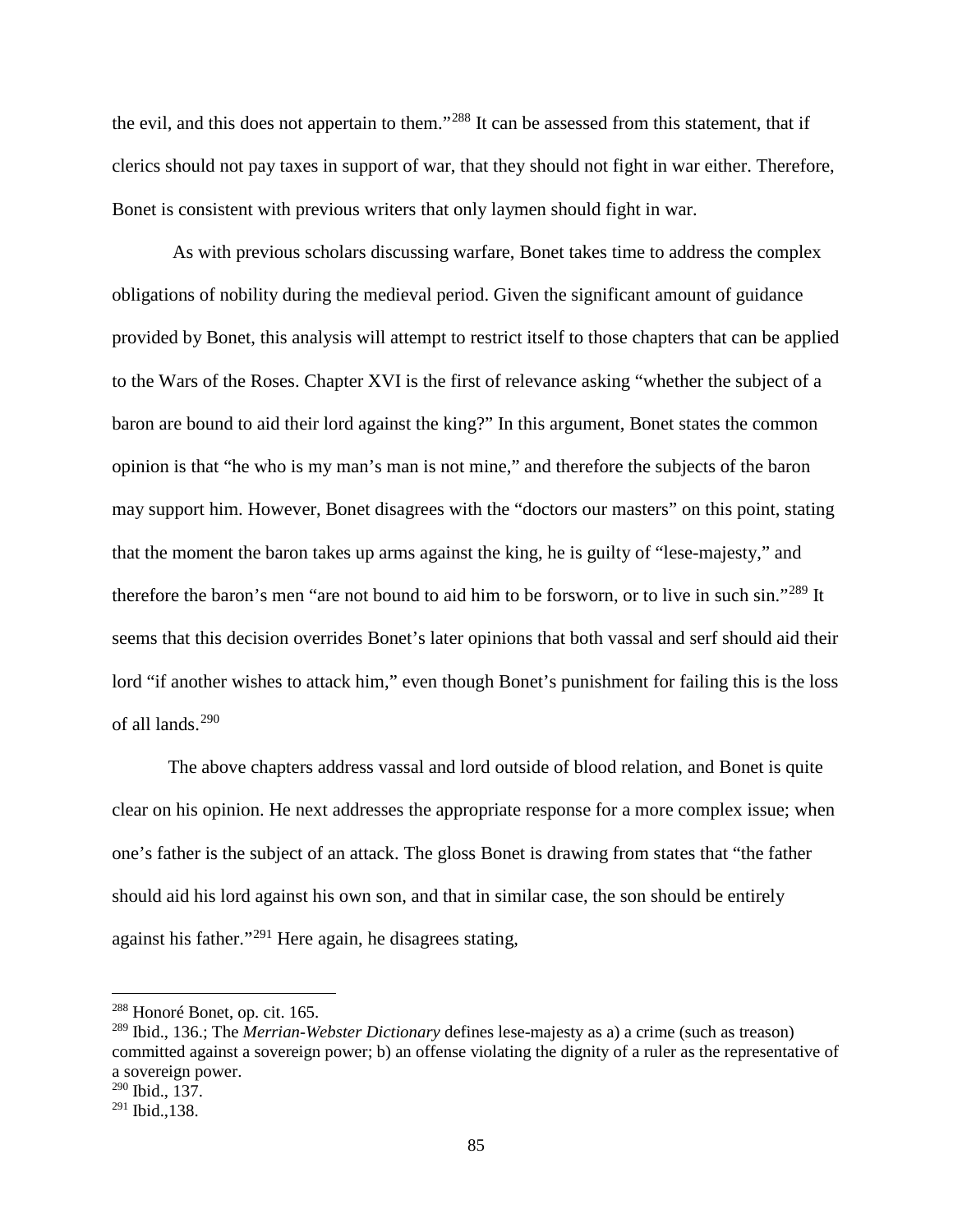so, notwithstanding the reason to the contrary, I hold that he should certainly aid his father so long as he thinks or it appears to him, that his father is reasonably in the right. I say further, that if he refuses to aid his father, the father may disinherit his child for the vice of ingratitude; and I base my argument on civil law. [any oath to the king] is against all good custom, against the commandment of God, and outside all humanity. Hence although he is bound to his lord by an oath, he is not so bound against his father...<sup>[292](#page-91-0)</sup>

Bonet supports his argument in that it aligns with the Decretals as well as civil, Biblical, and perhaps most importantly, natural law. Already, it becomes clear that such a opinion would weight strongly in the minds of the great families of England in the second half of the fifteenth century.

Bonet's next chapter regarding familial obligations considers whether, "brother may defend brother, against attack or injury." This is one of Bonet's more convoluted chapters, incorporating the opinion of the decretals and civil law, while also wandering off topic to discuss defense of those not related by blood. He concludes that if a person is with their relation when attacked, he "may defend him without incurring the sentence of a court."[293](#page-91-1) However, if a person is not present when the attack takes place, then it is not legal to attack the assailant.<sup>[294](#page-91-2)</sup> This is of particular relevance if expanded to include the broad category of family, which was most likely Bonet's intent. The Wars of the Roses saw repeated examples of family avenging a family member's death at the hands of the opposing side. These revenge killings almost always took place long after the fact. Under this opinion, such killings were considered illicit and warranted justice in the courts. However, under separate opinions, Bonet offers justification for such killings that apply within the context of the Wars of the Roses, and these will be discussed shortly.

<span id="page-91-0"></span><sup>292</sup> Honoré Bonet, op. cit.,138-139.

<span id="page-91-1"></span><sup>293</sup> Ibid., 166.

<span id="page-91-2"></span><sup>294</sup> Ibid., 167.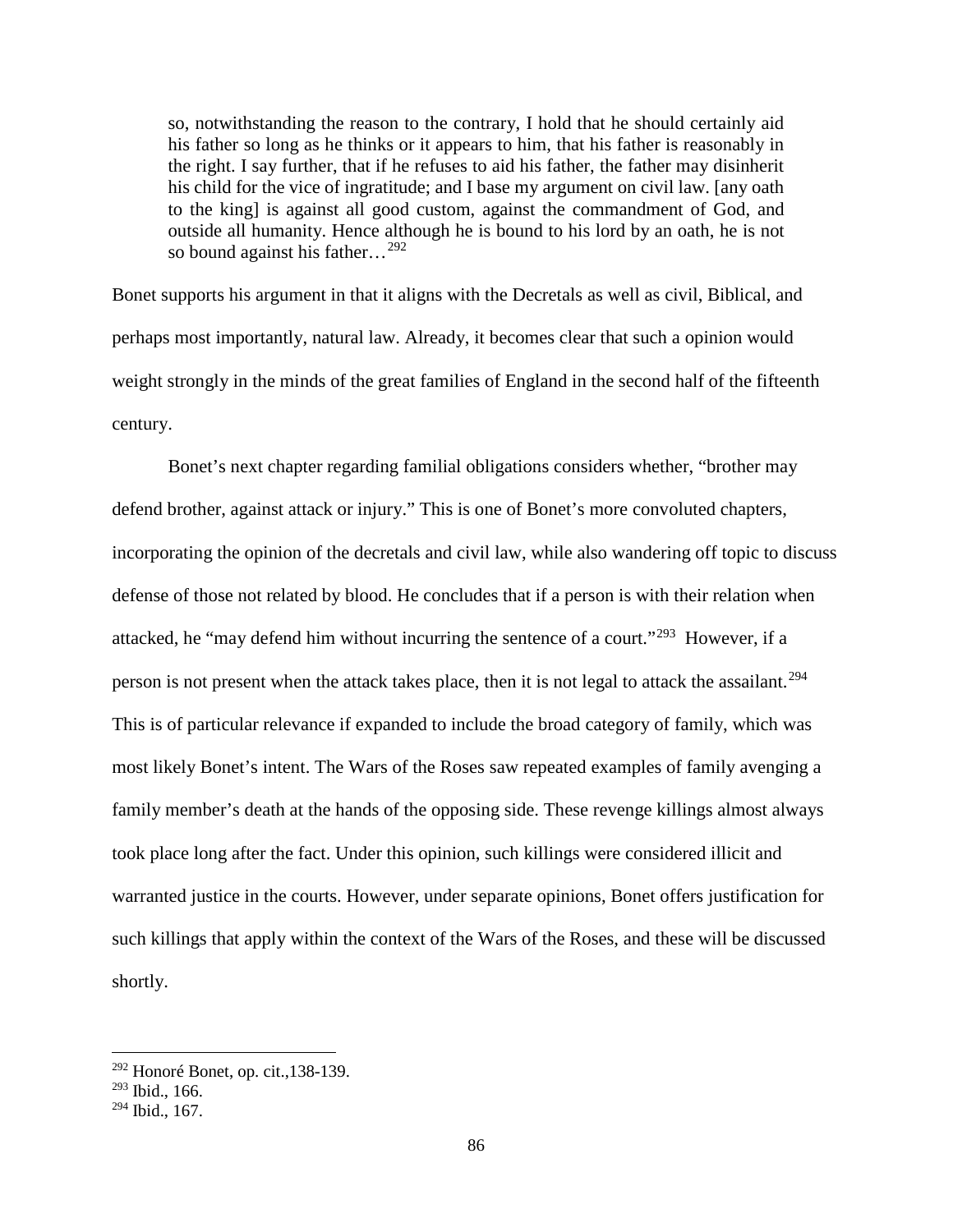Bonet's discussions regarding *Jus in bello* are no less detailed, though as with his criteria for just war, his thoughts and opinions are scattered throughout *Tree of Battles*. As with his discussions on obligations of the vassal, this analysis will limit the discussion to those topics specifically related to combat. On whether deceit or subtlety is allowed to overcoming one's enemies, Bonet's argument aligns with the common theme that it is allowed. He also agrees that once a pledge or truce is made with the enemy, it must be kept.<sup>[295](#page-92-0)</sup> Bonet goes so far on this topic to state in Chapter CIV, that the stated punishment in law is death, even if the damages done only amount to five shillings.<sup>[296](#page-92-1)</sup> Regarding conducting battle on feast days or holy days, Bonet holds with his contemporaries, that such is allowed, though to be discouraged.<sup>[297](#page-92-2)</sup>

Pillage and plunder is also addressed within *The Tree*. Though Bonet does not expressly forbid it, he condemns it as dishonest and wicked.<sup>[298](#page-92-3)</sup> He goes on to discuss the spoils of war in Chapter XLIII stating, "if a war is waged with the command and consent of the prince who has power to order and declare just war, then by my faith, I believe that it is simple truth that they do hold good." He concludes that the law is unclear, but that in his opinion, "what a man gains from his enemies belongs to him," though such spoils should be provided to the duke of the battle to be disseminated accordingly to each man, according to his valor.<sup>[299](#page-92-4)</sup> Regarding cities or kingdoms waging war, he provides a more convoluted answer. In regard to city-states waging war, he assesses that, "goods gained by one of them from another will belong to the victor..."<sup>[300](#page-92-5)</sup> However, in an example using England and France he states that if the peasants do not support their king in war, they and their possessions should be spared. However, if they support their

<span id="page-92-0"></span><sup>295</sup> Honoré Bonet, op. cit*.* 154-155.

<span id="page-92-1"></span><sup>296</sup> Ibid., 190.

<span id="page-92-2"></span><sup>297</sup> Ibid., 155.

<span id="page-92-3"></span><sup>298</sup> Ibid., 144.

<span id="page-92-4"></span><sup>299</sup> Ibid., 150.

<span id="page-92-5"></span><sup>300</sup> Ibid., 151.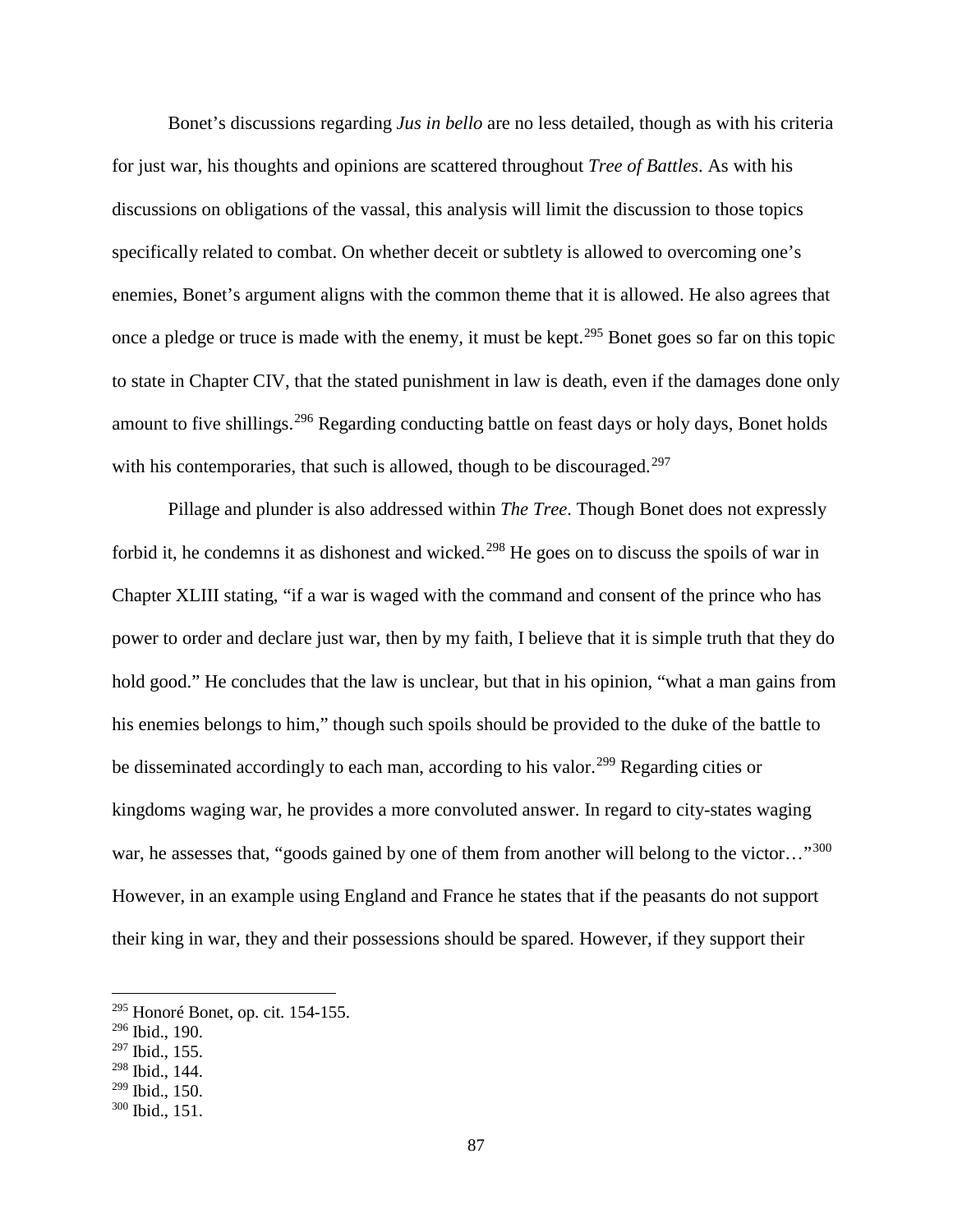king, then the opposing kingdom is allowed to "make war on the people."<sup>[301](#page-93-0)</sup> After all of this, Bonet offers an exception to his opinion stating, "if on both sides war is decided upon and begun by the Councils of the two kings, the soldiery may take spoil from the kingdom at will, and make war freely."<sup>[302](#page-93-1)</sup> Indeed, with one exception within the Wars of the Roses, it seems that this rule was generally followed, though it should be stated that the nobles fighting understood the necessity of not pillaging their own English country side. The exception was allowed only by Margret of Anjou in 1461 on her march from Scotland to the Second Battle of St. Albans. This act generated such fear in London, that on her arrival, the gates were closed, and she was forced to march north again. $303$ 

Having discussed the most common of topics regarding the conduct of war, Bonet does offer some guidance regarding those who should be actively spared during war. This is most likely a response to the Hundred Years War tactic of chevauchée.<sup>[304](#page-93-3)</sup> In Chapters C to CII, he describes a significant portion of the population to be protected. As a cleric, he was obligated to state that all members of the Holy Church were to be given safe passage, but he goes on from there. He adds that "all ox-herds, and all husbandmen and ploughmen with their oxen, when they are carrying on their business, and equally when they are going to it or returning from it, are secure, according to written law," and to this he also heads "the ox drivers man."<sup>[305](#page-93-4)</sup> Indeed he felt it important to ensure that even an ass if used as a substitute for an ox was protected because

<span id="page-93-0"></span><sup>301</sup> Honoré Bonet, op. cit., 153-154.

<span id="page-93-1"></span><sup>302</sup> Ibid., 154.

<span id="page-93-2"></span><sup>303</sup> Charles Ross, *The Wars of the Roses* (New York: Thames and Hudson, 1986), 51-53.

<span id="page-93-3"></span><sup>304</sup> Philippe Contamine, in his book *War in the Middle Ages*, describes chevauchée as a tactic in which a large force "[burns] and [destroys] all in their path."

<span id="page-93-4"></span><sup>305</sup> Honoré Bonet, op. cit*.*188-189.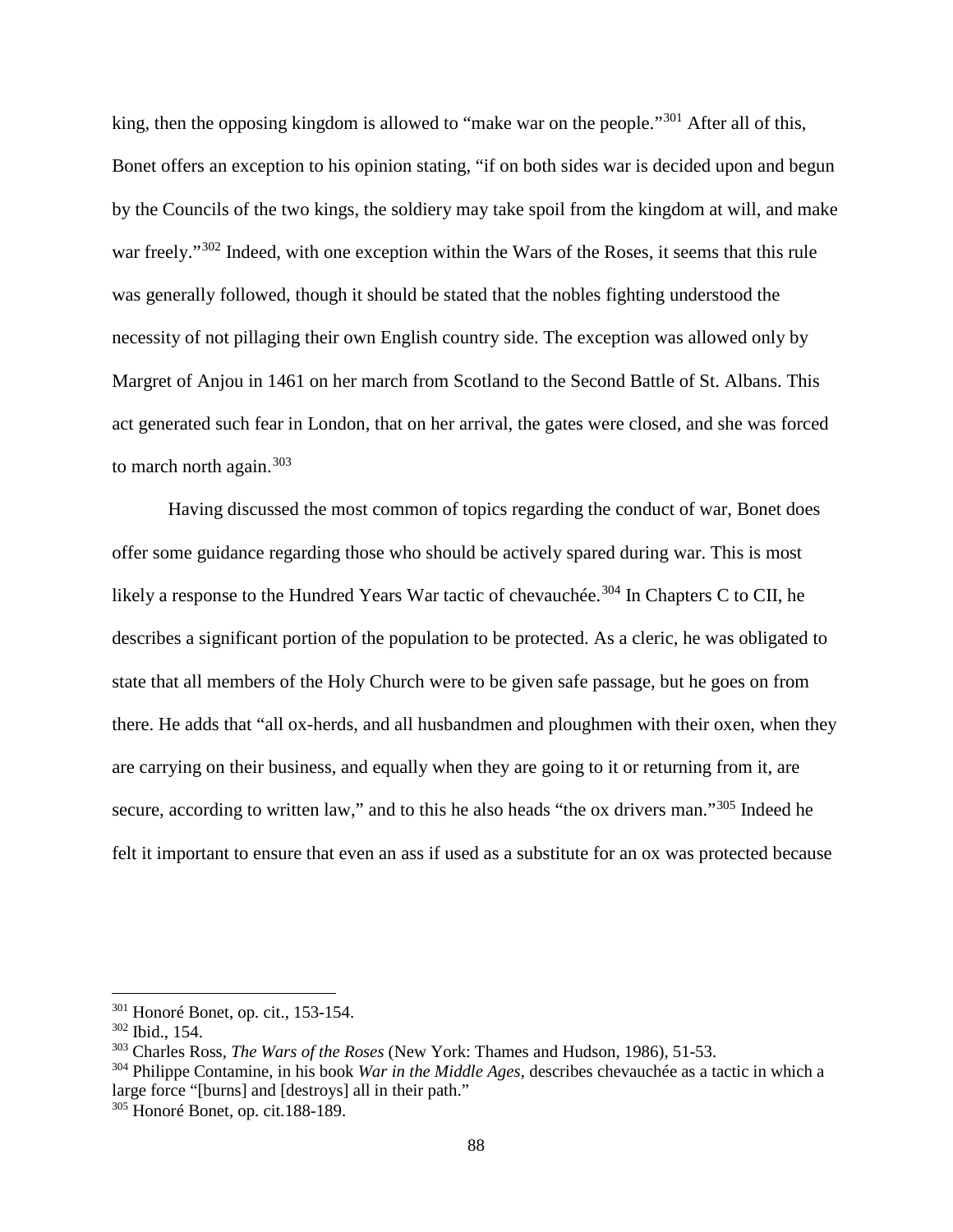it did the work of an ox.[306](#page-94-0)

 $\overline{\phantom{a}}$ 

Overall, Honoré Bonet's opinions on *Jus ad bellum* within his *Tree of Battles* are consistent with the writers and scholars that came before him. His opinions regarding feudal obligations stood against the general consensus with regard to familial ties. Finally, his discussions on the conduct of war firmly sit within the standards of extant material on the subject. Though not consumed within academic circles, his decision to write in the vulgar tongue opened his analysis up to a much larger audience. If we conclude that the ranking laymen such as the Duke of Norfolk considered Bonet's *Tree of Battles* as an authority on *just ad bellum* and *jus in bello*, and that its readership was broad across the nobility, then the work may be included as one of the measures against the actions of English nobility on the battlefield.

<span id="page-94-0"></span><sup>306</sup> Philippe Contamine, in his book *War in the Middle Ages,* discusses the use of the ass in some cases as a stand in for a horse by the mounted archer, especially when an army had taken significant losses to their stock of horses.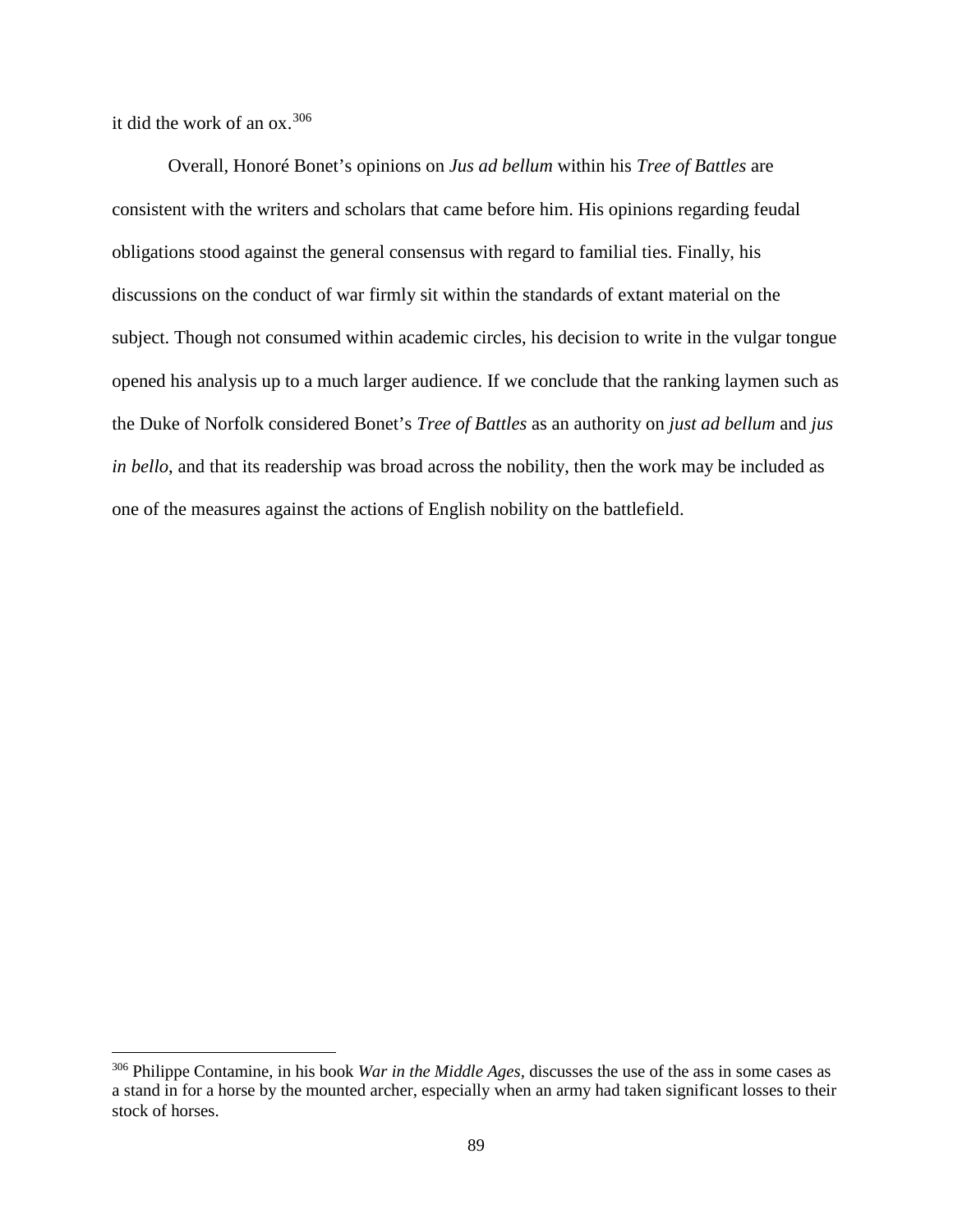## Chapter 5

## ACTIONS ON THE FIELD OF HONOR: AN ANALYSIS

"…he manly, vigorously, and valiantly, assailed them in the midst…"

—*Fleetwood's Manuscript*, c.1471

It is often argued that English chivalric culture was waning by the fifteenth century, though much evidence exists to the contrary.<sup>[307](#page-95-0)</sup> There can be found chivalric romances, books of war, and chivalric manuals in many of the miscellanies from the period, commissioned by the growing population of English gentry and nobility alike. These writings sat alongside historical and political texts such as the *Polychronicon* and the *Secreta Secretorum*. [308](#page-95-1) Nigel Saul states, "when readers thought in abstract terms about matters of politics and public affairs, chivalric assumptions were never far from their minds."[309](#page-95-2) He goes on to state that, given that these chivalric writings were included beside texts on governance, history, and "nurture," it may be believed that these were meant to be read with an "appreciation of the other matter in mind."<sup>[310](#page-95-3)</sup>

However, accepting that chivalric ideals continued to hold influence, and could motivate

 $\overline{a}$ 

<span id="page-95-0"></span><sup>&</sup>lt;sup>307</sup> Though Nigel Saul states that the "urban elites seem to have adopted an attitude of almost complete detachment form chivalry and chivalric ceremony," evidence suggests that urban elites such as wealthy merchants still sought the trappings of nobility. In Sylvia Thrupp's *The Merchant Class of Medieval London*, she discusses at length the relationships of the merchant class and the nobility, and in particular, the desire to acquire legitimate heraldic arms. So too, Caroline Barron argues in *Heraldry, Pageantry and Social Display in Medieval England* that the elite of London were very familiar with chivalric custom, and though did not participate in it directly, imitated it "[developing] their own brand of chivalric spectacle…"

<span id="page-95-1"></span><sup>308</sup> Nigel Saul, *Chivalry in Medieval England* (Cambridge: Harvard University Press, 2011), 305-306. Saul specifically references four individual examples of miscellanies or "great bokes" where this model is found. Sir John Astley, Sir John Paston, William Brandon, and one where does not mention the owner. Additionally, he mentions a miscellany gifted to Margret of Anjou by John Talbot, Earl of Shrewsbury in 1445.

<span id="page-95-2"></span><sup>309</sup> Ibid., 324.

<span id="page-95-3"></span><sup>310</sup> Ibid., 307.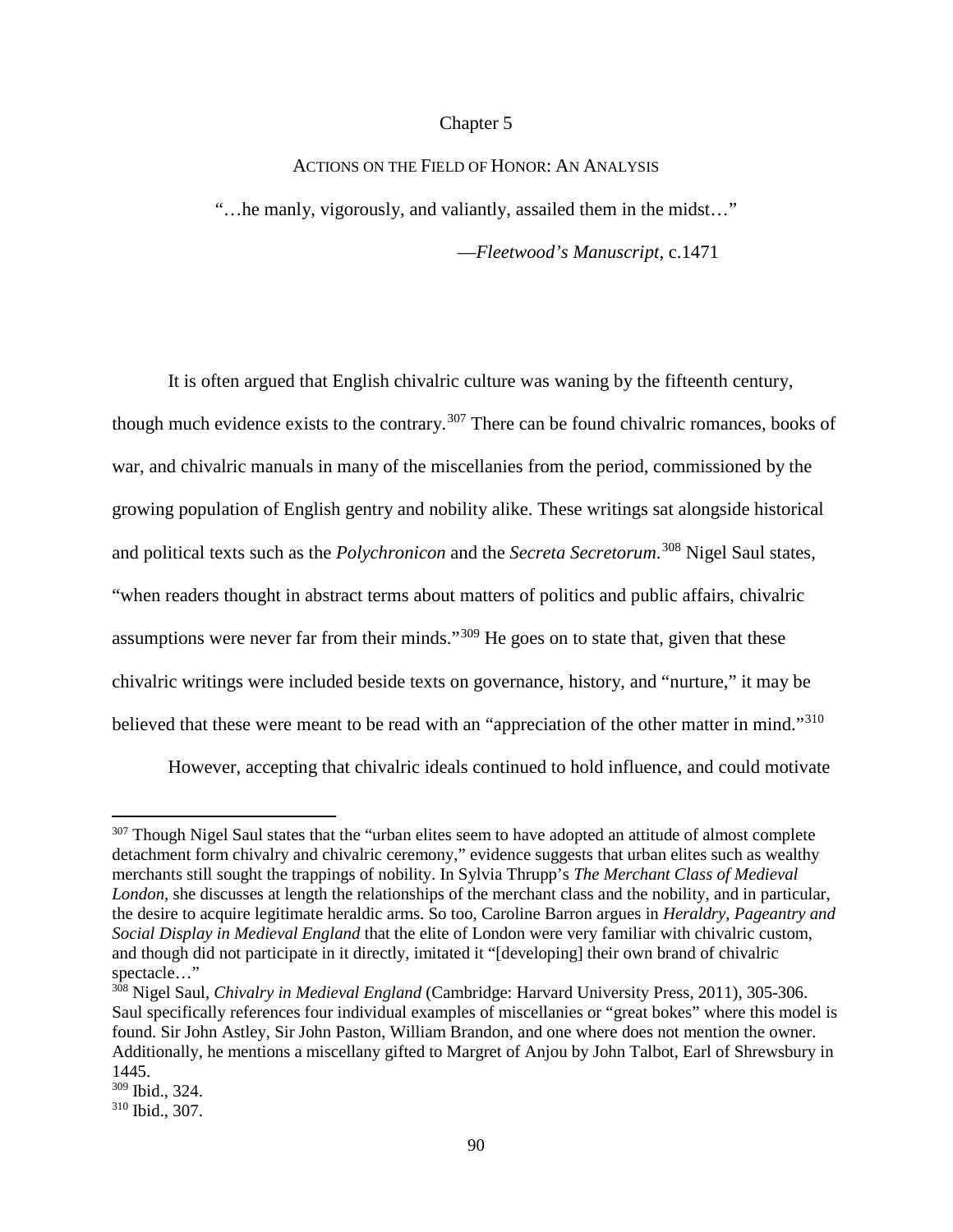men to action (including war), it is important to acknowledge that some aspects of the chivalric ideal were changing. There is substantial analysis demonstrating the changing nature of chivalric obligation, or methods of rising up the societal ladder focused, away from combat, to one of service. K.B. McFarlane dates some creations of peerage through non-combat service as far back as Edward III's reign.[311](#page-96-0) Maurice Keen highlights Honoré Bonet's emphasis that "he [the soldier] does all that he does as the deputy of the king or of the lord in whose pay he is."<sup>[312](#page-96-1)</sup> He goes on to state that Bonet's assessment is in line with his peers in that, "the prince is the 'fount' of all honour, on whose recognition the title to nobility depends, and that the service of the princes and the common weal is the proper way forward for the aspirant to nobility and honour."<sup>[313](#page-96-2)</sup> Notwithstanding this analysis, after reviewing a selection of surviving texts and law, there is little evidence to demonstrate that the chivalric virtues were changing with regard to warfare and combat.<sup>[314](#page-96-3)</sup> Given the analysis of the previous chapters, this section attempts to bring

<span id="page-96-0"></span><sup>311</sup> K.B. McFarlane, *The Nobility of Later Medieval England: The Ford Lectures of 1953 and Related Studies* (Oxford: Oxford University Press, 1973), 276.

<span id="page-96-1"></span><sup>312</sup> Maurice Keen, *Chivalry* (London: Yale University Press, 1984), 235.

<span id="page-96-2"></span><sup>313</sup> Ibid., 235.

<span id="page-96-3"></span><sup>&</sup>lt;sup>314</sup> Arthur Ferguson and Johan Huizinga provide the strongest arguments that chivalry was unable to cope with the increasing pressures of society, thus allowing for humanism to grow dominant. Ferguson's argument speaks to the very late fifteenth century, though primarily of the sixteenth century and beyond. Ferguson immediately admits that during the fifteenth century, "chivalry was still able to evoke a lively response in the minds of Englishmen." His "Indian Summer" argument rests on the perceived (and therefore demand) increased number of chivalric texts circulating in England during the late fifteenth century, the increased spender of the tournament, which he chastises for imitating past glories and increased theatricality, and the reduced number of citizens seeking knighthood. The first weakness in his arguments are that he does not adequately address manuscripts and printed books leading up to the mid fifteenth century, which indicate reasonably strong readership of chivalric texts predating large amounts of printed copies. The second weakness of his argument is that he implies that the virtues of chivalric behavior should be noticeable in daily life as represented by the very few sources that remain to us. He also ignores the consistent historical trend of chivalric thought to look to the past as a model for the future. He indicates that this is a mark of decline, instead of a fairly common occurrence. Huizinga argues that c. 1400 medieval thought was "overburden with the ideals of beauty, virtue, and utility." Chivalry in particular was "useless and phony as a fabricated, ridiculously anachronistic comedy." Focused primarily on France and Burgundy, he paints a pessimistic image of period. Though he speaks to the knightly ideal and why it existed in theory, he underemphasizes the tangible meaning it still had within the nobility, as argued by Keen. Finally, in a period where gunpower did not yet reign supreme and the professional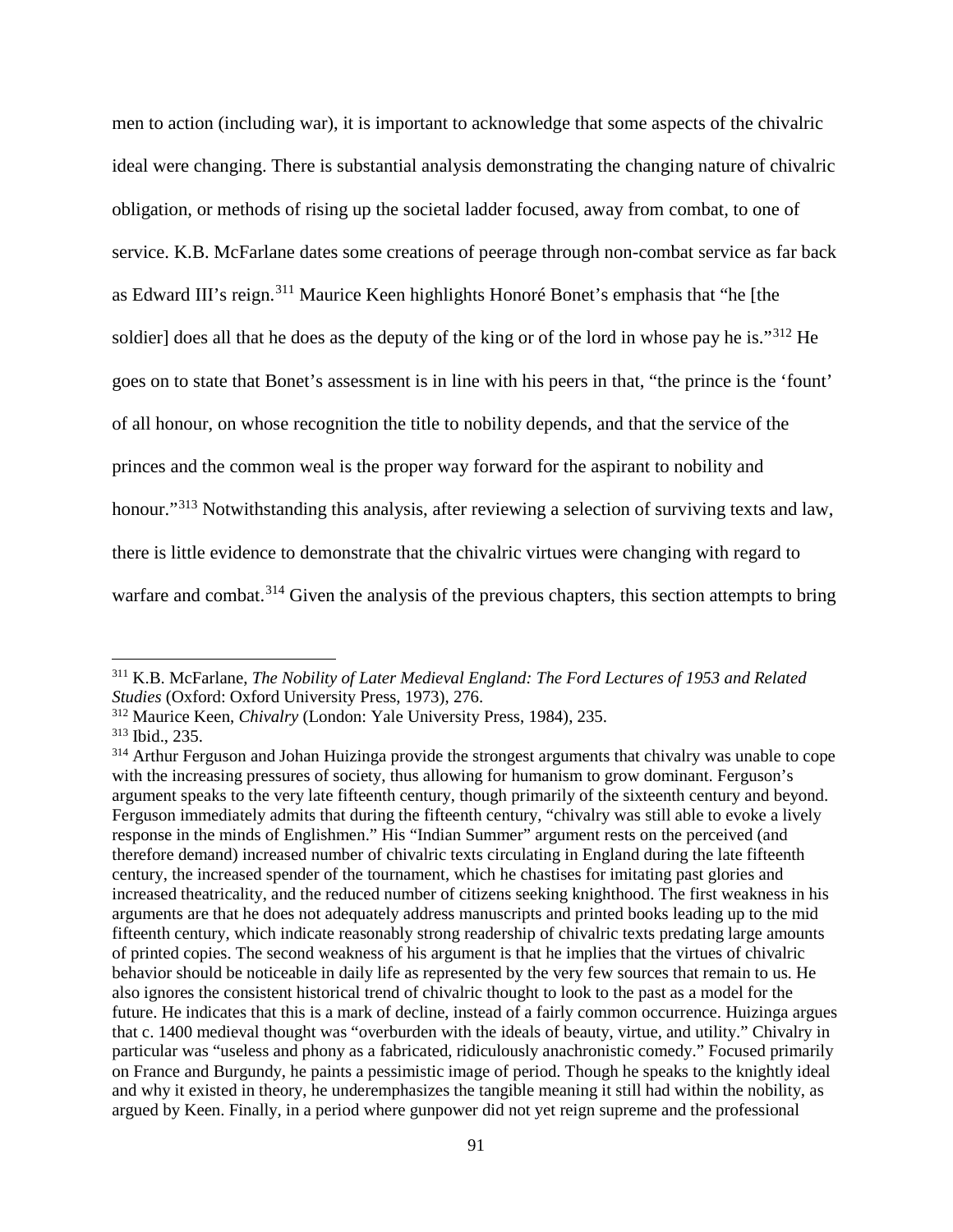together those elements of chivalry expected on the battlefield—*jus in bellum*—then test those elements against the best recorded battles from the Wars of the Roses. This analysis primarily focuses on pitched battles, excluding the few sieges and many skirmishes of the Wars of the Roses. This is primarily due to the lack of firsthand accounts of those actions versus a deliberate attempt to avoid the grittier nature of medieval campaigning.

Prowess continues as the obvious primary trait sought for on the battlefield, as highlighted in all the literature reviewed here. If the romances are the ideal and the knightly manuals provide more realistic expectations, then they are in agreement. Christine de Pisan writes that even a king should engage in the combat when fighting in a civil war. His royal prowess increases the courage of his men, and his mere presence saps his enemy's courage.<sup>[315](#page-97-0)</sup> More to the point, it might be argued that English nobles wanted to be perceived as having prowess and that chroniclers of the time, as limited as they were, were keen to gain favor by describing both friend and foe as having courage and prowess on the battlefield. The author of the *Hearne's Fragment* describes Anthony Woodville and other knights who participated in the Smithfield jousts as "men courageous and greatly expert in those feats of war."[316](#page-97-1) So too, the author of *Fleetwood's Manuscript* states that in 1471, Edward IV was unwilling to re-cross the Humber River because, "if they so did, it would have been thought that they had withdrawn

standing army had not yet emerged, the second estate still had a strong role on the battlefield of the fifteenth and early half of the sixteenth century, much of which was still very much defined by chivalric obligation and expectations.

<span id="page-97-0"></span><sup>315</sup> Christine De Pisan, *The Book of Fayttes of Armes and of Chyvalrye*, ed. A.T.P. Biles, trans. William Caxton (London: Oxford University Press, 1932), 18-19.

<span id="page-97-1"></span><sup>316</sup> *Hearne's Fragment* found in *The Chronicles of the White Rose of York: A Series of Historical Fragments, Proclamations, Letters, and Other Contemporary Documents Relating to the Reign of King Edward the Fourth; With Notes and Illustrations, and a Copious Index*, 2nd ed. (San Bernadino: ULAN Press, 2014), 19.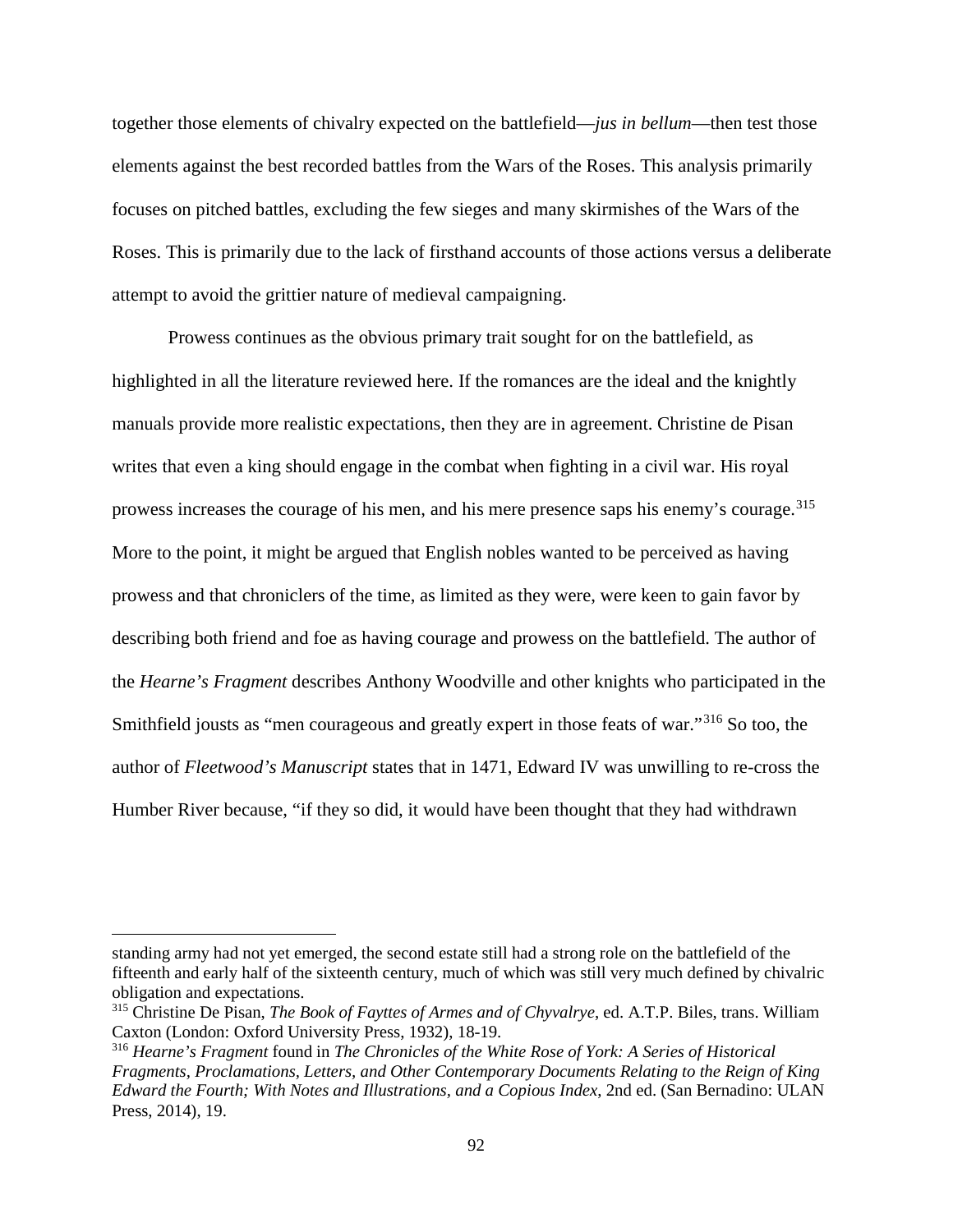themselves for fear, which note of slander they were right loath to suffer."[317](#page-98-0) He later goes on to describe Edward at Barnet, stating,

he manly, vigorously, and valiantly, assailed them in the midst, and strongest of their battle, where he, with great violence, beat and bare down before him all that stood in his way, and then turned to the range, first on that hand, and then on that other hand, in length, and so beat and bare them down, so that nothing might stand in the sight of him... $^{318}$  $^{318}$  $^{318}$ 

Finally, Warkworth makes a point to highlight that the Duke of Exeter had "fought man(ful)ly there that day," when retelling the story of Barnet.<sup>[319](#page-98-2)</sup> Thus, we see here that (at least in those few surviving chronicles) chroniclers too sought to extend the image of the chivalric king and noble through acts of prowess.

Loyalty, or lack thereof, is used within the romances surveyed as a method of defining the villain. Such simple narratives represent the ideal. So too, knightly manuals are reasonably clear on the matter. Charny states that men of worth "live loyally and honestly."[320](#page-98-3) Worchester in *The Boke of Noblesse* (c 1450) states that a true man should, "hate and dispraise tresoure and richesse by treason."[321](#page-98-4) Those in both romance and manual, these are more of the ideal rather than reality. Bonet, and later Christine de Pisan both acknowledge a more complex world, proving clearer "rules" within the context of *jus gentium*. Regardless, Llull's default to "common sense wins more battles" applies here as well. Choosing to support no side in a war is often

<span id="page-98-0"></span><sup>317</sup> *Fleetwood's Manuscript* found in *The Chronicles of the White Rose of York: A Series of Historical Fragments, Proclamations, Letters, and Other Contemporary Documents Relating to the Reign of King Edward the Fourth; With Notes and Illustrations, and a Copious Index*, 2nd ed. (San Bernadino: ULAN Press, 2014), 39.

<span id="page-98-1"></span><sup>318</sup> *Fleetwood's Manuscript*, op. cit., 63.

<span id="page-98-2"></span><sup>319</sup> *Warkworth's Chronicle* found in *The Chronicles of the White Rose of York: A Series of Historical Fragments, Proclamations, Letters, and Other Contemporary Documents Relating to the Reign of King Edward the Fourth; With Notes and Illustrations, and a Copious Index*, 2nd ed. (San Bernadino: ULAN Press, 2014), 39.

<span id="page-98-3"></span><sup>320</sup> Geoffroi De Charny, *The Book of Chivalry: Text, Context, and Translation*, trans. Richard Kaeuper and Elspeth Kennedy (Philadelphia: University of Pennsylvania Press, 1996), 149.

<span id="page-98-4"></span><sup>321</sup> Isaac Levitan, ed., *The Boke of Noblesse* (San Bernardino: Editora Griffo, n.d.), 108. Maurice Keen, *Origins of the English Gentleman* (Charleston: Tempus Publishing Inc., 2002), 96.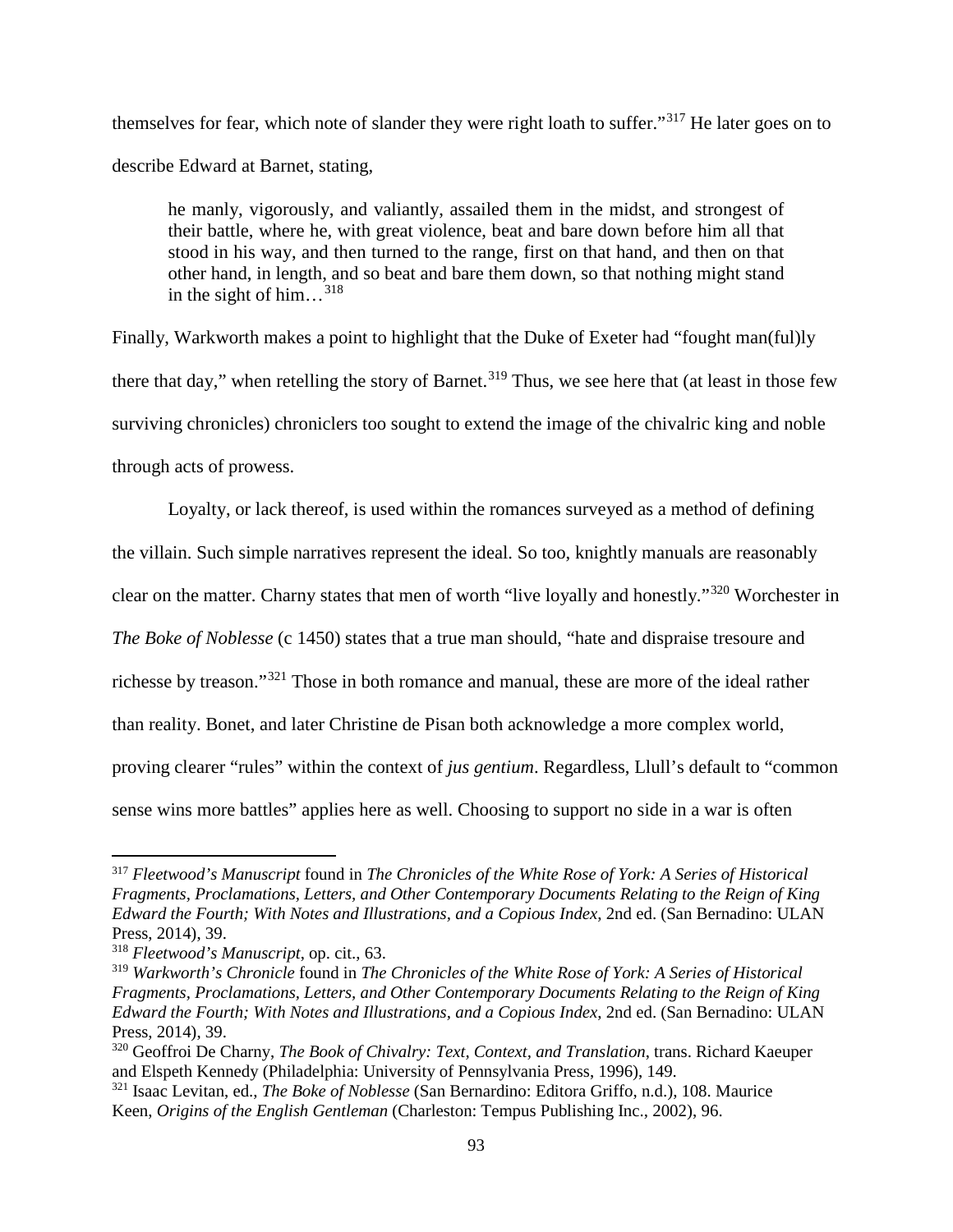acceptable, but once a side is chosen and battle is at hand, loyalty is a key trait expected.

Courtesy, most often associated with the romance of courtly life, is demonstrated in *Guy of Warwick* during battle. Moreover, Guy demonstrates this trait many times. Mallory provides a singular example in Sir Lancelot. This suggests that within the romances, such courtesy was an ideal only the most perfect of knight might aspire to. In practical terms, knightly texts approach the topic from differing perspectives. Llull states that, "for if the knight has no charity towards God and his fellow man, how can he love God, and how can he take pity on the helpless and be merciful to the vanquished who beg for mercy?"<sup>[322](#page-99-0)</sup> So too, Charny writes that it is a mercy from God when one is taken prisoner honorably and writes that one is praised by both enemies and friends alike.<sup>[323](#page-99-1)</sup> Their perspectives are certainly present on the battlefield, and can be seen through the practice of ransom taking, whereby mercy is granted, for a price.<sup>[324](#page-99-2)</sup> Llull, however, does provide a somewhat different response when discussing traitors, stating, "and the lord who does not destroy his traitor, what shall he destroy, and why is he a lord, a man, or anything?"<sup>[325](#page-99-3)</sup> The extensive rules regarding the taking and treatment of prisoners in Bonet, later borrowed by Christine de Pisan, indicate that the Church and at least some of the nobility sought to further restrict the treatment of prisoners.<sup>[326](#page-99-4)</sup> However, they provided loopholes stating that executions were licit if it brought peace sooner. Bonet writes that "he who in battle has captured his enemy, especially if it be the duke or marshal of the battle, truly, according to God and theology and the

<span id="page-99-0"></span><sup>322</sup> Ramon Llull, *The Book of the Order of Chivalry*, trans. Noel Fallows (Rochester: The Boydell Press, 2013), 72.

<span id="page-99-1"></span><sup>323</sup> Geoffroi De Charny, op. cit*.*, 133. This is paired with the idea that it is equally a mercy from God when one is successful in battle.

<span id="page-99-2"></span><sup>324</sup> Rémy Ambühl, *Prisoners of War in the Hundred Years War: Ransom Culture in the Late Middle Ages* (Cambridge: Cambridge University Press, 2013), 158.

<span id="page-99-3"></span><sup>325</sup> Ramon Llull, op. cit*.*, 52.

<span id="page-99-4"></span><sup>326</sup> Honoré Bonet, *The Tree of Battles of Honoré Bonet*, trans. G.W. Coopland (Liverpool: Liverpool University Press, 1949), 158-163, 179-188.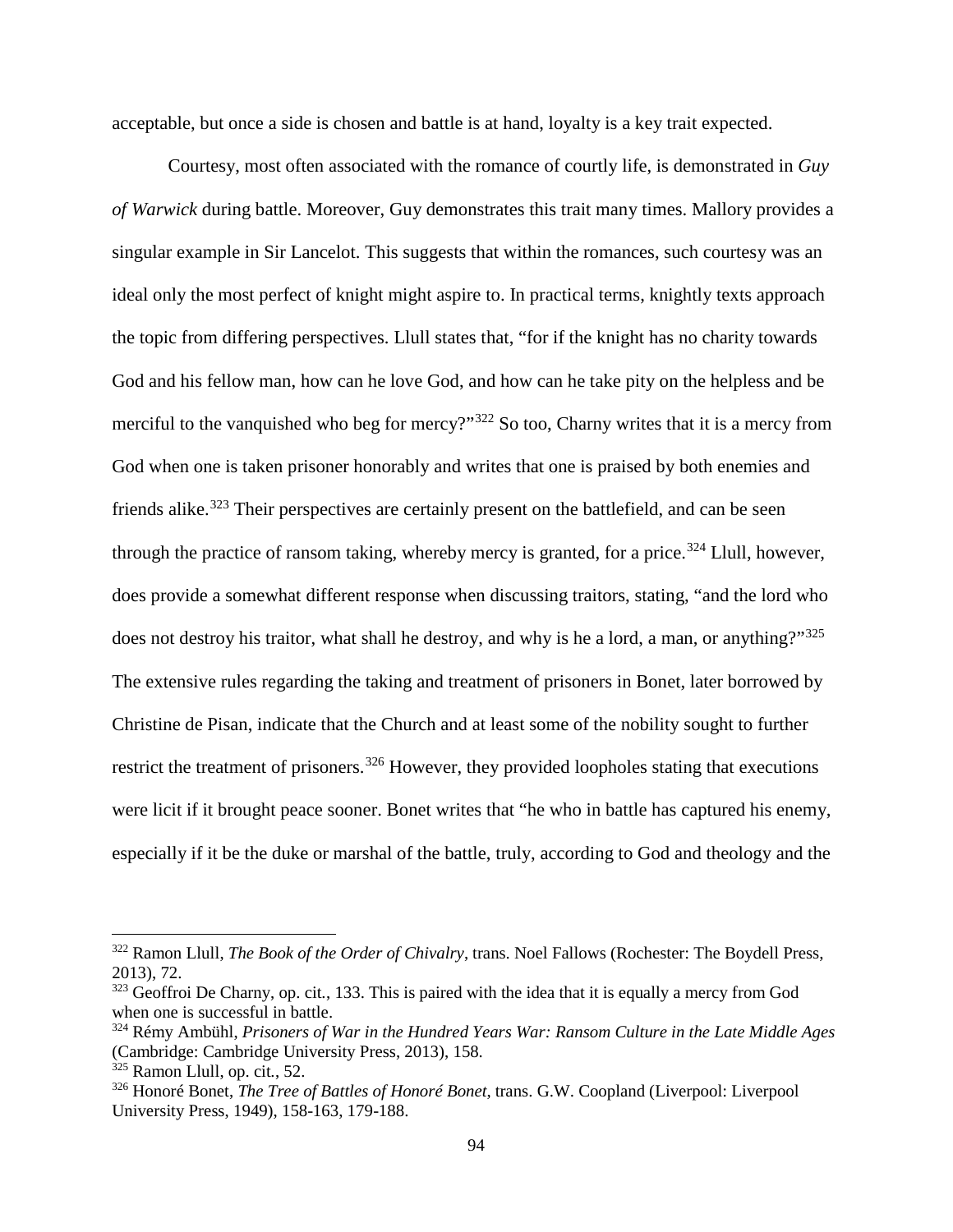law of decretals, should have mercy on him, unless by his deliverance there is danger of having great wars."[327](#page-100-0) De Pisan provides a similar ruling, stating, "and that he by hys counseyll knewe that a grete euyll and hurt myght come to hym and to hys lande yf he let hym goo free / shulde make hym to deye."<sup>[328](#page-100-1)</sup> Given the source material, and the context of the Wars of the Roses, it can be assessed that courtesy, though an ideal in romance and in some circumstances supported by knightly texts, was not automatically expected once battle had begun in reality.

Wrath is another quality not often associated with the chivalric knight. Consistently used in the romances as a source of drive for the attack, one might assess that it was a sought after motivational tool, something to be channeled.<sup>[329](#page-100-2)</sup> Of particular note, when Guy of Warwick loses control of his anger, he commits the very public murder of the Duke Othes.<sup>[330](#page-100-3)</sup> So to, in Malory's *Morte*, Sir Gawain's persistent ire for Lancelot set the conditions for both his death and the downfall of Camelot.<sup>[331](#page-100-4)</sup> Thus we see when anger is channeled in a controlled way, romance knights find success, however when they lose control, disaster follows. For the bulk of knightly writing, we see that it is generally thought of negatively as well. Llull and Charny both speak poorly of a knight who yields to anger. A point of departure however, can be found in *The Boke of Noblesse*. Worcester encourages ire as "condicion of a lion…the said condicions is taken for a vertue and renomme of worship to alle tho that haunten armes."<sup>[332](#page-100-5)</sup> Worcester is here attempting to persuade Edward IV to undertake a war to retake English lands in France, and so he is likely

<span id="page-100-0"></span><sup>327</sup> Honoré Bonet*,* op. cit., 134.

<span id="page-100-1"></span><sup>328</sup> Christine De Pisan, *The Book of Fayttes of Armes and of Chyvalrye*, op. cit*.*, 223.; "*and that he by his counsel knew that a great evil and hurt might come to him and to his land if he let him go free / should make him to die*."

<span id="page-100-2"></span> $329$  Brian R. Price, "Yron Yron & Stele: Chivalric Ethos, Martial Pedagogy & Combat Technique in the Early Fourteenth Century Middle English Version of Guy of Warwick, *Journal of Medieval Military History* #16, forthcoming, 2018.

<span id="page-100-3"></span><sup>330</sup> William Todd, ed., *Guy of Warwick* (Austin: University of Texas Press, 1968), 110.

<span id="page-100-4"></span><sup>331</sup> Thomas Malory, *Le Morte Darthur*, 2nd ed. (1990; repr., New York: Dorset Press, 1992), 605.

<span id="page-100-5"></span><sup>332</sup> Isaac Levitan, ed., op. cit*.*, 60-61.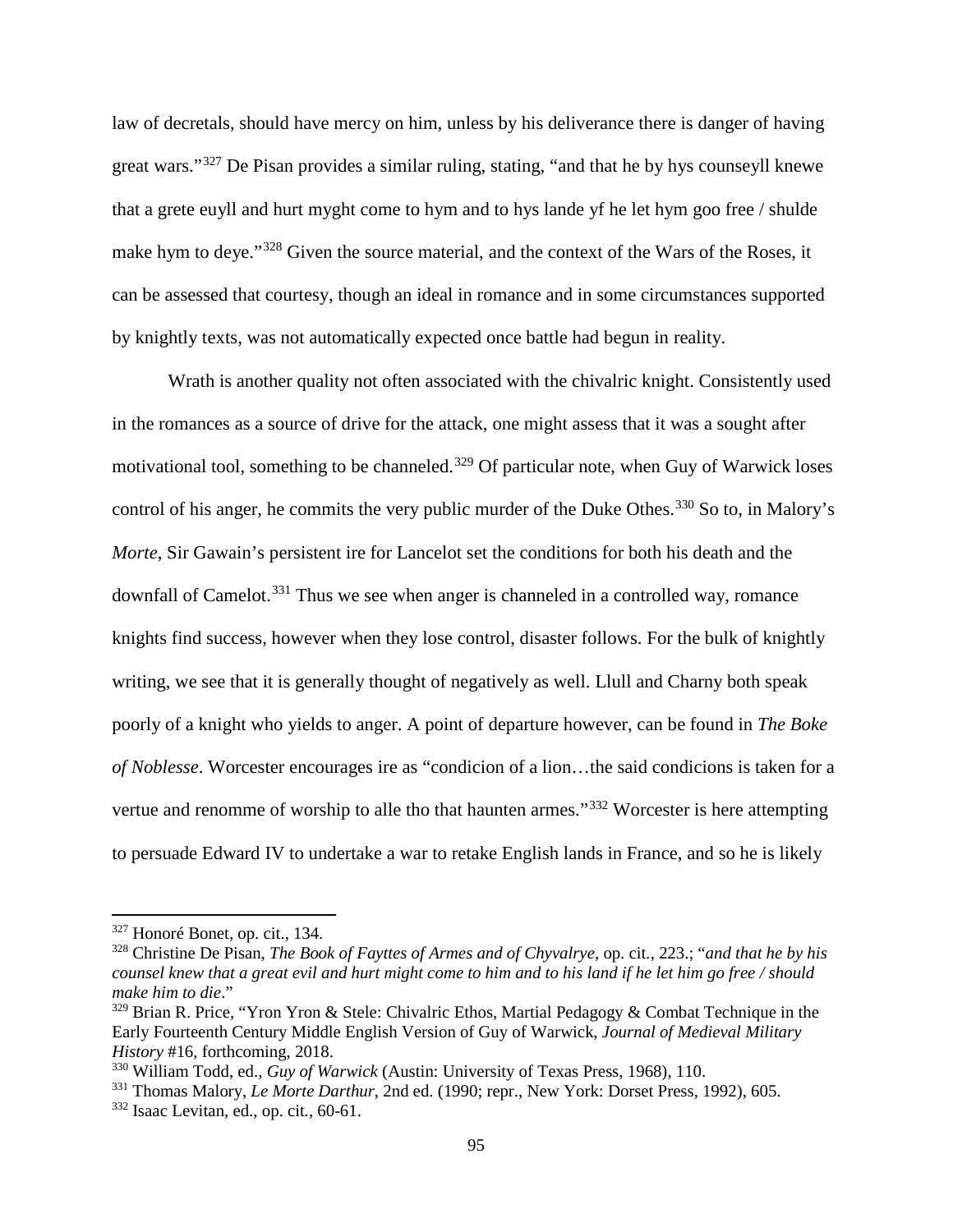attempting to use the embarrassment of their loss as a means of motivation. If as Ferguson assesses, *The Boke of Noblesse* was at once both a call to arms and a book on the "practical application of chivalric virtues," then it represents a shift of English attitude. One where the emotion of wrath/anger/ire are used in battle, rather than the earlier ideal of keeping one's temper under control.

Knowledge of wartime stratagems, or practical tactics, is not something that is often immediately associate with the chivalric ideal. However, it is present in every text reviewed. Many traits might be included in such a characteristic. Wisdom and intelligence are both associated with "good council" and are often associated with how a battle should be fought.<sup>[333](#page-101-0)</sup> Mallory provides an excellent example where King Arthur withdraws to fortification when he realizes he is surrounded by enemies.<sup>[334](#page-101-1)</sup> He is in no way considered cowardly or this act. So too, we see this demonstrated by the Marquis of Montague in1471 on Edward IV's return, in that he does not ride out from Castle of Pomfret as Edward passes because he does not think that he has sufficient force to defeat him.<sup>[335](#page-101-2)</sup> Practical tactics were a valued asset, but can be clearly placed amongst those valued in warfare, and expected out of a knight or noble.

We conclude then that prowess, loyalty, knowledge of practical tactics (or thought), and the channeling of anger were those traits most expected from the English knight. We add to this that the average English nobleman, would also have some familiarity with Bonet's *The Tree of Battles*, either directly or through other writers who borrowed from him. Given this analysis, we

<span id="page-101-0"></span><sup>&</sup>lt;sup>333</sup> Llull, Charny, Christine de Pisan, Worcester, Mallory and the author of Guy all speak to the value of wise council. However, Charny offers perhaps the clearest example in his discussion of "The True Men of Worth, Brave and of Good Council."

<span id="page-101-1"></span><sup>334</sup> Thomas Malory, op. cit*.*, 9.

<span id="page-101-2"></span><sup>335</sup> *The Chronicles of the White Rose of York: A Series of Historical Fragments, Proclamations, Letters, and Other Contemporary Documents Relating to the Reign of King Edward the Fourth; With Notes and Illustrations, and a Copious Index*, 2nd ed. (San Bernadino: ULAN Press, 2014), 43.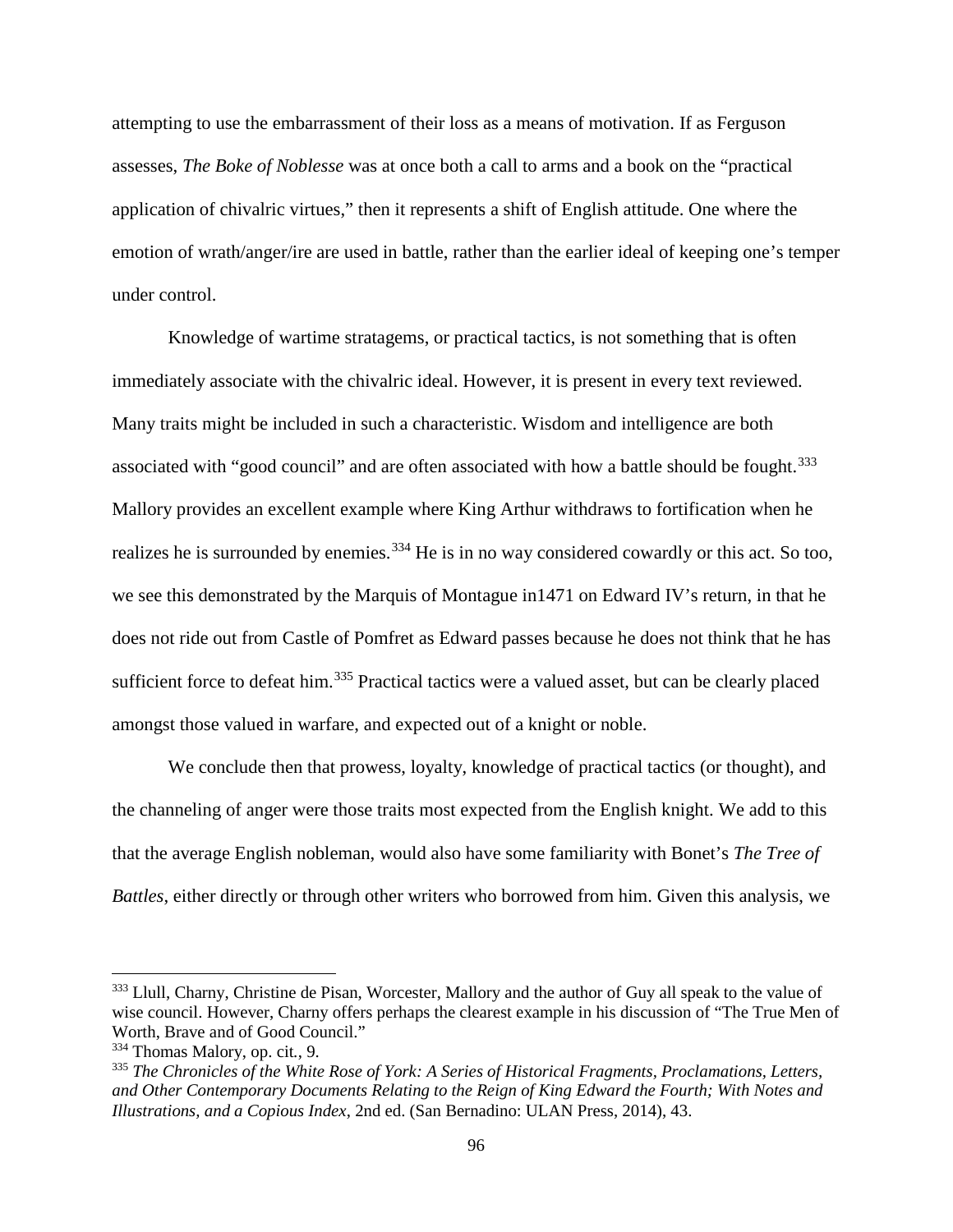now can look at their actions during and immediately before and after combat to assess whether they adhered to these traits. This analysis will focus on four battles, specifically, the first and second battles of St. Albans, Barnet, and Tewksbury.<sup>[336](#page-102-0)</sup>

## - First Battle of St. Albans -

The first battle at St. Albans marked the opening blow of the Wars of the Roses. On the 20<sup>th</sup> of May 1455, the Earl of York, with the Earls of Salisbury, and Warwick, the Lord Cobham made camp near Wadford with three thousand men.<sup>[337](#page-102-1)</sup> Henry VI, having heard of York's approach, marched out of London with "Dukes of Somerfet, and Buckingham, the Earles of Pembroke, Stafford, Northumberlande, Deuonfhire, Dorfet, & Wilfhire, the Lords Clifford, Sudley, Berneis, Roos, and others, beeing in all aboue two thoufande men of warre."<sup>[338](#page-102-2)</sup> Negotiations began as the Duke of Buckingham began to establish defenses in the town of St. Albans. York's demands were the surrender of the Duke Somerset, for his many crimes, to include the loss of English lands in France, all while professing his loyalty to the crown. Henry VI would not agree to these terms, and so with negotiations at an impasse, York's forces attacked, though the king's banner was displayed.<sup>[339](#page-102-3)</sup> This attack included the use of shot and arrow, which reportedly resulted in injuring the king in the neck.<sup>[340](#page-102-4)</sup> The Duke of York led the vanguard on the right, attacking near Shropshire Lane and the Earl of Salisbury led the rearguard, advancing along Sopwell Lane. Warwick commanded the center comprised of both

<span id="page-102-0"></span><sup>336</sup> Charles Ross, *The Wars of the Roses* (New York: Thames and Hudson, 1986), 109.

<span id="page-102-1"></span><sup>337</sup> *John Benet's Chronicle, 1399-1462*, trans. Alison Hanham (New York: Palgrave Macmillan, 2016), 38.

<span id="page-102-2"></span><sup>338</sup> "The Holinshed Project," The Holinshed Text (1577), accessed September 4, 2017, [http://english.nsms.ox.ac.uk/holinshed/texts.php?text1=1577\\_5324.](http://english.nsms.ox.ac.uk/holinshed/texts.php?text1=1577_5324); *John Benet's Chronicle, 1399-1462*, trans. Alison Hanham (New York: Palgrave Macmillan, 2016), 38.

<span id="page-102-4"></span><span id="page-102-3"></span><sup>339</sup> Michael Hicks, *The Wars of the Roses* (New Haven: Yale University Press, 2012), 90. <sup>340</sup> Charles Ross, op. cit*.*, 118.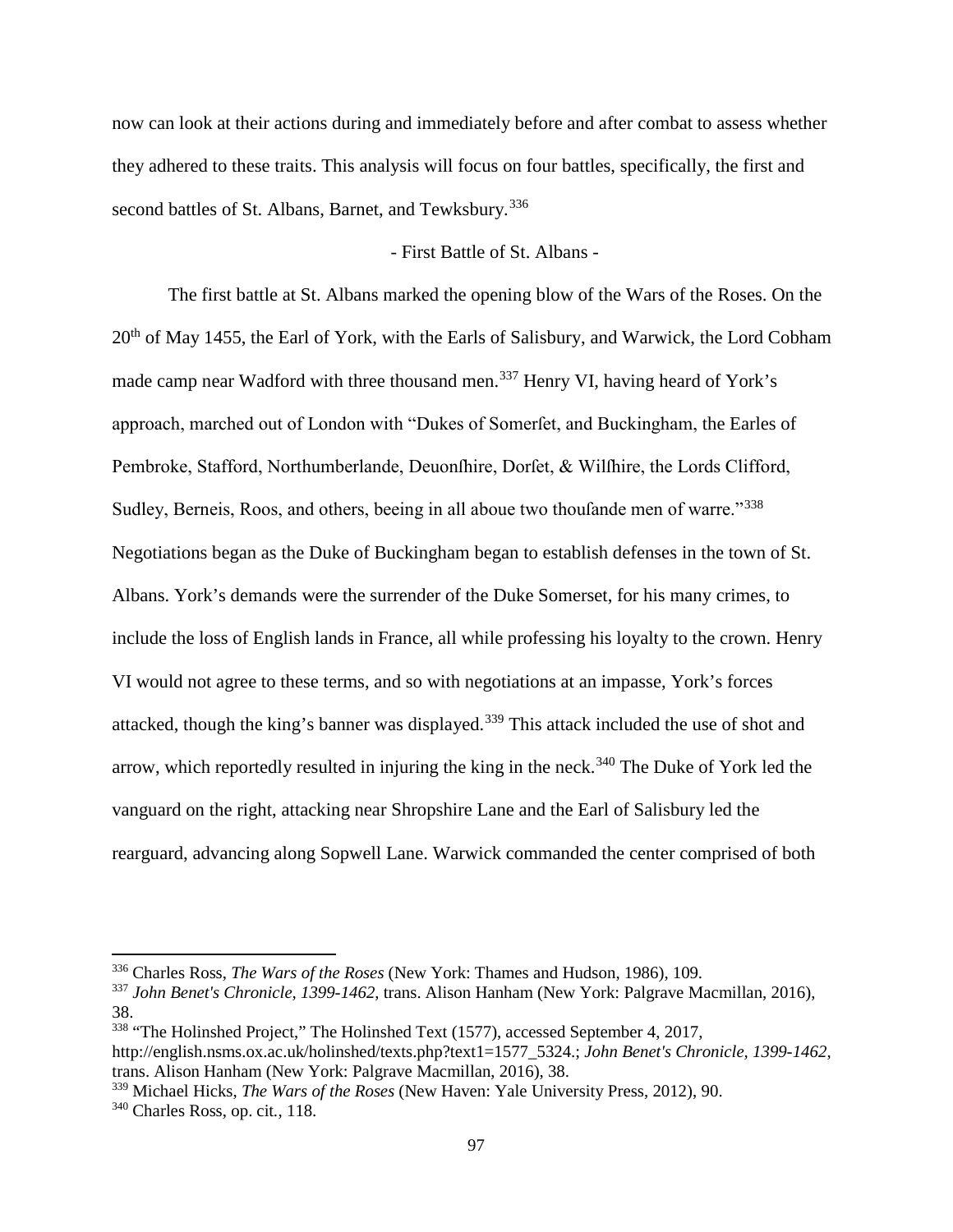the reserve and a significant number of archers.<sup>[341](#page-103-0)</sup> Both, York and Salisbury were staunchly resisted along their lines of attack, and so Warwick took action, attack into the center. After being frustrated by the defenses established by Buckingham, Warwick managed to break into the town, at which point the fighting intensified. Somerset withdrew into a house with some of his men while the king's standard bearer, Sir Philip Wentworth, "cast it down and fled," leaving the king alone amidst the chaos.<sup>[342](#page-103-1)</sup> Surrounded, Somerset had no choice but to attempt to fight his way out. In that struggle, he was overwhelmed and killed.<sup>[343](#page-103-2)</sup> The Duke of Northumberland and the Lord Clifford also fell, amongst many others. York and Warwick reportedly found the king hiding in the house of a tanner during the battle, where they "came to him with their humble obedience."[344](#page-103-3) Henry VI was moved by order of York to the abbey at St Albans to ensure his safety until the battle was complete.<sup>[345](#page-103-4)</sup>

Applying our criteria, the first trait that comes to the forefront in this battle is loyalty. There are no examples of treachery by way of turncoat in this battle, however there is much to say regarding York's choice to attack. Hicks asserts that with the king's banner in display, York's attack takes on new meaning with regard to treason.<sup>[346](#page-103-5)</sup> Looking to the treason act of 1352, and its definition of treason as "levying of war against the king and the compassing or imagining his death," there is perhaps some room to quibble.<sup>[347](#page-103-6)</sup> At no point leading up to the

<span id="page-103-2"></span><sup>343</sup> Keith Dockray, *Henry VI, Margaret of Anjou and The Wars of the Roses: From Contemporary Chronicles, Letters, and Records* (Croydon: Fonthill, 2016), 145.

<span id="page-103-0"></span><sup>341</sup> Peter Burley, Michael Elliott, and Harvey Watson, *The Battles of St. Albans* (Barnsley: Pen & Sword Military, 2013), 29-31.

<span id="page-103-1"></span><sup>342</sup> "Introduction" in *The Chronicles of the White Rose of York: A Series of Historical Fragments, Proclamations, Letters, and Other Contemporary Documents Relating to the Reign of King Edward the Fourth; With Notes and Illustrations, and a Copious Index*, 2nd ed. (San Bernadino: ULAN Press, 2014), lii-lv.

<span id="page-103-3"></span><sup>344</sup> *John Benet's Chronicle,* op. cit*.*, 38.

<span id="page-103-4"></span><sup>345</sup> Keith Dockray, op. cit*.*, 145.

<span id="page-103-5"></span><sup>346</sup> Michael Hicks, op. cit*.*, 111.

<span id="page-103-6"></span><sup>347</sup> J.G. Bellamy, *The Law of Treason in England in the Later Middle Ages* (Cambridge: Cambridge University Press, 1970), 103.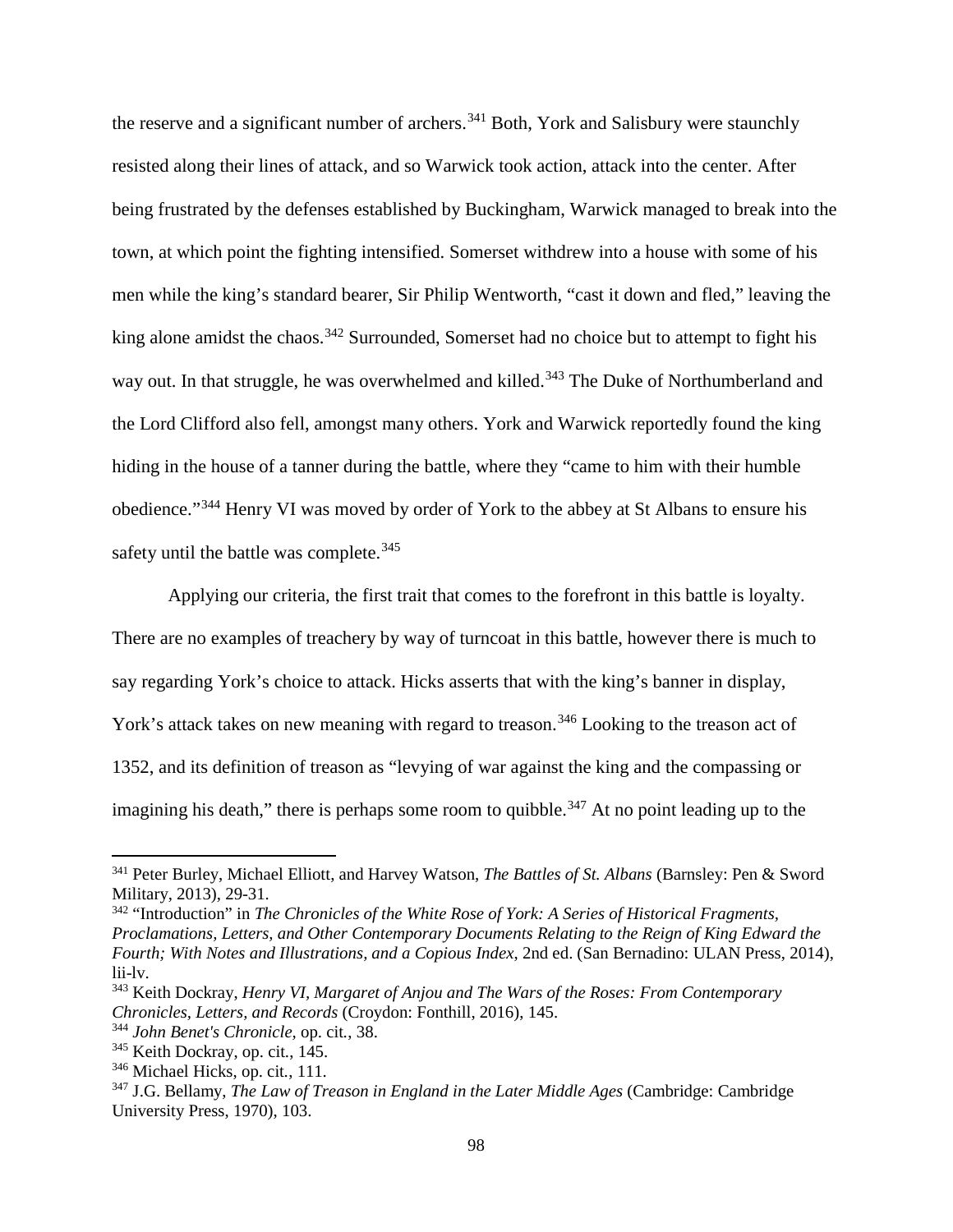battle is there evidence to support that York expressed anything but loyalty to the crown. Though the king's banner was on display, there is no definitive proof that York sought the death of the king, and his actions to secure the king's person during the fight perhaps speak to this. This is certainly an argument of technicality; however, such a technicality may have uniquely resonated within England.

Richard Kaeuper, in discussing literature in England, highlights the "Matter of England romances."[348](#page-104-0) This discussion centers on the complex relationship the English people had with the crown as borne out through literature. He speculates that "violent self-help, a show of prowess carried out even against local royal officials or the law, is licit, even praiseworthy, whenever the king or the laws does not merit obedience."<sup>[349](#page-104-1)</sup> With this in mind, such a technicality can take on new meaning. It is entirely possible that the common man did not perceive York's action as treasonous. Indeed, only the queen and those seeking to regain their place near the crown took issue. Though certainly the king's life was in danger, given York's reckless use of ranged weapons, York's boldness paid off temporarily.

Displays of prowess were present during the battle, on both the Yorkist and Lancastrian sides of the struggle. The Duke of York, and Earls of Warwick and Salisbury, all led their battles in person.[350](#page-104-2) For York and Salisbury this meant involvement in a very close-quarters melee along their routes of advance. On the Lancastrian side, Somerset was recorded to have "retreated

<span id="page-104-0"></span><sup>348</sup> Richard Kaeuper, *Chivalry and Violence in Medieval Europe* (Oxford: Oxford University Press, 1999), 114.

<span id="page-104-1"></span><sup>349</sup> Ibid., 118.

<span id="page-104-2"></span><sup>&</sup>lt;sup>350</sup> A "battle" is effectively a block of soldiers, which today might be considered a battalion. Though often portrayed in battle analysis graphics as having large separations between individual battles, broadly speaking, this was less common as it opens holes in the line of battle, presenting extreme risk of having an army split in two. At times, such a separation is deliberate, and part of a larger strategy, at other times, it may result in additional forces arriving, intentionally or unintentionally, late to a battle.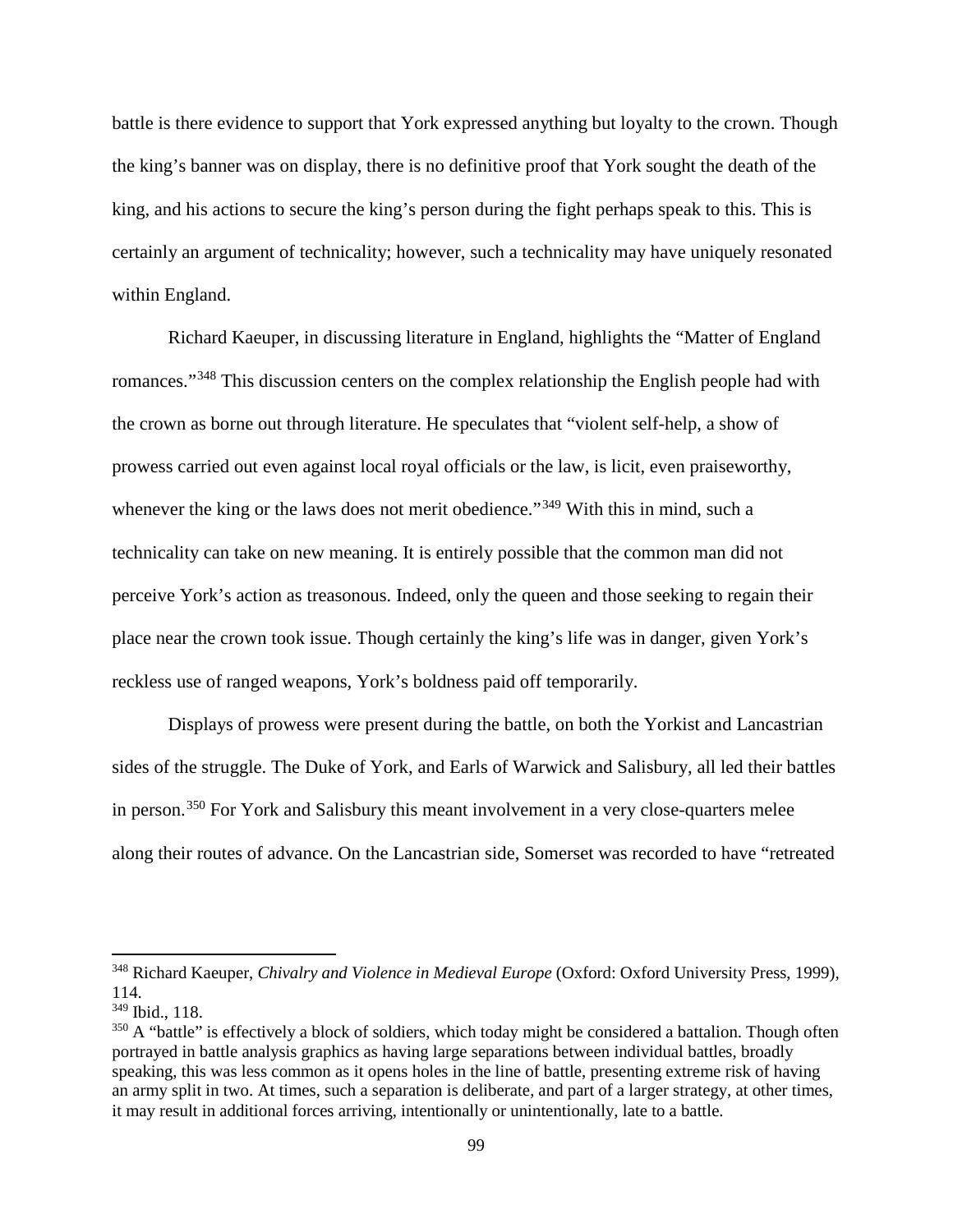into a house to save himself by hiding" once Warwick broke into the city.[351](#page-105-0) The source, however, does not chastise him for the action. Possibly because he ultimately died fighting, though it should be noted this was only because he was discovered by York's men.<sup>[352](#page-105-1)</sup> Of the other peerage present, none were spoken of poorly. Lord Clifford died fighting along with the Duke of Northumberland and Sir Harington outside the building to which Somerset had withdrawn. Sir Philip Wentworth's example of cowardice is noteworthy simply because it was noted. In a letter to William Worcester, it is written that the Duke of Norfolk said he was worthy of being hanged.[353](#page-105-2) Sources indicate that many fled on seeing the Yorkist forces breaking through the defenses. However, this individual was specifically held accountable, possibly because of his position as the king's standard bearer, or perhaps simply because he was a knight. Clearly though, such a display was considered a capital offense in the minds of at least some of the peerage. Indeed, when referencing Bonet we see his opinion is clear that

If a knight is fighting against Christians in his lord's service, I tell you, as I said before, that he should be willing to die to keep the oath of his faith to his lord. I say the same of the knight in receipt of wages from the king or other lord, for since he has pledged to him his faith and oath he must die in defence of him and his honour; and thus does he maintain in himself the· virtue of courage, · so that he fears nothing that may befall in fighting for justice.<sup>[354](#page-105-3)</sup>

Both sides effectively drew from Vegetius; the Lancastrians in their defense and the

Yorkists in their attack. The Lancastrians, employing the smaller force, were able to follow

Vegetius' seventh action,

Or finally, this ooste is but of few/And not so myghti men as hath the foo:/Heer hath the werreour his craft to shewe/And embataile hym nygh a flood that goo/On outher half; a cragge is good also/Lake or marice or castel or citee/A side to defende

 $\overline{a}$ 

<span id="page-105-0"></span><sup>351</sup> Keith Dockray, op. cit*.*, 145.

<span id="page-105-1"></span><sup>352</sup> Ibid.

<span id="page-105-2"></span><sup>353</sup> Introduction in *The Chronicles of the White Rose of York* op. cit*.*, liv.

<span id="page-105-3"></span><sup>354</sup> Honoré Bonet, op. cit*.*, 122.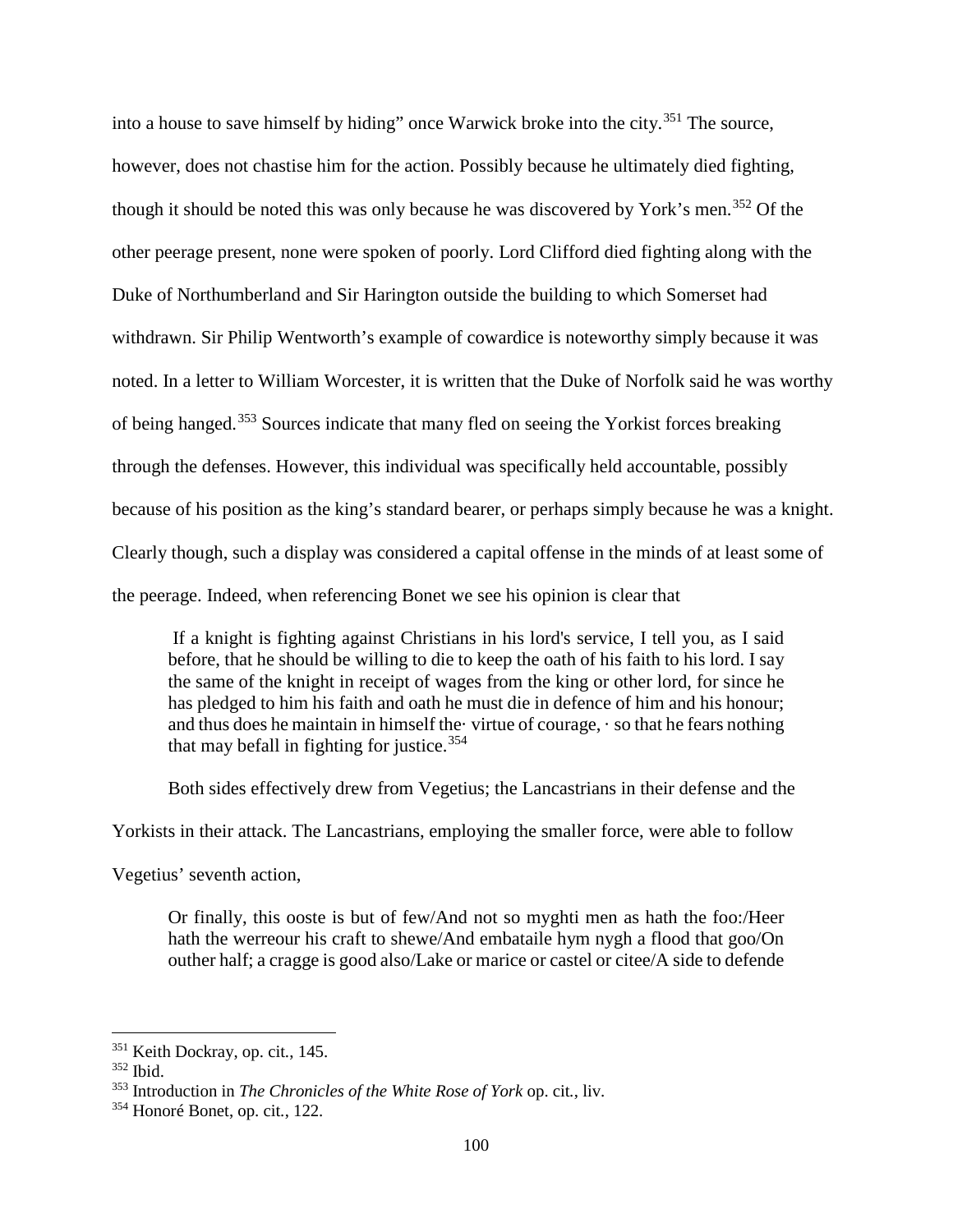is good to se.  $355$ 

The Yorkists appear to have attempted the fifth action, that is their primary attack came from both wings with their center protected by archers. When this failed however, Warwick assaulted the center, effectively transitioning to the first action.<sup>[356](#page-106-1)</sup> It is unclear if Warwick took initiative unprompted or if York ordered him too, however, his breakthrough won the battle and put the Lancastrian forces to flight.

Regarding anger, wroth, or ire, there is little evidence in the extant sources to indicate that either side drew motivation these emotions. Perhaps the only place where it may have influenced decision-making, was at the place of Somerset's final stand where no quarter was given.<sup>[357](#page-106-2)</sup> Though it can be assumed that, given the nature of medieval combat, it was present on the battlefield, it is not apparent that the primary actors on the battlefield employed it in a meaningful way.

## - Second Battle of St. Albans -

The Second Battle at St. Albans took place on 17 February, 1461. Fresh from her victory at Wakefield, where the Duke of York and the Earls of Salisbury and Rutland (York's second son) were killed, Margret of Anjou marched south. It is here, the Yorkist chroniclers tell us, that Margret allows her army to plunder the English countryside.<sup>[358](#page-106-3)</sup> In order to block her approach to London, the Earls of Warwick and Arundel with the Duke of Norfolk marched to St. Albans. Warwick is often described as favoring defensive tactics, and the account of this battle provides

<span id="page-106-0"></span><sup>355</sup> R. Dyboski and Z.M. Arend, eds., *Knyghthode and Bataile* (London: Oxford University Press, 1935), 77.

<span id="page-106-1"></span><sup>356</sup> Peter Burley, Michael Elliott, and Harvey Watson, op. cit*.*, 28-29.; R. Dyboski and Z.M. Arend, eds., op. cit*.*, 75-77.

<span id="page-106-2"></span><sup>357</sup> Keith Dockray, op. cit*.*, 145.

<span id="page-106-3"></span><sup>358</sup> *John Benet's Chronicle,* op. cit*.*, 49.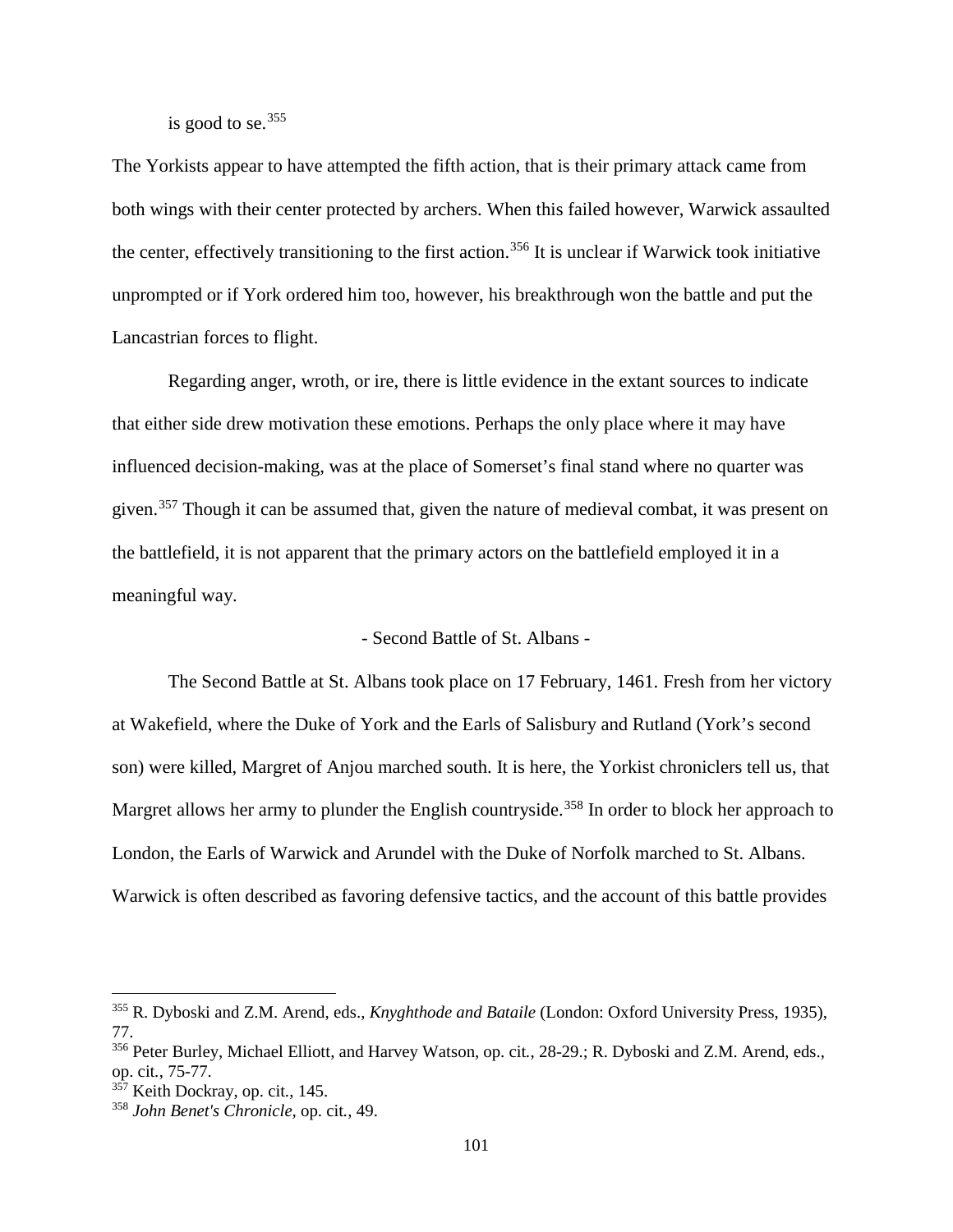an in depth description of the tools brought to bear in a medieval prepared defense.<sup>[359](#page-107-0)</sup>On arriving at St. Albans, Warwick, with a large amount of Burgundian ordnance, "pycchyd a fylde and fortefyd hyt fulle stronge."[360](#page-107-1) The Burgundians had brought with them,

instrumentys that wolde schute bothe pellettys of ledde and arowys of an elle of lengthe with vj [6] fetherys, iij [3] in myddys and iij [3] at the otheyr ende, with a grete mighty hedde of yryn at the othyr ende.<sup>[361](#page-107-2)</sup>

Warwick's force also set out nets with nails tied into them, which were laid on the ground for advancing infantry or horse to impale themselves on. The Burgundians employed shields the size of doors which would provide cover for them as they shot, and when they were complete, it had nails also so that it could be laid down to act as another barrier.<sup>[362](#page-107-3)</sup>

As these defensive measures were emplaced, both forces were attempting to gain

information on the other. The Lancastrian's best intelligence came from the Kentish squire,

Lovelace, who reportedly provided the complete details of Warwick's preparations.<sup>[363](#page-107-4)</sup> Warwick,

relying on more conventional means, sent a detachment of soldiers North to "Dunstapyl" where

this force was overwhelmed, killed or captured, to a man by Queen Margret's forces.<sup>[364](#page-107-5)</sup>

Warwick's problems were increased when, as the Queen's forces approached the western side of

St. Albans, "for hyr pryckyers come not home to bring no tydyng howe ny that the Quene was,

<span id="page-107-0"></span><sup>359</sup> Charles Ross, op. cit*.*, 121.

<span id="page-107-1"></span><sup>360</sup> *Gregory's Chronicle* in James Gairdner et al., eds., *The Historical Collections of a Citizen of London in the Fifteenth Century* (Westminster: J B. Nichols and Sons, 1876), 212.

<span id="page-107-2"></span><sup>361</sup> Ibid., 213.

<span id="page-107-3"></span><sup>362</sup> Ibid., 213.

<span id="page-107-4"></span><sup>363</sup> John Sadler, *The Red Rose and the White* (New York: Routledge, 2013), 105, accessed September 9, 2017, http://books.google.com/books?id=HgWtAgAAQBAJ&pg=PA7&dq=Lovelace+ Betrayal+at+St.+Albans&hl=en&sa=X&.s

<span id="page-107-5"></span><sup>364</sup> *Gregory's Chronicle,* op. cit*.*, 212.; Though both sides actively sought information regarding the disposition of their opponent, it is apparent that the Lancastrians held the upper hand with regard to such intelligence. This, because they were able to recruit Lovelace to provide them with detailed information. Indeed, Warwick likely had no such contacts in the Lancastrian force, though if he did, Yorkist chroniclers are silent on the issue. Without such a source of information, Warwick was forced to rely only on conventional scouting methods to locate the Lancastrian force.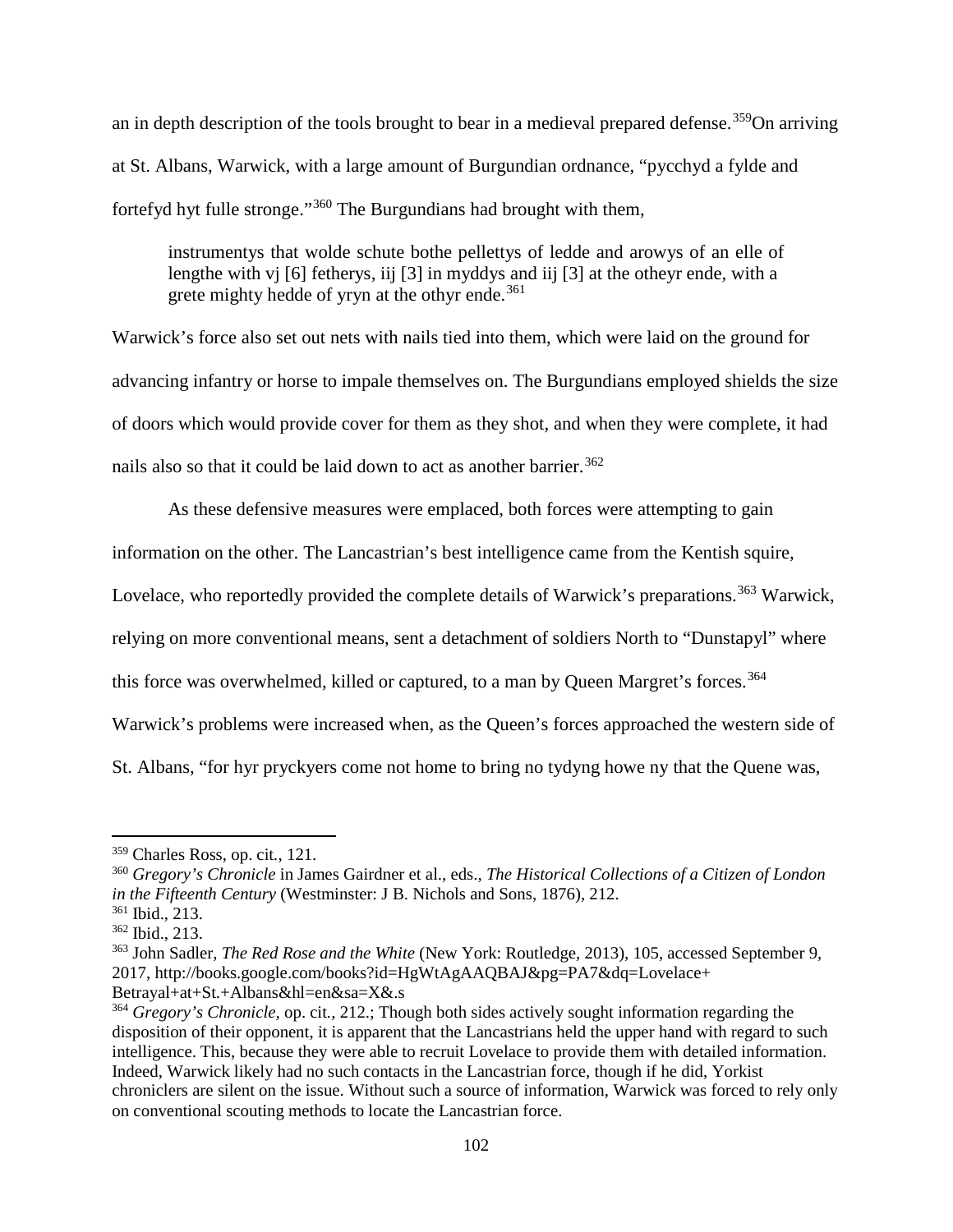save one come and sayd that shwe was ix [9] myle of."<sup>[365](#page-108-0)</sup>

Though Gregory's Chronicle is not specific regarding a scheme of movement, it can be determined that the Queen's force was able to cross the River Vers and enter St Albans from the south, which surprised the Yorkists. Warwick was forced to "brake hyr ray and fyld" or "break his rays and field," in order to respond to the Lancastrian attack. Thus, many of the defenses so carefully planned were of "lytylle a-vayle or nought."[366](#page-108-1) Another critical variable entered into the battle in the form of the turncoat actions of Lovelace. Thought to have been spared by the Queen after the battle of Wakefield, he reportedly allowed Lancastrian force to penetrate the Yorkist lines, mid-battle, allowing them to take the town of St. Albans. The Lancastrian army's position in the south, combined with this treachery resulted in complete defeat for the Yorkists and the recovery of Henry VI by the Lancastrians. Norfolk and Warwick both escaped along with "othyr knyghtys, squyers, and comyns."<sup>[367](#page-108-2)</sup> It is assessed that the Earl of Warwick was able to hold back the Lancastrian assault long enough to withdraw around 4,000 soldiers of his army.[368](#page-108-3)

As with the First Battle of St. Albans, there is little to indicate that anger played a significant role in either inspiring feats of arms or critical decision making. However, knowledge of warfare and tactics stands out prominently within the sources as both the cause of the Lancastrian victory and the Yorkist defeat. From the Yorkist perspective, Warwick sent out men both on foot and horse to serve as scouts. This falls in alignment with Christine de Pisan's version of Vegetius to "[be] curiouse & diligent to sende forthe here & there his espies subtylli

<span id="page-108-0"></span> $\overline{a}$ 

<span id="page-108-1"></span><sup>365</sup> *Gregory's Chronicle,* op. cit*.*, 213.

<sup>366</sup> Ibid.

<span id="page-108-2"></span><sup>367</sup> Ibid., 212.

<span id="page-108-3"></span><sup>368</sup> John Sadler, op. cit*.*, 109.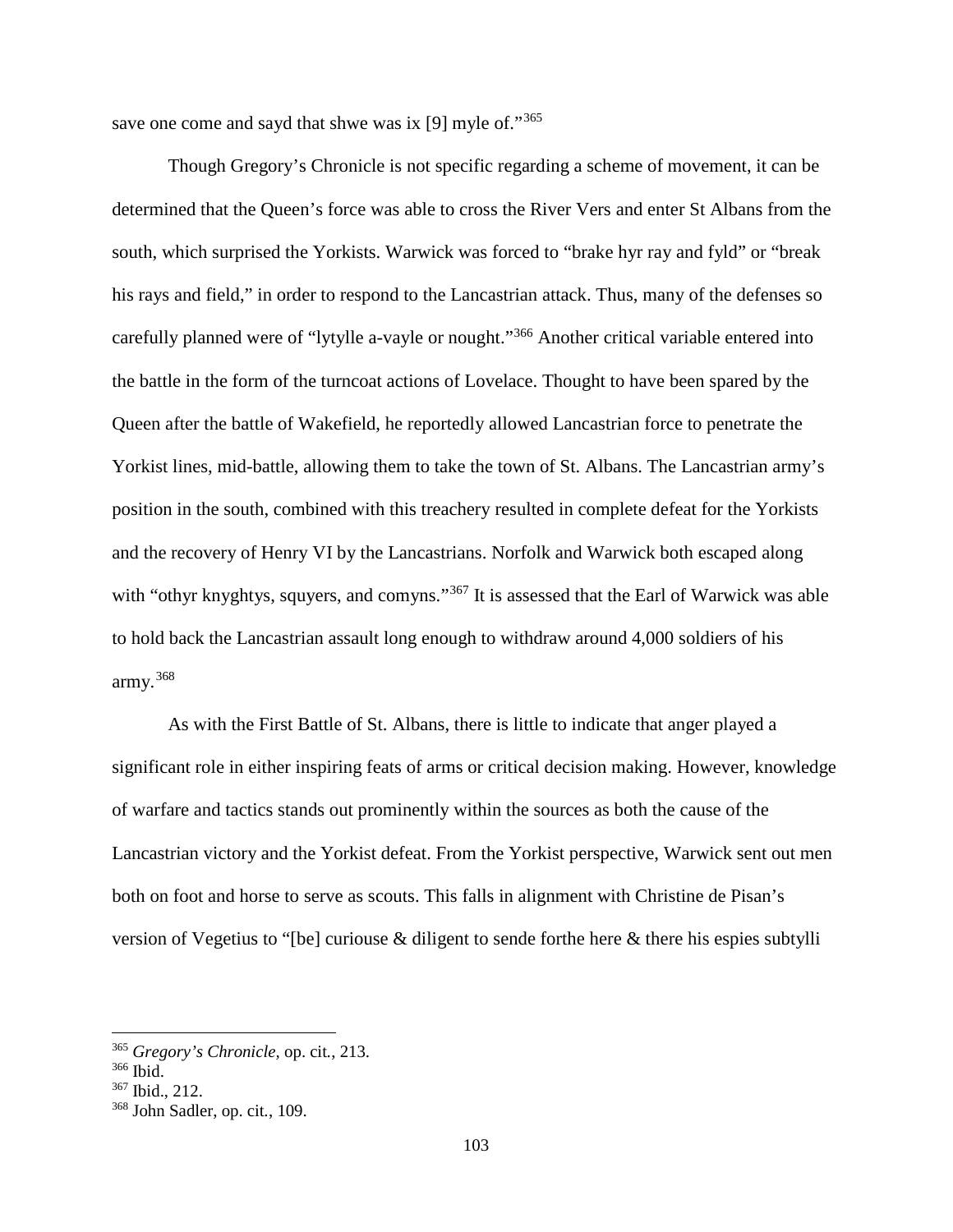for to enquire & vndrestande [the] purpos of his enemyes & what theyre way be…"<sup>[369](#page-109-0)</sup> Unfortunately for Warwick, what little information made it back to him seems to have not been detailed enough for him to fully understand the Queen's position and intent. Though this contributed to the loss of the battle, Warwick did make tactically sound decisions through his attempt to use scouting elements to locate the Lancastrian Army.

The Lancastrian Dukes travelling with the Queen, and possibly the Queen herself, also applied superb tactical planning.<sup>[370](#page-109-1)</sup> They were, through the information provided by Sir Lovelace, more aware of Warwick's position and his orientation on the battlefield. With this knowledge they traveled to Dunstable before turning south, allowing them to position themselves to flank Warwick. They also successfully conducted what would be termed today the counter reconnaissance fight, in that they either avoided or capture/killed all of Warwick's scouting elements. This allowed them to approach St. Alban's while not exposing their position, gaining an element of surprise. When combined with a rarely seen night march, the Lancastrians were able to flank Warwick's defenses and attack into the rear of his army.<sup>[371](#page-109-2)</sup>

Warwick's unusual placement of his forces also raises questions. Significantly spread out across the roads leading north to Nomansland Common, Warwick seems certain that the Lancastrian attack would come from the north. So much so that he effectively ignored his rear area.[372](#page-109-3) While Warwick's forces in St. Albans did cause casualties to the Lancastrian forces, poor positioning of the Yorkist force prevented rapid communication in order to report the Lancastrian approach, leaving Warwick surprised, with his defenses oriented in the wrong

<span id="page-109-0"></span><sup>369</sup> Christine De Pisan, *The Book of Fayttes of Armes and of Chyvalrye*, op. cit*.*, 50.

<span id="page-109-1"></span><sup>&</sup>lt;sup>370</sup> Ross states that the primary magnates travelling with Margret of Anjou were the New Dukes of Somerset and Northumberland, and the new Lord Clifford. Each of these newly risen to their status due to the death of their fathers.

<span id="page-109-2"></span><sup>371</sup> Peter Burley, Michael Elliott, and Harvey Watson, op. cit*.*, 28-29.

<span id="page-109-3"></span><sup>372</sup> Ibid., 82-83.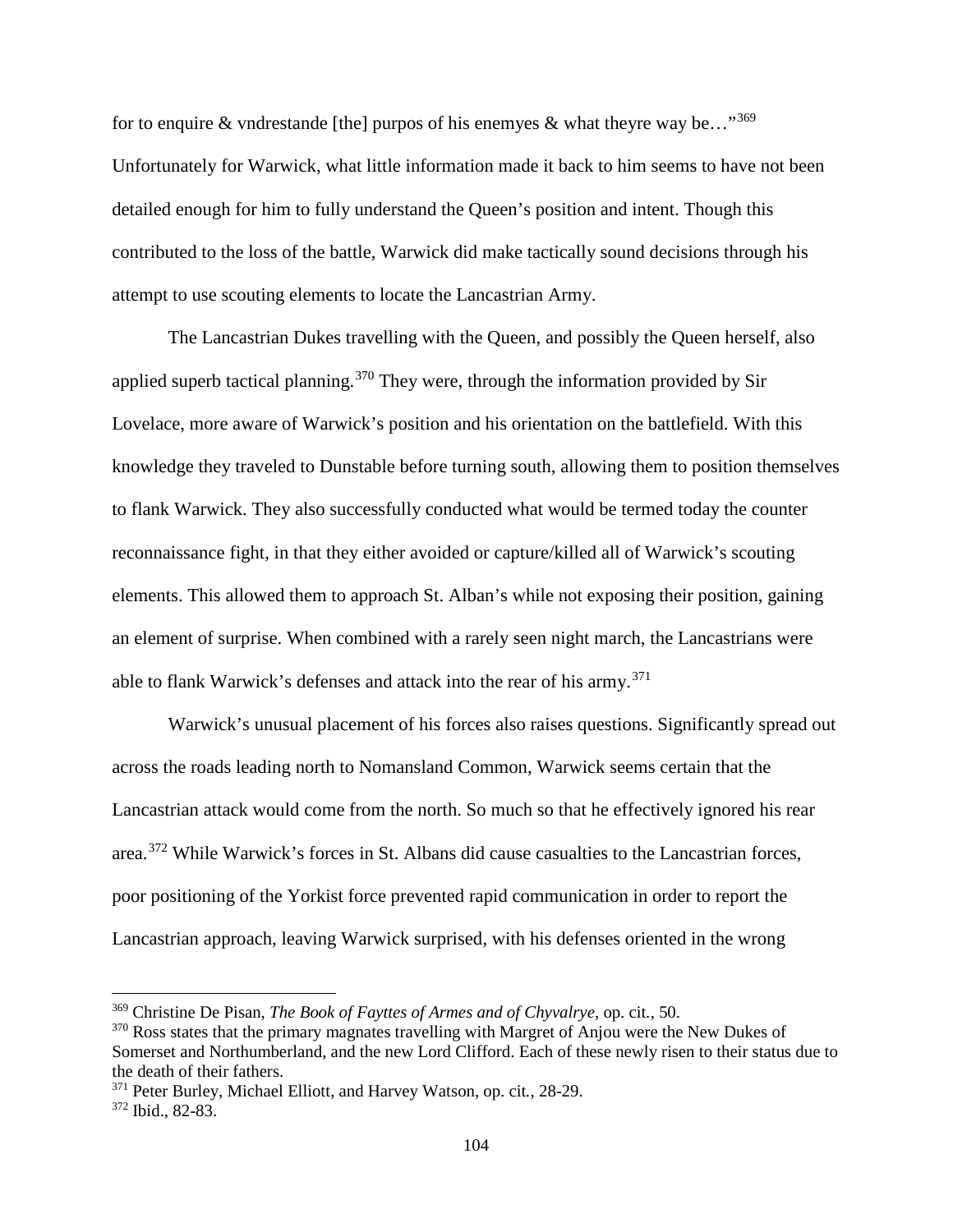direction and his rear battle isolated.<sup>[373](#page-110-0)</sup> Gregory's Chronicle states that the detachment sent to Dunstable was led by a butcher, possibly indicating that Warwick was working with a fairly inexperienced force.[374](#page-110-1) Following Vegetius' guidance, the preferred solution would have been to have a knight or squire of some experience leading the forces protecting the primary choke points behind his army, which Warwick seems to disregard.<sup>[375](#page-110-2)</sup> Gregory goes on to state that many knights and squires were able to escape the battle, and if he is to be believed, would have been preset for such a duty. Vegetius also writes that when leading an experienced force, it is wise to use choke points such as river crossings to better enable victory.<sup>[376](#page-110-3)</sup> This is of note because such guidance was not included by some fifteenth century writers such as Christine de Pisan, who only recommend that an inexperience army should be led by veterans. Regardless, Warwick seems to have been convinced his troop placement was adequate and there was no threat to his rear.

Both Yorkist and Lancastrian use of scouts is in keeping with good generalship, though the Lancastrian's successful defeat of Warwick's scouts might be attributed to the nature of war. Warwick has been assessed as a respectable captain and admiral at sea, however, his "ill placed" force disposition, has caused some speculation that he was a poor general on land.<sup>[377](#page-110-4)</sup> Charles Oman assesses that the forces were too spread out to communicate well or mass quickly enough to fight in great numbers. Thus, Warwick fails in this instance to meet the "tactically proficient" chivalric measure of performance. The Lancastrians in this fight expertly outmaneuvered

<span id="page-110-0"></span><sup>373</sup> Charles Oman, *Warwick the Kingmaker* (San Bernadino: First Rate Publishers, 2016), 87.

<span id="page-110-1"></span><sup>374</sup> *Gregory's Chronicle* op. cit*.*, 212.

<span id="page-110-2"></span><sup>375</sup> Christine De Pisan, *The Book of Fayttes of Armes and of Chyvalrye*, op. cit*.*, 50-51.

<span id="page-110-3"></span><sup>376</sup> Vegetius, *Vegetius: Epitome of Military Science*, 2nd ed., trans. N.P. Milner (Liverpool: Liverpool University Press, 1996), 88.

<span id="page-110-4"></span><sup>377</sup> Charles Oman, *Warwick the Kingmaker* op. cit*.*, 56, 87. Michael Hicks references an assessment by Sharon Turner that Warwick was a "poor general" in his book *Warwick the Kingmaker*.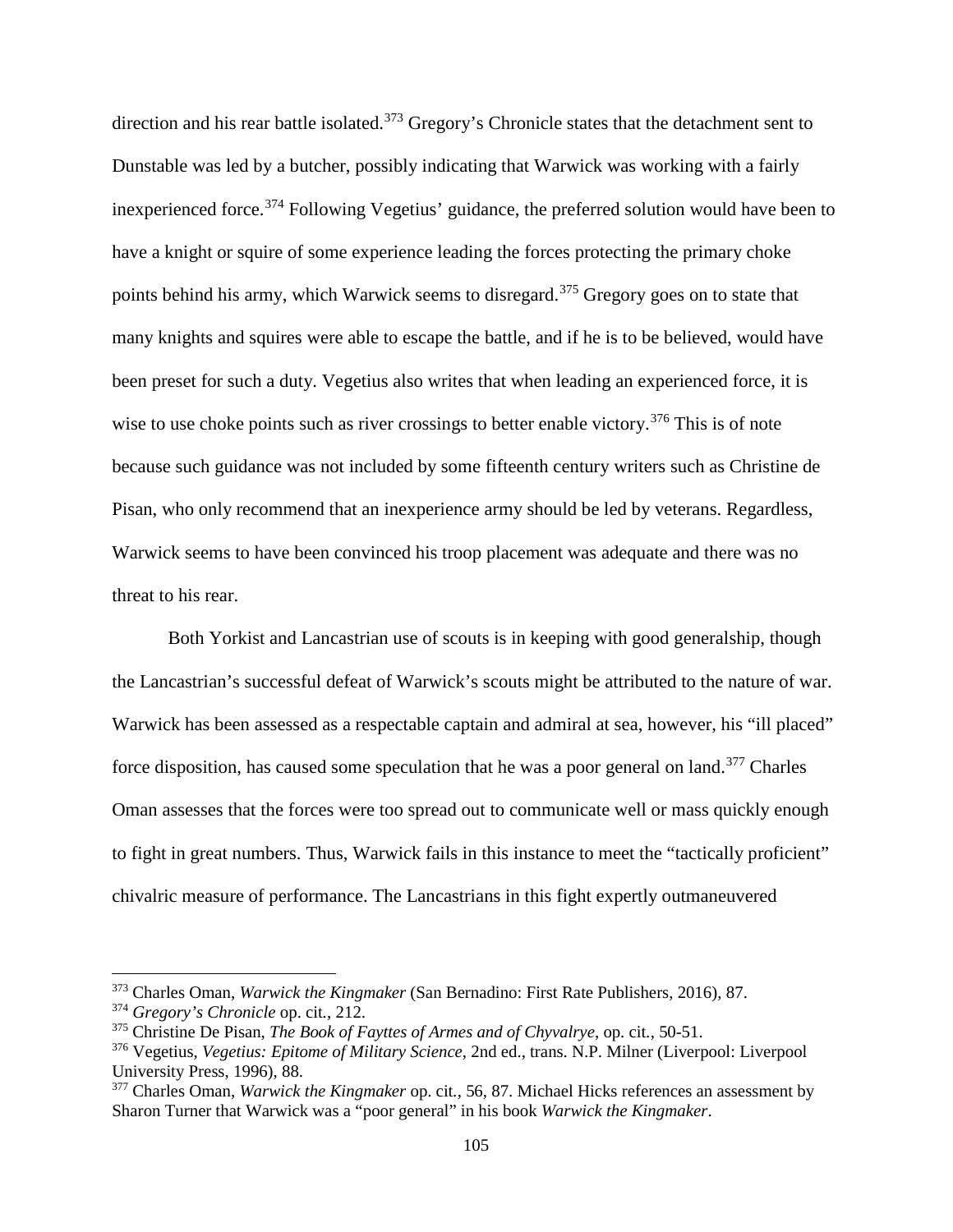Warwick, either by skill or luck, demonstrating effective generalship, resulting in victory. Given that both the Queen and the Duke of Somerset were present with the Army, victory is assessed as theirs, as they were senior nobility present. However, it is entirely possible that this victory was as a result of following the advice of more seasoned soldiers such as Sir Andrew Trollope.<sup>[378](#page-111-0)</sup> Indeed, there is no shame associated with relying on an experienced man-at-arms for tactical advice and in fact it is recommended. This is borne out through Charny's specific discussion related to how to study the art of war, specifically, that knights should listen to veteran soldiers and observe great feats of arms so that they can learn everything there is to know regarding war.[379](#page-111-1)

Lovelace's actions reinforce the notion that the chivalric ideal of loyalty on the battlefield was quickly losing influence during the Wars of the Roses. At both Northampton and Ludford Bridge, defections proceeded victory at Northampton for the Yorkists and at Ludford Bridge for the Lancastrians.<sup>[380](#page-111-2)</sup> Of note, it seems contemporary chronicles do not seem to make an effort to record such defections.<sup>[381](#page-111-3)</sup> This is remarkable given that in each case it cost the betrayed side the battle. There is a clear trend regarding defections on the battlefield, often securing the outcome of the battle. This trend, as we will see in our next case study on the Battle of Barnet, creates an incredible amount of wariness on the battlefield that extends down to the individual soldier.

Though Lovelace's treachery is the most obvious issue regarding battlefield loyalty present on the field, another incident took place that must be placed within the category. This event is the Yorkists description of the execution of Lord Bonville and Sir Thomas Kyrill the day after the battle. Yorkist both, these men agreed to stay beside Henry VI at his request, for his

 $\overline{a}$ 

<span id="page-111-0"></span><sup>378</sup> Peter Burley, Michael Elliott, and Harvey Watson, op. cit*.*, 64-65.

<span id="page-111-1"></span><sup>379</sup> De Charny Geoffroi, op. cit*.*, 103-107.

<span id="page-111-2"></span><sup>380</sup> John Sadler, op. cit*.*, 7.

<span id="page-111-3"></span><sup>381</sup> Keith Dockray, op. cit*.*, 175-182.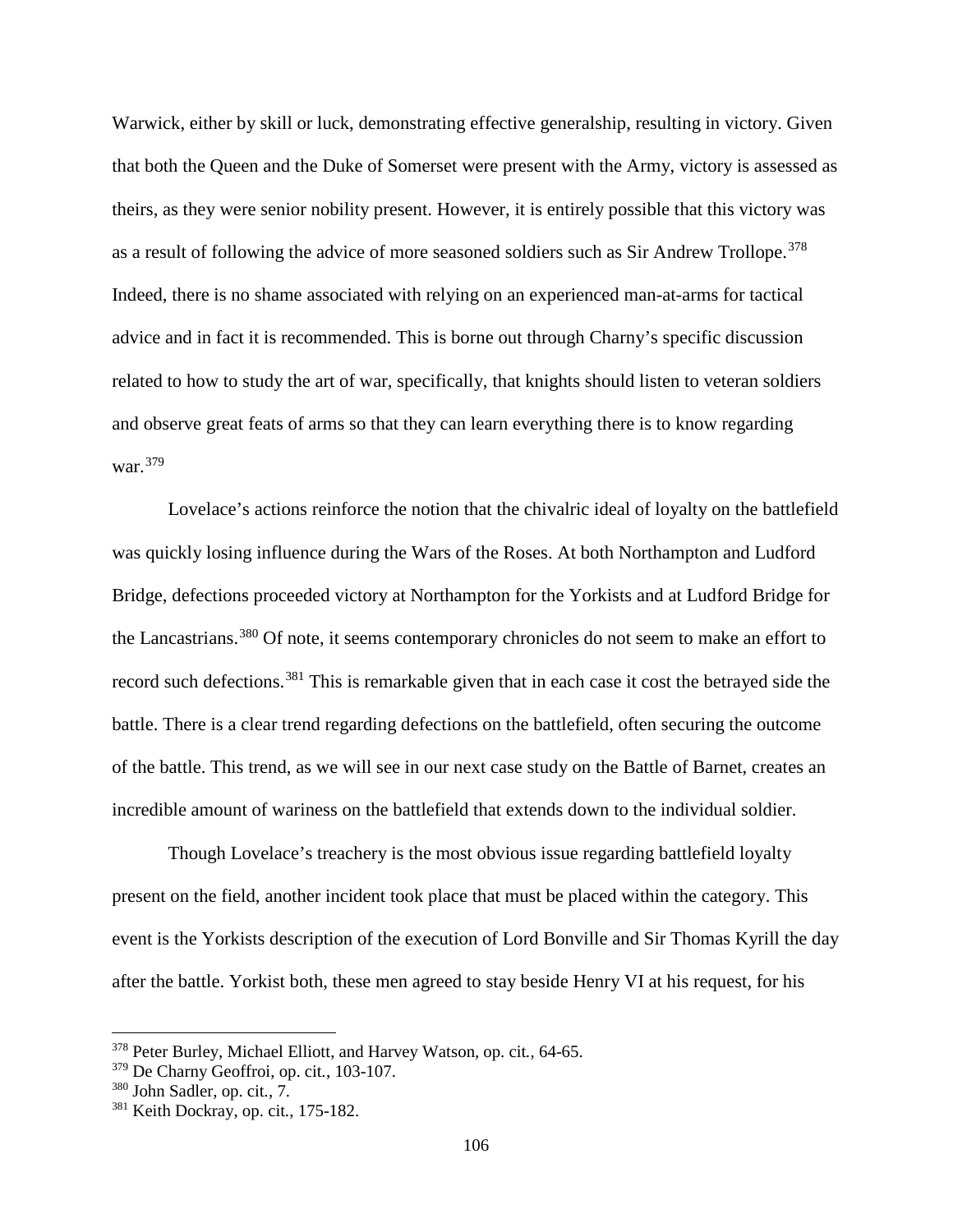protection during the fighting. As the Yorkist forces withdrew, Henry VI either went to the Queen or was recovered by the advancing Lancastrians. Reportedly, the day after the battle, Margret of Anjou summoned her son ask how these two should executed. Prince Edward, at only eight, determined that they should be beheaded.<sup>[382](#page-112-0)</sup> Following Wakefield's post-battle brutality, it follows that captured Yorkist leadership might risk death if captured. However, this case warrants some attention. If the Yorkist account of the event is to be believed, though not siding with the king during the struggle, both demonstrated honor and loyalty in their willingness to protect him, even after their forces were routed. This was rewarded with execution. Such an act is also at odds with Bonet's *Tree of Battles*. Bonet assessed that those who take captives on the battlefield should grant mercy, "unless by his deliverance there is danger of having great wars."<sup>[383](#page-112-1)</sup> Bonville and Kyrill, though Yorkists, likely did not fall within the stipulation provided by Bonet as neither were contenders for the throne and neither were considered great magnates. Additionally, there is no contemporary evidence to show that Warwick drew on the knowledge of these experienced soldiers to plan his battles in the way the Somerset is thought to have with Sir Andrew Trollop.<sup>[384](#page-112-2)</sup> It is unlikely, therefore, that demonstrating mercy to these men would have resulted in great harm to the realm. So too, this conflicts with Vegetius that "an escaperoute (in this case mercy) should be offered to the enemy," because "men who know without a doubt that they are going to die will gladly die in good company."[385](#page-112-3) So too, Christine de Pisan recites Vegetius in writing,

when prisoners are taken during the conflict...they should not be treated so severely that their lives are despaired of by those on their side, for in case a battle were expected, those others would have less hope of finding pity if they should be

<span id="page-112-0"></span><sup>382</sup> John Sadler, op. cit*.*, 7.; Winston Churchill, *The Birth of Britain* (New York: Barnes and Noble, 1956), 376-377.

<span id="page-112-1"></span><sup>383</sup> Honoré Bonet, op. cit*.*, 134.

<span id="page-112-2"></span><sup>384</sup> Peter Burley, Michael Elliott, and Harvey Watson, op. cit*.*, 65.

<span id="page-112-3"></span><sup>385</sup> Vegetius, op. cit*.*, 107.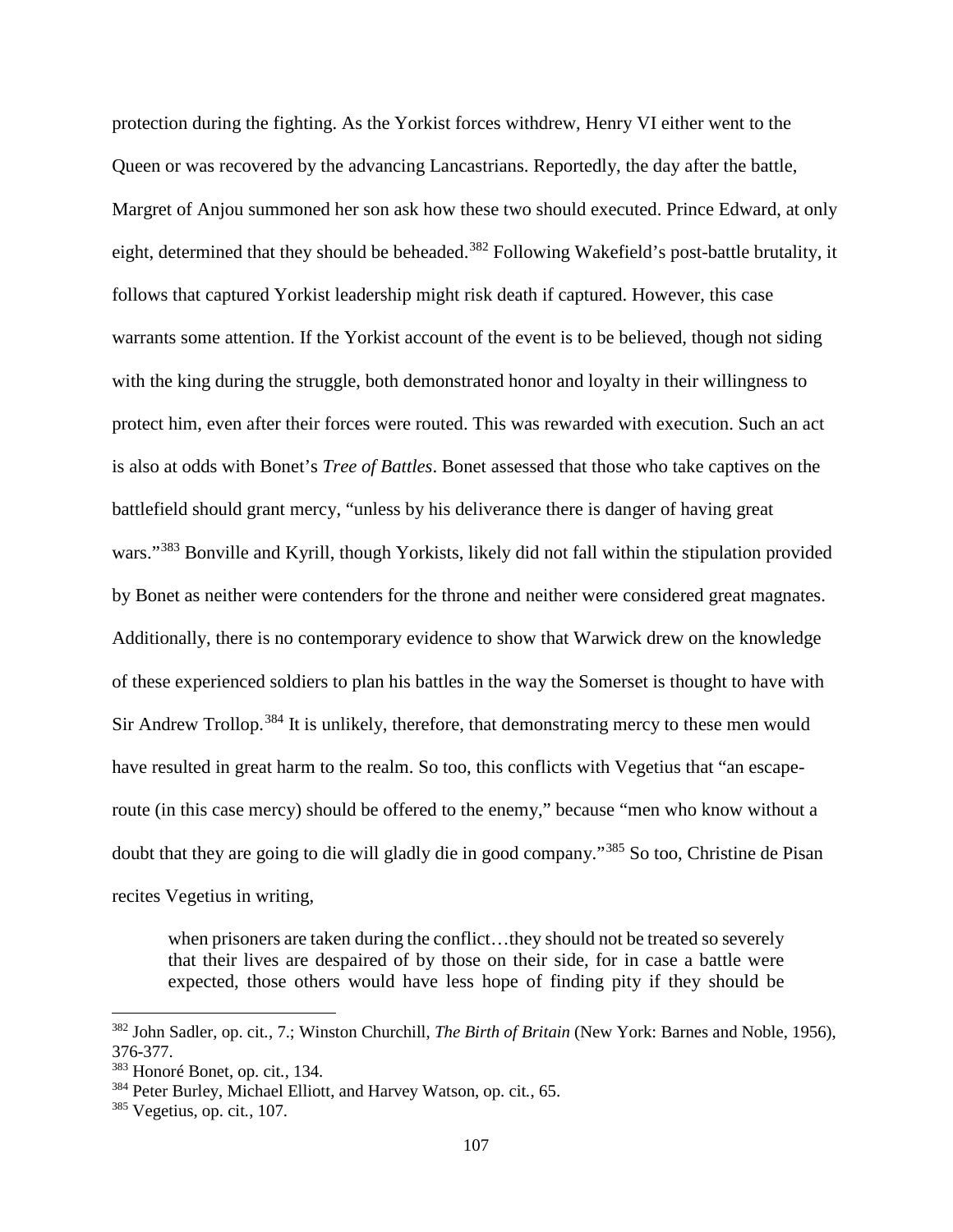conquered, and so they would defend themselves more fiercely.<sup>[386](#page-113-0)</sup>

When these executions are assessed within this context, it seems to falls outside the general conduct of *jus in bellum* definitions of the time. It might be argued that since Margret of Anjou was at the head of the army, a chivalric appreciation for their act could not be expected. However, given the cast of Lancastrians present, including the king, any of whom might have interceded on their behalf, this stands out as a particularly unwarranted act of violence.<sup>[387](#page-113-1)</sup>

In William Gregory's account, he describes a single feat of arms from this battle, done by Androwe Trolloppe.<sup>[388](#page-113-2)</sup> Trollope, a close associate of Somerset and a veteran soldier, was made knight by Prince Edward for killing fifteen men with a caltrop in his foot.<sup>[389](#page-113-3)</sup> Reportedly he stood "in oo [one] place" as the soldiers came to him.<sup>[390](#page-113-4)</sup> Regarding the Lancastrian army in general, he states that it was the professional core of around 5000 soldiers and knights that defeated the whole of the Yorkist army with the northern levies not providing much to the battle. On the Yorkist side of the struggle, there are no specific recorded of feats of prowess. There are conflicting reports of Warwick's activates. Some state that he was very active on the battlefield, working to effectively reposition the army, keeping the force together into the evening to enable at least part of the army to escape.  $391$  However, at least one contemporary chronical, the *Whethamsted's Register*, seems place the Yorkist defeat squarely on Warwick stating, "The southern men, who were fiercer at the beginning, [were] broken very quickly afterwards, and the more quickly because, looking back, they saw no one coming up from the main body of the

<span id="page-113-0"></span><sup>386</sup> Christine De Pisan, *The Book of Deeds of Arms and of Chivalry*, ed. Charity Willard, trans. Sumner Willard (University Park: The Pennsylvania State University Press, 1999), 82, 89, 55.

<span id="page-113-1"></span><sup>&</sup>lt;sup>387</sup> It should be noted that the primary record of this event, Gregory's Chronicle, a Yorkist account, does not assess any specific disgrace to the decision to execute these knights.

<span id="page-113-2"></span><sup>388</sup> *Gregory's Chronicle* op. cit*.*, 214.

<span id="page-113-3"></span><sup>389</sup> Peter Burley, Michael Elliott, and Harvey Watson, op. cit*.*, 64-65.

<span id="page-113-4"></span><sup>390</sup> *Gregory's Chronicle* op. cit*.*, 214.

<span id="page-113-5"></span><sup>391</sup> John Sadler, op. cit*.*, 7.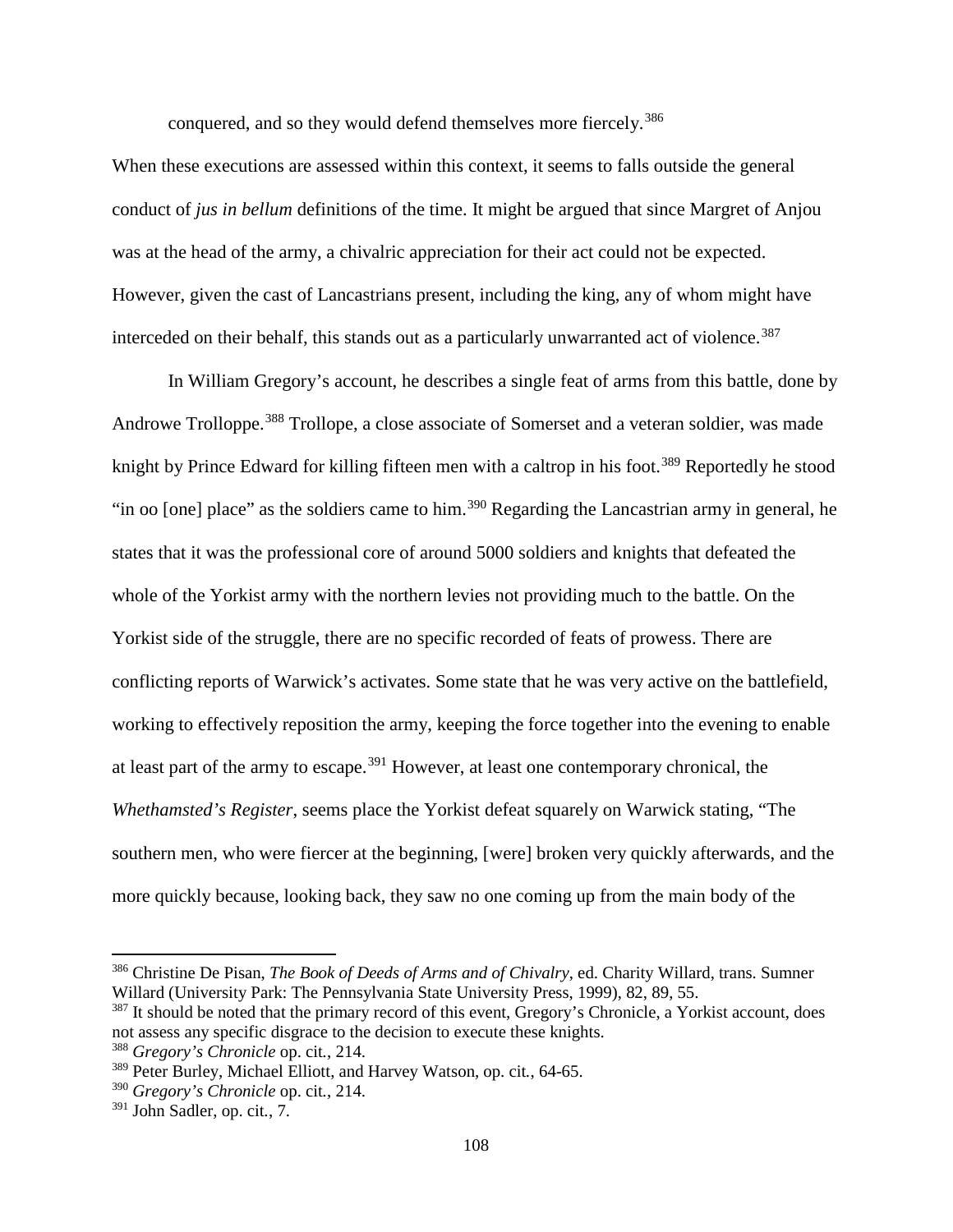kings' army, or preparing to bring them help...."<sup>[392](#page-114-0)</sup> Even so however, though the account ascribes defeat to Warwick's failure to reinforce, it doesn't ascribe any form of shame to the Yorkists for their withdrawal from the field.

# - The Battle of Barnet –

Jumping forward to 1471, attention is now turned to the Battle of Barnet. Much had happened in the decade preceding. Lancastrian leadership was effectively exiled to France and Edward, Earl of March, had become King Edward IV, and was very nearly the uncontested King of England. However, the relationship between the new king and the Earl of Warwick had cooled, and this loss of influence did not sit well with Warwick. Warwick betrayed Edward IV and convinced Edward's brother, George Duke of Clarence to join him, under the possible auspice that Clarence might replace Edward on the thrown.<sup>[393](#page-114-1)</sup> After a failed uprising both were forced to flee to France.

It was at this time Louis XI of France saw an opportunity to create an ally in his war against Burgundy. Louis XI successfully reconciled the exiled Earl and Duke with Margret of Anjou and Prince Edward.<sup>[394](#page-114-2)</sup> He agreed to provide "armor, men, and navy" to place Henry VI back on the thrown if England would support his war.<sup>[395](#page-114-3)</sup> With all parties reconciled and agreed, Warwick and Clarence returned in 1470 and placed Henry VI back on the thrown, serving as his principle advisor. Edward IV was forced to flee England to Flanders where he set out to rebuild

<span id="page-114-0"></span><sup>392</sup> Keith Dockray, op. cit*.*, 179.

<span id="page-114-1"></span><sup>393</sup> Charles Ross, op. cit*.*, 77.

<span id="page-114-2"></span><sup>&</sup>lt;sup>394</sup> Ibid., 68-77.; This is most often attributed to Edward IV's unwillingness to be controlled by Warwick. Warwick sought two paths to a closer relationship with Louis XI. The first was an attempt to marry Edward to a French princess which was destroyed with Edward IV's married Elizabeth Woodville in 1464. (Ross 68.) The second attempt was through treaty, however, Edward rejected this, opting to ally with Burgundy, sealing this alliance through the marriage of his sister, Margret of York, to Charles the Bold. (Ross, 73)

<span id="page-114-3"></span><sup>395</sup> Polydore Vergil [pseud.], ed., *Three Books of Polydore Vergil's English History*, ed. Camden Society, Classic Reprint Series (n.p.: Forgotten Books, 2012), 131.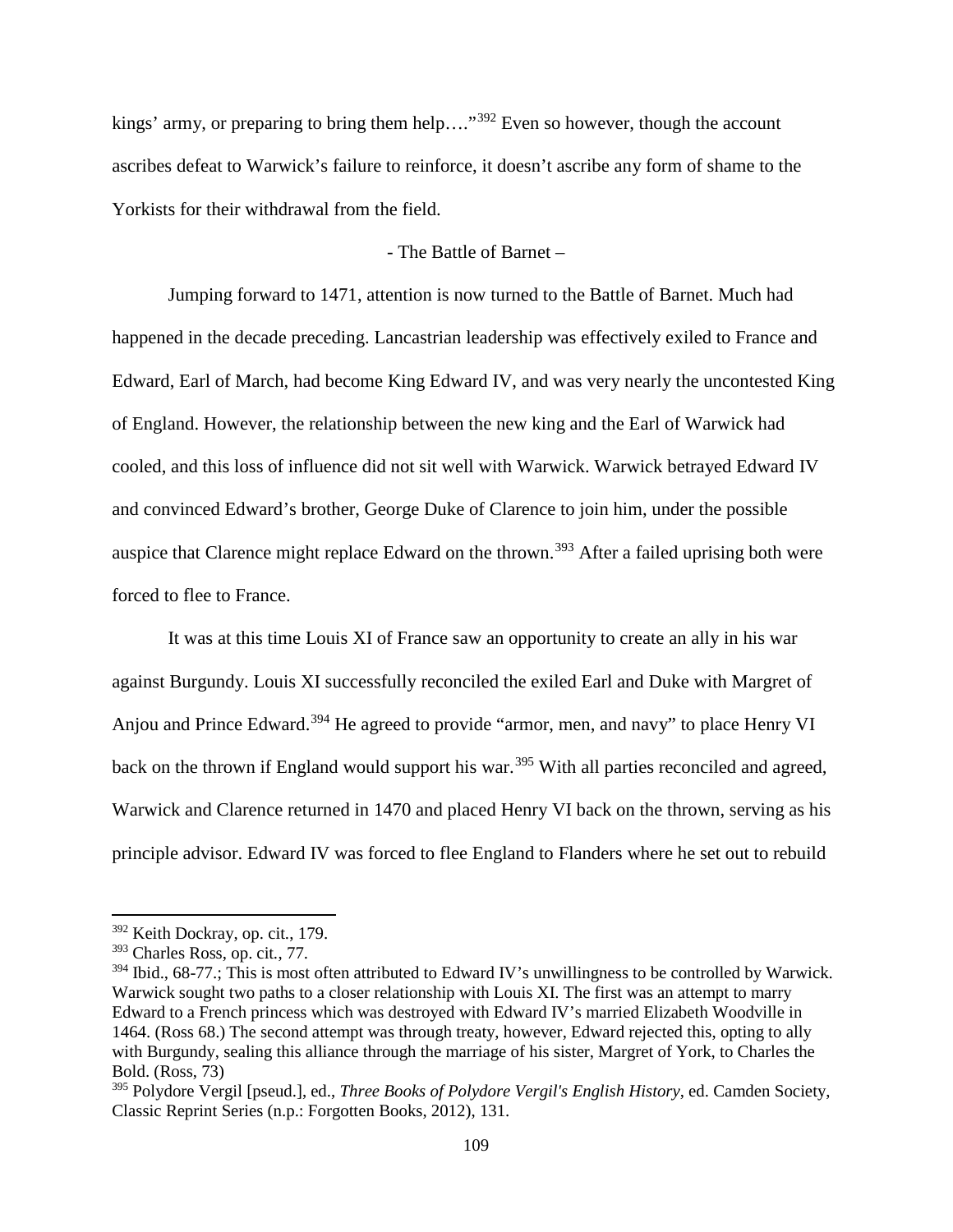an army with the help of the Duke of Burgundy to retake the crown.[396](#page-115-0)

Landing at Ravenspur on 15 March 1471, Edward began his march south to London, all while recruiting men along the way. He managed to avoid four armies along his way south, one led by the Marquis of Montagu, another by the Earl of Northumberland, the third by the Earl of Oxford, and last led by Warwick himself. <sup>[397](#page-115-1)</sup> It was on this march south that a critical change of allegiance occurred. The Duke of Clarence, brother to Edward IV, having allied with Warwick in 1469-70, switched sides once again, after much negotiation with Edward IV, adding 7000 soldiers to Edward IV's army.<sup>[398](#page-115-2)</sup> After a brief offer of battle near Coventry, which Warwick refused, Edward marched to London, retaking possession of both the city and Henry VI.<sup>[399](#page-115-3)</sup>

With Edward IV in control of London, Warwick marched south from Coventry with the Dukes of Exeter and Somerset, the Early of Oxford, and the Marquis of Montagu. Warwick made camp ten miles north of London, outside the town of Barnet.<sup>[400](#page-115-4)</sup> Edward, aware of Warwick's approach, "musteryd owt incontinent a new army of most hable yowthes, to meet him.<sup>[401](#page-115-5)</sup> Indeed, according to Oman, Edward intentionally advanced his army so close to Warwick's on the evening of April  $13<sup>th</sup>$ , that there was no possibility for either side to withdrawal the following day. That evening, the Earl of Warwick "weening (*thinking*) greatly to have annoyed the King, and his host, with shot of guns, the Earl's field shot guns almost all the night."[402](#page-115-6) Unfortunately for Warwick however,

its so fortuned that they always overshot the King's host, and hurt them nothing; and the cause was, the King's host lay much nearer them, than they deemed. And, with that also, the King and his host kept passing great silence almyghe (*all night*)

<span id="page-115-0"></span><sup>396</sup> *Warkworth's Chronicle* op. cit*.*, 121.

<span id="page-115-1"></span><sup>397</sup> Charles Oman, op. cit*.*, 176-179.

<span id="page-115-2"></span><sup>398</sup> Ibid., 181.

<span id="page-115-3"></span><sup>399</sup> Keith Dockray, op. cit*.*, 210.

<span id="page-115-4"></span><sup>400</sup> Polydore Vergil op. cit*.*, 144.

<span id="page-115-5"></span> $401$  Ibid.

<span id="page-115-6"></span><sup>402</sup> *Fleetwood's Manuscript*, op. cit*.*, 62.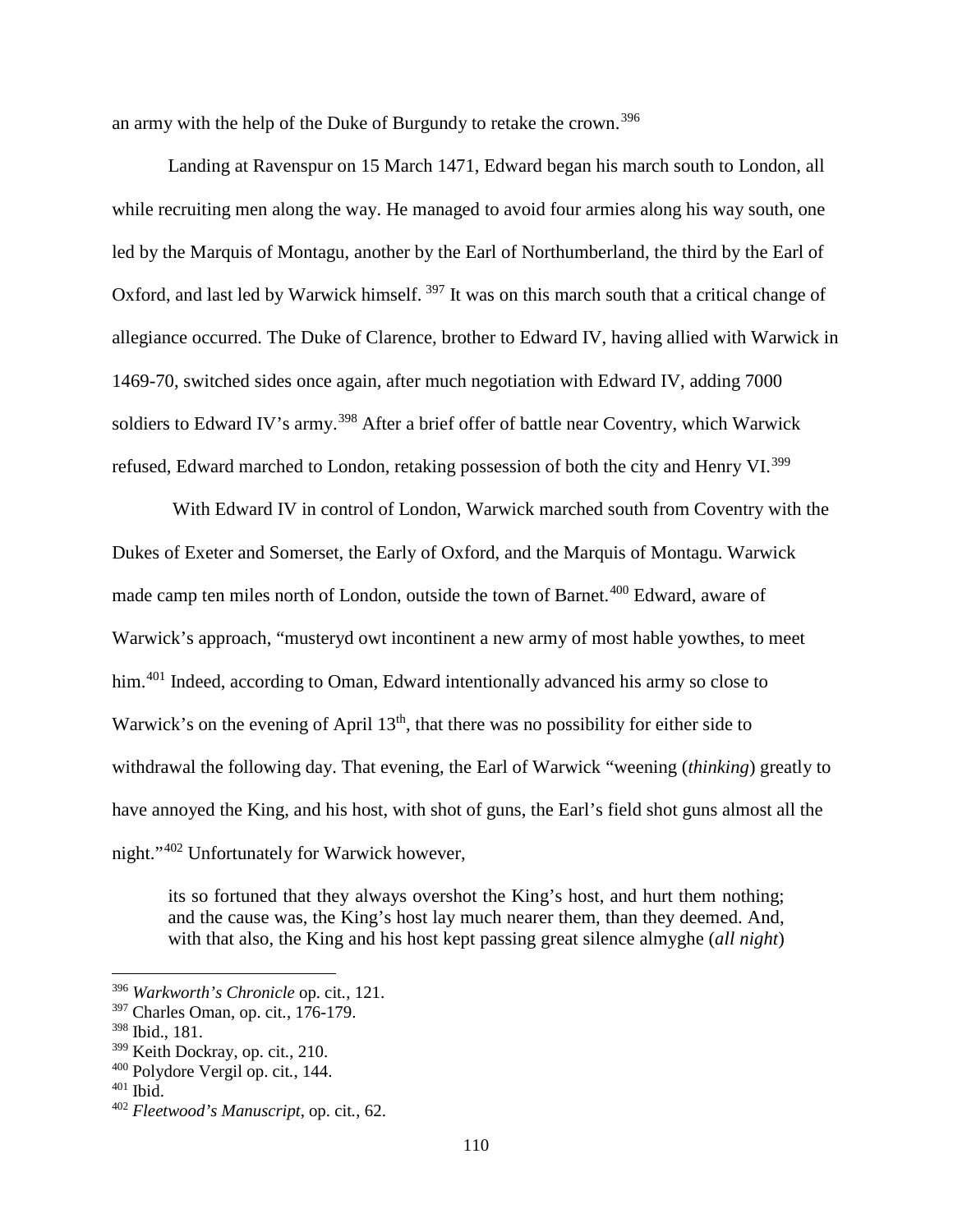and made, as who saith, (*as one should say*) no noise, whereby they might not know the very place where they lay…the King suffered no guns to be shot on his side… $\frac{403}{ }$  $\frac{403}{ }$  $\frac{403}{ }$ 

On April 14th, 1471, "there was a great mist, and letted [*hindered*] the sight of each other."[404](#page-116-1) Even so, Edward IV raised his banners and advanced his army. In the Lancastrian army, the vanguard on the right wing was led by Montagu and Oxford, the center by Somerset, and the rearguard on the left wing was led by Warwick and Exeter. The Yorkist army was drawn up in similar fashion with the Duke of Gloucester leading the right wing, Edward IV and Clarence in the center, and the Hastings leading the left wing.<sup> $405$ </sup> The moment the two armies could make each other out in the fog, shot and arrow were released, rapidly however, the two armies met in melee.

In a somewhat unique turn of events, the armies did not engage on another at their centers, and as a result each army significantly overlapped the other with each right wing enveloping the opposing army's left.<sup>[406](#page-116-3)</sup> Both left wings found themselves under extreme pressure and both collapsed almost immediately. This pressure had a secondary effect, in that the entire battle began to rotate as each left wing gave way. Of the two left wings, the Yorkists had the worst of it. Hastings forces were shattered, some fleeing as far as London, telling all who would listen that King Edward was dead on the field. Oxford's battle relentlessly pursued Hastings forces, taking them far from the fight, an action that would have dire consequences later in the battle. Montagu, maintaining better control of his forces, adjusted his position to assist Warwick on the left.<sup>[407](#page-116-4)</sup>

<span id="page-116-0"></span><sup>403</sup> *Fleetwood's Manuscript*, op. cit*.*, 62-63.

<span id="page-116-1"></span><sup>404</sup> Ibid., 63.

<span id="page-116-2"></span><sup>405</sup> Charles Oman, op. cit*.*, 185-186.

<span id="page-116-3"></span><sup>406</sup> *Warkworth's Chronicle"* op. cit*.*, 125.

<span id="page-116-4"></span><sup>407</sup> Charles Oman, op. cit*.*, 187.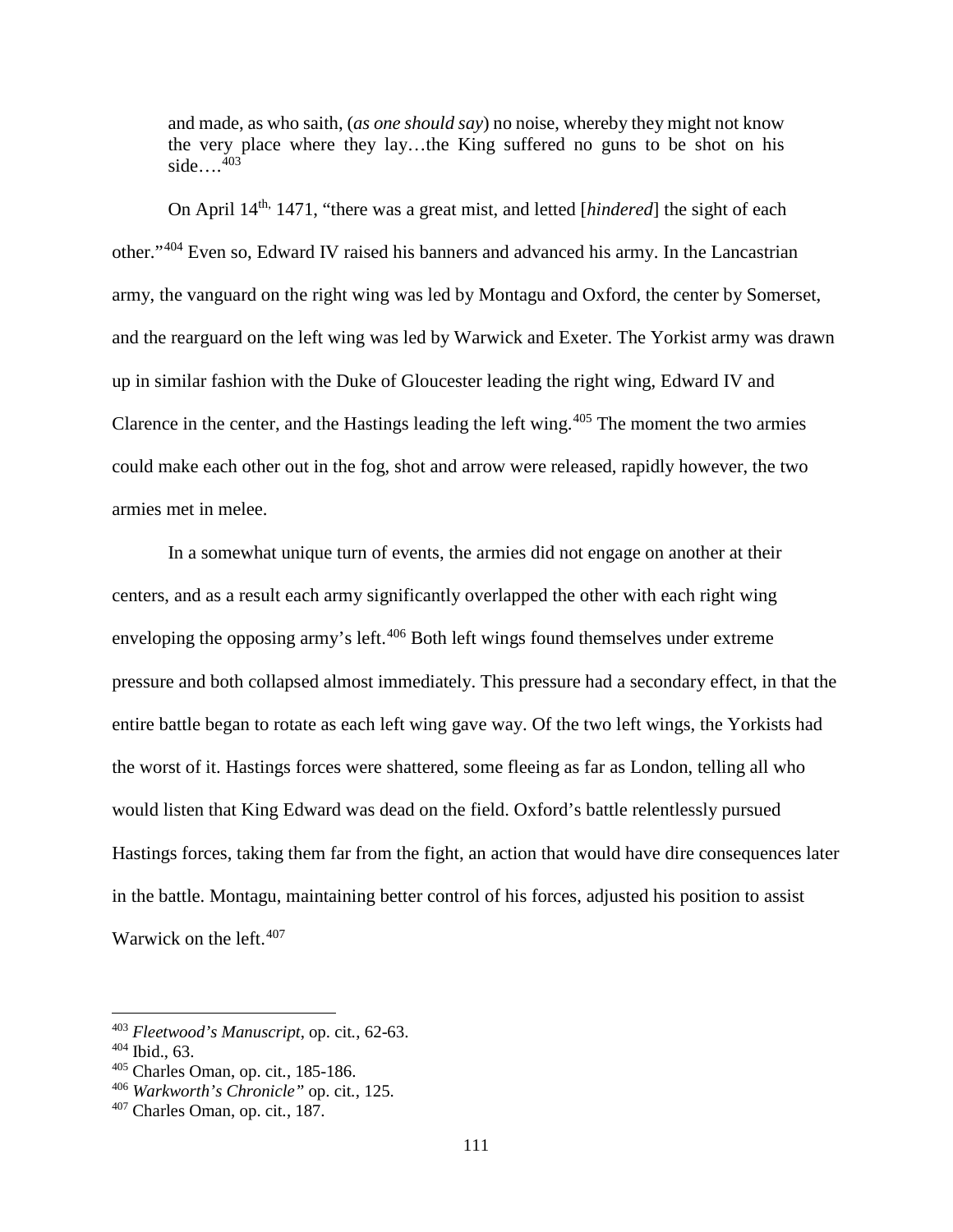In the center, Edward and Clarence were making significant progress against the Duke of Somerset. Neither of the armies had witnessed their left battles defeated because of the fog and so both fought on. Yorkist chroniclers recorded that Edward, "manly vigorously, and valiantly, assailed them in the midst, and strongest of their battle, where he with great violence, beat and bare down before him all that stood in his way."[408](#page-117-0) However, it cannot be argued that at this point that all was lost for the Lancastrians as they continued to hold against Yorkist pressure. It was the return of the Earl of Oxford's men which served as the catalyst of Lancastrian defeat.

On returning to the battle, Oxford's soldiers seemingly became disoriented and thinking they were approaching Edward's rear, were in fact approaching Warwick's. Oxford's livery was, "a star with streams, which (*was*) much like Edward's livery, the sun with streams; and the mist was so thick, that a man might not perfectly judge one thing from another."<sup>[409](#page-117-1)</sup> Thus, as Oxford's men approached, Warwick's reserve attacked them. Crying treason, the Earl of Oxford fled with his force. The cry of treason was infectious and "the old and the new Lancastrians," fell upon each other in the midst of the battle.<sup>[410](#page-117-2)</sup> *Warkworth's Chronicle* states that Montagu changed livery to support Edward and a soldier of Warwick killed him. In the ensuing slaughter, Warwick was killed and his body stripped naked for his armor and wealth. Somerset managed to escape along with Oxford and Exeter. $411$ 

As discussed in Chapter One, Yorkist chronicles, which in this case provide the best account of the battle, are generally assessed as very biased. But in acknowledging this fact, we can begin to assess both the actions as they were recorded and make some assessments regarding how the battle was likely fought. Unlike Henry VI, Edward IV place a renewed emphasis on

 $\overline{a}$ 

<span id="page-117-0"></span><sup>408</sup> *Fleetwood's Manuscript*, op. cit*.*, 65.

<span id="page-117-1"></span><sup>409</sup> *Warkworth's Chronicle* op. cit*.*, 124.

<span id="page-117-2"></span><sup>410</sup> Charles Oman, op. cit*.*, 188.

<span id="page-117-3"></span><sup>411</sup> *Warkworth's Chronicle* op. cit*.*, 125.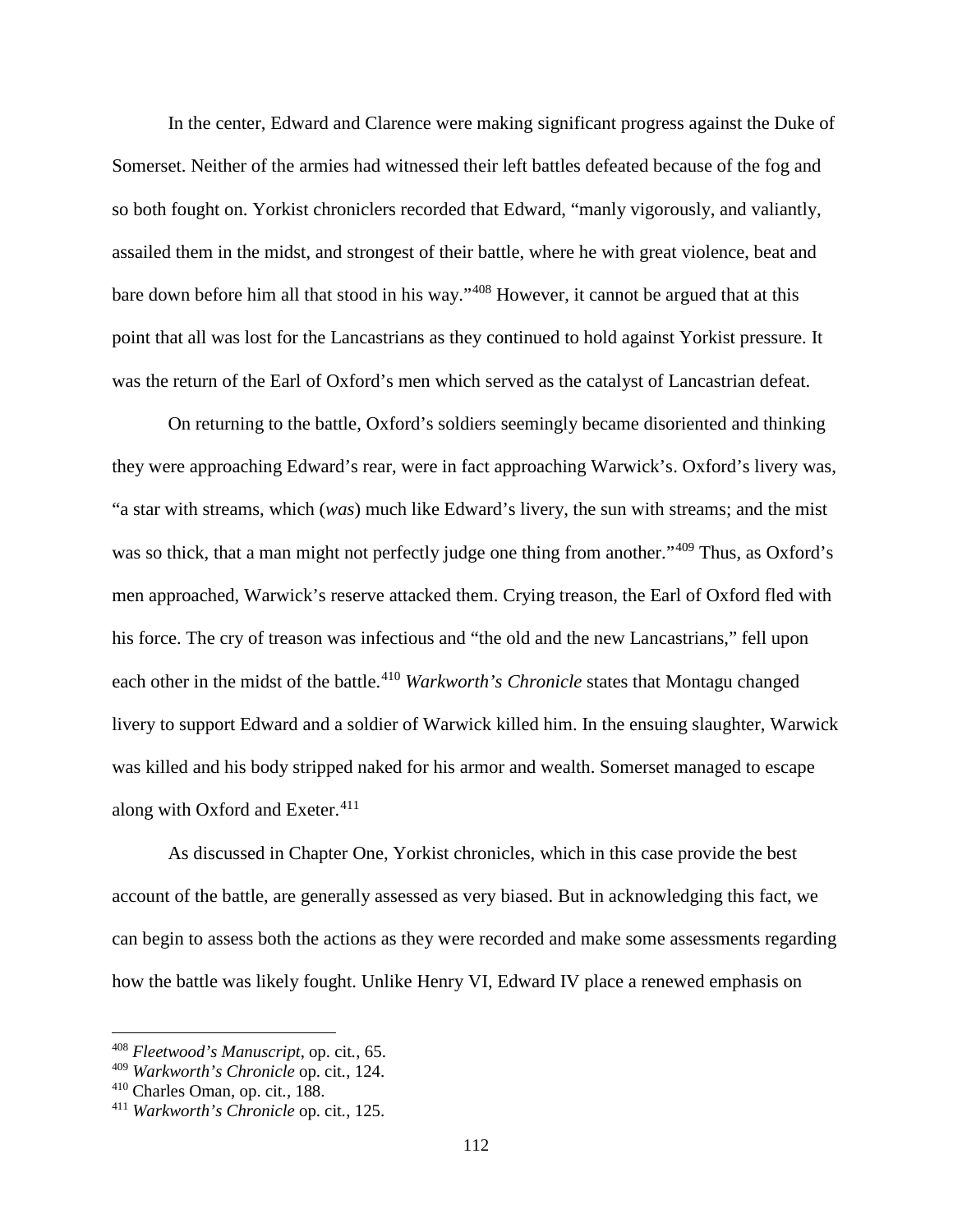chivalry at the forefront of his methodology of ruling.<sup>[412](#page-118-0)</sup> Therefore, it makes sense that chroniclers who favored Edward or sought his approval would describe his exploits with chivalry in mind. And so, we turn to the Battle of Barnet.

Though a confusing and tumultuous battle, the chronicles do specifically discuss acts of prowess within the battle. Warkworth's chronicle implies that nobility present personally led their soldiers into the melee, however, the most highlighted were the actions of Edward himself. Leading the center battle in the Yorkist line, he is described as leading from the front of the formation, hewing down all those who cross his path, attaining "perfect victory."[413](#page-118-1) Clearly this takes on an air of fantasy in its description, however, it can be easily deduced that the author, understanding Edward's desire to appear chivalric, wrote his chronicle in this way. Also, we cannot discount the telling altogether regarding Edward's actions. It is believed that Edward fought at both Mortimer's Cross and Towton affording him a reputation of leading from the front.[414](#page-118-2) It can be assessed then that it is highly likely Edward was present at the front lines and fought well.

A second instance of good performance in battle is recorded, though with less enthusiasm. *Warkworth's Chronicle* records that the Duke of Exeter also fought "man[ful]ly" that day.[415](#page-118-3) Though Warkworth mentions many other lords present during the battle, he only mentions Exeter specifically as having fought particularly well. This might be interpreted in two ways. The first is that to make Edward's performance seem more impressive, Warkworth, a Yorkist chronicler, highlighted the prowess of Exeter to demonstrate the Lancastrians were a

<span id="page-118-0"></span><sup>412</sup> Nigel Saul, op. cit*.*, 338.

<span id="page-118-1"></span><sup>413</sup> *Fleetwood's Manuscript*, op. cit*.*, 64.

<span id="page-118-2"></span><sup>414</sup> Anthony Corbet, *Edward IV, England's Forgotten Warrior King: His Life, His People and His Legacy* (Bloomington: iUniverse, 2015), 229,

<span id="page-118-3"></span><sup>415</sup> *Warkworth's Chronicle,* op. cit*.*, 125.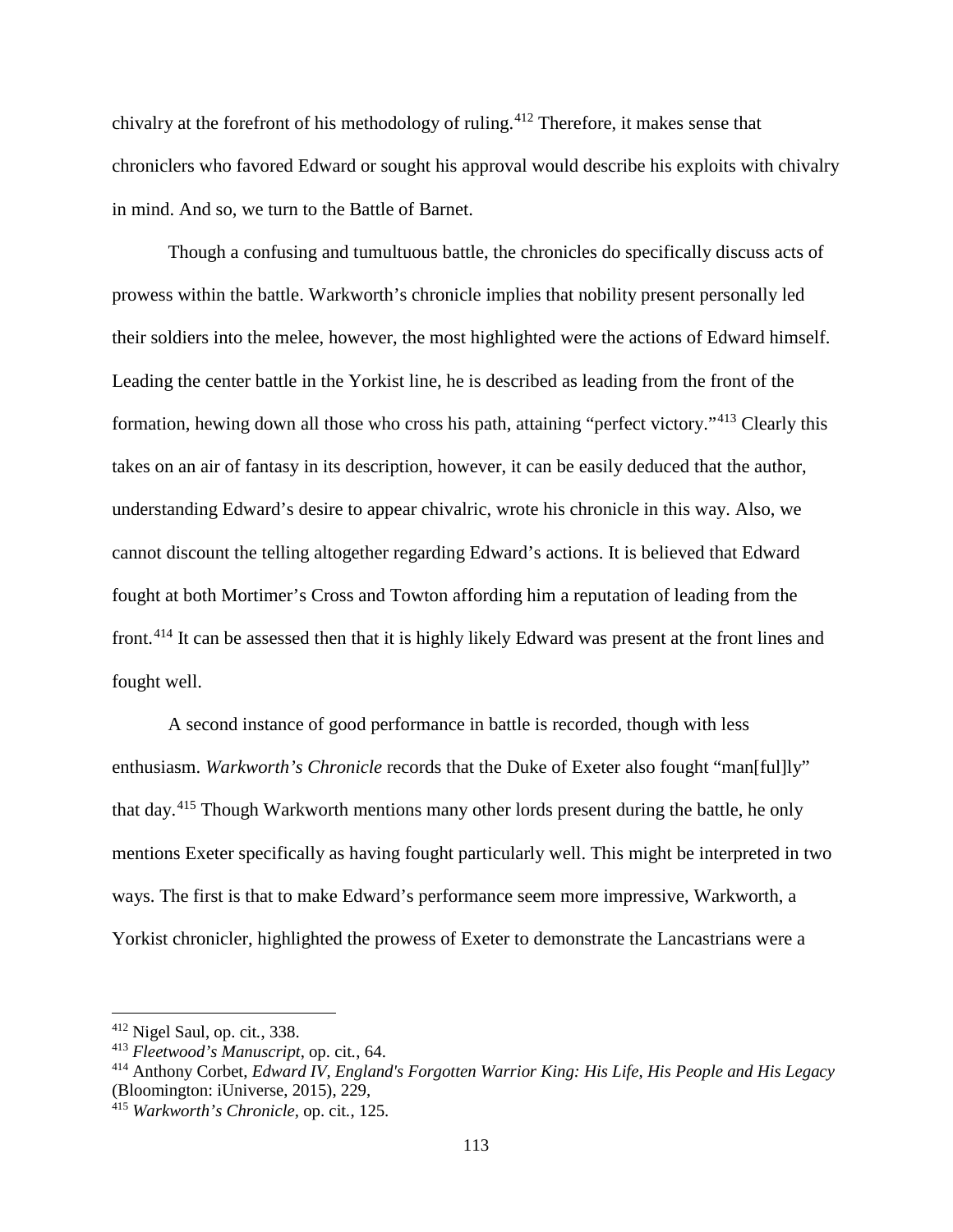strong opponent. The second option is that Exeter did, in fact, demonstrate impressive prowess on the battlefield. The second, in this case, seems more plausible. Edward commanded the center battle of the Yorkist line, while Exeter commanded with Warwick in the Lancastrian rearguard or far left battle. As such, it is unlikely that the two were at any point in proximity to each other.

The Battle of Barnet also provides an example in which the atrophy of battlefield loyalty allows for mistaken identity to create chaos, which ultimately cost the Lancastrians the fight. Already wary of treason, having experienced it three previous times on the battlefields of this conflict, it is not an overestimation that soldiers and nobles alike were watching closely for betrayal and most likely expecting it.<sup>[416](#page-119-0)</sup> As Charles Oman argues, "we cannot doubt that many a look was cast askance at new friends who had so long been old foes, and that the suspicion of possibly treachery must have been present in every breast."[417](#page-119-1)

This willingness to accept turncoats, and eventually trust them, such as with Anthony Trollope, is strong evidence that both sides were more interested with the end result versus how they got there, and represents a departure from chivalric texts if not the romances. Certainly, Arthur was eventually willing to accept Lancelot back into his council to preserve the kingdom, and would have, if not for Gawain's anger towards Lancelot.<sup>[418](#page-119-2)</sup> The Duke of Lorraine was also readmitted to court after waging defensive war against the Emperor of Germany in *Guy of* 

<span id="page-119-0"></span><sup>416</sup> Ludford Bridge (1459), Northhampton (1460), and Second St. Albans (1461) each had leadership defect either immediately before or during the battle. Of the thirteen previous skirmishes and battles, this represents roughly 23 percent of the battles fought determined by treachery.

<span id="page-119-1"></span><sup>417</sup> Charles Oman, op. cit*.*, 186. Charles Ross writes that this strange new alliance was born from the manipulations of French King, Louis XI, who first manipulated Warwick in an attempt to secure an English/French alliance, through marriage, against Burgundy. Edward IV instead married Elizabeth Woodville and allied with Burgundy. After Warwick's final betrayal of Edward IV in 1470, and his subsequent flight to France, Louis engaged his diplomatic skills again to broker an uneasy truce between Warwick and Queen Margaret.

<span id="page-119-2"></span><sup>418</sup> Thomas Malory, op. cit*.*, 586.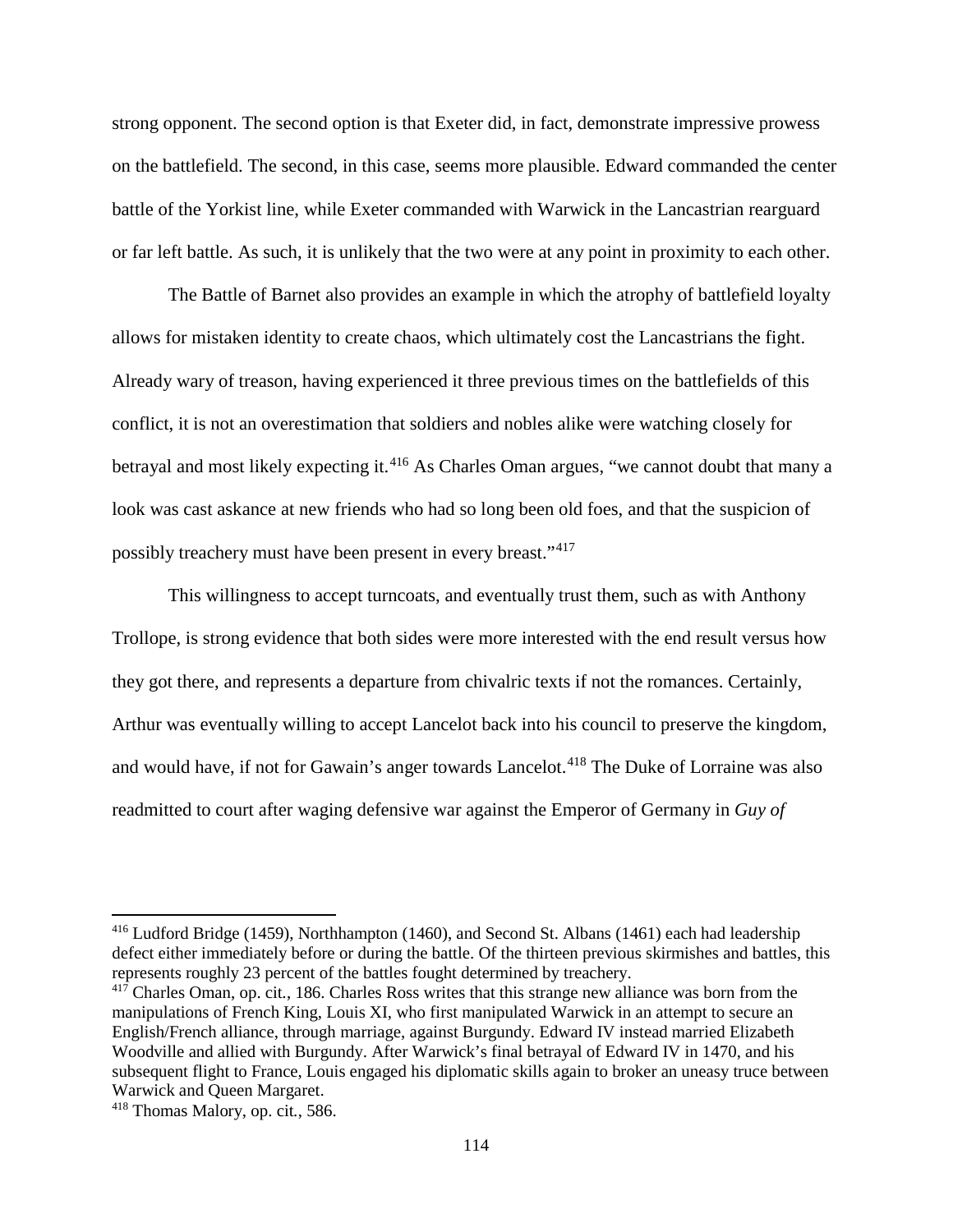Warwick.<sup>[419](#page-120-0)</sup> However, didactic knightly texts are less forgiving regarding such reacceptance. Christin de Pisan provides multiple historical examples of how a general being betrayed might in fact turn the betrayal into victory, and Llull as discussed, calls for a lord to destroy those who are treasonous. [420](#page-120-1) As much as the nobility was able to look past previous allegiances (however tentatively), Warwick's transition to the Lancastrian side sparked extreme skepticism amongst the common soldier, resulting in disaster as Oxford's forces rejoined the fight.

As Oxford's forces returned from pursuing Hasting's fleeing soldiers, a literal fog ("of war") prevented Warwick's men from properly distinguishing the differences in York and Oxford livery. Clarification was not attempted and attack was immediate. Oxford and his men, for their part, immediately assumed the mistake was in fact Warwick reverting to his Yorkist loyalties, and attacked. Of all the battles fought thus far in the Wars of the Roses, this one perhaps provides the best atmospheric gauge with regards to loyalty. Though no breach of loyalty actually occurred, tensions were such that a case of mistaken identity resulted in cries of treason, costing the Lancastrians the battle. Anger or ire is not specifically mentioned in any of the extant sources as playing a role in the mistaken betrayal described above. However, given the response of Oxford's men, and the state in which Warwick was found immediately after the battle, it cannot be discounted. $421$ 

Edward IV is described by Charles Ross as demonstrating good generalship regarding both his march south to London and his immediate march north to Barnet.<sup>[422](#page-120-3)</sup> Though this march south from Ravenspur technically did not take place immediately prior to a battle, and thus,

<span id="page-120-0"></span><sup>419</sup> William Todd, op. cit*.*, 42-53.

<span id="page-120-1"></span><sup>420</sup> Christine De Pisan, *The Book of Deeds of Arms and of Chivalry*, op. cit*.*, 82, 89, 101.; Ramon Llull, op. cit*.*, 72.

<span id="page-120-2"></span> $421$  Warwick was found immediately after the battle striped of all arms and armor. He was effectively in his small clothes. "Despoiled him naked" is the term used in *Warkworth's Chronicle*.

<span id="page-120-3"></span><sup>422</sup> Charles Ross, op. cit*.*, 121-123.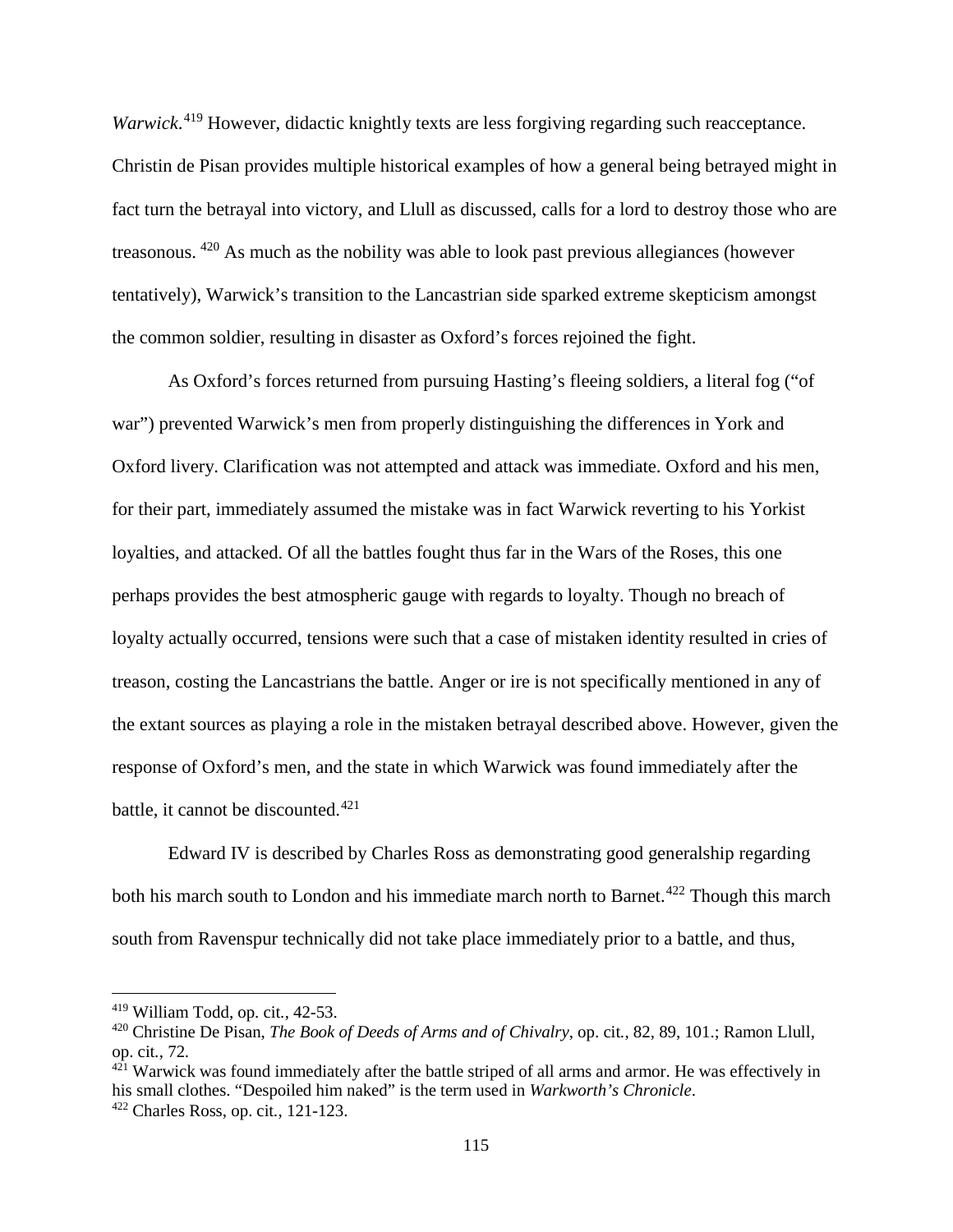might be outside the scope of this analysis, Edward's army was under direct threat of battle the majority of the march. He used both speed and intimidation to outmaneuver four separate armies along his path to London and offered battle to both Oxford and Warwick along the way, both of whom refused.<sup>[423](#page-121-0)</sup> For Warwick's part, his behavior is typically cautious. His refusal to engage at Coventry is generally attributed to his desire to wait for reinforcements.<sup>[424](#page-121-1)</sup>

The opening maneuvers of Barnet showed reasonable tactical competence on the part of both sides. Both Warwick and Edward employed scouts to locate the opposing force as Vegetius calls for. Edwards gained advantage however when his "aforeriders" located and defeated Warwick's lead scouts, effectively blinding him to Edwards maneuver.<sup>[425](#page-121-2)</sup> Edward's success in this counter reconnaissance fight allowed him some small additional maneuver room, in the same way it did the Lancastrians at the second St. Albans battle. With Warwick's main army located, Edward was able to approach as night fell. Wanting to force battle the next day, under cover of darkness Edward moved his army much closer than Warwick realized and had his force rest that night in harness and in formation.<sup>[426](#page-121-3)</sup> Warwick for his part dutifully applied the guns in his army for the entire night, attempting to reduce Edward's forces for the next day's battle. However, lack of information and a clever use of disciplined stealth by Edward again enabled Edward to emerge with little damage to his force.

Edward's actions are in keeping with the tenants of Vegetius, and in this Christine de Pisan's account aligns. She writes, "and straytly shal commaunde the hed captayne to them all that be of his counseyl vopon theyre othe that they shal vtter nor say what waye he purposeth to

 $\overline{a}$ 

<span id="page-121-0"></span><sup>423</sup> *Fleetwood's Manuscript*, op. cit*.*, 46-47.

<span id="page-121-1"></span><sup>424</sup> Polydore Vergil op. cit*.*, 140-141.

<span id="page-121-2"></span><sup>425</sup> *Fleetwood's Manuscript*, op. cit*.*, 62-63.

<span id="page-121-3"></span><sup>426</sup> Charles Oman, op. cit*.*, 183-185.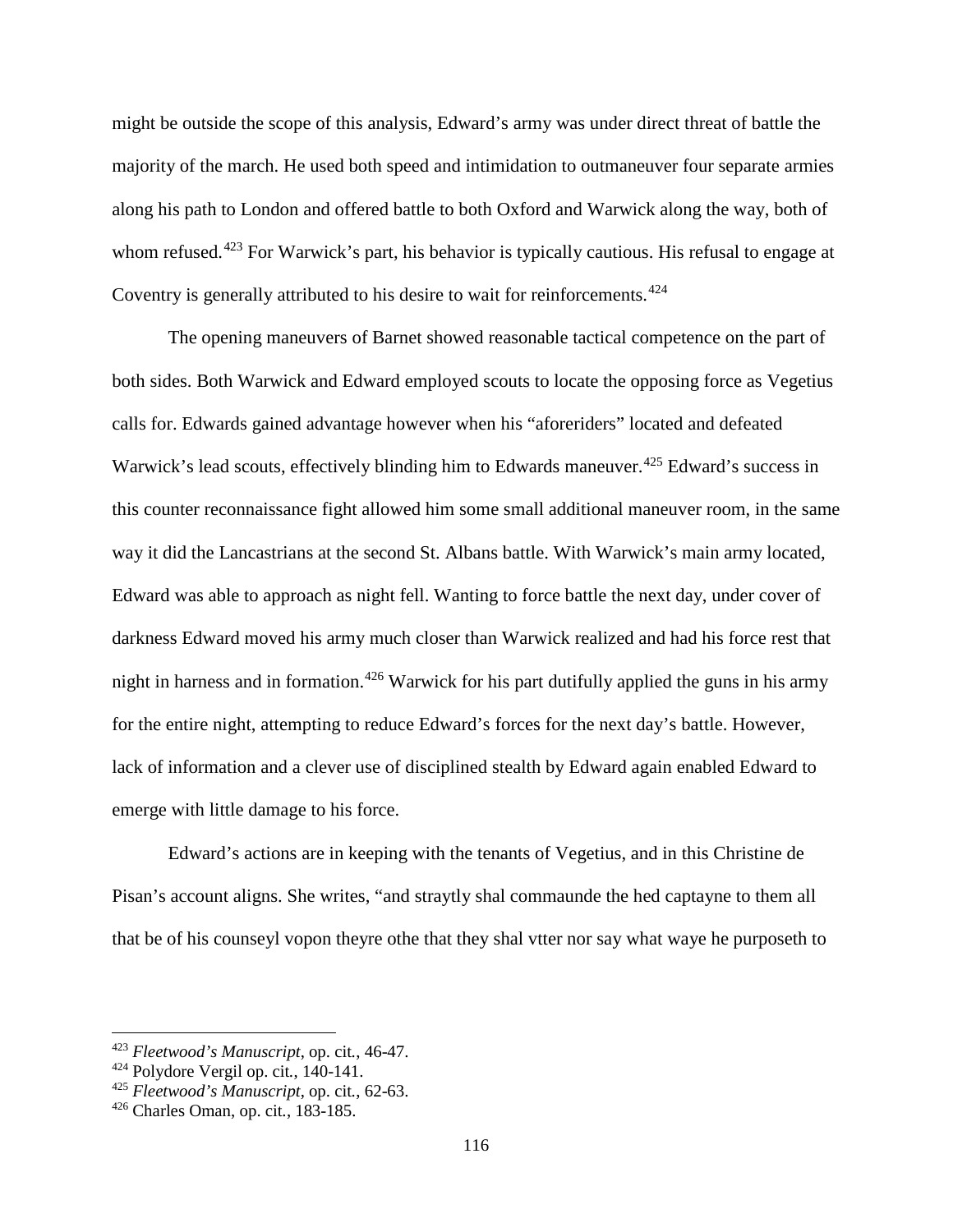goo / nor where he thynketh to lede his oost nor what his purpoos is to doo."[427](#page-122-0) Though the text does not specifically account for Edward's every action, Edward's actions are within the spirit of the text, specifically, that commanders should keep the movements of their armies a closely held secret, and in this case, Edward is an exemplar at the tactical level.

## - The Battle of Tewksbury -

Shortly after returning to London following his victory at Barnet, King Edward was informed that a new Lancastrian army had landed at Weymouth. Travelling from Normandy, this army was led by Margret of Anjou and her son, Prince Edward.<sup>[428](#page-122-1)</sup> This force immediately began marching north, increasing in size. The most notable magnate to swell its ranks was Edmund, Duke of Somerset.<sup>[429](#page-122-2)</sup> On 19 April, Edward IV departed London and marched his army northwest with the intent to prevent the Lancastrians from crossing into Wales, where the Earl of Pembroke waited to reinforce them.<sup>[430](#page-122-3)</sup>

By May 3<sup>rd</sup>, 1471, the Lancastrian and Yorkist armies were within three miles of each other, and on May 4<sup>th</sup>, King Edward "appareled himself and set his host in good array; ordained three wars; displayed his banners," and advanced against the Lancastrian position.<sup>[431](#page-122-4)</sup> The Yorkist force was drawn up into three battles with Richard, Duke of Gloucester commanding the vanguard, King Edward in the center, and William, Lord Hastings and the Marquess of Dorset leading the rearguard. Somerset had not been idle. The Lancastrian army was arrayed on the high ground with difficult terrain separating the two armies. If the Yorkists were to close the distance,

<span id="page-122-0"></span><sup>427</sup> Christine De Pisan, *The Book of Fayttes of Armes and of Chyvalrye,* op. cit*.*,54-55.; Vegetius, op. cit*.*, 74-75.

<span id="page-122-1"></span><sup>428</sup> *Fleetwood's Manuscript*, op. cit*.*, 69.

<span id="page-122-2"></span><sup>&</sup>lt;sup>429</sup> Edmund was the third Duke of Somerset to fight in the Wars of the Roses, the first dying at the First Battle of St. Albans and the second at Hexham.

<span id="page-122-3"></span><sup>430</sup> Polydore Vergil op. cit*.*, 152.

<span id="page-122-4"></span><sup>431</sup> *Fleetwood's Manuscript*, op. cit*.*, 79.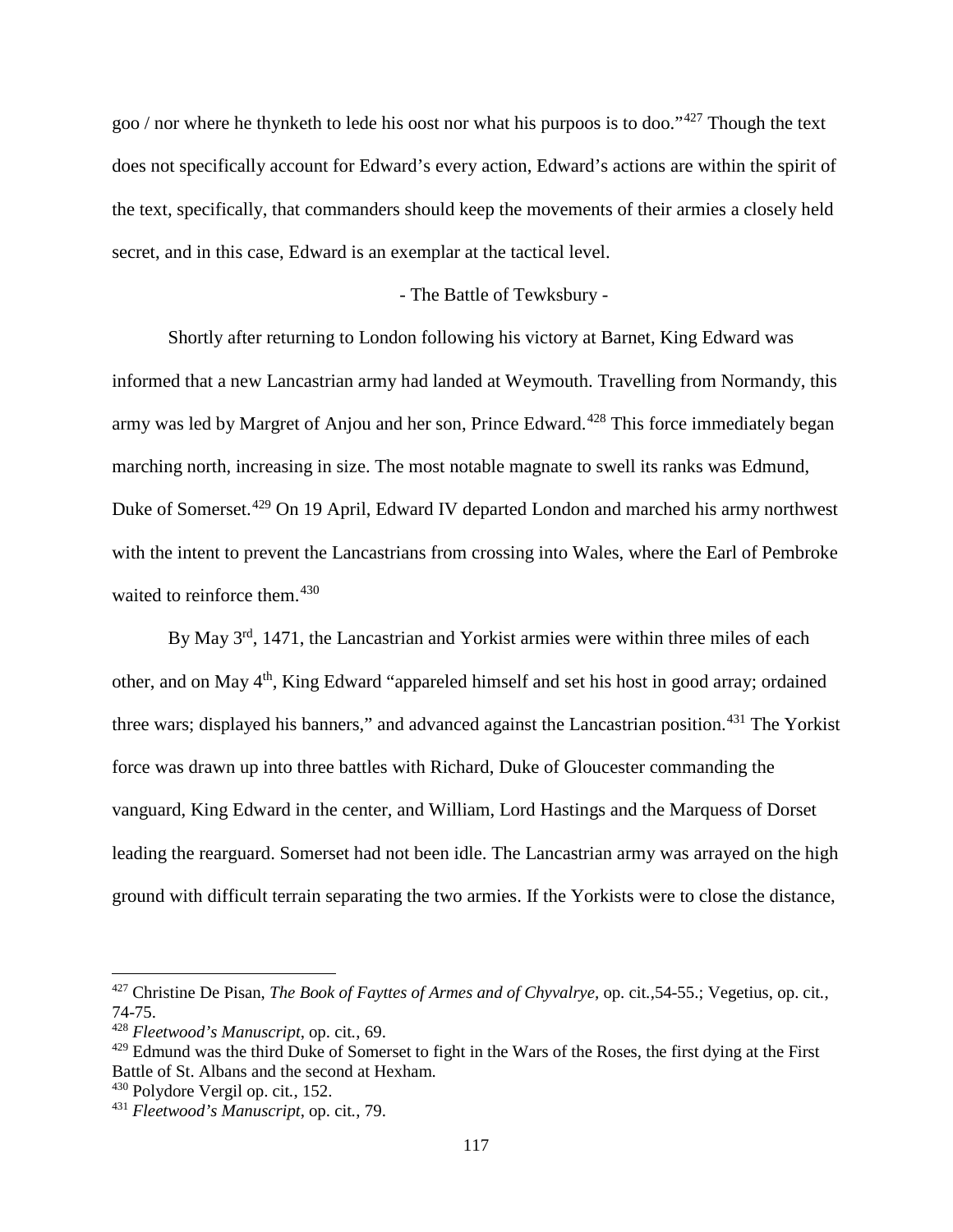they would be forced to do so over rough terrain and within range of Lancastrian bows and guns. So too, the Lancastrian force was arrayed in three battles with Somerset leading the vanguard, Prince Edward commanding in the center, and the Earl of Devonshire leading the rearguard on the left side of the army. [432](#page-123-0) It is of note that in arraying for the battle, King Edward decided to place his vanguard commanded by Gloucester on the left side of his formation as opposed to the right. This placed Gloucester in opposition to the Duke of Somerset, whom in King Edward's mind, likely posed the greatest threat.

As King Edward advanced on the Lancastrian position, he made a decision that would later prove valuable. He saw a wooded "park" approximately a quarter mile from where the two armies would meet. Fearing that Somerset had placed a force in the wood, King Edward dispatched two hundred spears to secure the wood. If they found no enemy there, their instructions were to "employ themselves in the best wise as they could."[433](#page-123-1) As Edward advanced, he found the terrain exactly had Somerset desired, "full difficult to be assailed."[434](#page-123-2) On finally arriving at a position where his archers and ordinance could be brought to bear on the opposing army, King Edward halted his advance gave the Lancastrian force a "right-a-sharp shower."[435](#page-123-3)

This exchange of shot and arrow lasted until the Duke of Somerset either became, "sore annoyed in place where they were," or found "great heart and courage."[436](#page-123-4) In either case, Somerset "knightly and manly advanced himself with his fellowship," towards the Yorkist line.<sup>[437](#page-123-5)</sup> Though there is no record of what Somerset's objective was in leaving his superior position, he found himself, at the end of his advance, attacking into the right side of King

<span id="page-123-0"></span><sup>432</sup> *Fleetwood's Manuscript*, op. cit*.*, 78, 82-83.

<span id="page-123-1"></span><sup>433</sup> *Ibid.,* 81.

<span id="page-123-2"></span><sup>434</sup> Ibid., 80.

<span id="page-123-3"></span><sup>435</sup> Ibid.

<span id="page-123-4"></span> $436$  Ibid.

<span id="page-123-5"></span> $437$  Ibid.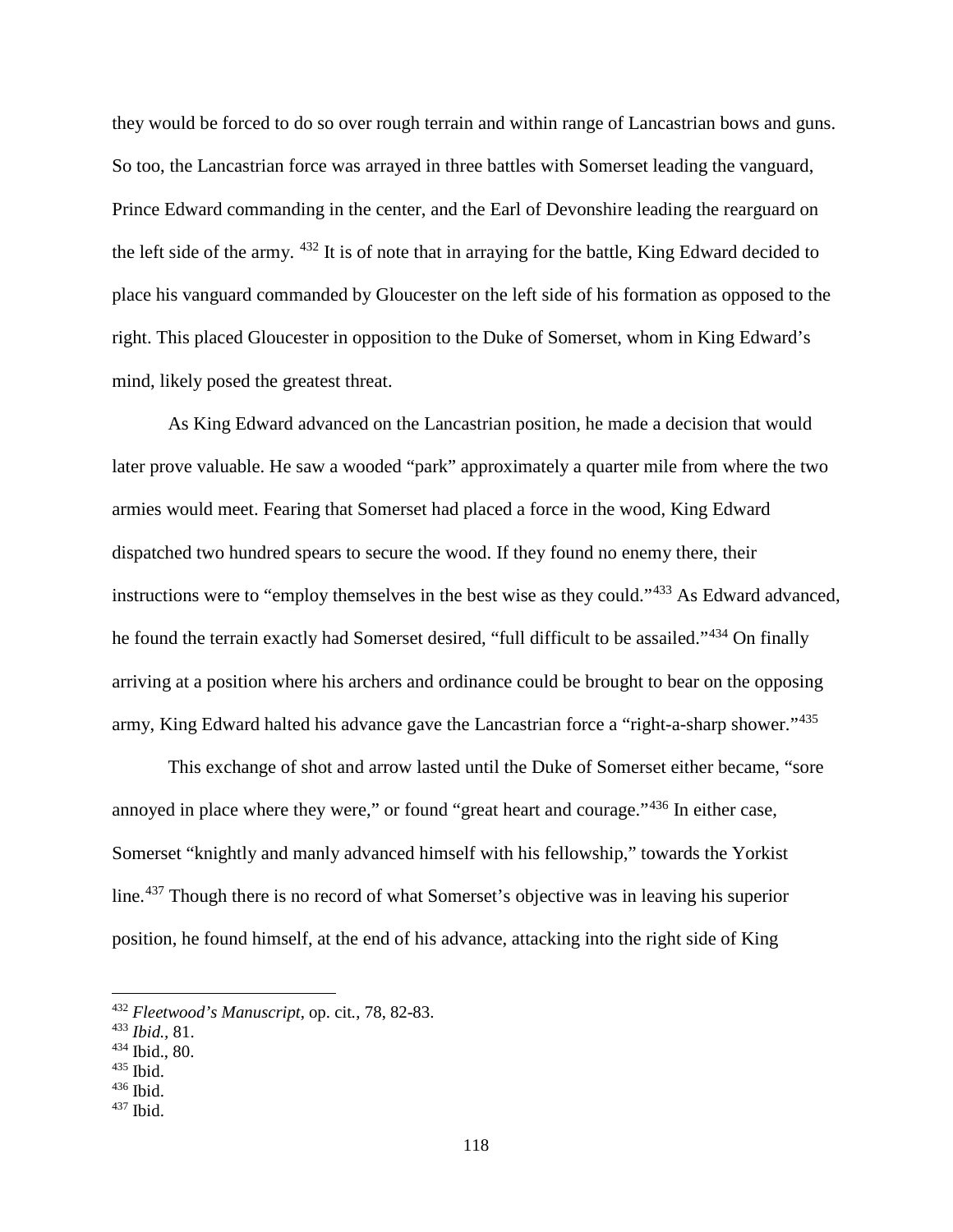Edward's battle. In response, King Edward "full manly set forth even upon them," and with the aid of Gloucester's battle fought Somerset to a standstill.<sup>[438](#page-124-0)</sup> Having found no enemy in the wooded "park," it was at this point that the two hundred spears, sent by King Edward to the wood, found their opportunity. They advanced from the wood and "came and broke on, all at once, upon the duke of Somerset, and his vanguard."[439](#page-124-1) With this additional attack, the Lancastrian vanguard broke. With a full third of the Lancastrian army defeated, King Edward advanced his army on the remaining forces of Prince Edward. King Edward quickly defeated these forces, winning the field at Tewksbury. $440$ 

As the Lancastrian army broke apart into flight, two incidents are recorded on which the Yorkist and Lancastrian chroniclers do not agree. The first is the death of Prince Edward. Yorkist chroniclers either do not record the event itself or simply state that as the army fell into retreat, the prince was slain. Lancastrian records tell a different story. Polyadore Vergil records that Prince Edward was captured, and along with Margret of Anjou was brought before Edward IV. After a brief conversation, Edward VI "[thrust] the young man from him with his hand, whom forthwith, those that wer present wer, George duke of Clarence, Richerd duke of Glocester, and William lord Hastinges, crewlly murderyed."<sup>[441](#page-124-3)</sup>

The second event is the execution of several Lancastrian nobles at Tewksbury Abbey. Yorkist accounts of this incident record that King Edward went to the abbey to praise God for his victory. When he arrived, he found many of the Lancastrian nobles who had escaped the battle there, seeking sanctuary. Edward, "gave them all his free pardon; albeit there neither was, nor had [not] at any time been granted, any franchise to that place for any offenders against their

 $\overline{a}$ 

<span id="page-124-0"></span><sup>438</sup> *Fleetwood's Manuscript*, op. cit*.*, 80.

<span id="page-124-1"></span><sup>439</sup> Ibid., 81.

<span id="page-124-2"></span><sup>440</sup> Ibid., 81-82.

<span id="page-124-3"></span><sup>441</sup> Polydore Vergil op. cit*.*, 152.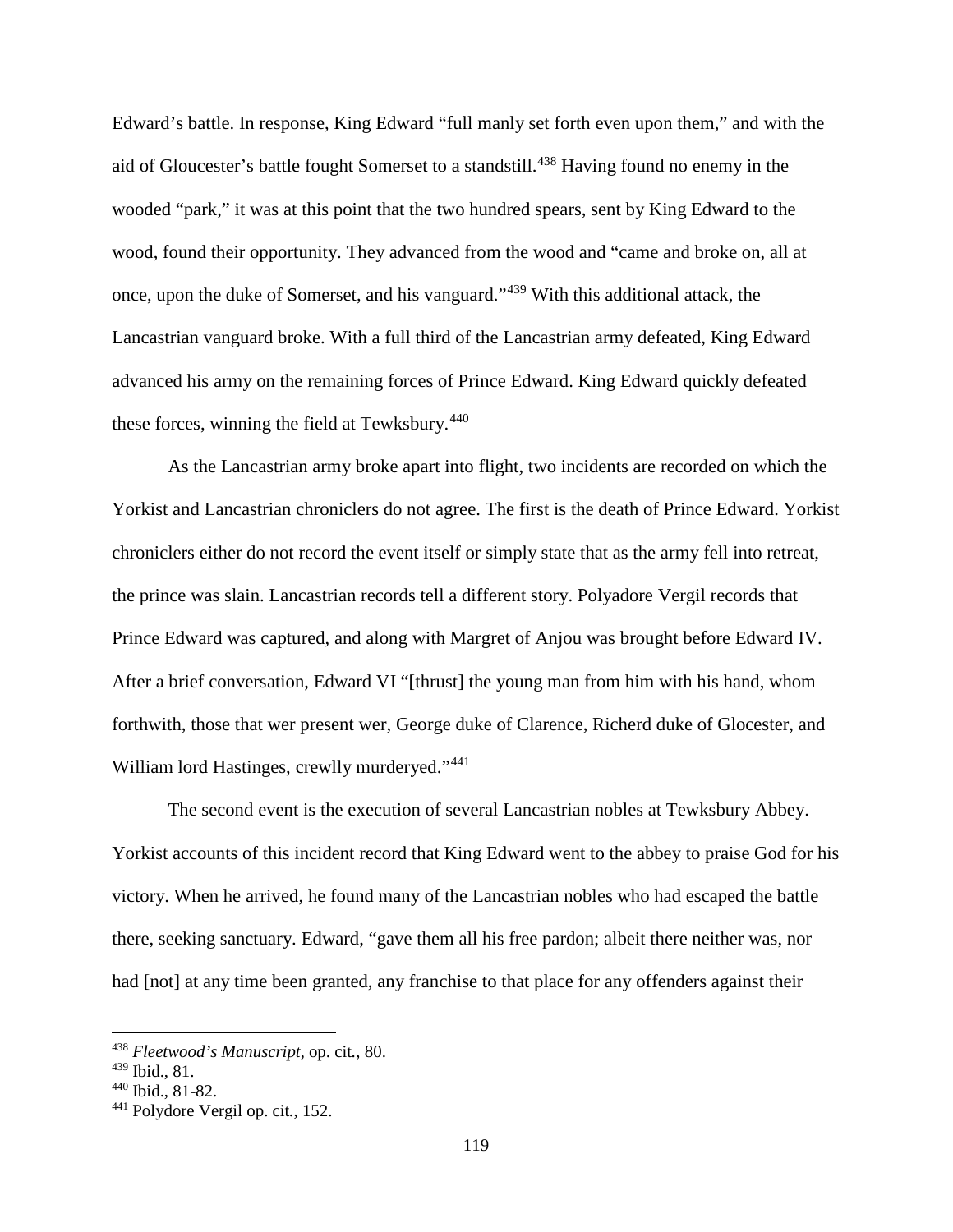prince having recourse thither."<sup>[442](#page-125-0)</sup> The Yorkist account goes on to record that Edward legally could have forcibly removed the nobles, though he did not. Regardless, within two days, all those that were captured at the church were beheaded, to include the Duke of Somerset. Lancastrian records do not record this event. Polydore Vergil's chronicle (pro-Lancastrian, but written during the reign of Henry VII) only says that, "ther wer taken, Margaret the queen, Edward the prince, Edmund duke of Somerset, John lord of Saint Johns, and  $xx^{te}$ ."<sup>[443](#page-125-1)</sup>

Regarding practical tactics, both the Yorkists and Lancastrians arrayed in Vegetius' first method of arraying an army.<sup>[444](#page-125-2)</sup> Specifically, that the three battles are aligned abreast of each other in a large rectangular formation. While the Yorkists maintained this positioning for the duration of the fight, the Lancastrians did not. Somerset's attack draws attention because he abandons what is generally thought of as a superior position to attack. Of note, one source states that after his defeat, Somerset returns to Prince Edward's battle and kills Lord Wenlock for not providing him with support in his attack.<sup>[445](#page-125-3)</sup> It is possible therefore that Somerset was attempting one of two strategies. The first was a general advance of the Lancastrian line. The second however is a shift in their array to Vegetius' second method, an oblique with the vanguard forward in the attack.[446](#page-125-4) In either case, some confusion or unwillingness prevented the rest of the Lancastrian army from supporting Somerset's charge, which ultimately sounded the death knell for the Lancastrians. This must be assessed as a tactical blunder on the part of the Lancastrians, though the causes may be many. Inexperience, misunderstanding, or simple lack of communication may all have contributed to the Lancastrian vanguards demise. On the other side,

<span id="page-125-0"></span><sup>442</sup> *Fleetwood's Manuscript*, op. cit*.*, 82.

<span id="page-125-1"></span><sup>443</sup> Polydore Vergil op. cit*.*, 152.

<span id="page-125-2"></span><sup>444</sup> R. Dyboski and Z.M. Arend, eds., op. cit*.*, 77.

<span id="page-125-3"></span><sup>445</sup> Paul Kendall, *Richard the Third* (New York: W.W. Norton & Company, 1955), 118.

<span id="page-125-4"></span><sup>446</sup> R. Dyboski and Z.M. Arend, eds., op. cit*.*, 77-78.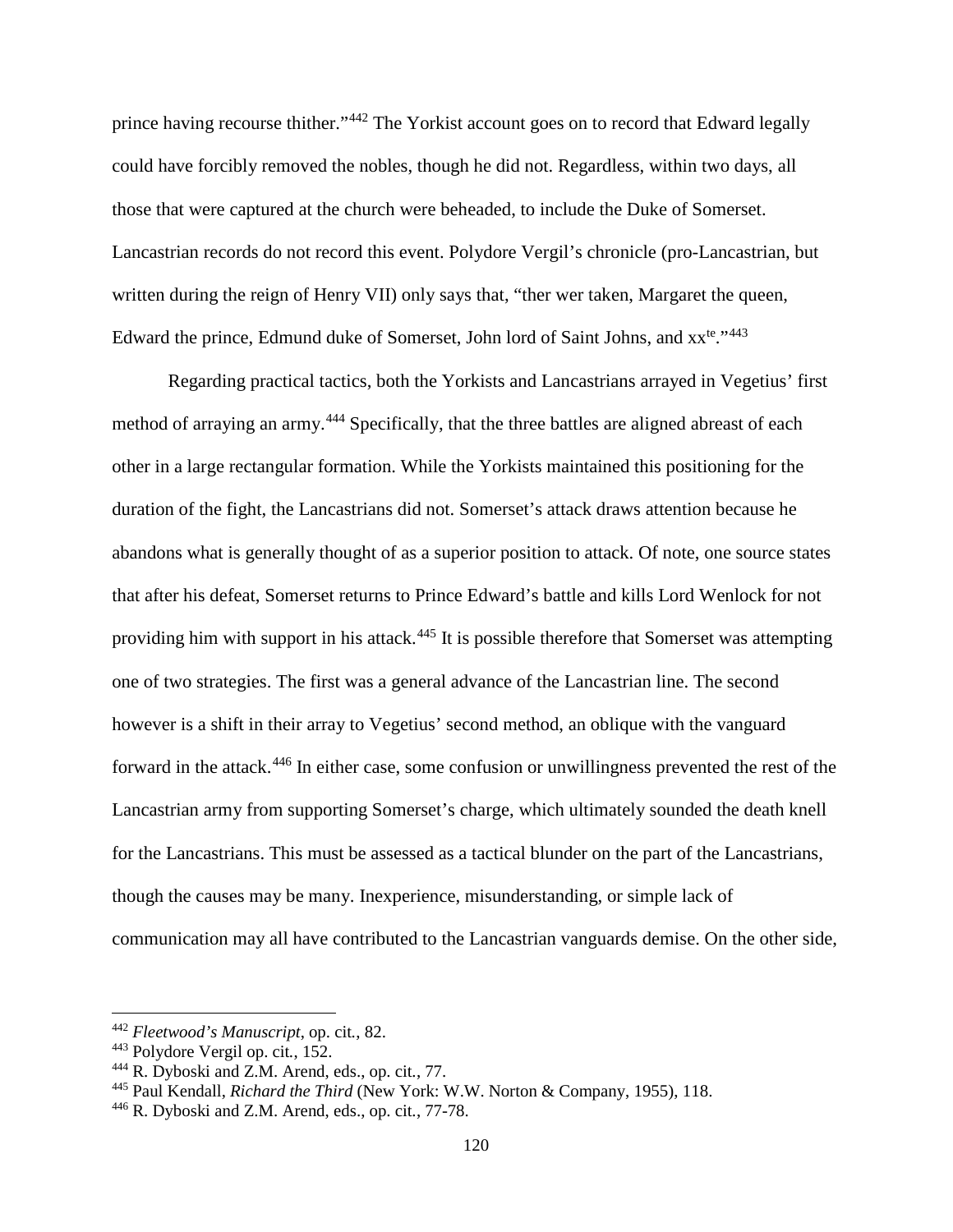King Edward's concern regard the "wood" proved a valuable tactical insight. Though his concerns were unwarranted, his contingency orders for those two hundred spears to employ themselves where they saw fit, significantly contributed to Yorkist victory.

As with the battle of Barnet, the primary author and chronicler is writing from a Yorkist perspective and is intent on recording King Edward as full of chivalric prowess and courage. Thus, he records his actions in a prominently positive fashion. However, as with Barnet, the opponent must be worthy if the protagonist (from the Yorkist perspective, King Edward) is to gain renown, and so the Duke of Somerset is also recorded as leading from the front and displaying manliness and prowess. As with most of the firsthand accounts, the descriptions of prowess are somewhat generic and applied to the most senior of leaders.<sup>[447](#page-126-0)</sup>

Though the battle of Tewksbury offers little in the way of questionable loyalties on the battlefield, it does present an instance in which ire/anger/wroth possibly played a significant part in decision making. Again, we are drawn to Somerset's decision to abandon a superior position to attack the Yorkist line. The author of *Fleetwood's Manuscript* seems confused by Somerset's motivations stating that Somerset was either, "sore annoyed in place…which they neither would nor durst abide," or was struck with such "great heart and courage," that he decided to attack. Modern writers often disagree on his motivations. Paul Kendall assessed that Somerset "perceiving that his foes were checked, decided upon a bold stroke," while Charles Ross, on the other hand, assessed that Somerset was "goaded by [Yorkist] fire, or because he hoped to strike the Yorkists before they were fully deployed."[448](#page-126-1) If the first is indeed true, then as stated above, Somerset after due deliberation, simply made a tactical misjudgment that cost him the battle. However, if the latter is true and he was goaded into attacking through Gloucester's shower of

<span id="page-126-1"></span><span id="page-126-0"></span><sup>&</sup>lt;sup>447</sup> A clear exception to this is the Second Battle of St. Albans and the account of Sir Andrew Trollope. <sup>448</sup> Paul Kendall, op. cit*.*, 117.; Charles Ross, op. cit*.*, 126.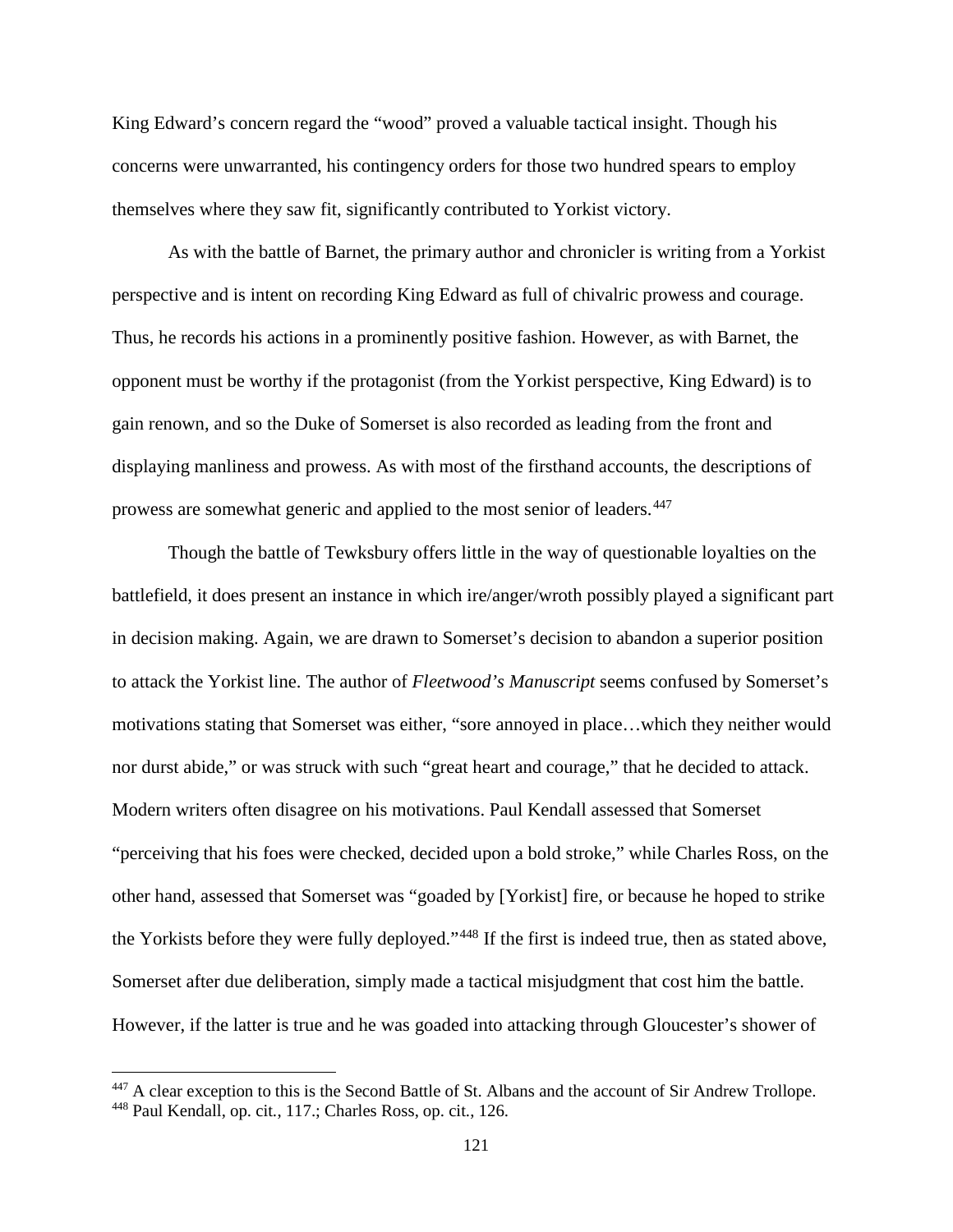arrows and shot, he was very much in line with the chivalric romance in allowing his anger to drive his action. So too, within the *Boke of Noblesse*, a decidedly English text, ire was considered an appropriate motivational tool, though this is in conflict with previous chivalric didactic texts written by knights (or in fact, Christine de Pisan).<sup>[449](#page-127-0)</sup> Regardless of his motivations, it is likely that Somerset believed his actions were in keeping with chivalric norms of the time.

The final aspect of Tewksbury that must be addressed is the series of events that occurred directly after the fighting. On arriving at Tewksbury Abbey to credit God with his victory, King Edward found many of the surviving Lancastrian nobility seeking sanctuary. According to the Yorkist accounts, these men were offered sanctuary, then later tried and killed. This is sometimes offered up as an example of the lack of chivalric behavior or brutality within England during the Wars of the Roses. However, this is open to challenge as Edward IV had every reason to believe that such pardons would result in additional war.

The year 1462 saw a number of pardons given by King Edward after he recovered the castles at Dunstanburgh and Bamburgh. Most notably after Bamburgh fell, he pardoned the second Duke of Somerset, who then later helped him retake the castle at Alnwick in 1463.<sup>[450](#page-127-1)</sup> Sir Ralph Percy was also pardoned, and both he and Somerset were given back all of their lands and titles. In 1464 both rejoined the Lancastrian cause despite generosity from Edward which led to the Battles of Hedgeley Moor and Hexham.<sup>[451](#page-127-2)</sup> Applying this history to 1471, Edward must have felt a sense of déjà vu. The Lancastrians had already demonstrated that it would be unlikely for them to remain true if pardoned. Therefore, to prevent further warfare and bloodshed, King Edward employed Honoré Bonet's ruling that, "he who in battle has capture his enemy,

 $\overline{a}$ 

<span id="page-127-0"></span><sup>449</sup> Llull, Charey, de Pisan all associate ire or anger in a negative context.

<span id="page-127-1"></span><sup>450</sup> Christine Carpenter, *The Wars of the Roses: Politics and the Constitution in England, C. 1437 - 1509*(Cambridge: Cambridge University Press, 1997), 161.

<span id="page-127-2"></span><sup>451</sup> Ibid., 161-162.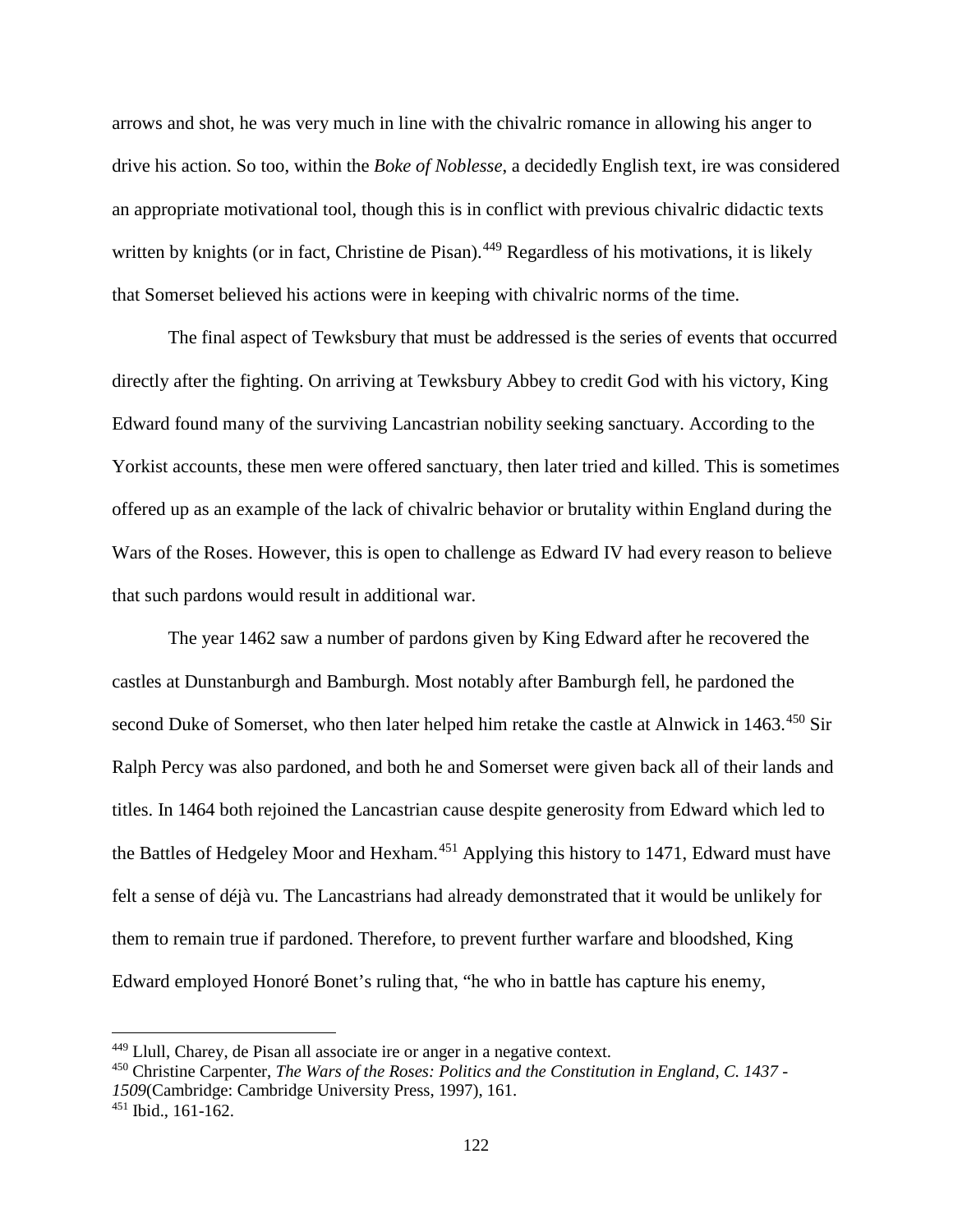especially if it be the duke or marshal of the battle, truly, according to God and theology and the law of decretals, should have mercy on him, *unless by his deliverance there is danger of having great wars.*"[452](#page-128-0) Indeed, this decision ended the conflict for the duration of his reign, only to resurface after his death in 1483.

<span id="page-128-0"></span><sup>452</sup> Honoré Bonet, op. cit*.*, 134. (italics added for emphasis.)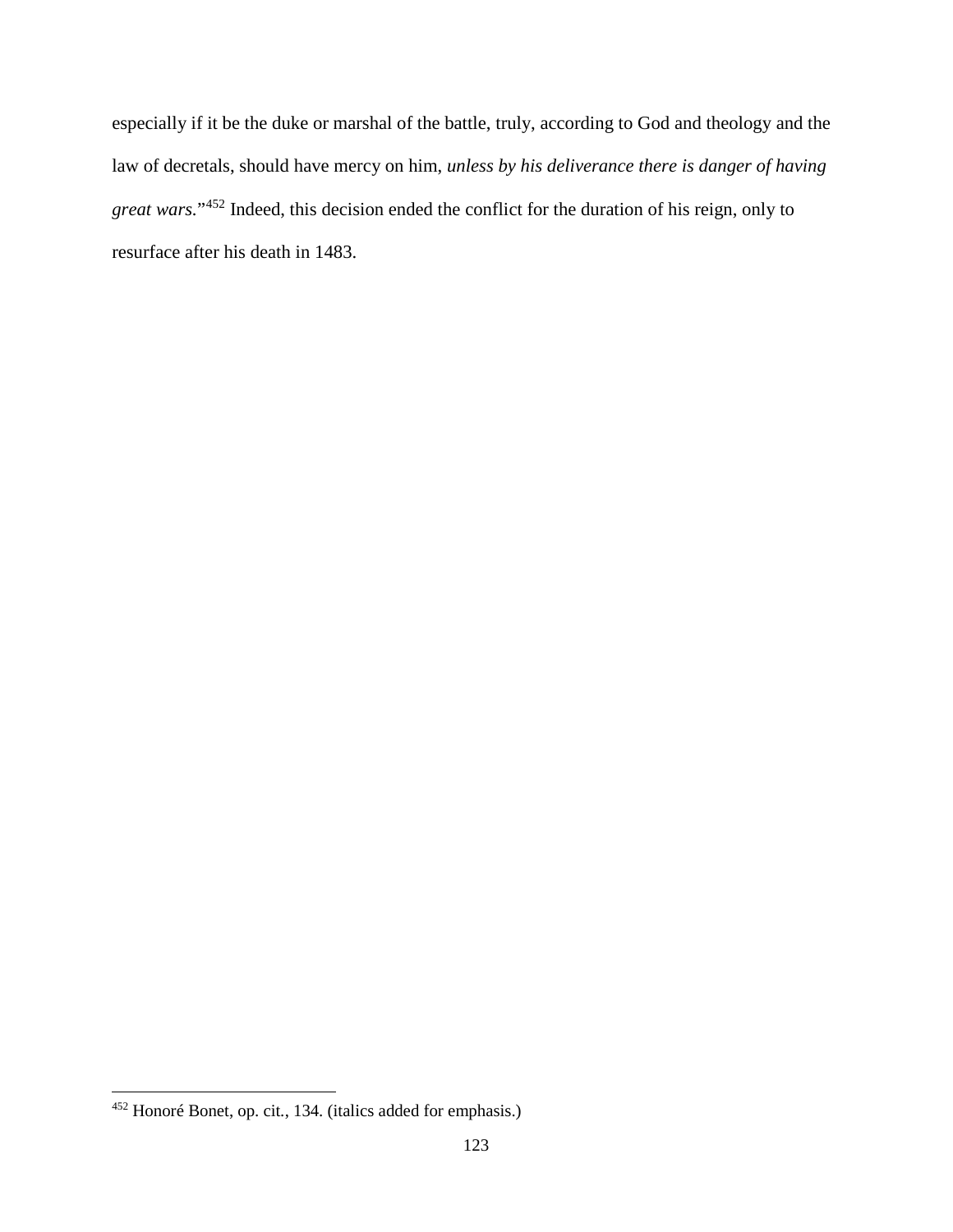#### Chapter 6

## **CONCLUSION**

"Alas, my good knights be slain away from me: now within these two days I have lost forty knights, and also the noble fellowship of Sir Lancelot and his blood, for now I may never hold them together no more with my worship."

-- King Arthur in *Le Morte Darthur*

The fifteenth century marked the beginnings of a transition in European thought, away from chivalric values towards a more humanist/rational approach. Across Europe the nature of chivalry was changing towards a model of service to the state versus the more traditional feudal obligations.[453](#page-129-0) It is important to note, however that while service to the state was gaining momentum as a preferred form of chivalric service, the nascent humanist ideals that drove this change had not gained general acceptance across England or the broader European continent. As Ferguson stated, chivalry continued to inspire "more than a romantic response."<sup>[454](#page-129-1)</sup>

Europe was also seeing a dramatic change in the composition of armies. While the fourteenth century saw a reduction in the overall infantry formations fielded in favor of archers and men-at-arms, by the mid-fifteenth century, the trend was reversing. Both Charles VII and Louis the XI of France drastically increased the number of infantry at France's disposal and maintained them as a permanent force. Charles the Bold spent a great deal to hire Swiss mercenaries, and fielded additional French infantry.<sup>[455](#page-129-2)</sup> So to, England was facing its own

<span id="page-129-0"></span><sup>453</sup> J.R. Hale, *War and Society in Renaissance Europe 145-1620* (London: McGill-Queen's University Press, 1998), 130.

<span id="page-129-2"></span><span id="page-129-1"></span><sup>454</sup> Arthur Ferguson, *The Indian Summer of English Chivalry* (Durham: Duke University Press, 1960), 75. <sup>455</sup> Philippe Contamine, *War in the Middle Ages*, trans. Michael Jones (Oxford: Basil Blackwell Ltd, 1990), 134-136.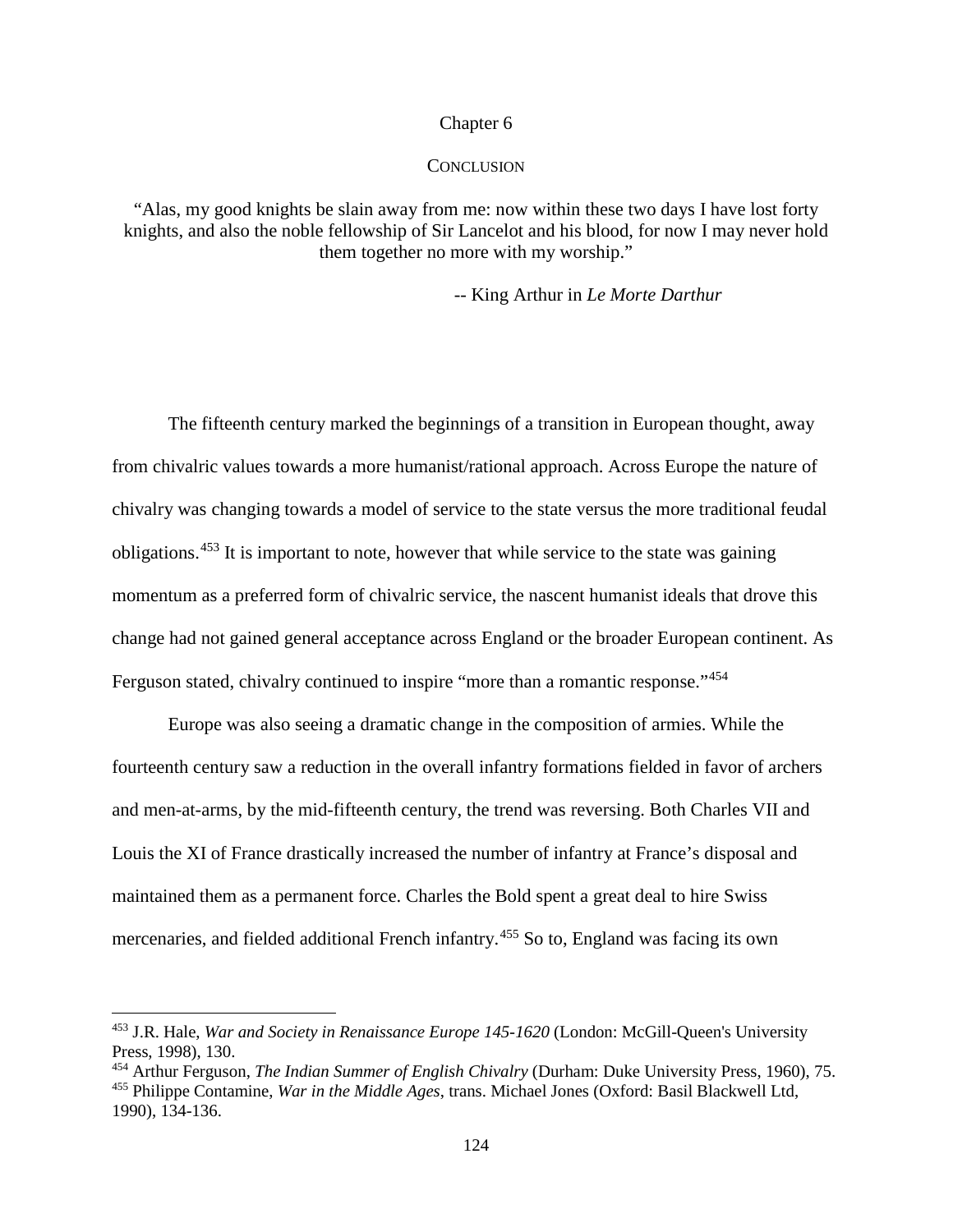changes in warfare. Given the general decline in the numbers of the English second estate through the fifteenth century, it is reasonable that those of lesser social status would take a larger role in filling the ranks of England's armies.<sup>[456](#page-130-0)</sup> Regardless, across Europe, senior positions of leadership within military formations continued to be filled by those of noble rank, regardless of experience.<sup>[457](#page-130-1)</sup> As such, when studying warfare in general, or the Wars of the Roses specifically, one should expect to see chivalric principles more or less in action from those nobles during periods of war, and with regard to this paper specifically, in combat.

# - *Jus in Bellum* -

"The Wars of the Roses were not marked by the near total abandon that occurred in France, largely because of the more immediate local and personal dangers intrinsic to civil war."<sup>[458](#page-130-2)</sup> In fact with the notable exception of Margarette of Anjou's army in 1461, there was marked restraint by English leaders to not damage English property. It may be assessed that (in addition to a general desire not to alienate their own population) this is at least partially due to an adherence by the English knighthood to the principles of *jus in bellum* set forth in texts such as Bonet's *Tree of Battles* and Christine de Pisan's *The Book of Fayttes of Armes and of Chyvalrye*. Certainly, the knighthood was aware of Bonet's work, as it is referenced in mid-century accusations against the first Duke of Somerset.[459](#page-130-3) So too, copies of *Fayttes of Armes* are considered to have been in high demand in the early fifteenth century in both France and

<span id="page-130-0"></span><sup>456</sup> K.B. McFarlane, *The Nobility of Later Medieval England: The Ford Lectures of 1953 and Related Studies* (Oxford: Oxford University Press, 1973), 142-171. McFarlane provides an excellent section in this book (Appendix B, pg 172) which outlines the decline in numbers of the English nobility. <sup>457</sup> J.R. Hale, op. cit*.*, 130.

<span id="page-130-2"></span><span id="page-130-1"></span><sup>458</sup> Ben Lowe, *Imagining Peace* (University Park: The Pennsylvania State University Press, 1997), 56.

<span id="page-130-3"></span><sup>459</sup> Catherine Nall, "The Production and Reception of Military Texts in the Aftermath of the Hundred Years War" (PhD diss., University of York, 2004), 13.; Ben Lowe, *Imagining Peace* (University Park: The Pennsylvania State University Press, 1997), 49.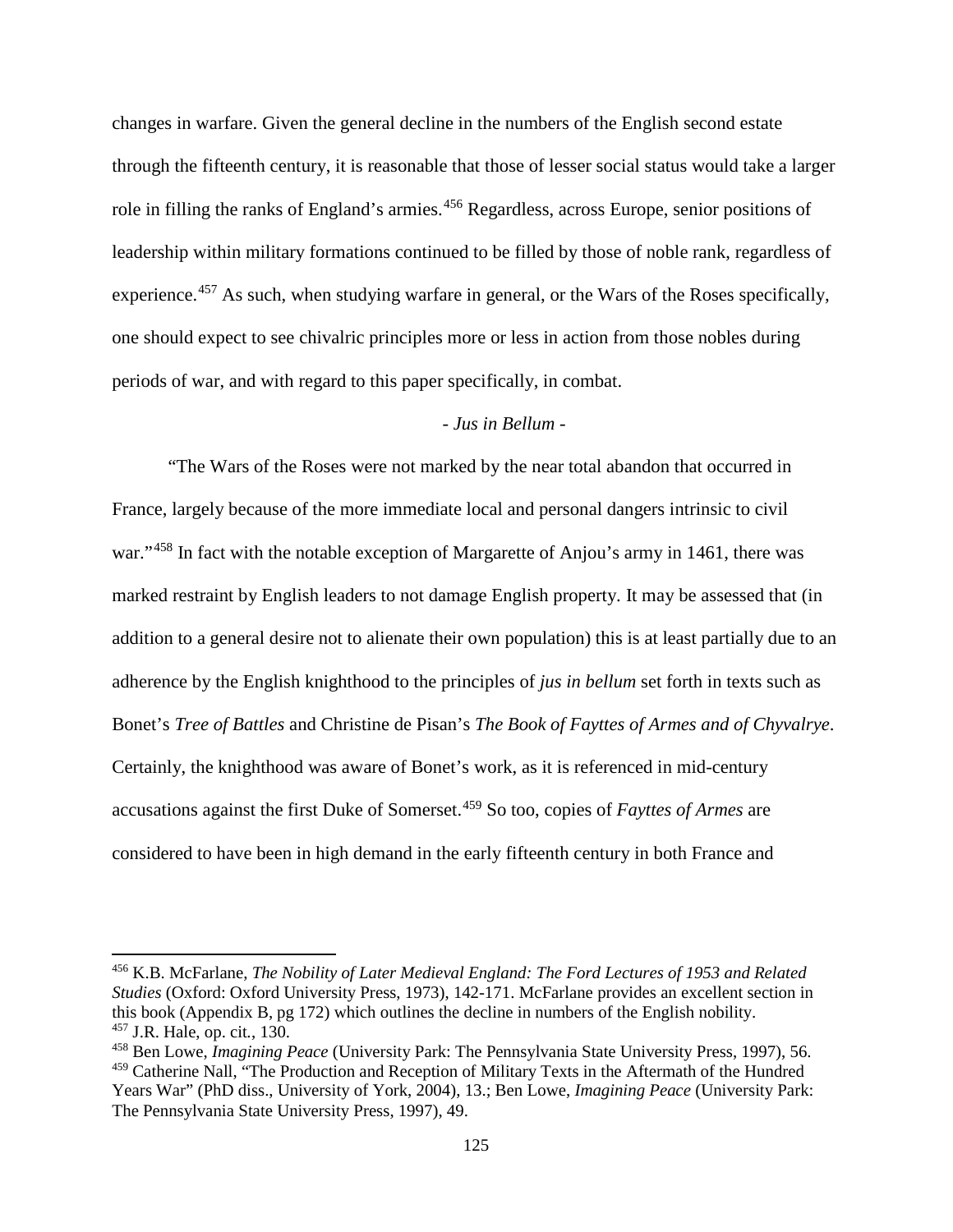Burgundy and a copy was presented to Margarette of Anjou in 1455 by John Talbot.<sup>[460](#page-131-0)</sup>

When discussing how knights should conduct themselves during war, Christine de Pisan often follows Bonet's lead. When discussing pillaging, she writes,

Whethere it behoueth them wyth theyre wages truly payed to take vytailles vpon the countrety / and to dyspoylle and take dyuerse other thynges as they commonly doo thys day in the realme of Fraunce / I ansuere the certeynly that nay / and that suche a thynge is noo point of the right of werre / But it is an evylle extrocyon and a grete violence made wrongfully and wyth grete synne vpon the people.<sup>[461](#page-131-1)</sup>

So too, there are passages calling for knights to avoid violence or imprisonment against civilians.

Bonet concludes that "no man should bear the sin of another, so why should the poor English

suffer harm or disturbance on account of the fault of their lord?"<sup>[462](#page-131-2)</sup> He goes on later to

specifically identify those who should be offered safe conduct. In addition to "prelates,

chaplains, deacons, and also conversi, hermits, pilgrims, and all the people of the Holy Church,"

he adds "ox-herds and all husbandmen, and ploughmen with their oxen, when they are carrying

on their business, and equally when they are going to it or returning from it."[463](#page-131-3)

When compared to the actions of all but Margarette's army in 1461, it seems that the English

knighthood followed this advice. Of note, Philippe de Commynes, when speaking with the King

of France remarked that,

England enjoyed a peculiar mercy above all other kingdoms, that neither the country nor the people, nor the houses were waisted, destroyed, or demolished…[and the] calamities and misfortunes of the war fell only upon the soldiers.<sup>[464](#page-131-4)</sup>

<span id="page-131-0"></span><sup>460</sup> Christine De Pisan, *The Book of Fayttes of Armes and of Chyvalrye*, ed. A.T.P. Biles, trans. William Caxton (London: Oxford University Press, 1932), xi, xvi.

<span id="page-131-1"></span><sup>461</sup> Ibid., 217.

<span id="page-131-2"></span><sup>462</sup> Honoré Bonet, *The Tree of Battles of Honoré Bonet*, trans. G.W. Coopland (Liverpool: Liverpool University Press, 1949), 153. Though it is an important here that Bonet offers a clear exception to be exploited, that being that if the poor are helping in any way their lord, then they may be imprisoned or attacked.

<span id="page-131-3"></span><sup>463</sup> Ibid., 188.

<span id="page-131-4"></span><sup>464</sup> Ben Lowe, op. cit*.*, 56.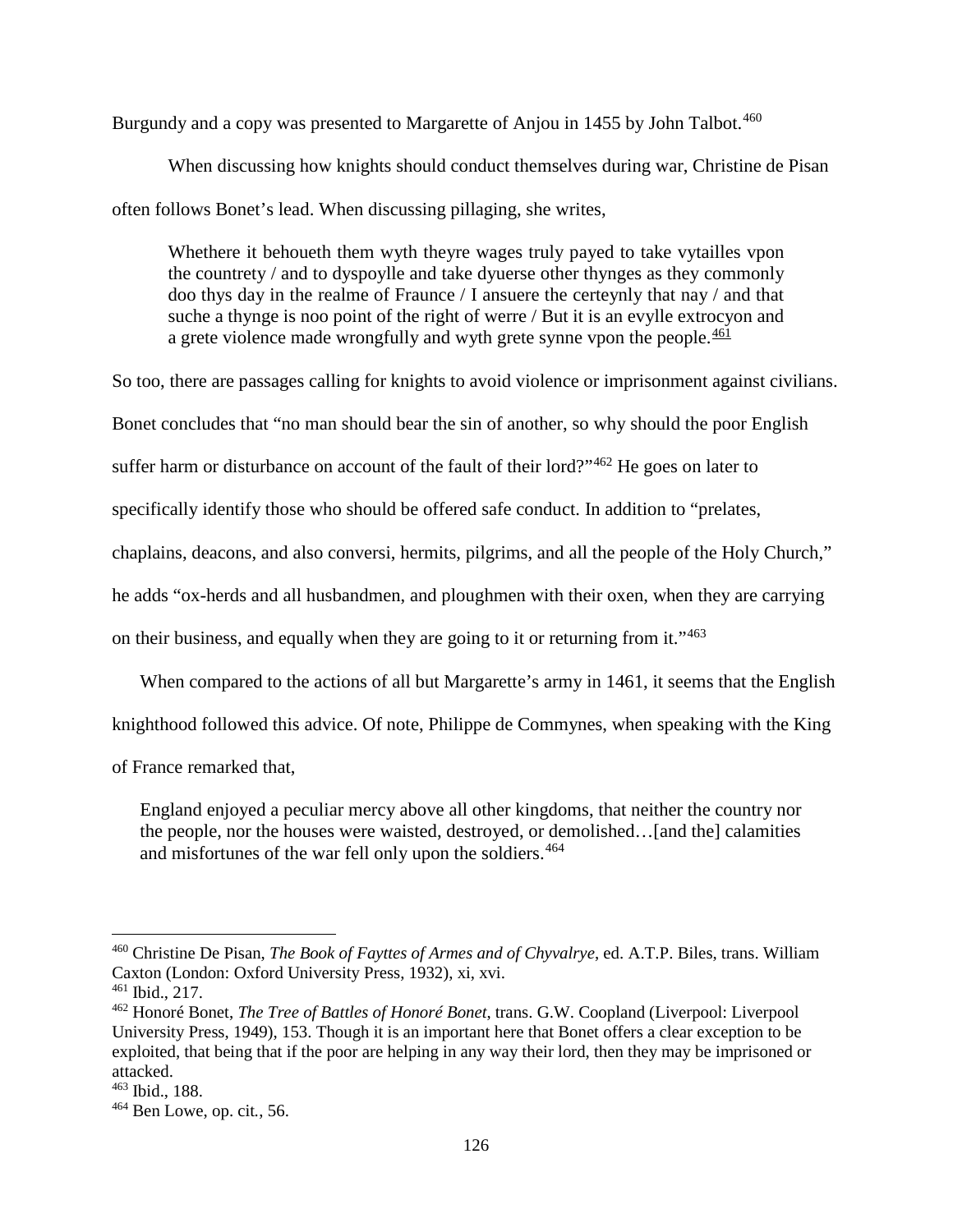This suggests that, either through a selfish desire to not alienate the public or a conscious following of the many principles set out by the clergy (or both), English knights and nobles followed much of the *jus in bellum* rulings set out by both clerical and secular just war theorists of the time.

Though it can be argued that the English generally followed the restrictions set by writers of just war, battlefield executions must be assessed specifically. Honoré Bonet is clear on the matter, when he writes that "he who in battle has capture his enemy, especially if it be the duke or marshal of the battle, truly, according to God and theology and the law of decretals, should have mercy on him, unless by his deliverance there is danger of having great wars."[465](#page-132-0) Christine de Pisan also supports this conclusion in her version of the *Tree of Battles*, stating, "and that he by hys counseyll knewe that a grete euyll might come to hym and to hys lande yf he let hym goo free / shulde make hym to dye.<sup>[466](#page-132-1)</sup> So too, under the 1352 treason statute, death was a suitable punishment. It might also be argued that Tiptoft and Woodville's summary trials where unjust, and therefore were outside the bounds of *jus in bellum*. However, both were operating under the king's license and the summary trials conducted had precedent in English history.<sup>[467](#page-132-2)</sup> It should also be stated that such executions were effective with regard to bringing the kingdom to peace during Edward IV's second reign. By executing those whom he knew would never allow peace, Edward IV did in fact bring peace to England for the duration of his life. Thus, having explored the history of medieval just war theory, and reviewing the most commonly read late fourteenth century

<span id="page-132-0"></span><sup>465</sup> Honoré Bonet, op. cit*.*, 134.

<span id="page-132-1"></span><sup>466</sup> Christine De Pisan, *The Book of Fayttes of Armes and of Chyvalrye*, op. cit*.*, 222.

<span id="page-132-2"></span><sup>467</sup> *Warkworth's Chronicle* in *The Chronicles of the White Rose of York: A Series of Historical Fragments, Proclamations, Letters, and Other Contemporary Documents Relating to the Reign of King Edward the Fourth; With Notes and Illustrations, and a Copious Index*, 2nd ed. (San Bernadino: ULAN Press, 2014), 114-115.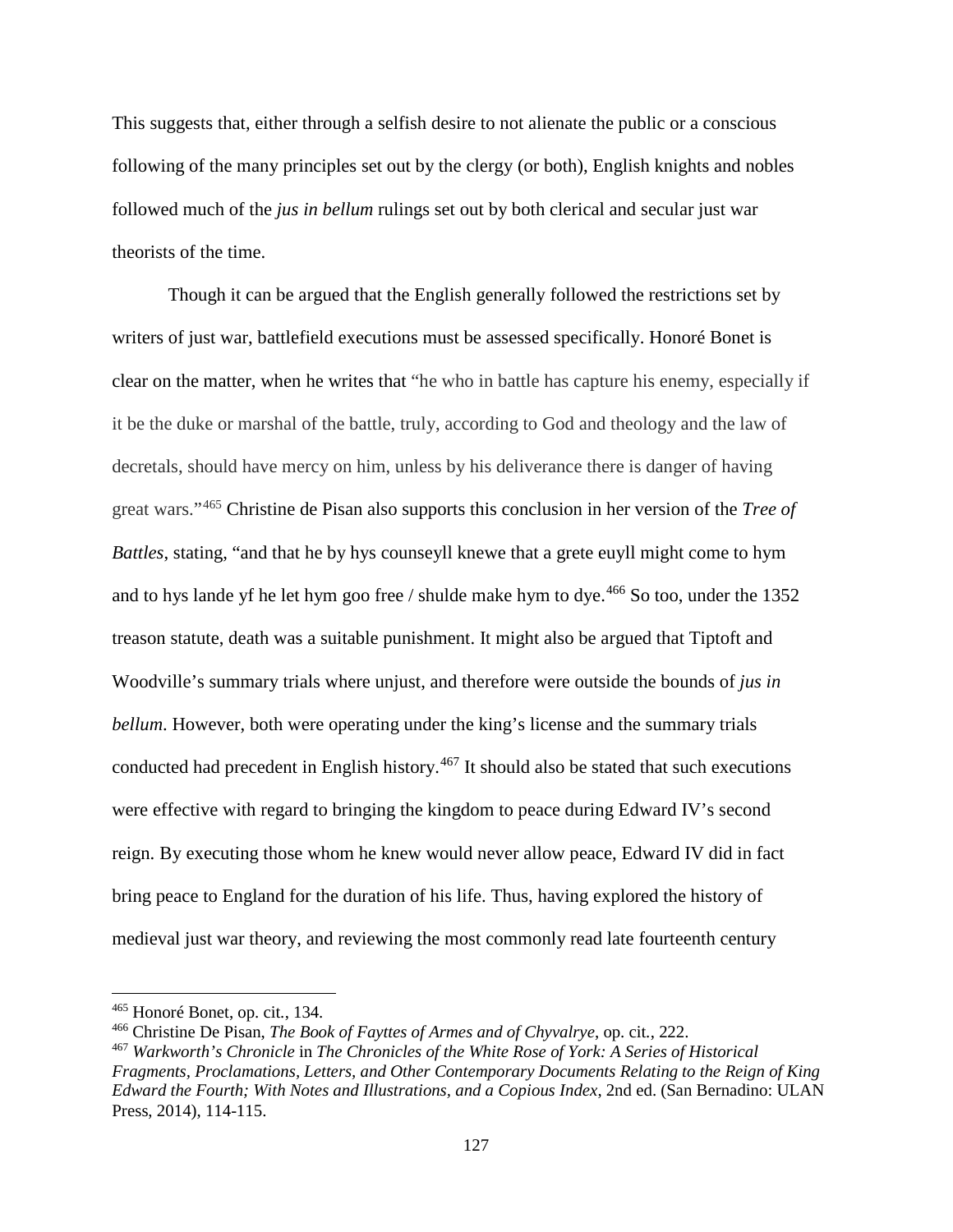additions, it can be concluded that while brutal, such executions were licit.

#### - Prowess -

Throughout the fifteenth century, the romance in England continued to emphasize prowess as the king's descriptive feature of a knight. With regard to acts of prowess, the actions of English nobility align fairly well under the ideals described in the romances of the time. Edward IV routinely led from the front when he was present, which aligns well with both *Guy of Warwick* and *La Morte Darthur*. Arthur in his first war, for example, was so involved in the fighting that his "horse was slain underneath him."[468](#page-133-0) King Ban provides another example in that when he "came into the battle, he came in so fiercely that the strokes redounded again from the wood and water; wherefore King Lot wept for pity and dole that he saw so many good knights take their end."[469](#page-133-1) Though these romantic examples are exaggerations of great prowess and deeds of arms, the author's didactic intent is reasonably clear and English knights and nobility can be seen routinely engaging at the forefront of the battles analyzed here as the romance would have them do.

This also intigrates well with knightly thoughts of the time as expressed in writing. Indeed, the earliest writing surveyed here, by Raymond Llull states, "O what great strength of courage resides in the knight who vanquishes and overcomes many malfeasant knights!"<sup>[470](#page-133-2)</sup> He also writes that all knights should be "trained for feats of arms" and that all knights should "support and defend his temporal lord."[471](#page-133-3) Charny writes in his *Book of Chivalry* a scale of sorts, instructing knights and nobility alike on which feats of arms are superior to others always ending

<span id="page-133-0"></span><sup>&</sup>lt;sup>468</sup> Thomas Malory, *Moret Darthur*, 2<sup>nd</sup> ed. \*(1990; repr., New York: Dorset Press, 1992), 10.

<span id="page-133-1"></span><sup>469</sup> Ibid., 19.

<span id="page-133-2"></span><sup>470</sup> Ramon Llull, *The Book of the Order of Chivalry*, trans. Noel Fallows (Rochester: The Boydell Press, 2013), 46-47.

<span id="page-133-3"></span><sup>471</sup> Ibid., 46-47.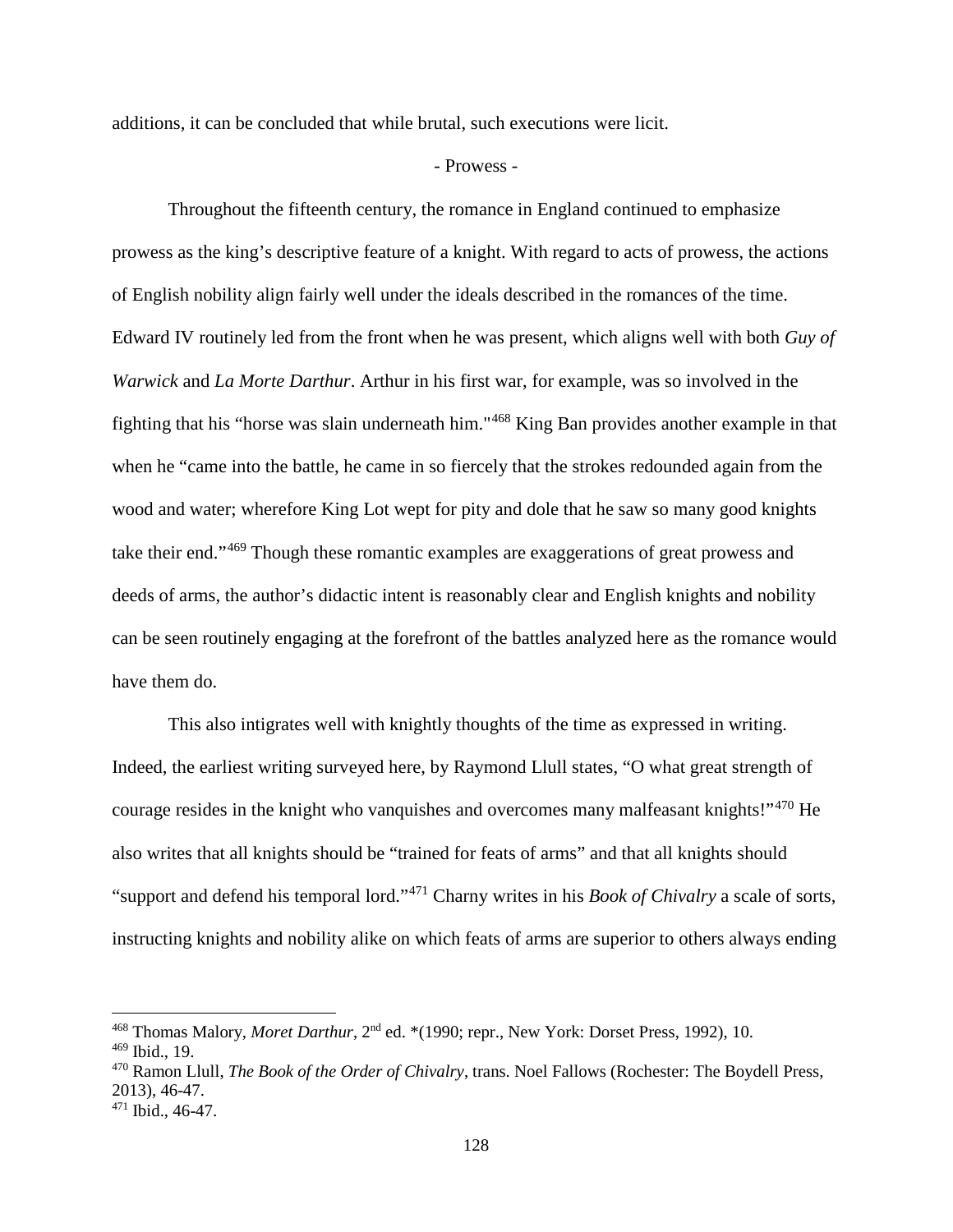with "he who does more is of greater worth."<sup>[472](#page-134-0)</sup> Christin de Pisan in her revision of Vegetius calls for commanders to be "in the middle of this great formation," with "the principle banner before him, on which the formation keeps its eyes."[473](#page-134-1) Finally, Worchester calls for the English knighthood to have a condition of a lion,

for as ire, egrenesse, and feersnesse is holden for a vertu in the lion, so in like manere he said condicions is taken for a virtue and renomme of worship to all tho that haunten arms…And thus with coragious hertis putting for the their prowes in dedis of armes, so that alle worshipfulle men, whiche oughte to be stedfast and holde togider, may be of one intencion, wille, and comon assent... $4\overline{7}4$ 

With the notable exception of King Henry VI, who never engages in the fighting, and one specifically mentioned individual, Sir Philip Wentworth, in each of the battles surveyed in this work, the knights and nobility met the criteria, and thus remained consistent with earlier chivalric expectations regarding actions of prowess.

# - Tactics -

With regard to tactics and employment of armies, there is, in general, an alignment with the romances. The Earl of Warwick avoids a pitched battle with King Edward in 1471 because he does not feel he has the advantage, much in the same way King Arthur withdrew to a castle to avoid his enemies very early in his reign.<sup>[475](#page-134-3)</sup> So too, Guy of Warwick recommended withdrawal to a walled city when he felt himself at a disadvantage.<sup>[476](#page-134-4)</sup> In the same vein however, Edward IV routinely uses boldness of action when employing his armies, even when he is outnumbered, just

<span id="page-134-0"></span><sup>472</sup> Geoffroi De Charny, *The Book of Chivalry: Tes, Context, and Translation*, trans. Richard Kaeuper and Elspeth Kennedy (Philadelphia: University of Pennsylvania Press, 1996), 87.

<span id="page-134-1"></span><sup>473</sup> Christine De Pisan, *The Book of Deeds of Arms and of Chivalry*, ed. Charity Willard, trans. Sumner Willard (University Park: The Pennsylvania State University Press, 1999), 66.

<span id="page-134-2"></span><sup>474</sup> Isaac Levitan, ed., *The Boke of Noblesse* (San Bernardino: Editora Griffo, n.d.), 61.

<span id="page-134-3"></span><sup>475</sup> Thomas Malory, op. cit*.*, 9.

<span id="page-134-4"></span><sup>476</sup> William Todd, ed., *Guy of Warwick* (Austin: University of Texas Press, 1968), 61.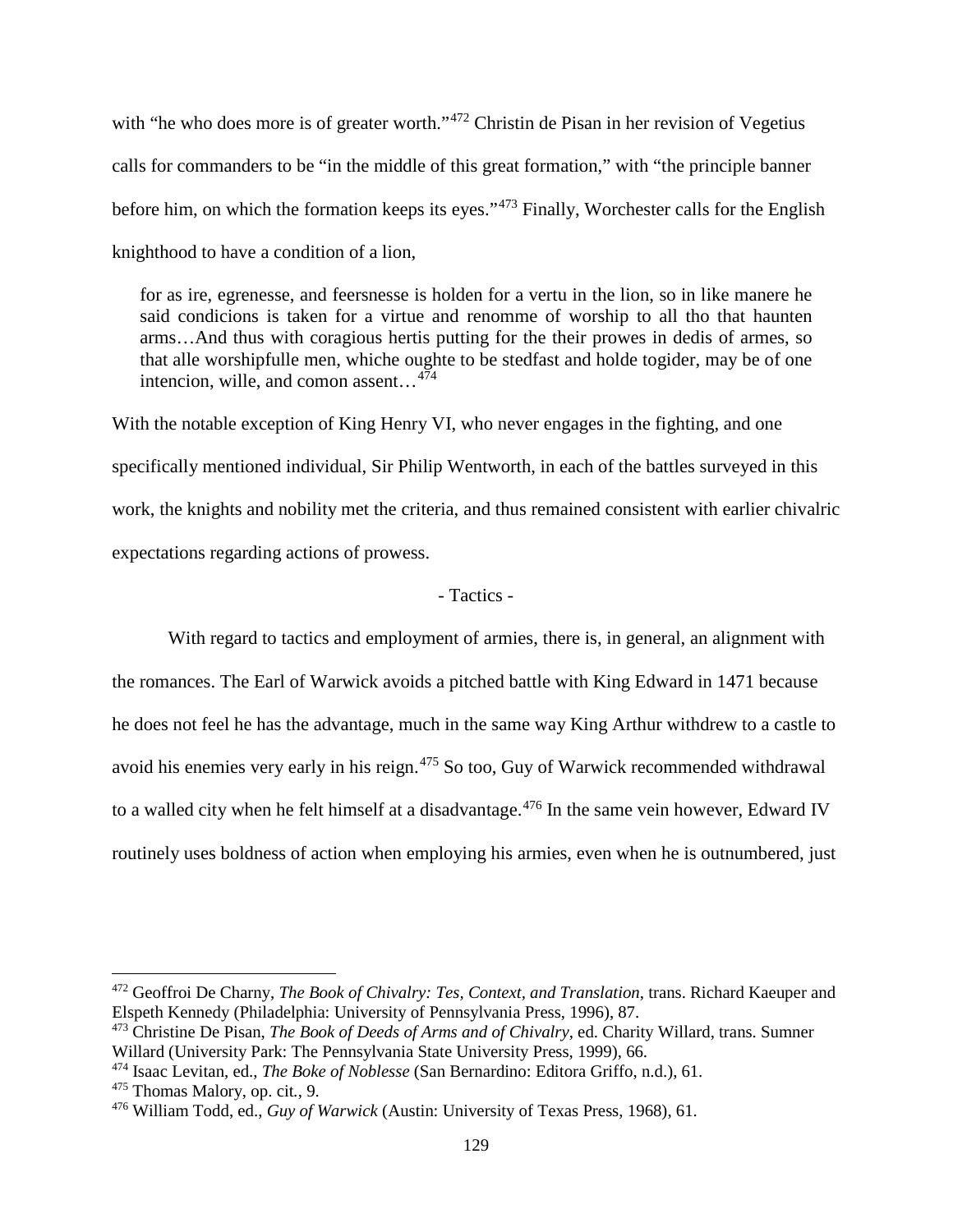as required by the romances.[477](#page-135-0) So here too, English knighthood is in keeping with the chivalric ideals of the romance.

The English knighthood generally conformed to the tactical guidance as set down by Vegetius and later repeated in both verse and prose versions of his work. Perhaps the clearest example of Vegetius' use is the First Battle of St. Albans where the Lancastrian's employed Vegetius' seventh action while the Yorkist forces drew on the fifth and then transitioned to the first.[478](#page-135-1) During the early years of the conflict, such keen use of tactics makes sense as many of the more senior knights and nobles had practical experience employing or fighting in English armies in both France and Scotland. However, younger generations continue the trend, implying that, at least at some level, knights and magnates of England received or pursued some level of education in how to employ armies, and they put this to use.

Charny's advice to "observe those who are best and learn by listening to them and by asking about what one does not know," can be seen in action through the relationship between Sir Andrew Trollope and the third Duke of Somerset.<sup>[479](#page-135-2)</sup> Though we cannot attribute Somerset's actions directly to Charny, his relationship with Trollope implies Charny's advice was not an uncommon practice. Somerset being young and of relative inexperience found the experience of Trollope of great use, and in this relationship Somerset found success up to the Battle of Towton, where he found initial success, but was ultimately defeated when Yorkist reinforcements

<span id="page-135-0"></span><sup>&</sup>lt;sup>477</sup> As discussed in Chapter Five, in 1471, Edward both avoided Lancastrian armies and offered battle to Lancastrian armies when and where he chose. This was most likely based on his assessment of his own position of relative advantage.

<span id="page-135-1"></span><sup>478</sup> R. Dyboski and Z.M. Arend, eds., *Knyghthode and Bataile* (London: Oxford University Press, 1935), 75-77.

<span id="page-135-2"></span><sup>&</sup>lt;sup>479</sup> For a brief summary on this relationship, see Burley, Elliot, and Watson's book on the Battles of St. Albans. In summary, Trollope and Somerset can be found in close association from 1459 to the Battle of Towton where Trollope was killed.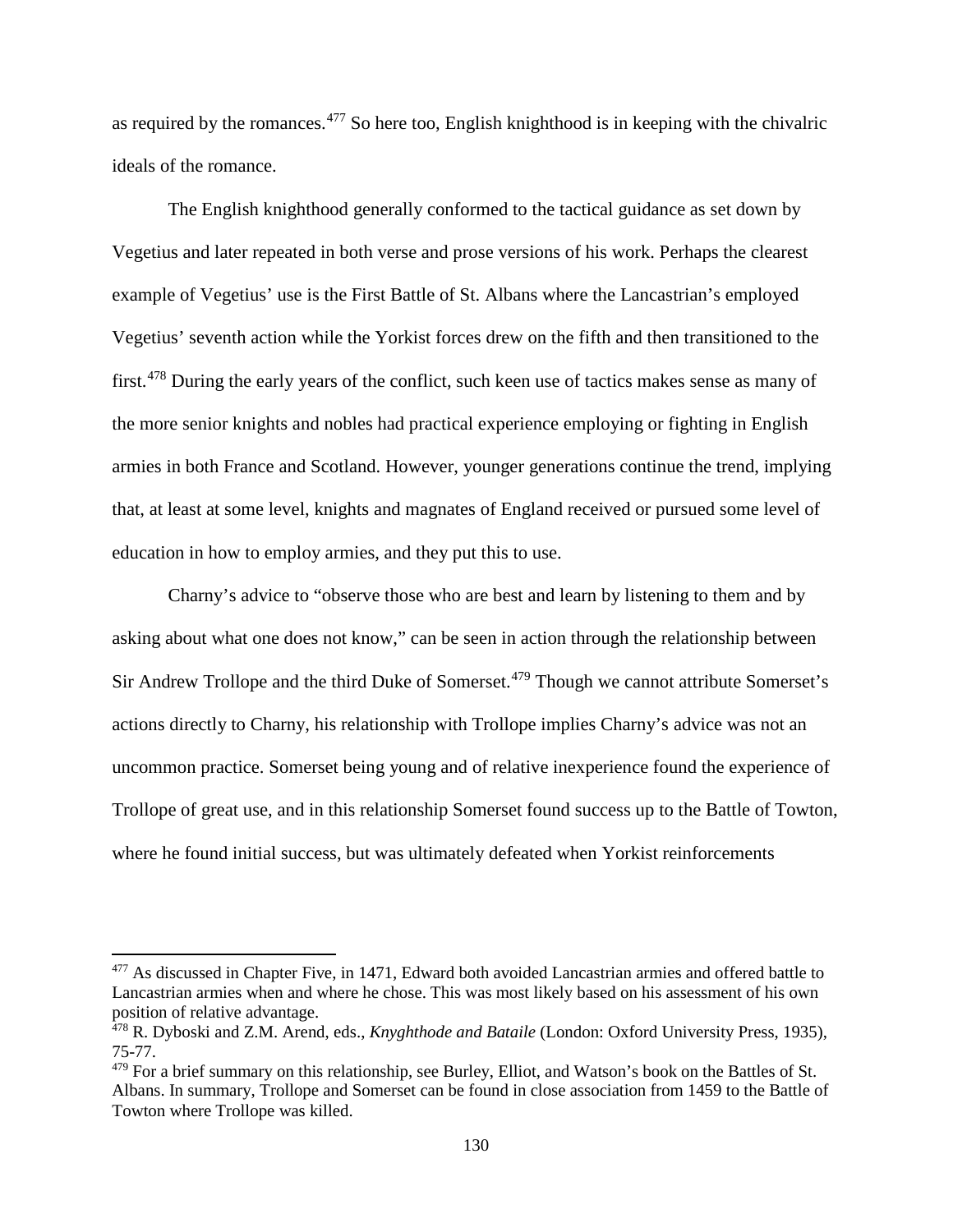arrived.[480](#page-136-0) We can conclude then, that fifteenth century English knighthood, generally met the criteria of applying practical tactics in battle. Though mistakes or failures were recorded, it must be acknowledged that there is always a loser in war, and this may or may not be due to the leadership's decisions. Their use of tactics clearly aligned with both the romantic ideal found in literature and the more practical knightly texts to include didactic texts such as Vegetius.

### - Ire -

Ire, though very common in romances, is rarely discussed within chronicles. With regard to firsthand accounts of battles, it is only hinted at once. Certainly, with regard to actions on the battlefield related to revenge, such as those at Wakefield, anger almost certainly played a strong role.[481](#page-136-1) Indeed, following the Battle of Edgecote, Warwick wasted "no time in taking his revenge on his enemies," killing the Earls of Pembroke, Devon, and Rivers, along with Sir Richard Herbert, and John Woodville.<sup>[482](#page-136-2)</sup> It is, however, noticeably missing when chroniclers are describing the actions of knights and nobility. This absence lends itself to one of two conclusions. Either it was so common on the battlefield as a motivational or explanatory tool that the chroniclers did not believe it necessary to mention, or such a description did not fit the chivalric image in practice.

Within the romances, "inspiration comes from devotion to chivalric virtues such as piety, loyalty or love, but it also has a dark side, where anger or 'ire' is often evoked to boost

<span id="page-136-0"></span><sup>480</sup> Peter Burley, Michael Elliott, and Harvey Watson, *The Battles of St. Albans* (Barnsley: Pen & Sword Military, 2013), 64-65.; Michael Hicks, *The Wars of the Roses* (New Haven: Yale University Press, 2012), 162-163.

<span id="page-136-1"></span><sup>481</sup> Michael Hicks, *The Wars of the Roses* (New Haven: Yale University Press, 2012), 160.

<span id="page-136-2"></span><sup>482</sup> Charles Ross, *The Wars of the Roses* (New York: Thames and Hudson, 1986), 80.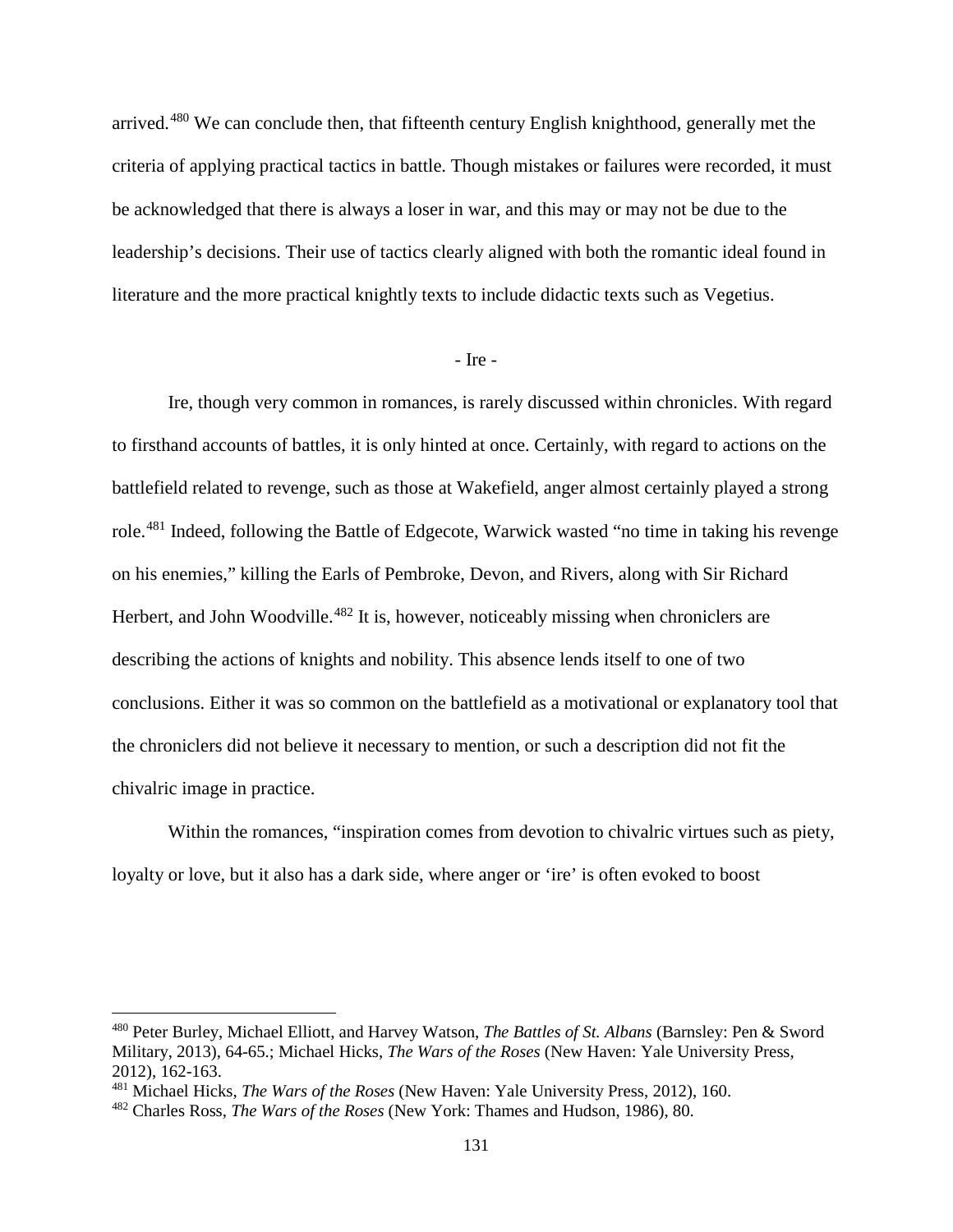performance."[483](#page-137-0) Indeed, when Guy of Warwick is fighting against Lombards sent to kill him in Brittany, the Count Lambert (who led the Lombards), as a man who was enrage, took a strong lance and went against Athosry in the traverse..."<sup>[484](#page-137-1)</sup> Herolt's response is that, " he was in so great a rage that he was ready to burst with anger."[485](#page-137-2) Herolt uses this rage to assault and kill the Count. Within *La Morte Darthur*, ire is used in much the same way as *Guy of Warwick*, both as a motivational tool and a driver of action. However, catastrophe is almost certainly assured when the protagonist loses control of such emotions, and very especially when that emotion is ire. In *Guy of Warwick*, it drives Guy to murder Duke Othes, while in *La Morte Darthur*, ire results in the knight Gawain murdering a lady on accident, greatly shaming him.<sup>[486](#page-137-3)</sup> Ultimately, as discussed in Chapter Three, actions through uncontrolled ire enable the downfall of Arthur's kingdom.

Today, there are no surviving letters from the fifteenth century magnates who participated in the Wars of the Roses. We can only speculate as to the emotions that drove them. However, to deny ire existed as an inspirational tool in such a brutal and trying time is impossible. Indeed, William Worchester's *Boke of Noblesse* calls for knights to resemble the condition of a lion, "for as ire, egrenesse, and feersnesse is holden for a vertu in the lion, so in like manere the said condicions is taken for a virtue and renomme of worship to alle tho that haunten armes."[487](#page-137-4)

It does not seem, however, that this was a prevailing opinion when surveying the

<span id="page-137-0"></span><sup>&</sup>lt;sup>483</sup> Brian R. Price, Yron and Stele: Chivalric Ethos, Martial Pedagogy, Equipment and Combat Technique in the Early Fourteenth Century Middle English Version of Guy of Warwick (Journal of Medieval History #16, forthcoming, 2018), 8-9.

<span id="page-137-1"></span><sup>484</sup> William Todd, ed., op. cit*.*, 44.

<span id="page-137-2"></span><sup>485</sup> Ibid.

<span id="page-137-3"></span><sup>486</sup> Thomas Malory, op. cit*.*, 59-60.

<span id="page-137-4"></span><sup>487</sup> Isaac Levitan, ed., op. cit*.*, 61.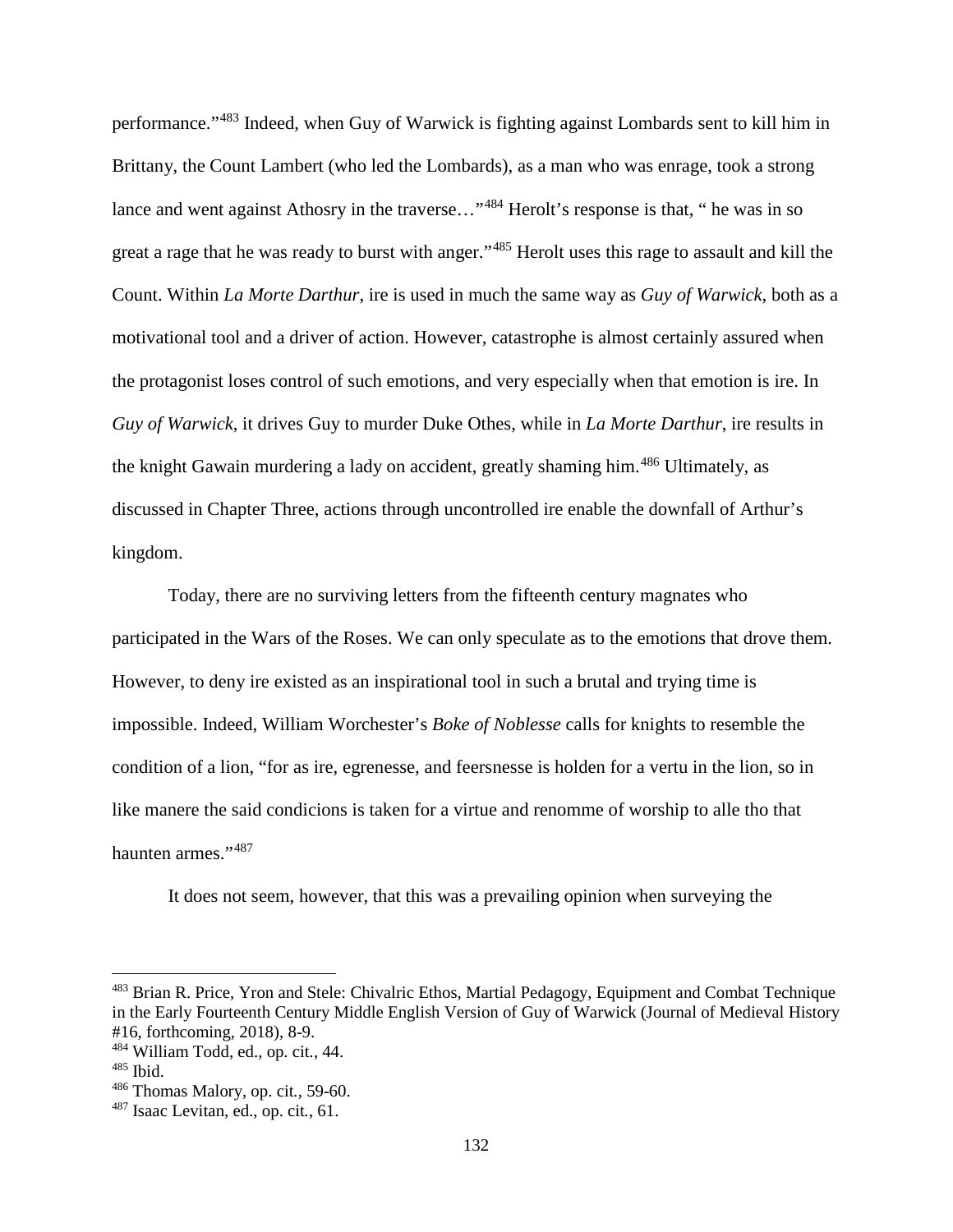surviving sources available. Chroniclers active during this war (likely having some awareness of how the powerful wished to be viewed) did not record their betters on either side of the struggle as acting out of anger. So too, letters discussing battles do not describe knights or nobles acting out of anger. Given the general negative connotations associated with anger in knightly texts such as Llull's *The Book of the Order of Chivalry* or Charny's *The Book of Chivalry*, it may be assessed that English knights broke from the romantic *narrative* regarding ire. So too, it seems Worchester's view of ire may have been seen for what it was, an attempt to motivate new campaigns in France, and so not appropriate in this civil war. At a minimum, its seems those in power (and seeking increased power) wished to be remembered as not indulging their ire in battle, even though it was almost certainly present.

#### - Loyalty -

While the chivalric romance continued in popularity in fifteenth century England, they took on a darker tenor. English translations placed more emphasis on treason and treachery than their continental source material as authors/translators attempted to address the political environment.<sup>[488](#page-138-0)</sup> Loyalty, is perhaps the most debated chivalric virtue when discussing the Wars of the Roses, and it is here that this analysis will linger the longest. Some argue that York always sought the crown and others that he only sought the removal and punishment of the Duke of Somerset for his mismanagement of the crowns affairs.<sup>[489](#page-138-1)</sup> Reviewing the events that transpired in France under Somerset, there is a strong argument that York did, in fact, have a strong argument for his removal, or at least the limiting of his influence over the crown. Denial of such justice can easily be placed under the more legal category associated with *déni de justice* as

<span id="page-138-0"></span><sup>488</sup> Megan Leitch, *Romancing Treason* (Oxford: Oxford University Press, 2015), 62-63.

<span id="page-138-1"></span><sup>489</sup> Christine Carpenter, *The Wars of the Roses: Politics and the Constitution in England, C. 1437 – 1509*  (Cambridge: Cambridge University Press, 1997), 117-118.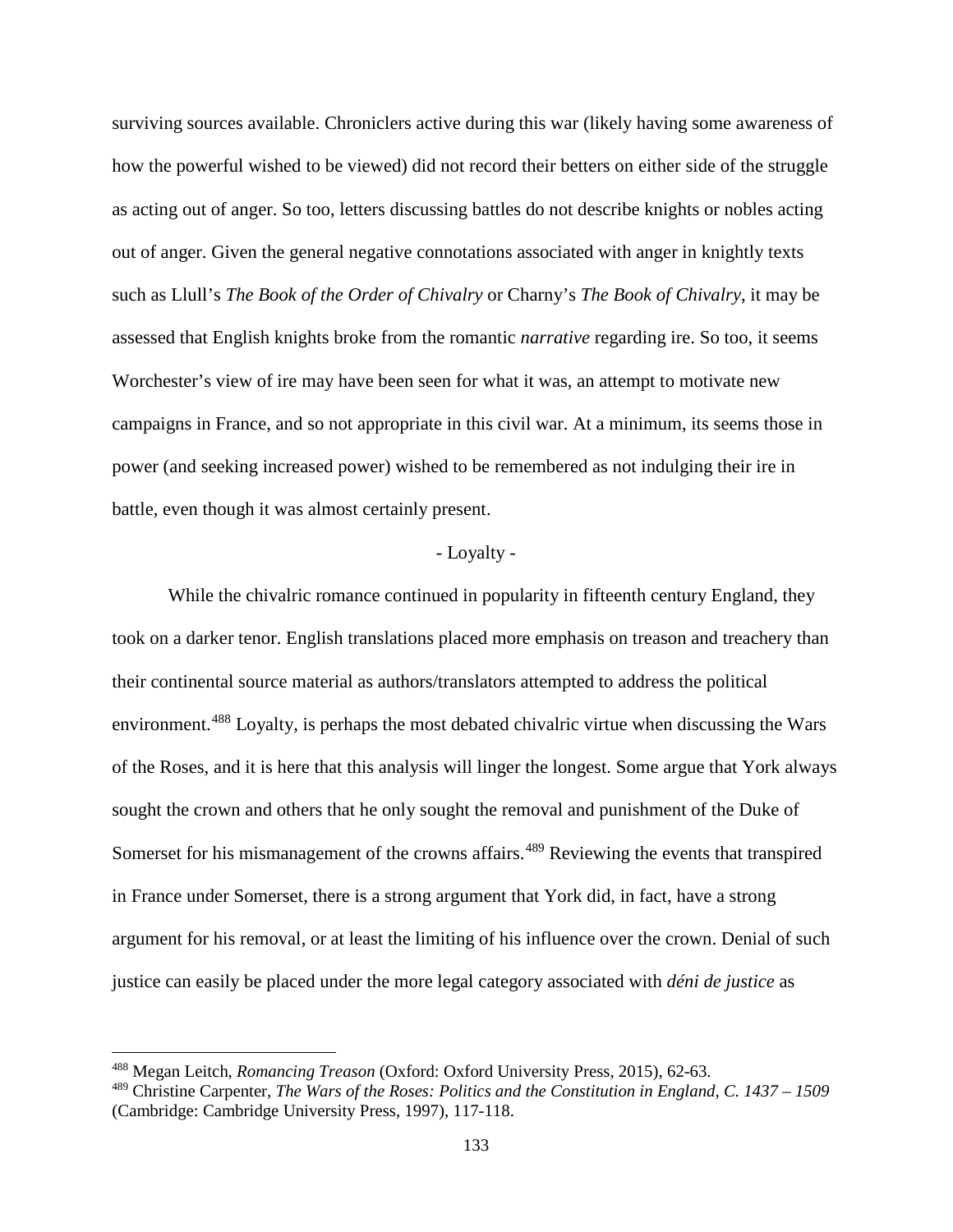explored by earlier just war theorists, given the wealth lost by York, and any other person with property in France.

By the fifteenth century, there was guidance for such a war against a king, such as that laid out by the Decretalist, William of Rennes. He stated that "if the count wished to make war on his king, the latter being unwilling to render judgment in the court of the count's peers, then the count could without sin defend his rights by resort to moderate use of arms."[490](#page-139-0) As discussed in Chapter Three, however, this did not give lords *carte blanc* to wage war on their kings. Permission should have first been sought from the pope, and York, as far as we know, sought no such permission. Bonet worked to remove this loophole, by elevating his example beyond the vassal to the level of kings and popes, essentially implying that a vassal could not wage war on his king.<sup>[491](#page-139-1)</sup> Thus, it can be argued that because the Duke of York lacked appropriate approvals, his actions were disloyal.

But what about treason under secular law? If York's early actions were not treasonous leading up to the First Battle of St. Albans, they must be considered as such after. English law defined treason in the statute of 1352 as, "levying of war against the king and the compassing or imagining his death."[492](#page-139-2) Given that Henry VI's banner was raised at the first St. Albans, there is a strong argument that York's crimes moved from petty treason to high. Even though his last actions implied he did not compass the king's death, he levied war. So again, we can assess that the Duke of York's actions might be considered disloyal.

All of this, however, does not account for the unique English perspectives on treason and

<span id="page-139-0"></span><sup>490</sup> Frederick Russell, *The Just War in the Middle Ages* (Cambridge: Cambridge University Press, 1979),144.

<span id="page-139-1"></span><sup>491</sup> Honoré Bonet, op. cit*.*, 125.

<span id="page-139-2"></span><sup>492</sup> J.G. Bellamy, *The Law of Treason in England in the Later Middle Ages* (Cambridge: Cambridge University Press, 1970), 59-60.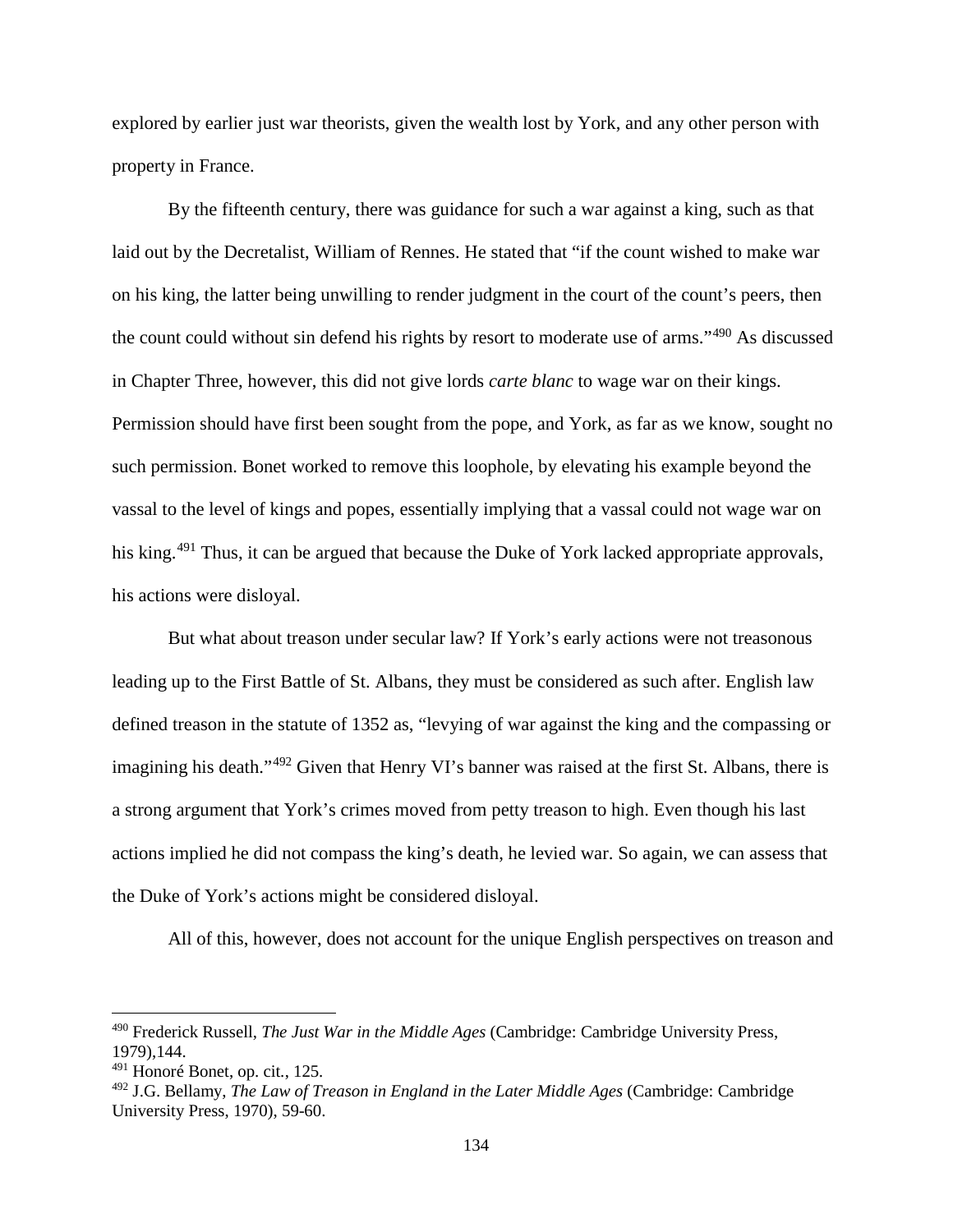governance as discussed by Kaeuper regarding the "Matter of England romances." One side of the argument said that "order is secured by strong and wise kings," while the other side argued that too willful a king also breeds unjustness.<sup>[493](#page-140-0)</sup> Within the context of these romances, acts of violence might be considered licit or praiseworthy, and it is to this model that seemingly York is drawing on during the first period of open conflict.<sup>[494](#page-140-1)</sup> Henry VI was considered a weak king, allowing English defeat in France (under Somerset, of course) as well as allowing, or at least not adequately deal with, significant numbers of feuding nobles throughout England. Thus, from this perspective, York seemed to many as the protagonist in all of this, seeking to remove incompetent advisors and better manage a weak king. This surely must have seemed, if treasonable, acceptable to many, and there is strong cause to believe this is where York found so much of his base of support.

If indeed the Duke of York was drawing on earlier romances such as *Robin Hood* and *Havelok the Dane*, to cast himself as the protagonist in all of this, the response from fifteenth century authors was skeptical. These romances addressed treason more pointedly, often minimizing the original focus of the continental source material, to focus on treason instead.<sup>[495](#page-140-2)</sup> Malory minimizes Guinever's role in the downfall of Camelot, to emphasize the role of Lancelot's treason, which enabled Mordred's treason. Fifteenth century romance writers often empathized the instructive nature of their work.<sup>[496](#page-140-3)</sup> Though there is evidence that romances were always intended to be didactic in nature, this special emphasis highlights the concern many in England likely shared surrounding the actions of English leadership during the Wars of the

<span id="page-140-0"></span><sup>493</sup> Richard Kaeuper, *Chivalry and Violence in Medieval Europe* (Oxford: Oxford University Press, 1999), 114-115, 118.

<span id="page-140-1"></span><sup>494</sup> Ibid. 118.

<span id="page-140-2"></span><sup>495</sup> Megan Leitch, op. cit*.*, 62-63.

<span id="page-140-3"></span> $496$  Ibid., 63.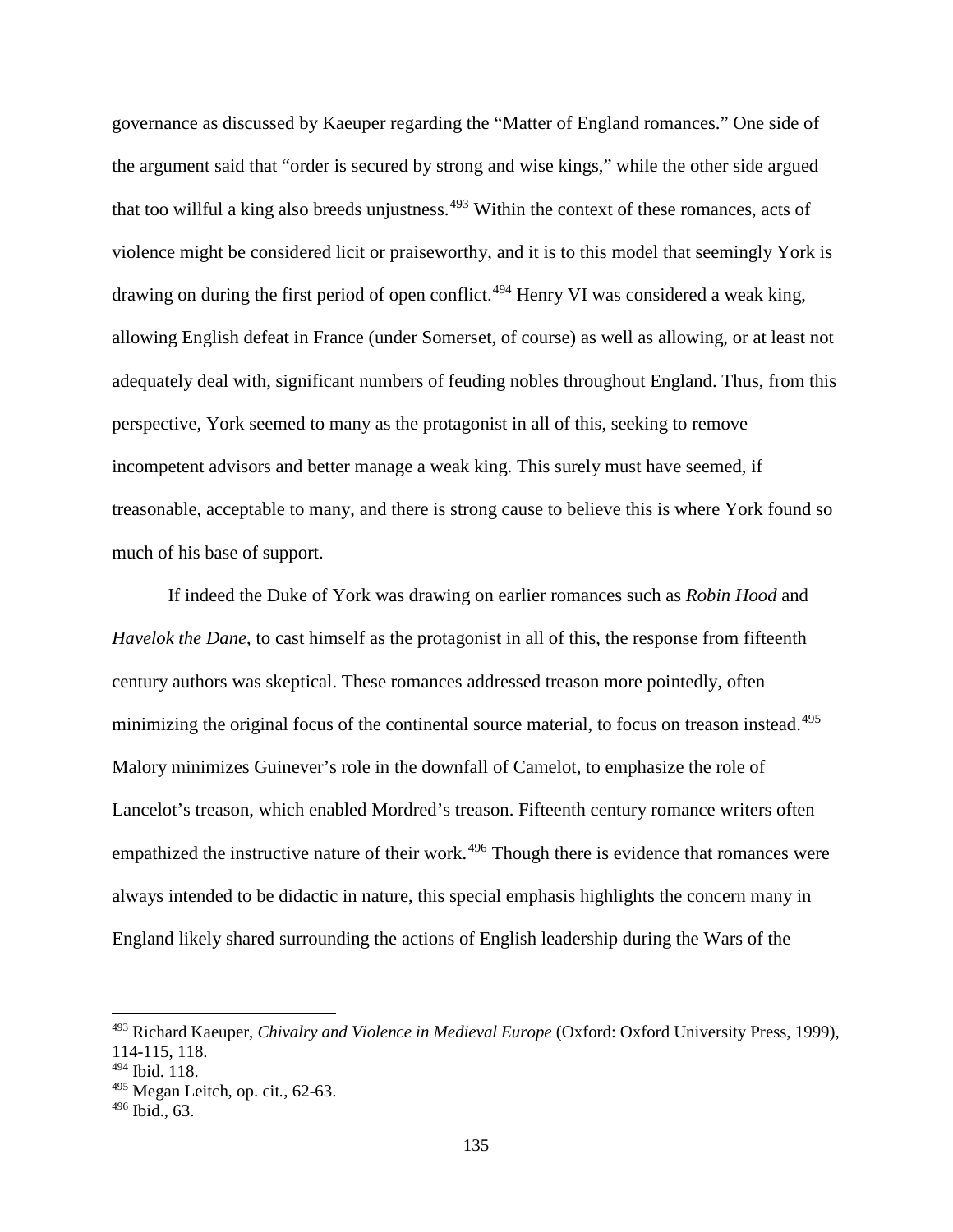Roses.[497](#page-141-0)

Turning to specific acts of disloyalty *on the battlefield*, there were only four recorded during the Wars of the Roses. Ludford Bridge, Northampton, the Second Battle of St. Albans, and Bosworth all saw battlefield treachery, resulting in the betrayed side losing the battle.<sup>[498](#page-141-1)</sup> Of the sixteen actions which might be considered combat, one quarter saw treachery in the form of a turncoat.[499](#page-141-2) Within the romances reviewed, there are no sudden reversals of side on the battlefield. Within these narratives, once battle has begun, the sides are fixed. Indeed, within these narratives, with the exception of *La Morte Darthur's* Mordred, misunderstanding is the cause a knight must defend himself against his king. Though these knights are in fact loyal, and once this is proven, they are accepted back into good graces.

Turning to more secular writings, Christine de Pisan's work discusses such battlefield betrayals, but these mentions primarily reference mercenary organizations or foreign troops.<sup>[500](#page-141-3)</sup> She does however, spend a great deal of time in her third book within *The Book of Fayttes of Armes and of Chyvalrye* writing on the need for loyal knights and men both for garrisoning locations and in combat. Llull, Charny, and Worchester all discuss loyalty, but it is primarily discussed in generalities. For Charny, those who "should be held to be men of worth by everyone" are those who "have within them such steadfast qualities that their way of life cannot be criticized for any vile sins nor for any shameful reproach, and they thus live loyally and

l

<span id="page-141-2"></span><sup>499</sup> For the number sixteen, we are only considering the First Battle of St. Albans (1455) through the Battle of Bosworth (1485), as this is the last point at which the crown changes hands.

<span id="page-141-0"></span><sup>497</sup> Brian R. Price, op. cit*.*, 43.

<span id="page-141-1"></span><sup>498</sup> Andrew Trollope is recorded in the Brut Chronicle as a turncoat against York the night before Ludford bridge, Lord Grey began the Battle at Northampton with the king's army and ended with the Duke of York's (Ross, 47), Gregory's Chronicle describes Lovelace's betrayal of Warwick's army at the Second Battle of St. Albans, and finally, Sir William Stanley betrayed Richard III at the Battle of Bosworth (Kendall, 442).

<span id="page-141-3"></span><sup>500</sup> Christine De Pisan, *The Book of Deeds of Arms and of Chivalry*, op. cit*.*, 89, 100-101.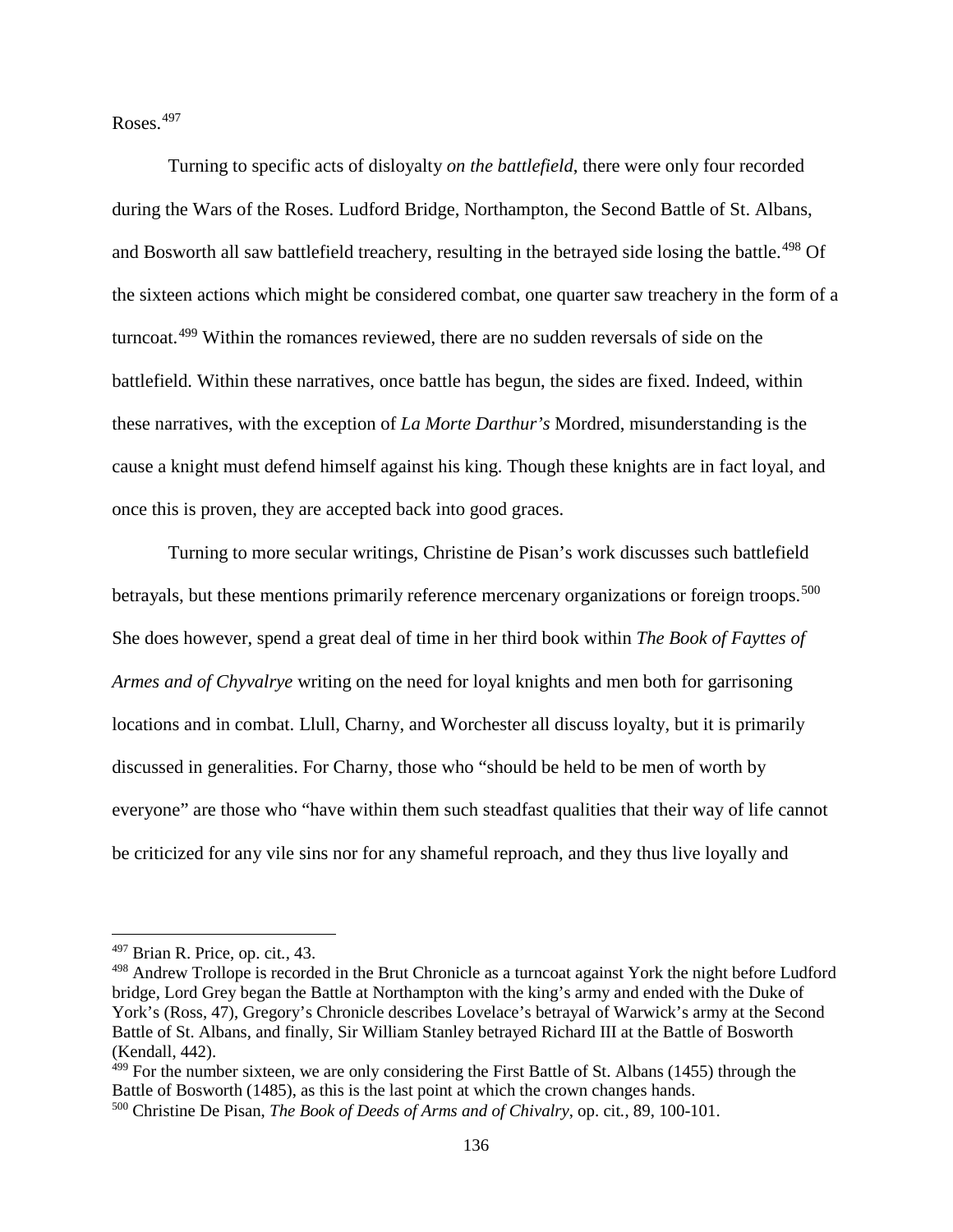honestly."<sup>[501](#page-142-0)</sup> Worchester's focus is more politically driven. His thoughts on treason revolve around England's loss of its French holdings. He writes,

that a trew man might not to over moche hate and dispraise treasoure and richesses by treason and falshed evylle getyn, where as by possibilite and alle likeliness may be honourable and truly vanquished and wonne bye armes, and not in no maner wise by untrouthe and flashed. $502$ 

In the context of the rest of the *Boke of Noblesse*, we can take this to mean that Worchester saw exploitation of the people to increase one's wealth was treasonous and false.<sup>[503](#page-142-2)</sup>

Llull provides the most direct guidance with regard to how a king or noble should react to those who are traitors, and even this is a general statement to include actions both on and off the battlefield. Llull states that, "the malfeasant knight who aids the people rather than his lord, or who wishes to take his lord's place," does not follow the office of knighthood.<sup>[504](#page-142-3)</sup> He goes on to state that a knight who "flees from battle and forsakes his lord, does not practice the office of the knight."[505](#page-142-4) Finally, Llull asks a question of rulers, asking, "the lord who does not destroy his traitor, what shall he destroy, and why is he a lord, a man or anything?"<sup>[506](#page-142-5)</sup>

Given our source material, we can conclude that it was somewhat rare for an English knight or noble to switch sides during an ongoing battle or directly before. Didactic texts and writing by clerics, knights, and others, though not specific to ongoing battle, all warned

<span id="page-142-0"></span><sup>501</sup> Geoffroi De Charny, op. cit*.*, 149.

<span id="page-142-1"></span><sup>502</sup> Isaac Levitan, ed., op. cit*.*, 108.

<span id="page-142-2"></span><sup>503</sup> In addition to calling for a recovery of England's French holdings, Worchester spent a great deal of time discussing good governance. Worchester goes on to state that "for the governaunce of common publique of a roiaume, dukedom, erledom, barnage, or seignourie, castelle, forteresse, cite, and towne, that is clepid vulgarly the common profite, the surete and safegarde of all the saide contreis....but he must entende to every particuler charge and thing that nedithe remedie or relief for his charge…" <sup>504</sup> Ramon Llull, op. cit*.*, 46.

<span id="page-142-4"></span><span id="page-142-3"></span><sup>505</sup> Ibid., 48.

<span id="page-142-5"></span><sup>506</sup> Ibid., 52.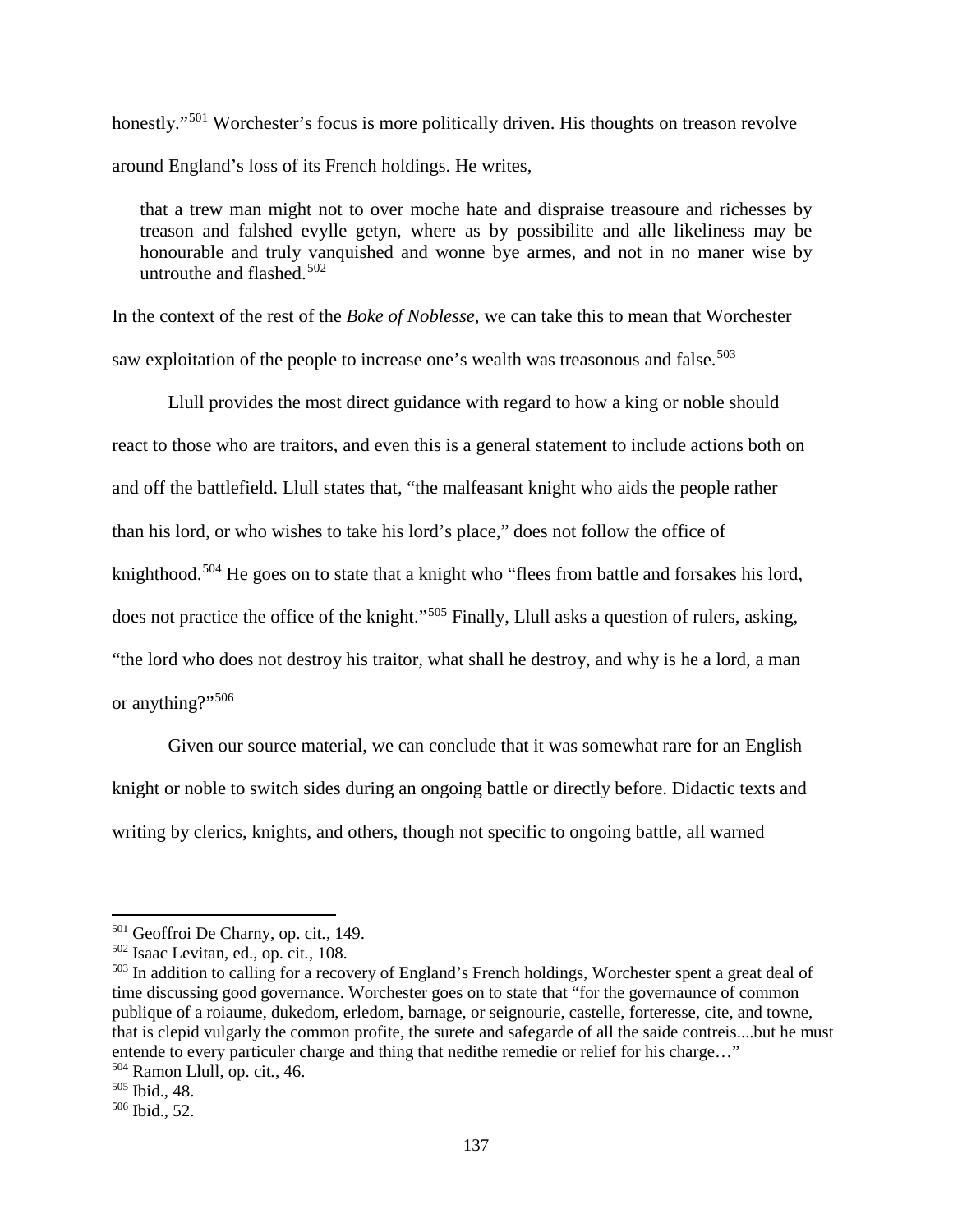against disloyalty, and these were consumed in fifteenth century England. A change of attitude was underway however. An overly weak king in Henry VI, combined with a series of judicial executions by Margret of Anjou and Edward IV, created a loss of English knights and noble's "traditional sense of loyalty to an anointed king."<sup>[507](#page-143-0)</sup> We find during the Wars of the Roses many of the knights and gentry, who might typically be loyal to the king, and who ostensibly follow chivalric traditions while at war, were more willing to adhere to their loyalties to a specific noble family, rather than the English crown.<sup>[508](#page-143-1)</sup> The extreme punishments associated with being on the losing end of battle, mixed with the understandable desire for self-preservation (and some opportunism) from noble families, drove rapid shifts in battlefield allegiance that might otherwise have never been considered. This represents a significant divergence from chivalric norms of England.

The Wars of the Roses is one of the most complex and least documented civil wars in history. This work has sought to peel back just a small part of its story and assess whether those who were expected to follow chivalric norms in battle, did in fact follow them. Our answer then must be, partially. The English knighthood and gentry routinely rallied to their noble patrons and the nobility led from the front, as tradition would have them do. These men consistently demonstrated tactical thought in the employment of their armies with varying levels of success. Anger and ire were most certainly present in this war. However, the few chronicles that remain almost never mention this emotion, indicating that unlike the romances, the English knighthood aligned far more closely with the knightly texts of the time which at the most eschewed anger as a tool and at the least called for it to be tightly controlled. Loyalty presents the greatest challenge. Though the Yorkists were certainly guilty

<span id="page-143-0"></span><sup>507</sup> Charles Ross, op. cit*.*, 145.

<span id="page-143-1"></span><sup>508</sup> Ibid., 146.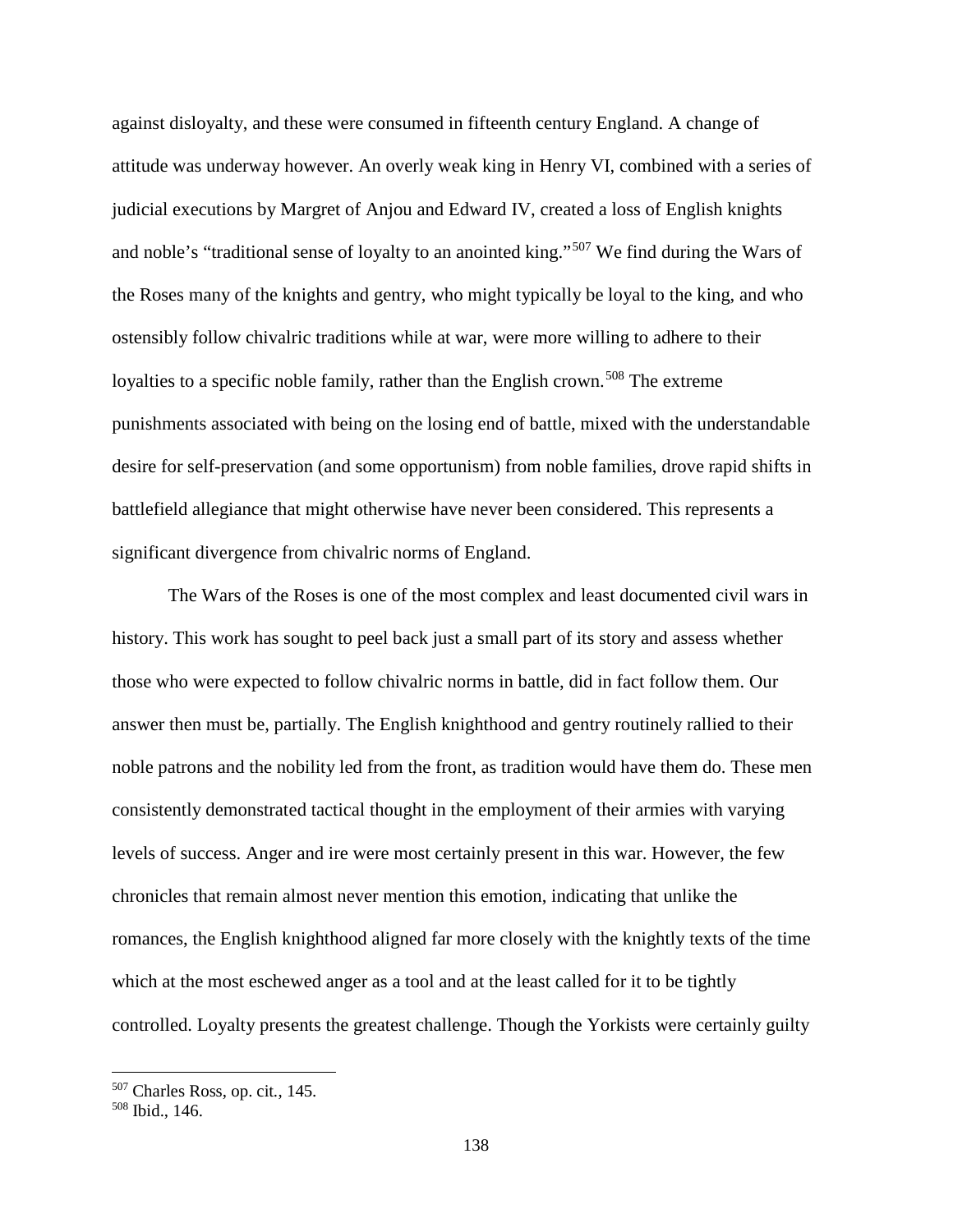of levying arms against Henry VI and thus guilty of high treason, there is evidence to suggest that, in England, this might sometimes be considered allowable in the broadest sense. On the battlefield however, no evidence exists to support the actions of a turncoat. Quite the opposite, evidence suggests that once battel is enjoined, the sides should be fixed. Thus, we summarize that England's knighthood me the criteria of prowess and tactics as discussed. With regard to ire, they aligned with those didactic knightly texts, working to keep anger from influencing their decision, and thus meet the expectations of chivalry in the practical sense. On the category of loyalty however, the English knighthood falls short, with both knights and nobles reversing sides immediately before or mid-battle, when chivalric expectations expect them to remain true.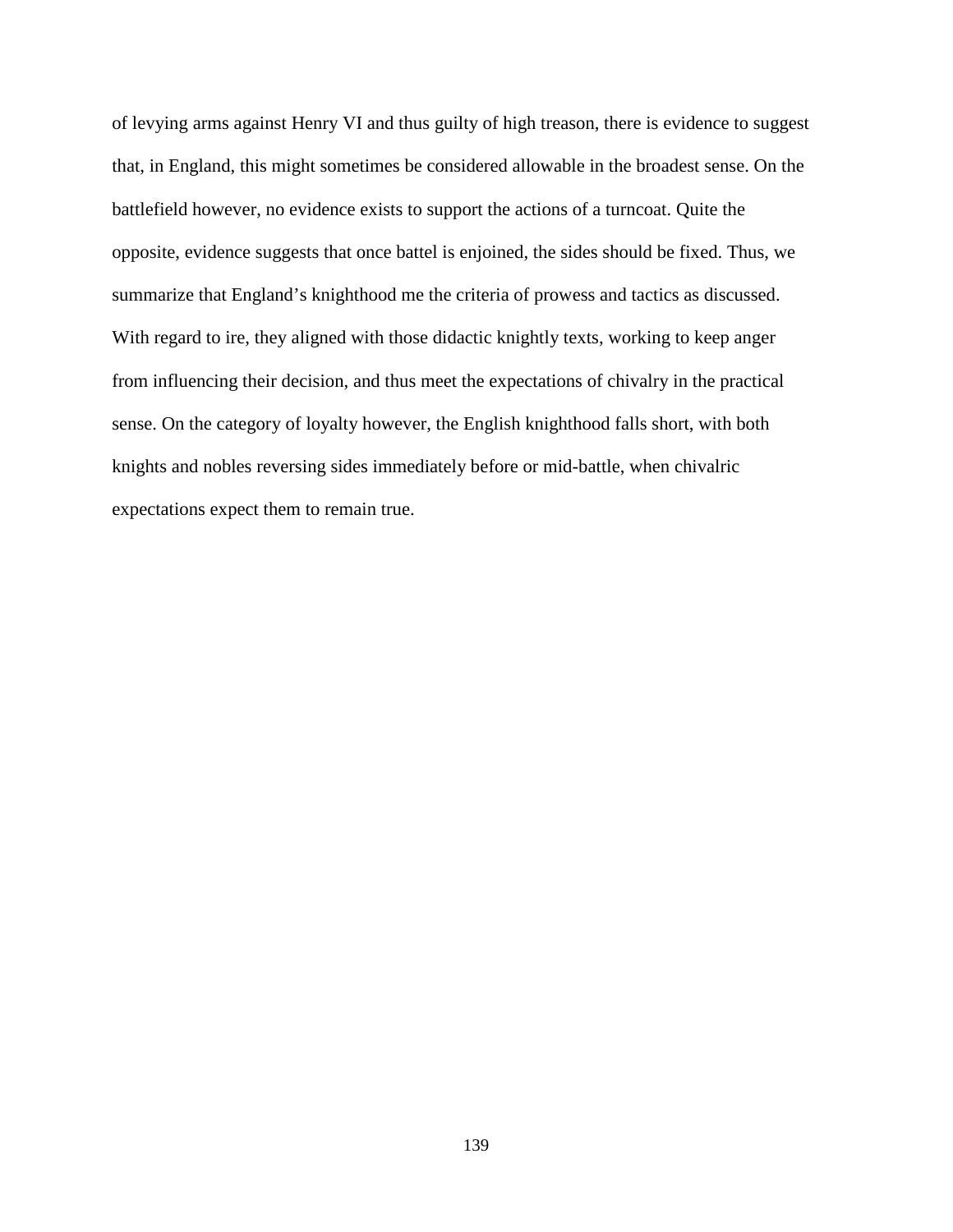## **BIBLIOGRAPHY**

## **Primary Sources**

- *A Chronicle of London, from 1089 to 1483: Written in the Fifteenth Century, and for the First Time Printed from MSS. in the British Museum: to Which Are Added Numerous Contemporary Illustrations, Consisting of Royal Letters, Poems, and Other Articles desc*. Eds. Nicolas Nicholas Harris, and Edward Tyrrell. 1827. Reprint, San Bernardino: ULAN Press, 2014.
- Aquinas, Thomas. *The Summa Theologica*. Translated by Fathers of the English Dominican Province. n.d. Accessed August 26, 2017. [http://www.documentacatholicaomnia.eu/03d/1225-](http://www.documentacatholicaomnia.eu/03d/1225-1274,_Thomas_Aquinas,_Summa_Theologiae_%5B1%5D,_EN.pd) [1274,\\_Thomas\\_Aquinas,\\_Summa\\_Theologiae\\_%5B1%5D,\\_EN.pd.](http://www.documentacatholicaomnia.eu/03d/1225-1274,_Thomas_Aquinas,_Summa_Theologiae_%5B1%5D,_EN.pd)
- Benet, John. *John Benet's Chronicle, 1399-1462*. Translated by Alison Hanham. New York: Palgrave Macmillan, 2016.
- Bonet, Honoré *The Tree of Battles of Honoré Bonet*. Translated by G.W. Coopland. Liverpool: Liverpool University Press, 1949.
- *The Boke of Noblesse*. Ed. Levitan, Isaac. San Bernardino: Editora Griffo, n.d.
- Cable, James, trans. *The Death of King Arthur*. London: Penguin Books, 1871.
- Caxton, William. *The Dictes and Sayings of the Philosophers: A Facsimile Reproduction of the First Book Printed in England by William Caxton In 1477*. London: Elliot Stock, 1877.
- *The Chronicles of the White Rose of York: A Series of Historical Fragments, Proclamations,*  Letters, and Other Contemporary Documents Relating to the Reign of King Edward the *Fourth; With Notes and Illustrations, and a Copious Index*. 2nd ed. San Bernadino: ULAN Press, 2014.
- De Charny, Geoffroi. *The Book of Chivalry: Text, Context, and Translation*. Ed. and Trans. and Richard Kaeuper and Elspeth Kennedy. Philadelphia: University of Pennsylvania Press, 1996.
- De Pisan, Christine. *The Book of Fayttes of Armes and of Chyvalrye*. Ed. by A.T.P. Biles. Translated by William Caxton. London: Oxford University Press, 1932.

\_\_\_\_\_\_. *The Book of Deeds of Arms and of Chivalry*. Ed. Charity Willard. Translated by Sumner Willard. University Park: The Pennsylvania State University Press, 1999.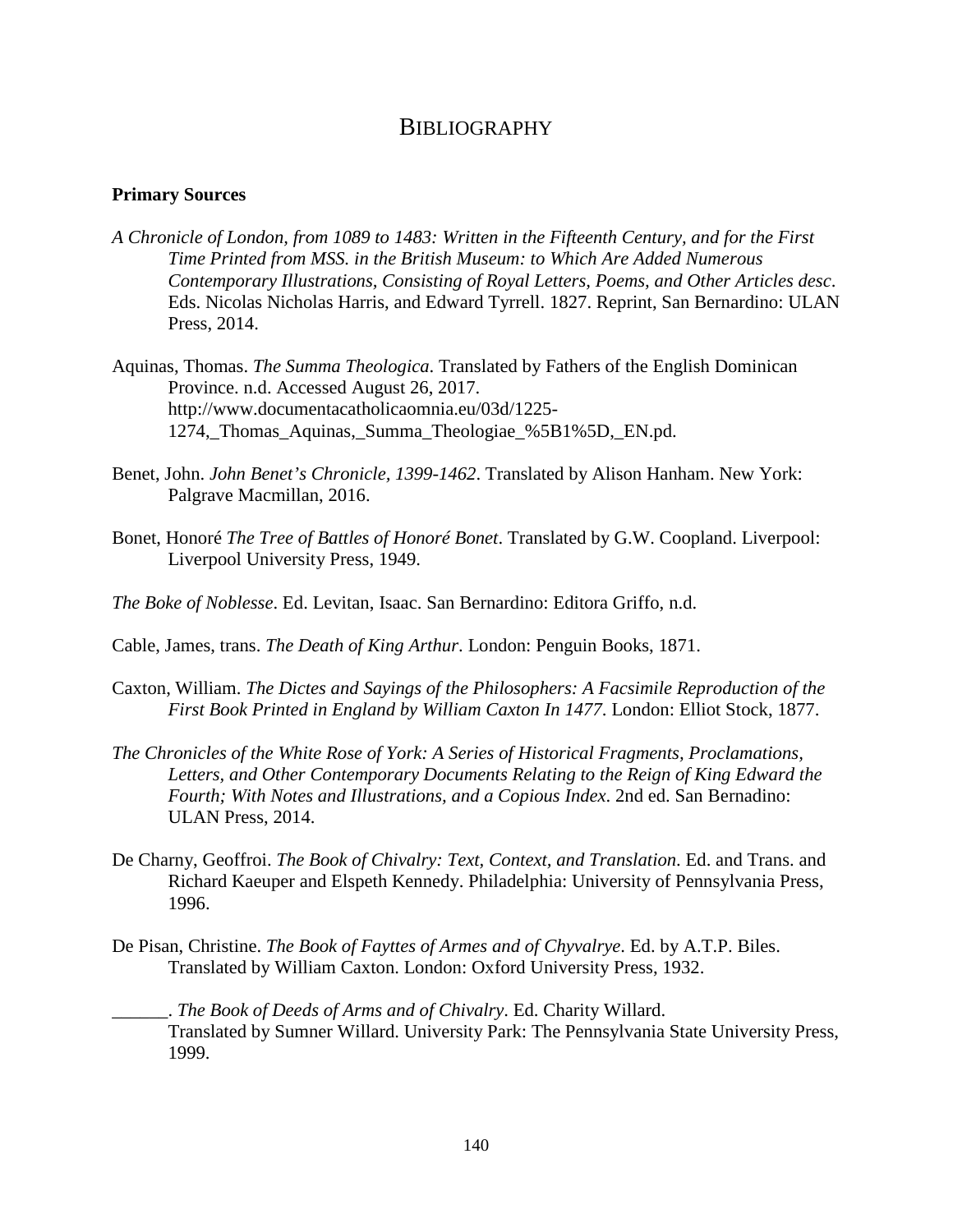- De Troyes, Chretien. *Four Arthurian Romances: Eric Et Enide, Cliges, Yvain, the Knight of the Lion, and Lancelot, the Knight of the Cart*. Trans. W.W. Comfort. Lexington: Ostara Publications, 2014.
- *Excerpta Historica, Or, Illustrations of English History*. Ed. Bentley, Samuel, 1831. Reprint, San Bernardino: ULAN Press, 2016.
- Flenley, Ralph. *Six Town Chronicles of England*. Oxford: Clarendon Press, 1911.
- Froissart, Jean. *Chronicles*. Trans. Geoffrey Brereton. London: Penguin Books, 1978.
- Holinshed, Raphael. The Holinshed Text (1577). "The Holinshed Project." Accessed September 4, 2017. [http://english.nsms.ox.ac.uk/holinshed/texts.php?text1=1577\\_5324.](http://english.nsms.ox.ac.uk/holinshed/texts.php?text1=1577_5324)
- *Guy of Warwick*. Ed. William Todd. Austin: University of Texas Press, 1968.
- *Kingsford's Stonor Letters and Papers 1290-1483*. Ed. Christine Carpenter. Cambridge: Cambridge University Press, 1996.
- *Knyghthode and Bataile*. Eds. R. Dyboski, and Z.M. Arend. London: Oxford University Press, 1935.
- Lydgate, John, William Gregory, and John Page. *The Historical Collections of a Citizen of London in the Fifteenth Century*. Edited by James Gairdner. Westminster: Palgrave MacMillan, 2016.
- Llull, Ramon. *The Book of the Order of Chivalry*. Translated by Noel Fallows. Rochester: The Boydell Press, 2013.
- Malory, Thomas. *Morte Darthur*. 1990. 2nd ed. Reprint, New York: Dorset Press, 1992.
- Papal Encyclicals Online. "Third Lateran Council 1179 A.D.: Council Fathers March 5, 1179." Last modified February 20, 2017. Accessed August 26, 2017. [http://www.papalencyclicals.net/councils/ecum11.htm.](http://www.papalencyclicals.net/councils/ecum11.htm)
- Ramsay, A., ed. *Paston Letters: Original Letters, Written During the Reigns of Henry VI, Edward IV, and Richard III*. N.p.: Forgotten Books, 2012.
- Stevenson, Joseph, ed. *Letters and Papers Illustrative of the Wars of the English in France During the Reign of Henry the Sixth King of England Volume 1*. 1857. Reprint, Memphis: General Books LCC, 2012.
	- \_\_\_\_\_\_. *Letters and Papers Illustrative of the Wars of the English in France During the Reign of Henry the Sixth King of England: Volume 2 Part 1*. 1864. Reprint, San Bernardino: Elibron Classics, 2007.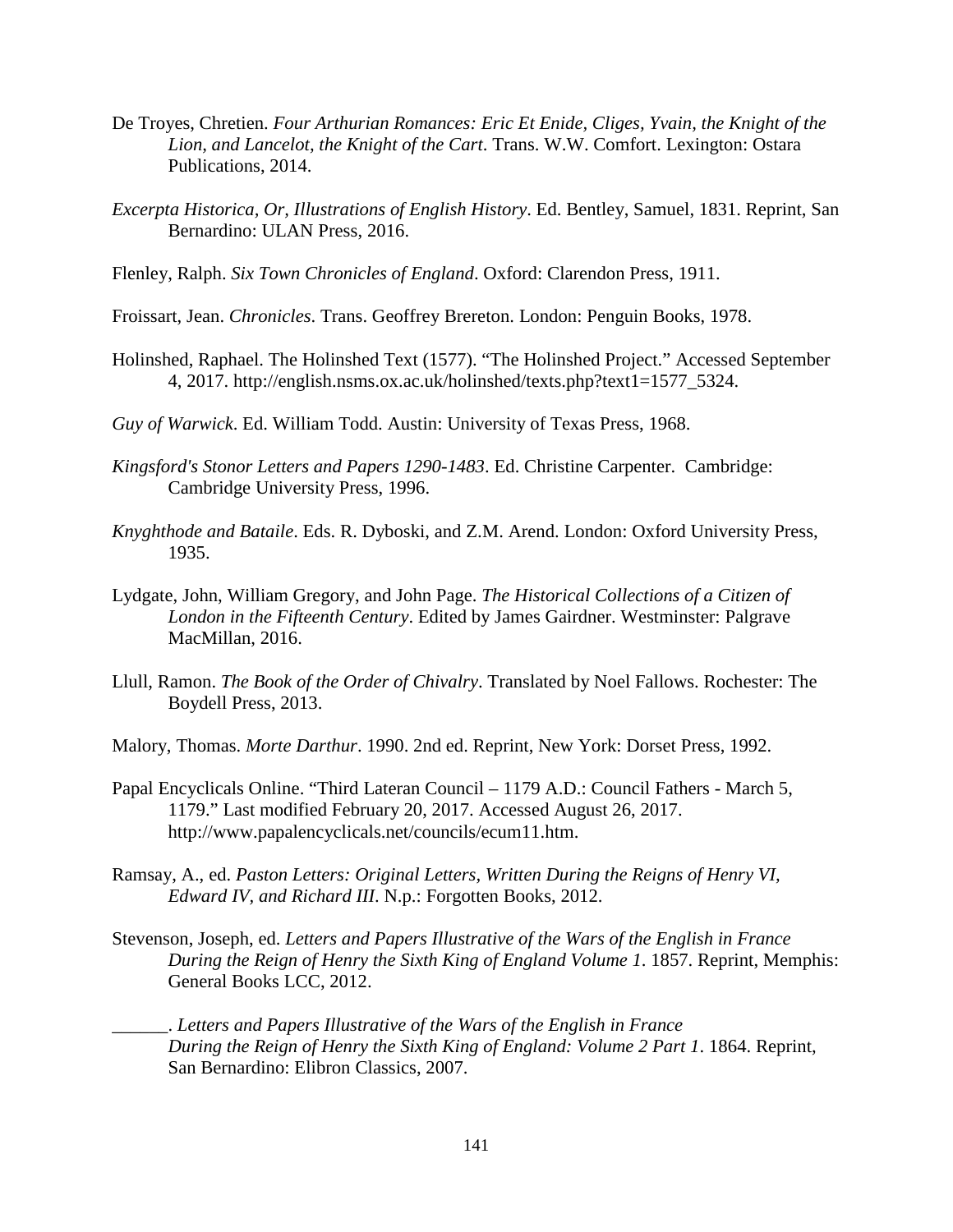\_\_\_\_\_\_. *Letters and Papers Illustrative of the Wars of the English in France During the Reign of Henry the Sixth King of England: Volume 2 Part 2*. 1864. Reprint, San Bernardino: Elibron Classics, 2007.

- Vegetius, Flavius Renatus. *Vegetius: Epitome of Military Science*. 2nd ed. Translated by N.P. Milner. Liverpool: Liverpool University Press, 1996.
- Vergil, Polydore [pseud.], ed. *Three Books of Polydore Vergil's English History*. Edited by Camden Society. Classic Reprint Series. N.p.: Forgotten Books, 2012.
- Wright, Thomas, ed. *Political Poems and Songs Relating to English History: Composed During The Period from the Accession of Edw III to That of Ric Volume 1*. London: Longman, Green, Longman, and Roberts, 1859.
- Wright, Thomas, ed. *Political Poems and Songs Relating to English History Volume 2: Composed During the Period from the Accession of Edw III to That of Ric. III*. 1861. Reprint, Memphis: General Books LCC, 2012.

## **SECONDARY Sources**

- Ailes, Marinanne. "Gui De Warewic in Its Manuscript Context." In *Guy of Warwick: Icon and Ancestor*, edited by Alison Wiggins. Translated by Rosalind Field, 12-26. N.p.: Boydell and Brewer, 2007. Accessed July 5, 2017. <http://www.jstor.org/stable/10.7722/j.ctt163tc9h.8.>
- Ambühl, Rémy. *Prisoners of War in the Hundred Years War: Ransom Culture in the Late Middle Ages*. Cambridge: Cambridge University Press, 2013.
- Bennett, H.S. *English Books and Readers: 1475-1557: Being a Study in the History of the Book Trade from Caxton to the Incorporation of the Stationers' Company*. 2nd ed. Vol. 1. Cambridge: Cambridge University Press, 1969.
- Bellamy, J.G. *The Law of Treason in England in the Later Middle Ages*. Cambridge: Cambridge University Press, 1970.
- Bouchard, Constance. *Strong of Body, Brave of Body & Noble: Chivalry & Society in Medieval France*. Ithaca: Cornell University Press, 1998.
- Burley, Peter, Michael Elliott, and Harvey Watson. *The Battles of St. Albans*. Barnsley: Pen & Sword Military, 2013.
- Carpenter, Christine. *The Wars of the Roses: Politics and the Constitution in England, C. 1437 – 1509*. Cambridge: Cambridge University Press, 1997.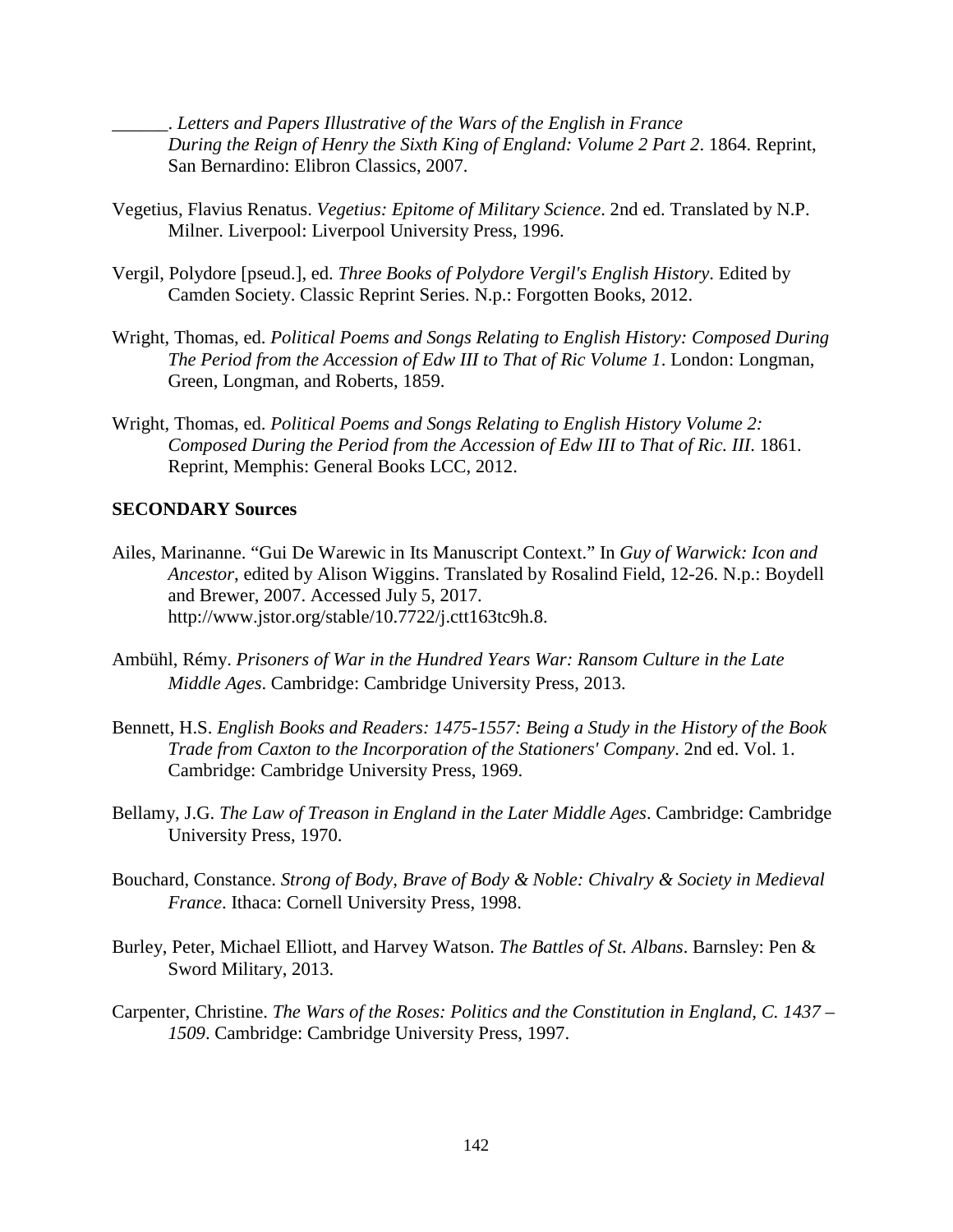- CeCen, Zeynep. "Interpreting Warfare and Knighthood in Late Medieval France: Writers and Their Sources in the Reign of King Charles VI." diss., Ihsam Dogramaci Bilkent University, 2012.
- Churchill, Winston. *The Birth of Britain*. New York: Barnes and Noble, 1956.
- Contamine, Philippe. *War in the Middle Ages*. Translated by Michael Jones. Oxford: Basil Blackwell Ltd, 1990.
- Corbet, Anthony. *Edward IV, England's Forgotten Warrior King: His Life, His People and His Legacy*. Bloomington: iUniverse, 2015. Accessed September 19, 2017. https://books.google.com/books.
- Crane, Ronald. "The Vogue of Guy of Warwick from the Close of the Middle Ages to the Romantic Revival." *Modern Language Association of America* 30, no. 2 (1915): 125-94
- Cuttler, S.H. *The Law of Treason and Treason Trials in Later Medieval France*. Cambridge: Cambridge University Press, 1981.
- Delbrück, Hans. *History of the Art of War: Within the Framework of Political History*. Translated by Walter Renfroe. Vol. 1. London: Greenwood Press, 1975.
- Dockray, Keith. *Henry VI, Margaret of Anjou and The Wars of the Roses: From Contemporary Chronicles, Letters, and Records*. Croydon: Fonthill, 2016.
- Eagleton, Clyde. "Denial of Justice in International Law." *The American Journal of International Law* 22, no. 3 (1928): 1. Accessed August 19, 2017. http://www.jstor.org/stable/2188742.
- Ferguson, Arthur. *The Indian Summer of English Chivalry: Studies In the Decline And Transformation of Chivalric Idealism*. Durham: Duke University Press, 1960.
- Hale, J.R. *War and Society in Renaissance Europe 1450-1620*. London: McGill-Queen's University Press, 1998.
- Hicks, Edward. *Sir Thomas Malory: His Turbulent Career*. New York: Octagon Books, 1975.
- Michael, Hicks. *Richard III: The Man Behind the Myth*. Knightsbridge: Collins & Brown, 1991.
- Hicks, Michael. *The Wars of the Roses*. New Haven: Yale University Press, 2012.
	- \_\_\_\_\_\_. *Warwick the Kingmaker*. Oxford: Blackwell Publishers, 1998. Accessed September 9, 2017. https://books.google.com.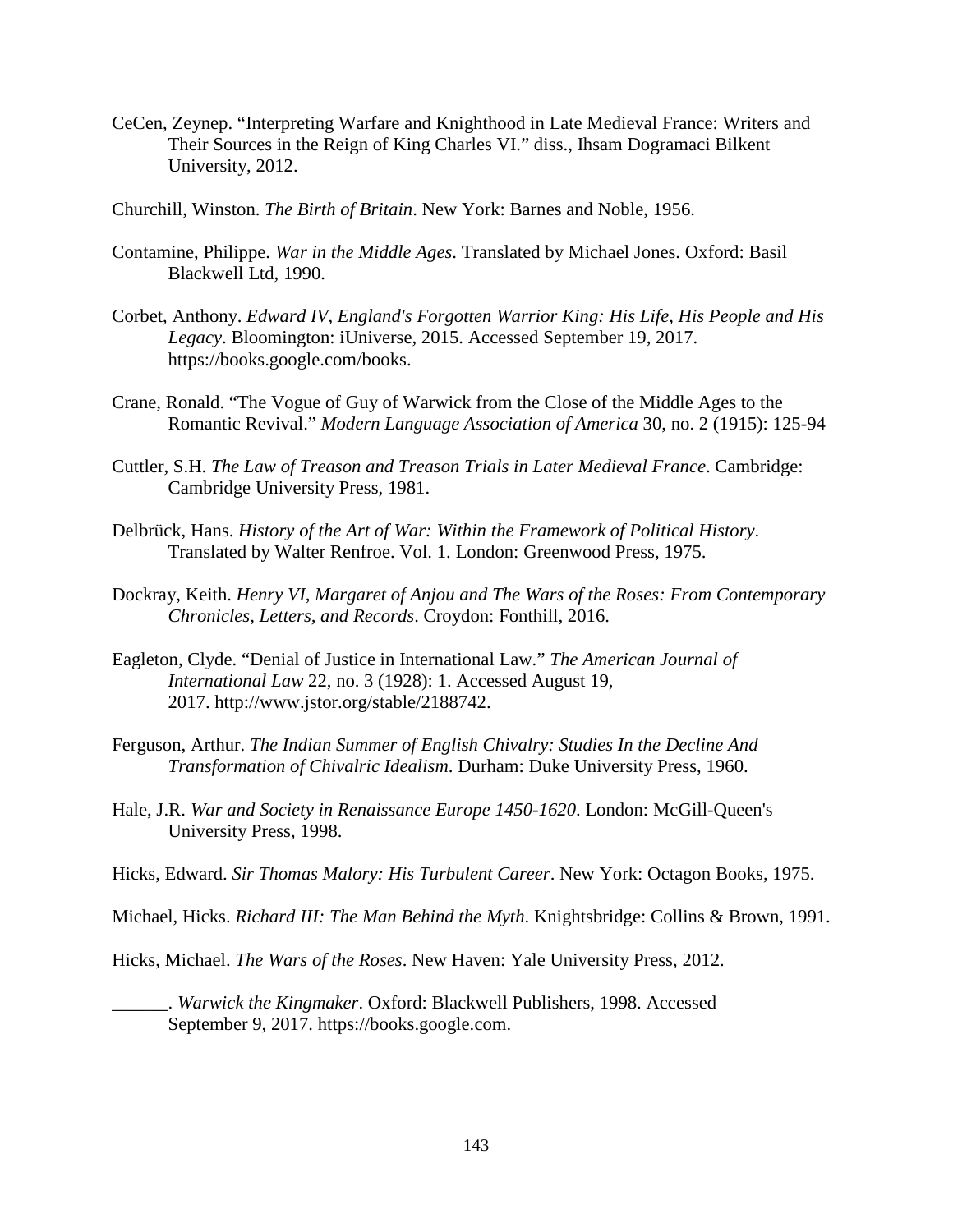\_\_\_\_\_\_. "Propaganda and the First Battle of St Albans, 1455." *De Re Militari* (2016): 167-183. Accessed September 4, 2017. http://deremilitari.org/wpcontent/uploads/2016/10/hicks.pdf.

- Horrox, Rosemary. *Richard III: A Study of Service*. Cambridge: Cambridge University Press, 1989.
- Huizinga, Johan. *The Autumn of the Middle Ages*. Translated by Rodney Payton and Ulrich Mammitzsch. Chicago: The University of Chicago Press, 1996.

Keen, Maurice. *Chivalry*. London: Yale University Press, 2005.

\_\_\_\_\_\_. *Nobles, Knights and Men-at-Arms in the Middle Ages*. London: Hambledon Press, 1996.

\_\_\_\_\_\_. *Origins of the English Gentleman*. Charleston: Tempus Publishing Inc., 2002.

- \_\_\_\_\_\_. *The Laws of War in the Late Middle Ages*. London: Routledge & Kegan Paul, 1965.
- Kaeuper, Richard. *Chivalry and Violence in Medieval Europe*. Oxford: Oxford University Press, 1999.
- Kendall, Paul. *Richard the Third*. New York: W.W. Norton & Company, 1955.
- Laws. "Discover What Ius Gentium Is." Accessed August 5, 2017. http://common.laws.com/iusgentium.
- Leitch, Megan. *Romancing Treason*. Oxford: Oxford University Press, 2015.
- Lowe, Ben. *Imagining Peace*. University Park: The Pennsylvania State University Press, 1997.
- McFarlane, K.B. *England in the Fifteenth Century*. London: The Hambledon Press, 1981.
- McFarlane, K.B. *The Nobility of Later Medieval England: The Ford Lectures of 1953 and Related Studies*. Oxford: Oxford University Press, 1973.
- Nall, Catherine. "The Production and Reception of Military Texts in the Aftermath of the Hundred Years War." PhD diss., University of York, 2004.
- Nicholson, Helen. *Medieval Warfare: Theory and Practice of War in Europe 300-1500*. New York: Palgrave Macmillan, 2004.
- Oman, Charles. *A History of the Art of War in the Middles Ages: Volume Two: 1278-1485ad*. London: Greenhill Books, 1991.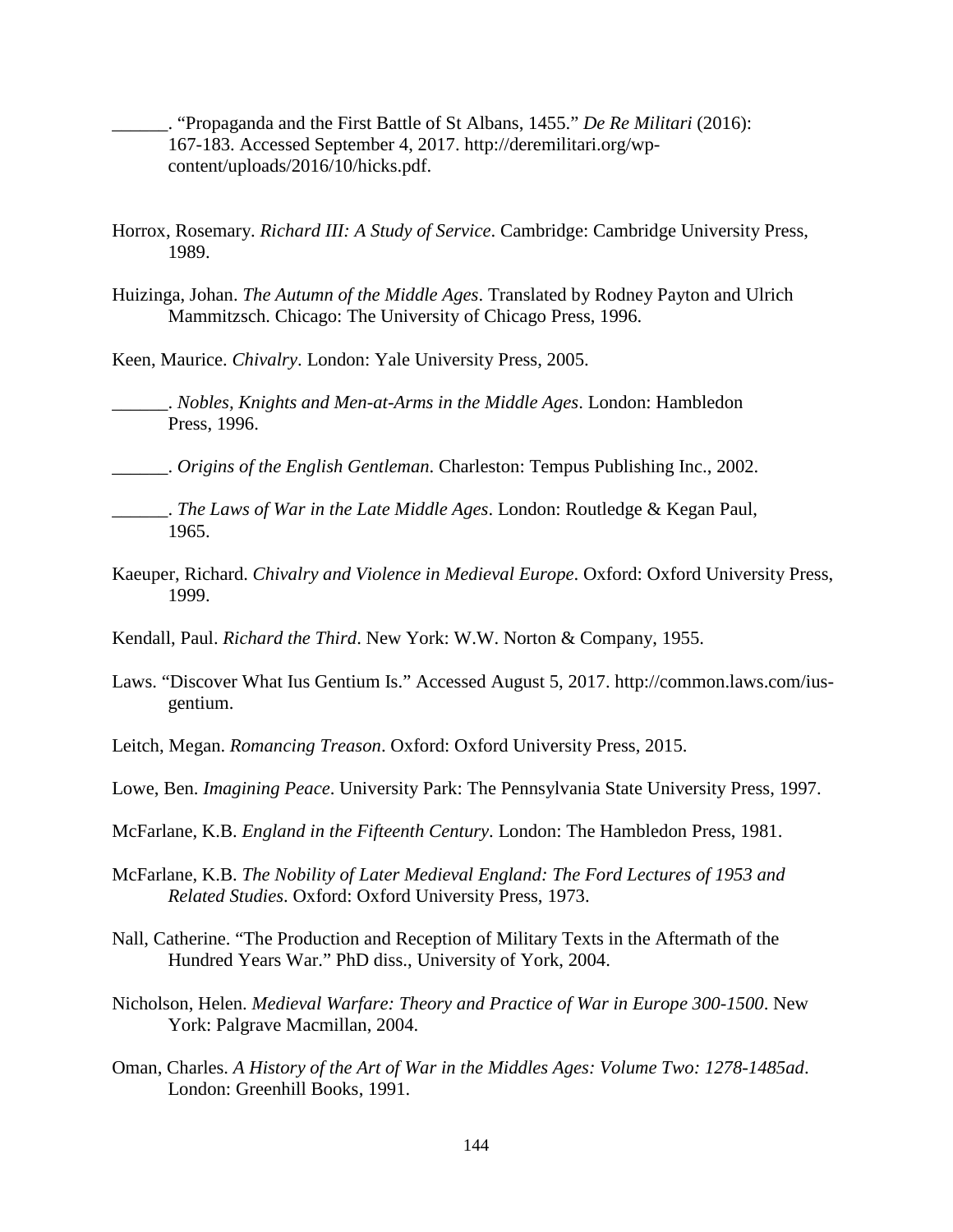Onions, C.T., ed. *The Oxford Dictionary of English Etymology*. Oxford: Clarendon Press, 1966.

\_\_\_\_\_\_. *Warwick the Kingmaker*. San Bernardino: First Rate Publishers, 2016.

- Pollard, A.J. *The Wars of the Roses: British History in Perspective*. 3rd ed. New York: Palgrave Macmillan, 2013.
- Price, Brian R. "Craig Taylor's Chivalry and the Ideals of Knighthood in France during the Hundred Years War" *Journal of Military Studies*, (Apr. 2015), 476-77.
	- \_\_\_\_\_\_. "Yron and Stele: Chivalric Ethos, Martial Pedagogy, Equipment and Combat Technique in the Early Fourteenth Century Middle English Version of Guy of Warwick." *Journal of Medieval History* 16 (forthcoming, 2018).
- Regnier-Bohler, Danielle. "Imagining the Self." In *A History of Private Life*, edited by George Duby and Philippe Aries. Translated by Arthur Goldhammer, 315. Massachusetts: The Belknap Press of Harvard University Press, 1988.
- Rogers, Clifford. "The Military Revolutions of the Hundred Years War." In *The Military Revolution Debate: Readings on Military Transformation of Early Modern Europe*, 57. Boulder: Westview Press, 1995.
- Ross, Charles. *The Wars of the Roses*. New York: Thames and Hudson, 1986.
- Russell, Frederick. *The Just War in the Middle Ages*. Cambridge: Cambridge University Press, 1979.
- Sadler, John. *The Red Rose and the White*. New York: Routledge, 2013. Accessed September 9, 2017. https://books.google.com/books.
- Saul, Nigel. *Chivalry in Medieval England*. Cambridge: Harvard University Press, 2011.
- Squibb, G.D. *The High Court of Chivalry: A Study in the Civil Law in England*. Oxford: Oxford University Press, 1959.
- Stubbs, William. *The Constitutional History of England in Its Origin and Development*. Vol. 3. Oxford: MacMillan and Co., 1878. Accessed September 1, 2017. https://books.google.com.
- Taylor, Craig. "English Writings on Chivalry and Warfare during the Hundred Years War." In *Soldiers, Nobles and Gentlemen: Essays in Honour of Maurice Keen*, edited by Peter Cross and Christopher Tyerman, 64-84. Woodbridge: Boydell and Brewer, 2009. Accessed August 30, 2017. https://www.academia.edu/1505621/\_English\_ Writings on Chivalry and Warfare During the Hundred Years.